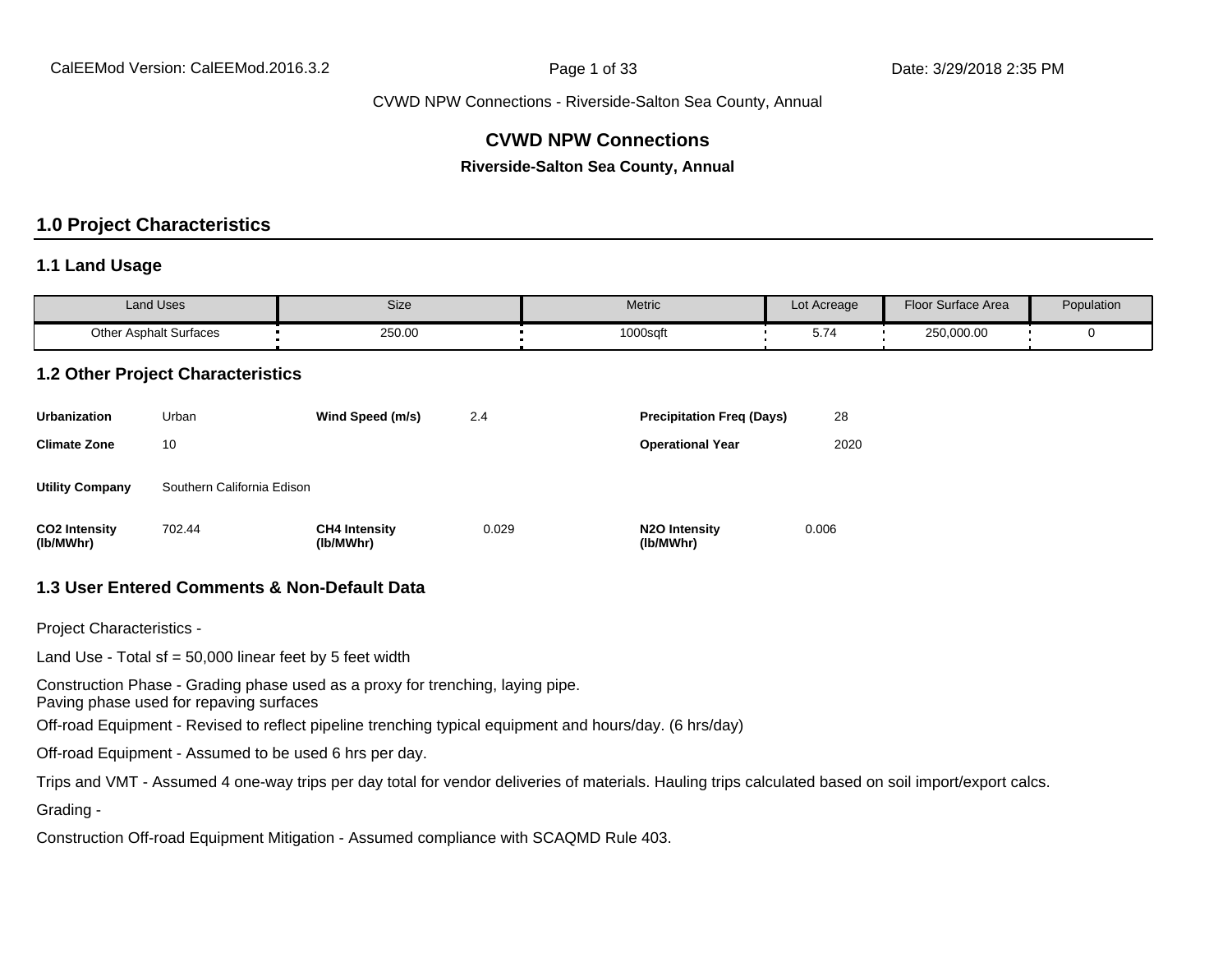| <b>Table Name</b>      | <b>Column Name</b>                         | Default Value | New Value                       |
|------------------------|--------------------------------------------|---------------|---------------------------------|
| tblConstDustMitigation | WaterExposedAreaPM10PercentReducti =<br>on | 61            | 68                              |
| tblConstDustMitigation | WaterExposedAreaPM25PercentReducti ·<br>on | 61            | 68                              |
| tblConstructionPhase   | NumDays                                    | 20.00         | 805.00                          |
| tblConstructionPhase   | NumDays                                    | 20.00         | 805.00                          |
| tblConstructionPhase   | PhaseEndDate                               | 1/24/2018     | 10/1/2021                       |
| tblConstructionPhase   | PhaseEndDate                               | 2/21/2018     | 10/1/2021                       |
| tblConstructionPhase   | PhaseStartDate                             | 12/28/2017    | 9/3/2018                        |
| tblConstructionPhase   | PhaseStartDate                             | 1/25/2018     | 9/3/2018                        |
| tblOffRoadEquipment    | HorsePower                                 | 78.00         | 187.00                          |
| tblOffRoadEquipment    | HorsePower                                 | 9.00          | 80.00                           |
| tblOffRoadEquipment    | LoadFactor                                 | 0.50          | 0.41                            |
| tblOffRoadEquipment    | LoadFactor                                 | 0.56          | 0.38                            |
| tblOffRoadEquipment    | OffRoadEquipmentType                       | Graders       | Trenchers                       |
| tblOffRoadEquipment    | OffRoadEquipmentType                       | Rollers       | <b>Cement and Mortar Mixers</b> |
| tblOffRoadEquipment    | OffRoadEquipmentUnitAmount                 | 2.00          | 1.00                            |
| tblOffRoadEquipment    | OffRoadEquipmentUnitAmount                 | 2.00          | 1.00                            |
| tblOffRoadEquipment    | OffRoadEquipmentUnitAmount                 | 3.00          | 2.00                            |
| tblOffRoadEquipment    | UsageHours                                 | 8.00          | 6.00                            |
| tblOffRoadEquipment    | UsageHours                                 | 8.00          | 6.00                            |
| tblOffRoadEquipment    | UsageHours                                 | 8.00          | 6.00                            |
| tblTripsAndVMT         | HaulingTripNumber                          | 0.00          | 579.00                          |
| tblTripsAndVMT         | HaulingTripNumber                          | 0.00          | 579.00                          |
| tblTripsAndVMT         | VendorTripNumber                           | 0.00          | 2.00                            |
| tblTripsAndVMT         | VendorTripNumber                           | 0.00          | 2.00                            |
| tblTripsAndVMT         | WorkerTripNumber                           | 15.00         | 8.00                            |
| tblTripsAndVMT         | WorkerTripNumber                           | 13.00         | 8.00                            |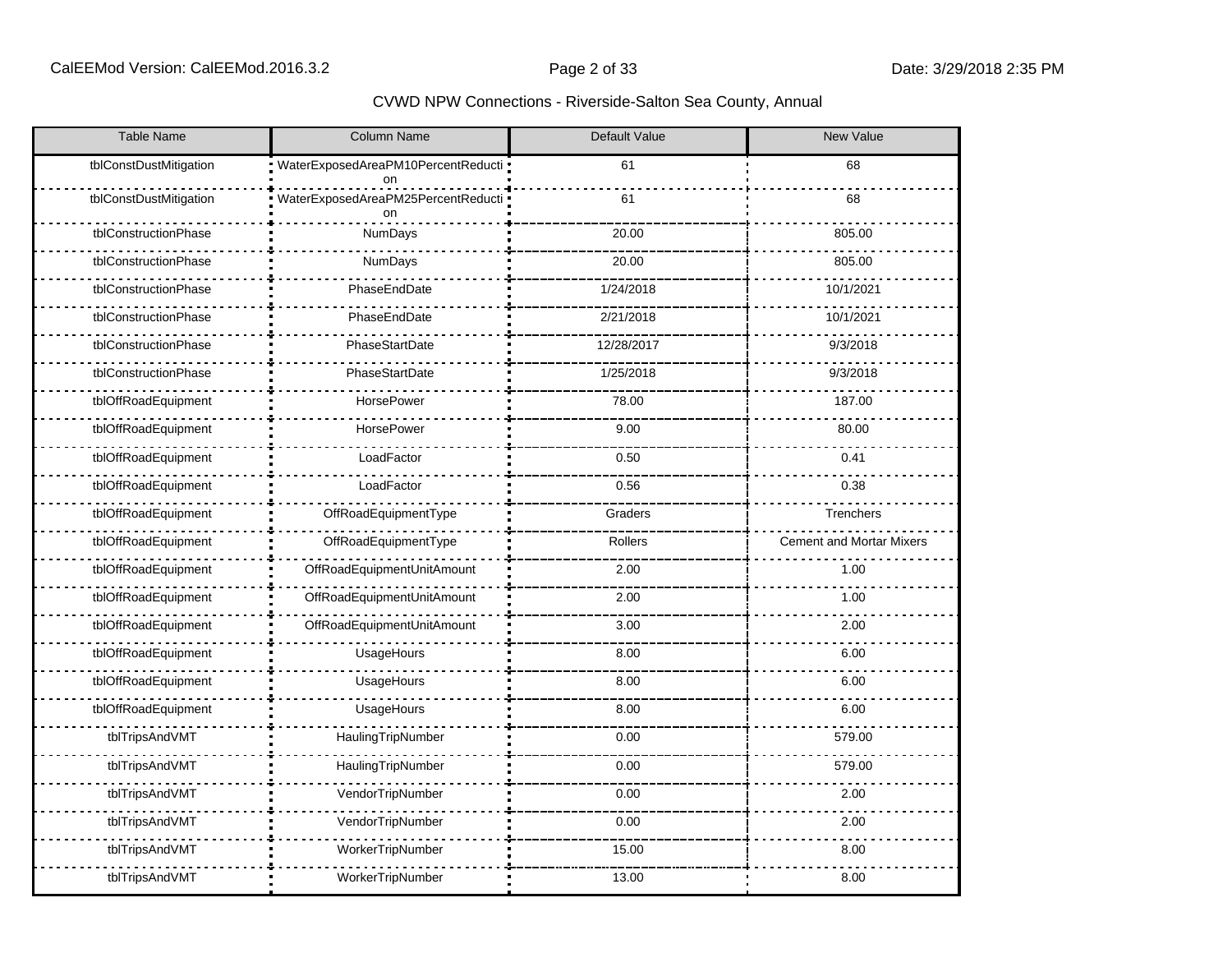# **2.0 Emissions Summary**

#### **2.1 Overall Construction**

## **Unmitigated Construction**

|                | <b>ROG</b> | <b>NO<sub>x</sub></b> | CO     | SO <sub>2</sub> | Fugitive<br><b>PM10</b> | Exhaust<br><b>PM10</b> | <b>PM10</b><br>Total | Fugitive<br>PM2.5 | Exhaust<br>PM2.5 | PM2.5<br>Total |        | Bio- CO2   NBio- CO2   Total CO2 |                         | CH <sub>4</sub> | <b>N2O</b> | CO <sub>2</sub> e |
|----------------|------------|-----------------------|--------|-----------------|-------------------------|------------------------|----------------------|-------------------|------------------|----------------|--------|----------------------------------|-------------------------|-----------------|------------|-------------------|
| Year           |            |                       |        |                 |                         | tons/yr                |                      |                   |                  |                |        |                                  | MT/yr                   |                 |            |                   |
| 2018           | 0.1655     | 1.8356                | 1.0142 | .9400e-<br>003  | 0.4867                  | 0.0888                 | 0.5755               | 0.1691            | 0.0817           | 0.2508         | 0.0000 |                                  | • 177.4064 • 177.4064 • | 0.0519          | 0.0000     | ■ 178.7044        |
| 2019           | 0.4664     | 5.1315                | 3.0232 | 5.8700e-<br>003 | 1.0274                  | 0.2437                 | 1.2711               | 0.4625            | 0.2243           | 0.6867         | 0.0000 |                                  | $-529.4377 - 529.4377$  | 0.1574          | 0.0000     | $-533.3718$       |
| 2020           | 0.4424     | 4.8149                | 2.9927 | 5.8900e-<br>003 | 1.0305                  | 0.2258                 | .2562                | 0.4642            | 0.2077           | 0.6719         | 0.0000 |                                  | $-520.0420 - 520.0420$  | 0.1578          | 0.0000     | $-523.9865$       |
| 2021           | 0.3105     | 3.3584                | 2.2059 | 4.4000e-<br>003 | 0.8265                  | 0.1539                 | 0.9804               | 0.3535            | 0.1416           | 0.4951         | 0.0000 |                                  | $-388.4448 - 388.4448$  | 0.1179          | 0.0000     | .391.3930         |
| <b>Maximum</b> | 0.4664     | 5.1315                | 3.0232 | 5.8900e-<br>003 | 1.0305                  | 0.2437                 | 1.2711               | 0.4642            | 0.2243           | 0.6867         | 0.0000 | 529.4377                         | 529.4377                | 0.1578          | 0.0000     | 533,3718          |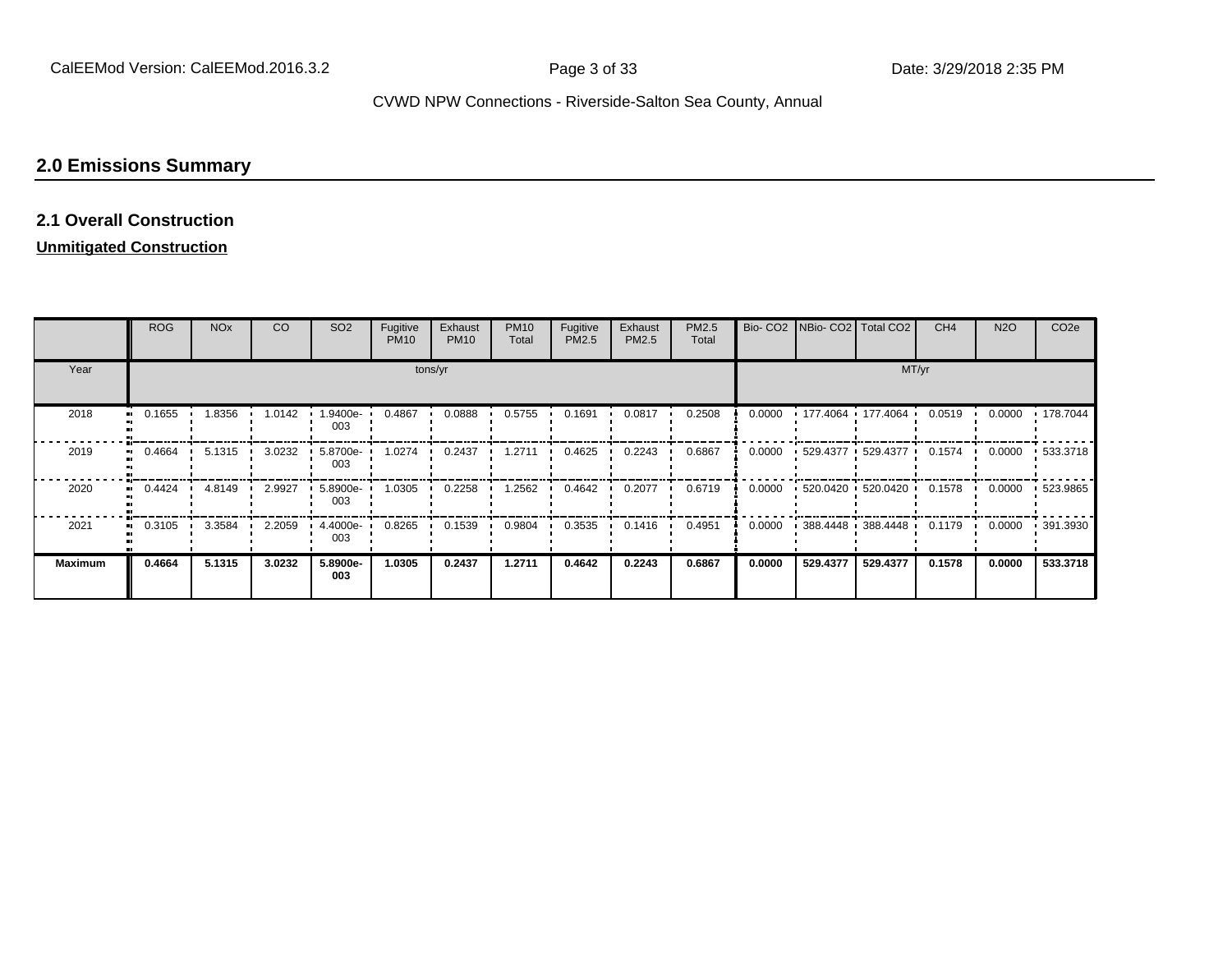#### **2.1 Overall Construction**

## **Mitigated Construction**

|                      | <b>ROG</b>                              | <b>NO<sub>x</sub></b> | CO     | SO <sub>2</sub> | Fugitive<br><b>PM10</b>        | Exhaust<br><b>PM10</b>        | <b>PM10</b><br>Total | Fugitive<br><b>PM2.5</b>                     | Exhaust<br>PM2.5               | PM2.5<br>Total        |                     |                      | Bio- CO2   NBio- CO2   Total CO2           | CH <sub>4</sub>          | <b>N2O</b> | CO <sub>2e</sub> |
|----------------------|-----------------------------------------|-----------------------|--------|-----------------|--------------------------------|-------------------------------|----------------------|----------------------------------------------|--------------------------------|-----------------------|---------------------|----------------------|--------------------------------------------|--------------------------|------------|------------------|
| Year                 |                                         |                       |        |                 |                                | tons/yr                       |                      |                                              |                                |                       |                     |                      |                                            | MT/yr                    |            |                  |
| 2018                 | 0.1655<br>$\bullet\bullet$              | 1.8356                | 1.0142 | 1.9400e-<br>003 | 0.1654                         | 0.0888                        | 0.2543               | 0.0566                                       | 0.0817                         | 0.1383                | 0.0000              |                      | 177.4062 177.4062                          | 0.0519<br>$\blacksquare$ | 0.0000     | 178.7042         |
| 2019                 | 0.4664                                  | 5.1315                | 3.0231 | 5.8700e-<br>003 | 0.3479                         | 0.2437                        | 0.5916               | 0.1531                                       | 0.2243                         | 0.3773                | 0.0000              | 529.4371             | 529.4371                                   | 0.1574                   | 0.0000     | 533.3712         |
| 2020                 | 0.4424                                  | 4.8148                | 2.9926 | 5.8900e-<br>003 | 0.3489                         | 0.2258                        | 0.5747               | 0.1536                                       | 0.2077                         | 0.3613                | 0.0000              | 520.0414             | 520.0414                                   | 0.1578                   | 0.0000     | 523.9860         |
| 2021                 | 0.3105<br>$\bullet$<br>$\bullet\bullet$ | 3.3584                | 2.2059 | 4.4000e-<br>003 | 0.2801                         | 0.1539                        | 0.4340               | 0.1172                                       | 0.1416                         | 0.2588                | 0.0000              |                      | 388.4444 388.4444                          | 0.1179<br>- 11           | 0.0000     | 391.3925         |
| <b>Maximum</b>       | 0.4664                                  | 5.1315                | 3.0231 | 5.8900e-<br>003 | 0.3489                         | 0.2437                        | 0.5916               | 0.1536                                       | 0.2243                         | 0.3773                | 0.0000              | 529.4371             | 529.4371                                   | 0.1578                   | 0.0000     | 533.3712         |
|                      | <b>ROG</b>                              | <b>NOx</b>            | co     | <b>SO2</b>      | <b>Fugitive</b><br><b>PM10</b> | <b>Exhaust</b><br><b>PM10</b> | <b>PM10</b><br>Total | <b>Fugitive</b><br><b>PM2.5</b>              | <b>Exhaust</b><br><b>PM2.5</b> | <b>PM2.5</b><br>Total | Bio-CO <sub>2</sub> | NBio-CO2   Total CO2 |                                            | CH <sub>4</sub>          | <b>N20</b> | CO <sub>2e</sub> |
| Percent<br>Reduction | 0.00                                    | 0.00                  | 0.00   | 0.00            | 66.12                          | 0.00                          | 54.58                | 66.84                                        | 0.00                           | 46.03                 | 0.00                | 0.00                 | 0.00                                       | 0.00                     | 0.00       | 0.00             |
| Quarter              |                                         | <b>Start Date</b>     |        | <b>End Date</b> |                                |                               |                      | Maximum Unmitigated ROG + NOX (tons/quarter) |                                |                       |                     |                      | Maximum Mitigated ROG + NOX (tons/quarter) |                          |            |                  |
| $\mathbf{3}$         |                                         | 6-28-2018             |        | 9-27-2018       |                                |                               | 0.4154               |                                              |                                |                       |                     | 0.4154               |                                            |                          |            |                  |
| 4                    |                                         | 9-28-2018             |        | 12-27-2018      |                                |                               | 1.5121               |                                              |                                |                       |                     | 1.5121               |                                            |                          |            |                  |
| 5                    |                                         | 12-28-2018            |        | 3-27-2019       |                                |                               | 1.3837               |                                              |                                |                       |                     | 1.3837               |                                            |                          |            |                  |
| 6                    |                                         | 3-28-2019             |        | 6-27-2019       |                                |                               | 1.4091               |                                              |                                |                       |                     | 1.4091               |                                            |                          |            |                  |
| $\overline{7}$       |                                         | 6-28-2019             |        | 9-27-2019       |                                |                               | 1.4091               |                                              |                                |                       |                     | 1.4091               |                                            |                          |            |                  |
| 8                    |                                         | 9-28-2019             |        | 12-27-2019      |                                |                               | 1.3938               |                                              |                                |                       |                     | 1.3938               |                                            |                          |            |                  |
| 9                    |                                         | 12-28-2019            |        | 3-27-2020       |                                |                               | 1.3080               |                                              |                                |                       |                     | 1.3080               |                                            |                          |            |                  |
| 10                   |                                         | 3-28-2020             |        | 6-27-2020       |                                | 1.3184                        |                      |                                              |                                | 1.3184                |                     |                      |                                            |                          |            |                  |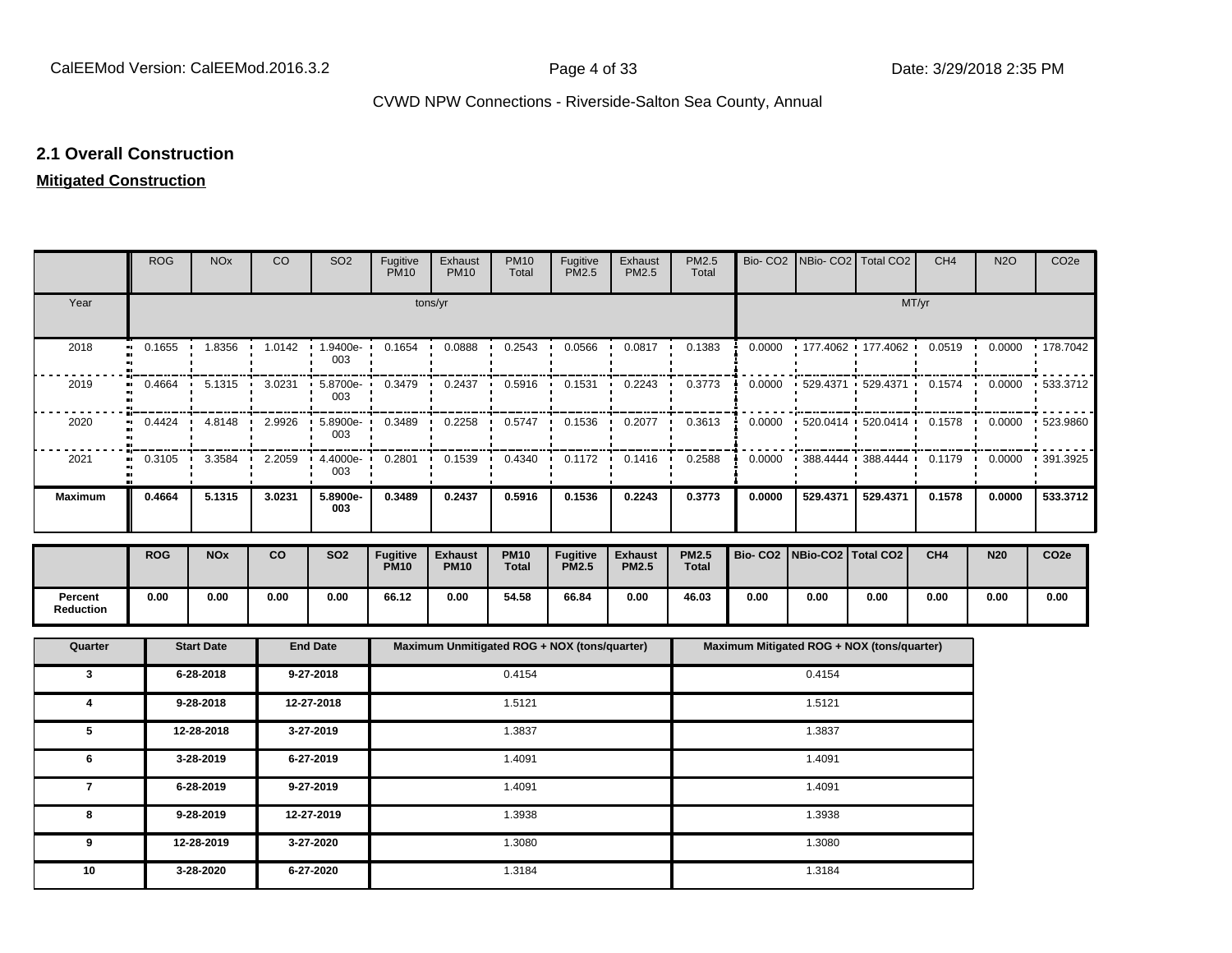| 11 | 6-28-2020  | 9-27-2020  | 1.3184 | 1.3184 |
|----|------------|------------|--------|--------|
| 12 | 9-28-2020  | 12-27-2020 | 1.3040 | 1.3040 |
| 13 | 12-28-2020 | 3-27-2021  | 1.2070 | 1.2070 |
| 14 | 3-28-2021  | 6-27-2021  | 1.2300 | 1.2300 |
| 15 | 6-28-2021  | 9-27-2021  | 1.2300 | 1.2300 |
| 16 | 9-28-2021  | 9-30-2021  | 0.0401 | 0.0401 |
|    |            | Highest    | 1.5121 | 1.5121 |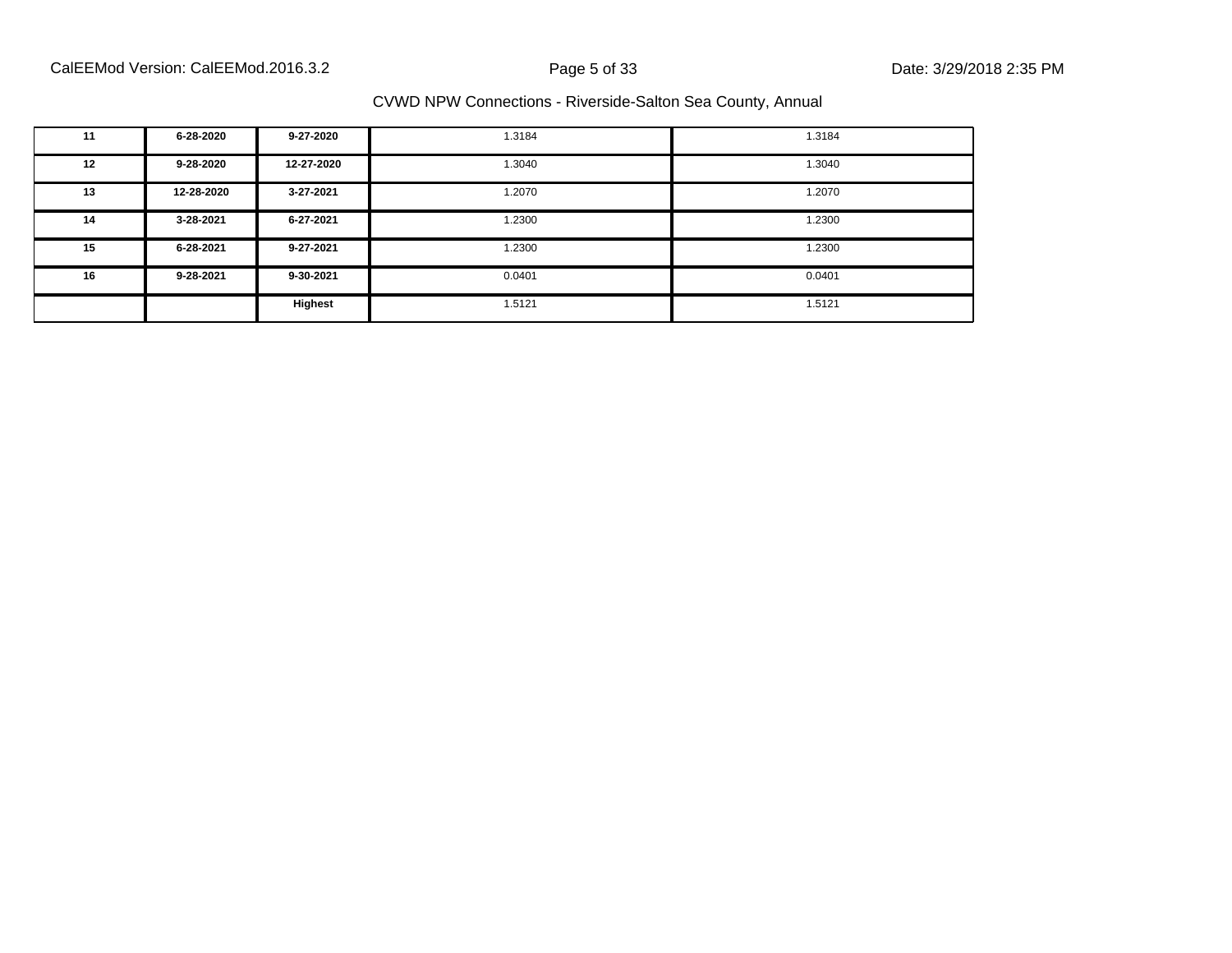CalEEMod Version: CalEEMod.2016.3.2 **Page 6 of 33** Date: 3/29/2018 2:35 PM

CVWD NPW Connections - Riverside-Salton Sea County, Annual

# **3.0 Construction Detail**

#### **Construction Phase**

| Phase<br>Number | <b>Phase Name</b> | Phase Type | <b>Start Date</b> | End Date   | Week | Num Days Num Days | <b>Phase Description</b> |
|-----------------|-------------------|------------|-------------------|------------|------|-------------------|--------------------------|
|                 | •Grading          | •Grading   | 19/3/2018         | !10/1/2021 |      | 805               |                          |
| 12              | •Paving           | •Paving    | 9/3/2018          | .10/1/2021 |      | 805               |                          |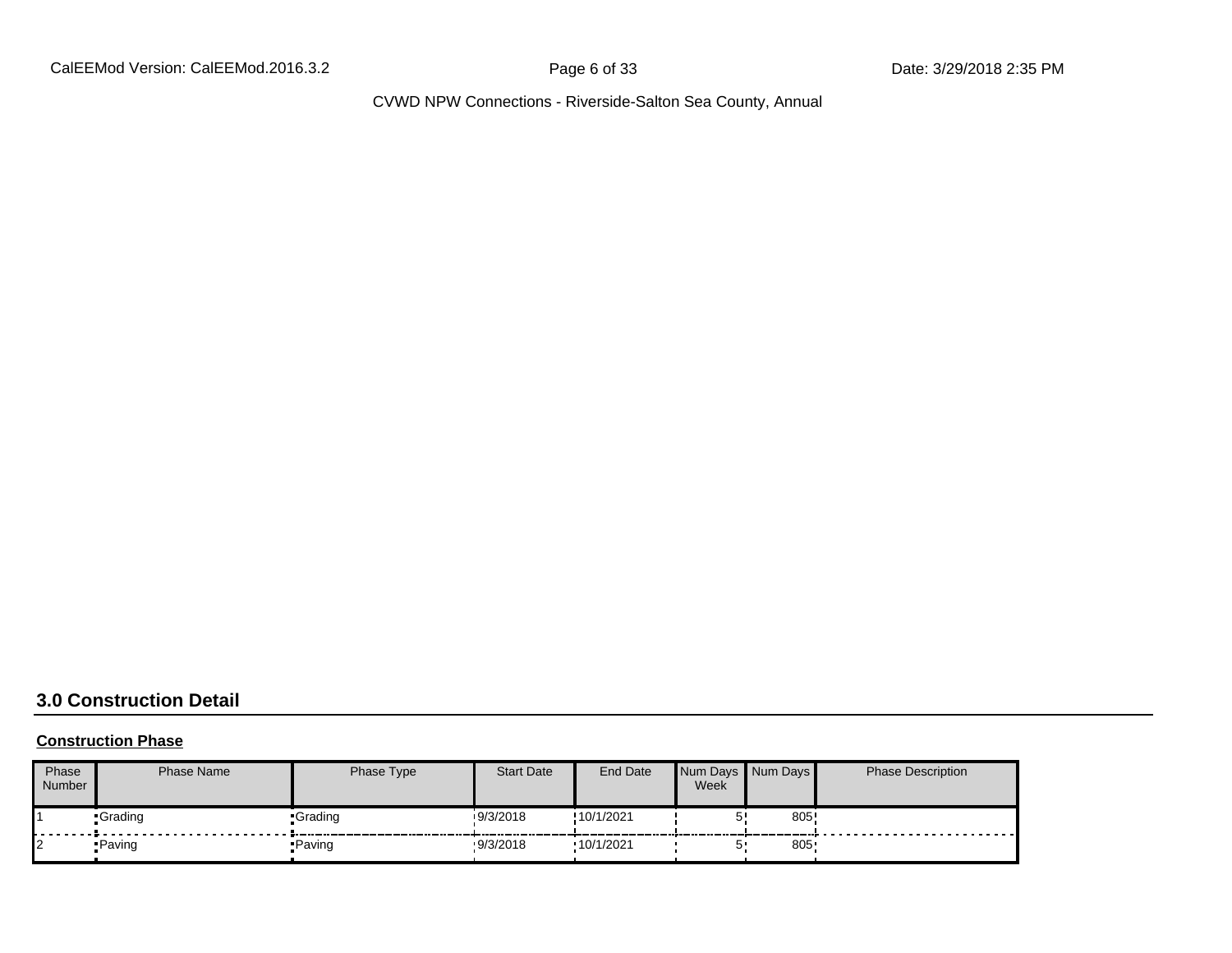CalEEMod Version: CalEEMod.2016.3.2 **Page 7 of 33** Date: 3/29/2018 2:35 PM

#### CVWD NPW Connections - Riverside-Salton Sea County, Annual

**Acres of Grading (Site Preparation Phase): 0**

**Acres of Grading (Grading Phase): 402.5**

**Acres of Paving: 5.74**

**Residential Indoor: 0; Residential Outdoor: 0; Non-Residential Indoor: 0; Non-Residential Outdoor: 0; Striped Parking Area: 0 (Architectural Coating – sqft)**

#### **OffRoad Equipment**

| <b>Phase Name</b> | <b>Offroad Equipment Type</b> | Amount | <b>Usage Hours</b> | <b>Horse Power</b> | Load Factor |
|-------------------|-------------------------------|--------|--------------------|--------------------|-------------|
| Grading           | •Trenchers                    |        | 6.00 <sup>1</sup>  | 187'               | 0.41        |
| Grading           | <b>Excavators</b>             |        | 8.00 <sub>1</sub>  | 158!               | 0.38        |
| Grading           | •Tractors/Loaders/Backhoes    |        | 6.00 <sup>1</sup>  | 97'                | 0.37        |
| Grading           | •Graders                      |        | $8.00 \cdot$       | 187'               | 0.41        |
| Paving            | •Rollers                      |        | 8.00 <sub>1</sub>  | 80'                | 0.38        |
| Paving            | •Pavers                       |        | 6.00 <sup>1</sup>  | 130!               | 0.42        |
| Paving            | Paving Equipment              |        | 6.00 <sup>1</sup>  | 132!               | 0.36        |
| Paving            | •Cement and Mortar Mixers     |        | 6.00 <sup>1</sup>  | 80                 | 0.38        |
| Grading           | .Rubber Tired Dozers          |        | 8.00               | 247                | 0.40        |

#### **Trips and VMT**

| <b>Phase Name</b> | <b>Offroad Equipment</b><br>Count | <b>Worker Trip</b><br><b>Number</b> | Vendor Trip<br><b>Number</b> | <b>Hauling Trip</b><br><b>Number</b> | <b>Worker Trip</b><br>Length | <b>Vendor Trip</b><br>Length | <b>Hauling Trip</b><br>Length | Worker Vehicle<br>Class | Vendor         | Hauling<br>Vehicle Class Vehicle Class |
|-------------------|-----------------------------------|-------------------------------------|------------------------------|--------------------------------------|------------------------------|------------------------------|-------------------------------|-------------------------|----------------|----------------------------------------|
| Grading           |                                   | $8.00 -$                            | 2.00!                        | $579.00 \cdot$                       | 11.00i                       | 5.40!                        |                               | 20.00 LD Mix            | <b>HDT Mix</b> | !HHDT                                  |
| Paving            |                                   | $8.00 -$                            | $2.00 \cdot$                 | 579.00                               | $11.00 -$                    | 5.40                         |                               | 20.00 LD Mix            | <b>HDT Mix</b> | <b>HHDT</b>                            |

#### **3.1 Mitigation Measures Construction**

Water Exposed Area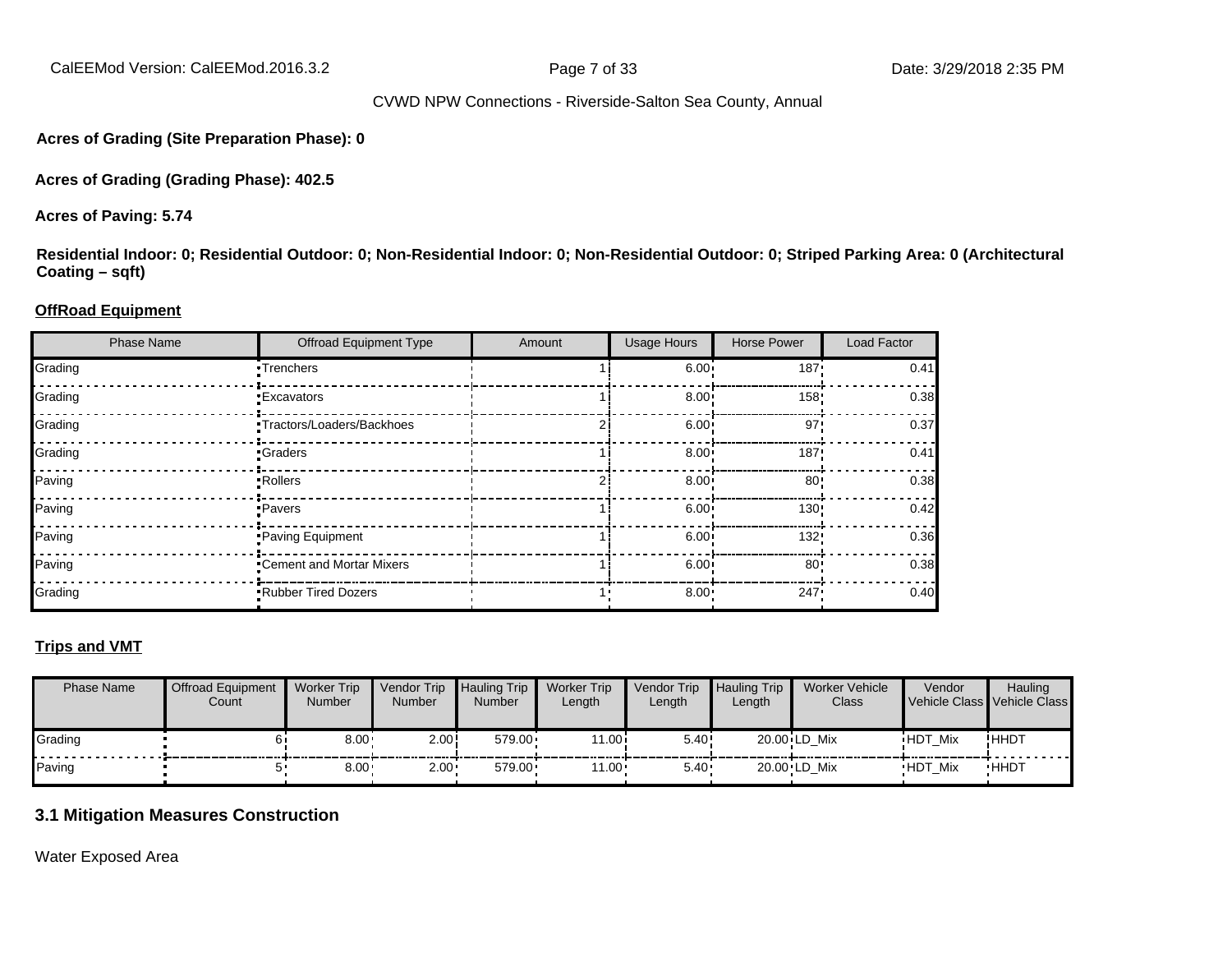## **3.2 Grading - 2018**

**Unmitigated Construction On-Site**

|                      | <b>ROG</b>   | <b>NO<sub>x</sub></b> | CO     | SO <sub>2</sub> | Fugitive<br><b>PM10</b> | Exhaust<br><b>PM10</b> | <b>PM10</b><br>Total | Fugitive<br><b>PM2.5</b> | Exhaust<br>PM2.5 | PM2.5<br>Total |        | Bio- CO2   NBio- CO2   Total CO2 |          | CH <sub>4</sub> | <b>N2O</b> | CO <sub>2e</sub> |
|----------------------|--------------|-----------------------|--------|-----------------|-------------------------|------------------------|----------------------|--------------------------|------------------|----------------|--------|----------------------------------|----------|-----------------|------------|------------------|
| Category             |              |                       |        |                 | tons/yr                 |                        |                      |                          |                  |                |        |                                  | MT/yr    |                 |            |                  |
| <b>Fugitive Dust</b> |              |                       |        |                 | 0.4724                  | 0.0000                 | 0.4724               | 0.1654                   | 0.0000           | 0.1654         | 0.0000 | 0.0000                           | 0.0000   | 0.0000          | 0.0000     | 0.0000           |
| Off-Road             | 0.1204<br>ш. | .3802                 | 0.6427 | -2900e.<br>003  |                         | 0.0639                 | 0.0639               |                          | 0.0588           | 0.0588         | 0.0000 | 117.7051 117.7051                |          | 0.0366          | 0.0000     | .118.6212        |
| <b>Total</b>         | 0.1204       | 1.3802                | 0.6427 | 1.2900e-<br>003 | 0.4724                  | 0.0639                 | 0.5363               | 0.1654                   | 0.0588           | 0.2242         | 0.0000 | 117.7051                         | 117.7051 | 0.0366          | 0.0000     | 118.6212         |

|              | <b>ROG</b>                   | <b>NO<sub>x</sub></b> | CO             | SO <sub>2</sub>    | Fugitive<br><b>PM10</b> | Exhaust<br><b>PM10</b> | <b>PM10</b><br>Total | Fugitive<br><b>PM2.5</b> | Exhaust<br>PM2.5 | <b>PM2.5</b><br>Total |        | Bio- CO2 NBio- CO2 Total CO2 |        | CH <sub>4</sub> | <b>N2O</b> | CO <sub>2e</sub> |
|--------------|------------------------------|-----------------------|----------------|--------------------|-------------------------|------------------------|----------------------|--------------------------|------------------|-----------------------|--------|------------------------------|--------|-----------------|------------|------------------|
| Category     |                              |                       |                |                    |                         | tons/yr                |                      |                          |                  |                       |        |                              |        | MT/yr           |            |                  |
| Hauling      | 1.9000e-<br>004              | 8.6400e<br>003        | .0500e-<br>003 | $2.0000e -$<br>005 | 3.8900e-<br>003         | 3.0000e-<br>005        | 3.9200e-<br>003      | 9.7000e-<br>004          | 3.0000e-<br>005  | 1.0000e-<br>003       | 0.0000 | 2.2865                       | 2.2865 | 1.5000e-<br>004 | 0.0000     | 2.2903           |
| Vendor       | 2.9000e-<br>004              | 9.6500e-<br>003       | .9900e-<br>003 | 2.0000e-<br>005    | 4.3000e-<br>004         | 7.0000e-<br>005        | 5.0000e-<br>004      | 1.2000e-<br>004          | 7.0000e-<br>005  | 1.9000e-<br>004       | 0.0000 | 1.8106                       | 1.8106 | 1.8000e-<br>004 | 0.0000     | 1.8152           |
| Worker       | 1.5100e-<br>$\bullet$<br>003 | 1.0900e-<br>003       | 0.0114         | 3.0000e-<br>005    | 2.8300e-<br>003         | 2.0000e-<br>005        | 2.8500e-<br>003      | 7.5000e-<br>004          | 2.0000e-<br>005  | 7.7000e-<br>004       | 0.0000 | 2.5399                       | 2.5399 | 8.0000e-<br>005 | 0.0000     | 2.5418           |
| <b>Total</b> | 1.9900e-<br>003              | 0.0194                | 0.0145         | 7.0000e-<br>005    | 7.1500e-<br>003         | 1.2000e-<br>004        | 7.2700e-<br>003      | 1.8400e-<br>003          | -2000e.<br>004   | 1.9600e-<br>003       | 0.0000 | 6.6371                       | 6.6371 | 4.1000e-<br>004 | 0.0000     | 6.6474           |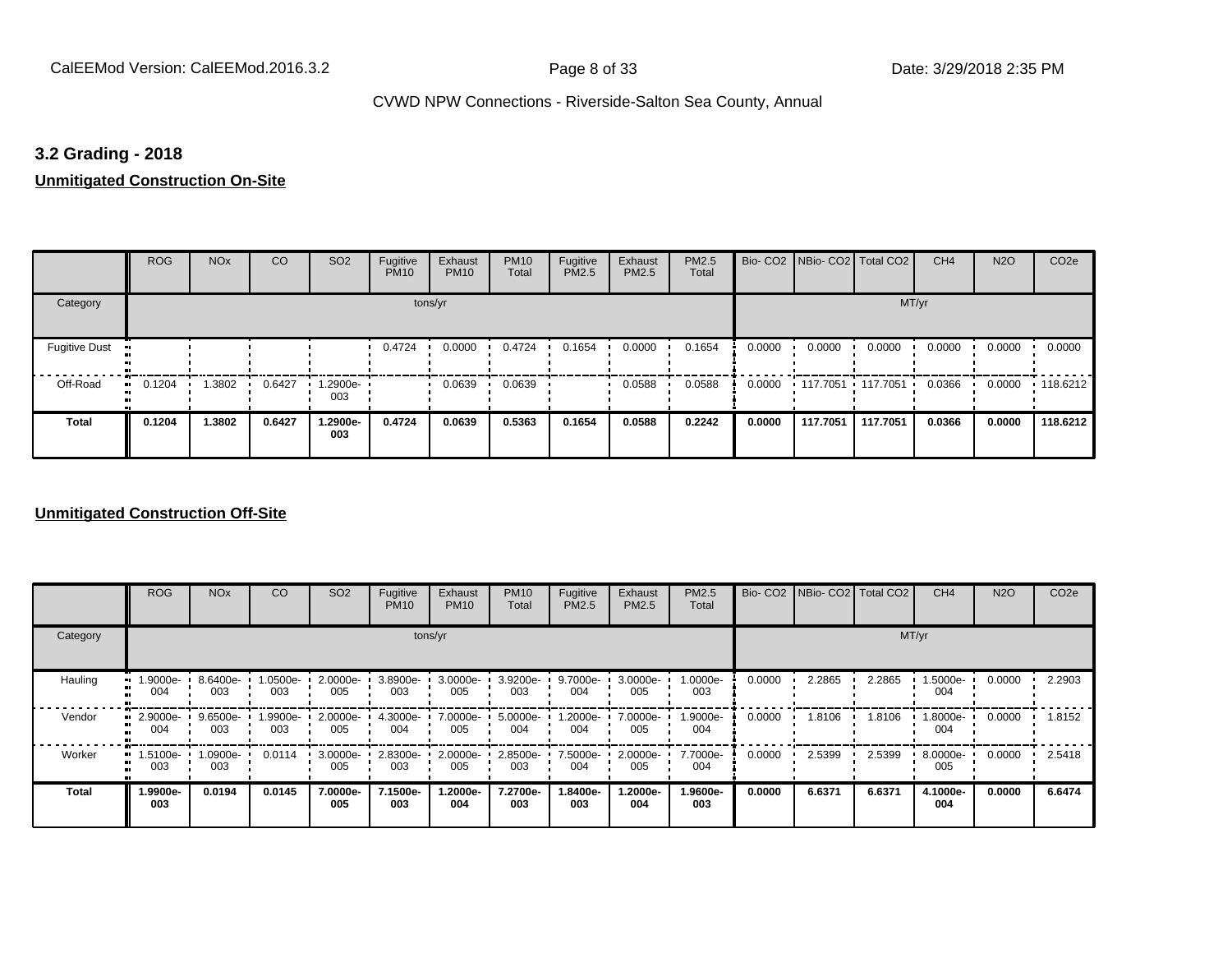## **3.2 Grading - 2018**

**Mitigated Construction On-Site**

|                      | <b>ROG</b>                 | <b>NO<sub>x</sub></b> | CO     | SO <sub>2</sub> | Fugitive<br><b>PM10</b> | Exhaust<br><b>PM10</b> | <b>PM10</b><br>Total | Fugitive<br>PM2.5 | Exhaust<br>PM2.5 | PM2.5<br>Total |        | Bio- CO2   NBio- CO2   Total CO2 |          | CH <sub>4</sub> | <b>N2O</b> | CO <sub>2e</sub> |
|----------------------|----------------------------|-----------------------|--------|-----------------|-------------------------|------------------------|----------------------|-------------------|------------------|----------------|--------|----------------------------------|----------|-----------------|------------|------------------|
| Category             |                            |                       |        |                 | tons/yr                 |                        |                      |                   |                  |                |        |                                  | MT/yr    |                 |            |                  |
| <b>Fugitive Dust</b> |                            |                       |        |                 | 0.1512                  | 0.0000                 | 0.1512               | 0.0529            | 0.0000           | 0.0529         | 0.0000 | 0.0000                           | 0.0000   | 0.0000          | 0.0000     | 0.0000           |
| Off-Road             | 0.1204<br>$\bullet\bullet$ | 1.3802                | 0.6427 | 1.2900e-<br>003 |                         | 0.0639                 | 0.0639               |                   | 0.0588           | 0.0588         | 0.0000 | 117.7050 117.7050 '              |          | 0.0366          | 0.0000     | $+118.6211$      |
| <b>Total</b>         | 0.1204                     | 1.3802                | 0.6427 | 1.2900e-<br>003 | 0.1512                  | 0.0639                 | 0.2151               | 0.0529            | 0.0588           | 0.1117         | 0.0000 | 117.7050                         | 117.7050 | 0.0366          | 0.0000     | 118.6211         |

|                     | <b>ROG</b>      | <b>NO<sub>x</sub></b> | CO              | SO <sub>2</sub>    | Fugitive<br><b>PM10</b> | Exhaust<br><b>PM10</b> | <b>PM10</b><br>Total | Fugitive<br><b>PM2.5</b> | Exhaust<br>PM2.5 | <b>PM2.5</b><br>Total |        | Bio- CO2 NBio- CO2 Total CO2 |        | CH <sub>4</sub> | <b>N2O</b> | CO <sub>2e</sub> |
|---------------------|-----------------|-----------------------|-----------------|--------------------|-------------------------|------------------------|----------------------|--------------------------|------------------|-----------------------|--------|------------------------------|--------|-----------------|------------|------------------|
| Category            |                 |                       |                 |                    | tons/yr                 |                        |                      |                          |                  |                       |        |                              | MT/yr  |                 |            |                  |
| Hauling             | 1.9000e-<br>004 | 8.6400e-<br>003       | 1.0500e-<br>003 | $2.0000e -$<br>005 | 3.8900e-<br>003         | 3.0000e-<br>005        | 3.9200e<br>003       | 9.7000e-<br>004          | 3.0000e-<br>005  | 1.0000e-<br>003       | 0.0000 | 2.2865                       | 2.2865 | 1.5000e-<br>004 | 0.0000     | 2.2903           |
| Vendor<br>$\bullet$ | 2.9000e-<br>004 | 9.6500e-<br>003       | 1.9900e-<br>003 | 2.0000e-<br>005    | 4.3000e-<br>004         | 7.0000e-<br>005        | 5.0000e-<br>004      | 1.2000e-<br>004          | 7.0000e-<br>005  | 1.9000e-<br>004       | 0.0000 | 1.8106                       | 1.8106 | 1.8000e-<br>004 | 0.0000     | 1.8152           |
| Worker<br>$\bullet$ | 1.5100e-<br>003 | 1.0900e-<br>003       | 0.0114          | 3.0000e-<br>005    | 2.8300e-<br>003         | 2.0000e-<br>005        | 2.8500e-<br>003      | 7.5000e-<br>004          | 2.0000e-<br>005  | 7.7000e-<br>004       | 0.0000 | 2.5399                       | 2.5399 | 8.0000e-<br>005 | 0.0000     | 2.5418           |
| <b>Total</b>        | 1.9900e-<br>003 | 0.0194                | 0.0145          | 7.0000e-<br>005    | 7.1500e-<br>003         | 1.2000e-<br>004        | 7.2700e-<br>003      | 1.8400e-<br>003          | -2000e.<br>004   | 1.9600e-<br>003       | 0.0000 | 6.6371                       | 6.6371 | 4.1000e-<br>004 | 0.0000     | 6.6474           |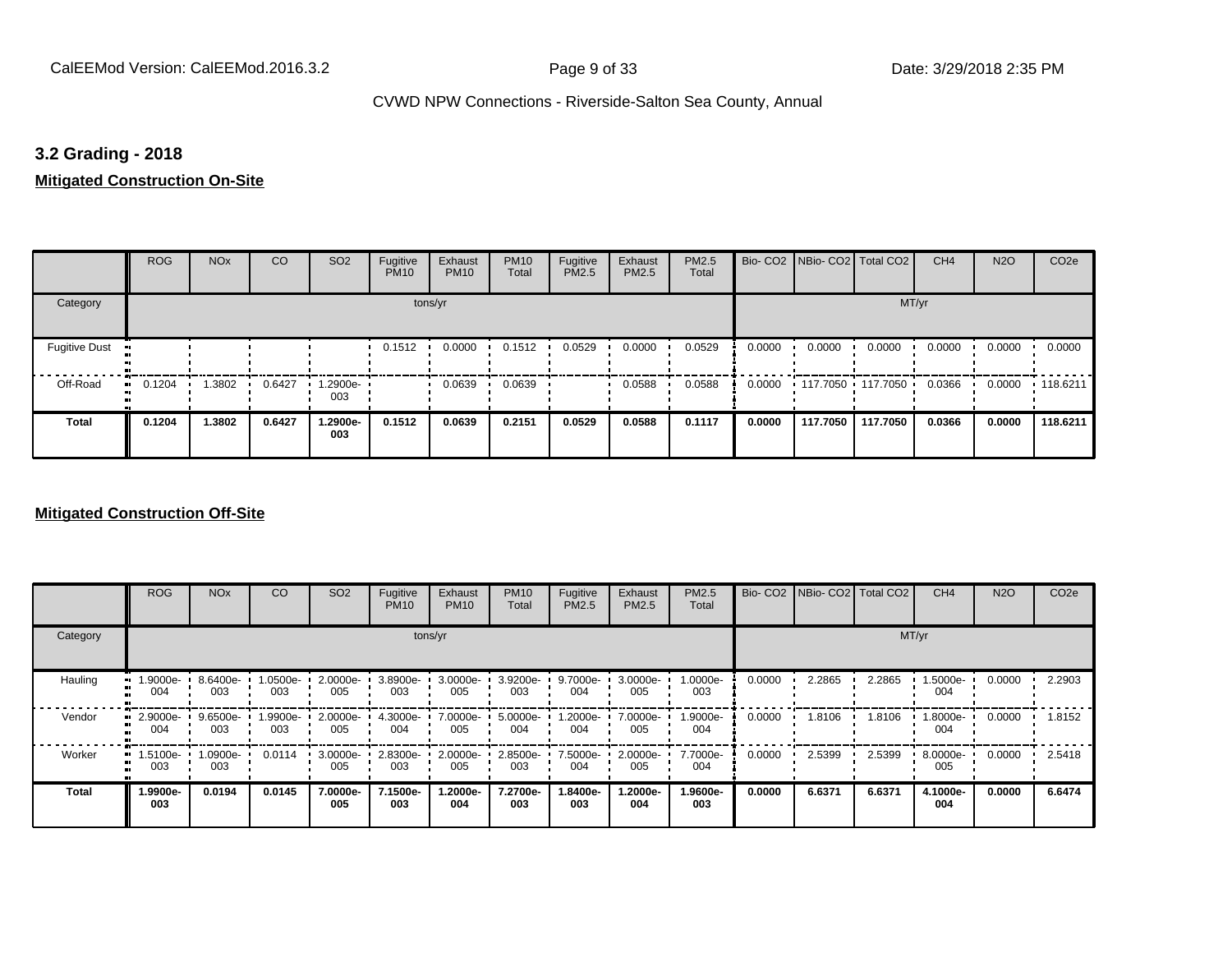## **3.2 Grading - 2019**

**Unmitigated Construction On-Site**

|                      | <b>ROG</b>   | <b>NO<sub>x</sub></b> | CO     | SO <sub>2</sub>    | Fugitive<br><b>PM10</b> | Exhaust<br><b>PM10</b> | <b>PM10</b><br>Total | Fugitive<br><b>PM2.5</b> | Exhaust<br>PM2.5 | PM2.5<br>Total |        | Bio- CO2   NBio- CO2   Total CO2 |          | CH <sub>4</sub> | <b>N2O</b> | CO <sub>2e</sub> |
|----------------------|--------------|-----------------------|--------|--------------------|-------------------------|------------------------|----------------------|--------------------------|------------------|----------------|--------|----------------------------------|----------|-----------------|------------|------------------|
| Category             |              |                       |        |                    | tons/yr                 |                        |                      |                          |                  |                |        |                                  | MT/yr    |                 |            |                  |
| <b>Fugitive Dust</b> |              |                       |        |                    | 0.9993                  | 0.0000                 | 0.9993               | 0.4550                   | 0.0000           | 0.4550         | 0.0000 | 0.0000                           | 0.0000   | 0.0000          | 0.0000     | 0.0000           |
| Off-Road             | 0.3448<br>ш. | 3.9098                | 1.9151 | $-3.9100e-$<br>003 |                         | 0.1787                 | 0.1787               |                          | 0.1644           | 0.1644         | 0.0000 | 351.1934 351.1934 '              |          | 0.1111          | 0.0000     | .353.9712        |
| Total                | 0.3448       | 3.9098                | 1.9151 | 3.9100e-<br>003    | 0.9993                  | 0.1787                 | 1.1780               | 0.4550                   | 0.1644           | 0.6194         | 0.0000 | 351.1934                         | 351.1934 | 0.1111          | 0.0000     | 353.9712         |

|                     | <b>ROG</b>      | <b>NO<sub>x</sub></b> | CO              | SO <sub>2</sub> | Fugitive<br><b>PM10</b> | Exhaust<br><b>PM10</b> | <b>PM10</b><br>Total | Fugitive<br><b>PM2.5</b> | Exhaust<br>PM2.5 | <b>PM2.5</b><br>Total |        | Bio- CO2   NBio- CO2   Total CO2 |         | CH <sub>4</sub> | <b>N2O</b> | CO <sub>2e</sub> |
|---------------------|-----------------|-----------------------|-----------------|-----------------|-------------------------|------------------------|----------------------|--------------------------|------------------|-----------------------|--------|----------------------------------|---------|-----------------|------------|------------------|
| Category            |                 |                       |                 |                 |                         | tons/yr                |                      |                          |                  |                       |        |                                  |         | MT/yr           |            |                  |
| Hauling             | 5.4000e-<br>004 | 0.0246                | 3.1000e-<br>003 | 7.0000e-<br>005 | 4.1600e-<br>003         | 9.0000e-<br>005        | 4.2400e-<br>003      | 1.0700e-<br>003          | 8.0000e-<br>005  | 1.1500e-<br>003       | 0.0000 | 6.8759                           | 6.8759  | 4.5000e-<br>004 | 0.0000     | 6.8871           |
| Vendor<br>$\bullet$ | 7.9000e-<br>004 | 0.0276                | 5.5100e-<br>003 | 6.0000e-<br>005 | .2900e-<br>003          | 1.8000e-<br>004        | 1.4700e-<br>003      | 3.7000e-<br>004          | 1.7000e-<br>004  | 5.5000e-<br>004       | 0.0000 | 5.4586                           | 5.4586  | 5.3000e-<br>004 | 0.0000     | 5.4719           |
| Worker<br>œ         | 4.2000e-<br>003 | 2.9200e-<br>003       | 0.0310          | 8.0000e-<br>005 | 8.5900e-<br>003         | 6.0000e-<br>005        | 8.6400e-<br>003      | 2.2800e-<br>003          | 5.0000e-<br>005  | 2.3300e-<br>003       | 0.0000 | 7.4729                           | 7.4729  | 2.1000e-<br>004 | 0.0000     | 7.4782           |
| <b>Total</b>        | 5.5300e-<br>003 | 0.0551                | 0.0396          | 2.1000e-<br>004 | 0.0140                  | 3.3000e-<br>004        | 0.0144               | 3.7200e-<br>003          | 3.0000e-<br>004  | 4.0300e-<br>003       | 0.0000 | 19.8074                          | 19.8074 | 1.1900e-<br>003 | 0.0000     | 19.8372          |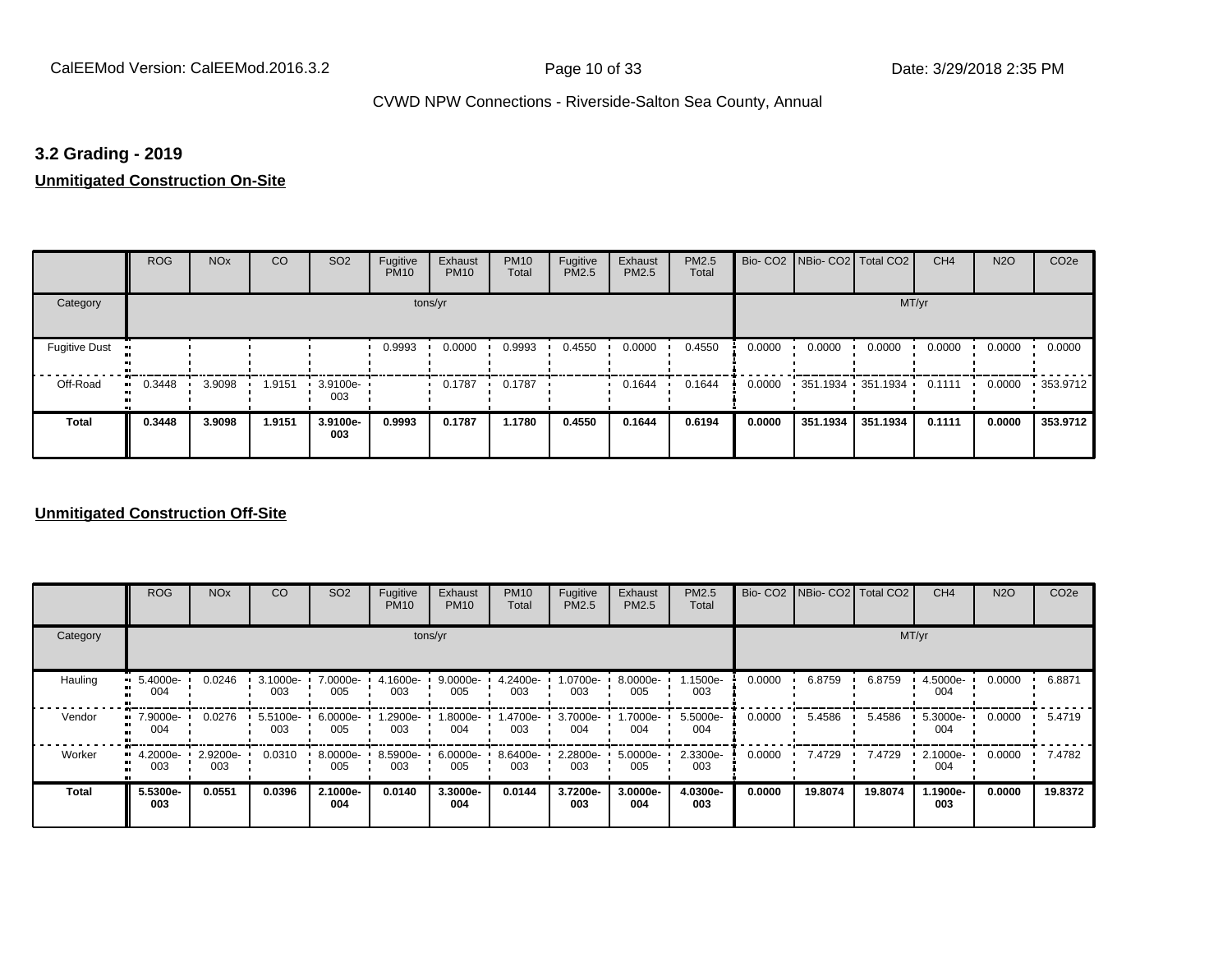## **3.2 Grading - 2019**

## **Mitigated Construction On-Site**

|                      | <b>ROG</b>   | <b>NO<sub>x</sub></b> | CO     | SO <sub>2</sub> | Fugitive<br><b>PM10</b> | Exhaust<br><b>PM10</b> | <b>PM10</b><br>Total | Fugitive<br>PM2.5 | Exhaust<br>PM2.5 | PM2.5<br>Total |        | Bio- CO2   NBio- CO2   Total CO2 |          | CH <sub>4</sub> | <b>N2O</b> | CO <sub>2e</sub> |
|----------------------|--------------|-----------------------|--------|-----------------|-------------------------|------------------------|----------------------|-------------------|------------------|----------------|--------|----------------------------------|----------|-----------------|------------|------------------|
| Category             |              |                       |        |                 | tons/yr                 |                        |                      |                   |                  |                |        |                                  | MT/yr    |                 |            |                  |
| <b>Fugitive Dust</b> |              |                       |        |                 | 0.3198                  | 0.0000                 | 0.3198               | 0.1456            | 0.0000           | 0.1456         | 0.0000 | 0.0000                           | 0.0000   | 0.0000          | 0.0000     | 0.0000           |
| Off-Road             | 0.3448<br>ш. | 3.9098                | 1.9151 | 3.9100e-<br>003 |                         | 0.1787                 | 0.1787               |                   | 0.1644           | 0.1644         | 0.0000 | 351.1930 351.1930 '              |          | 0.1111          | 0.0000     | .353.9708        |
| <b>Total</b>         | 0.3448       | 3.9098                | 1.9151 | 3.9100e-<br>003 | 0.3198                  | 0.1787                 | 0.4985               | 0.1456            | 0.1644           | 0.3100         | 0.0000 | 351.1930                         | 351.1930 | 0.1111          | 0.0000     | 353.9708         |

|          | <b>ROG</b>      | <b>NO<sub>x</sub></b> | CO              | SO <sub>2</sub> | Fugitive<br><b>PM10</b> | Exhaust<br><b>PM10</b> | <b>PM10</b><br>Total | Fugitive<br><b>PM2.5</b> | Exhaust<br>PM2.5 | <b>PM2.5</b><br>Total |        | Bio- CO2   NBio- CO2   Total CO2 |         | CH <sub>4</sub> | <b>N2O</b> | CO <sub>2e</sub> |
|----------|-----------------|-----------------------|-----------------|-----------------|-------------------------|------------------------|----------------------|--------------------------|------------------|-----------------------|--------|----------------------------------|---------|-----------------|------------|------------------|
| Category |                 |                       |                 |                 |                         | tons/yr                |                      |                          |                  |                       |        |                                  |         | MT/yr           |            |                  |
| Hauling  | 5.4000e-<br>004 | 0.0246                | 3.1000e-<br>003 | 7.0000e-<br>005 | 4.1600e-<br>003         | 9.0000e-<br>005        | 4.2400e-<br>003      | 1.0700e-<br>003          | 8.0000e-<br>005  | 1.1500e-<br>003       | 0.0000 | 6.8759                           | 6.8759  | 4.5000e-<br>004 | 0.0000     | 6.8871           |
| Vendor   | 7.9000e-<br>004 | 0.0276                | 5.5100e-<br>003 | 6.0000e-<br>005 | -2900e.<br>003          | 1.8000e-<br>004        | 1.4700e-<br>003      | 3.7000e-<br>004          | 1.7000e-<br>004  | 5.5000e-<br>004       | 0.0000 | 5.4586                           | 5.4586  | 5.3000e-<br>004 | 0.0000     | 5.4719           |
| Worker   | 4.2000e-<br>003 | 2.9200e-<br>003       | 0.0310          | 8.0000e-<br>005 | 8.5900e-<br>003         | 6.0000e-<br>005        | 8.6400e-<br>003      | 2.2800e-<br>003          | 5.0000e-<br>005  | 2.3300e-<br>003       | 0.0000 | 7.4729                           | 7.4729  | 2.1000e-<br>004 | 0.0000     | 7.4782           |
| Total    | 5.5300e-<br>003 | 0.0551                | 0.0396          | 2.1000e-<br>004 | 0.0140                  | 3.3000e-<br>004        | 0.0144               | 3.7200e-<br>003          | 3.0000e-<br>004  | 4.0300e-<br>003       | 0.0000 | 19.8074                          | 19.8074 | 1.1900e-<br>003 | 0.0000     | 19,8372          |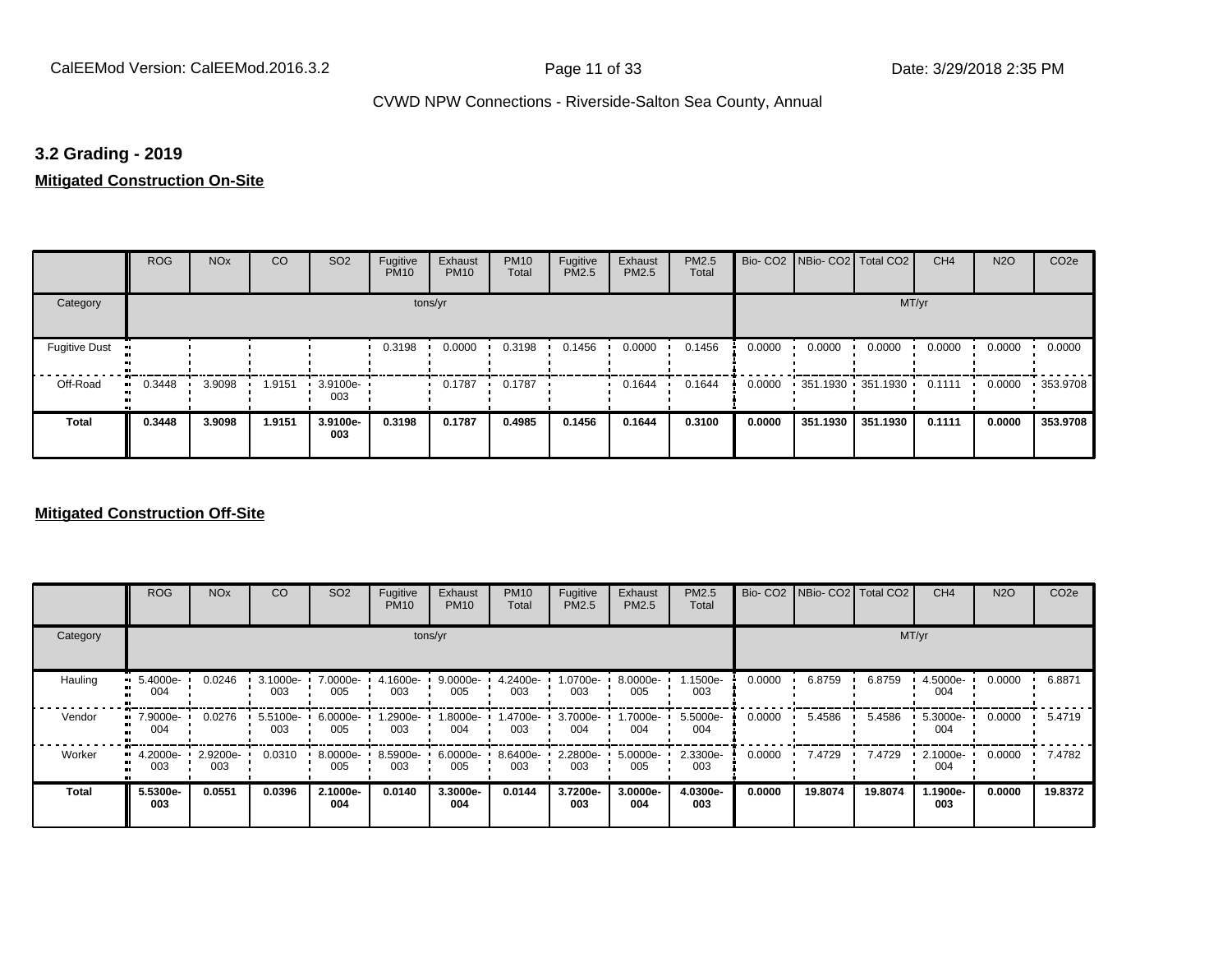## **3.2 Grading - 2020**

**Unmitigated Construction On-Site**

|                           | <b>ROG</b>   | <b>NO<sub>x</sub></b> | CO     | SO <sub>2</sub>    | Fugitive<br><b>PM10</b> | Exhaust<br><b>PM10</b> | <b>PM10</b><br>Total | Fugitive<br>PM2.5 | Exhaust<br>PM2.5 | PM2.5<br>Total |        | Bio- CO2   NBio- CO2   Total CO2 |          | CH <sub>4</sub> | <b>N2O</b> | CO <sub>2e</sub> |
|---------------------------|--------------|-----------------------|--------|--------------------|-------------------------|------------------------|----------------------|-------------------|------------------|----------------|--------|----------------------------------|----------|-----------------|------------|------------------|
| Category                  |              |                       |        |                    | tons/yr                 |                        |                      |                   |                  |                |        |                                  | MT/yr    |                 |            |                  |
| <b>Fugitive Dust</b><br>Ð |              |                       |        |                    | 1.0023                  | 0.0000                 | 1.0023               | 0.4567            | 0.0000           | 0.4567         | 0.0000 | 0.0000                           | 0.0000   | 0.0000          | 0.0000     | 0.0000           |
| Off-Road                  | 0.3291<br>ш. | 3.6818                | 1.8907 | $-3.9200e-$<br>003 |                         | 0.1666                 | 0.1666               |                   | 0.1532           | 0.1532         | 0.0000 | 344.8342 344.8342                |          | 0.1115          | 0.0000     | $\cdot$ 347.6224 |
| <b>Total</b>              | 0.3291       | 3.6818                | 1.8907 | 3.9200e-<br>003    | 1.0023                  | 0.1666                 | 1.1689               | 0.4567            | 0.1532           | 0.6099         | 0.0000 | 344.8342                         | 344.8342 | 0.1115          | 0.0000     | 347.6224         |

|              | <b>ROG</b>           | <b>NO<sub>x</sub></b> | CO                 | SO <sub>2</sub> | Fugitive<br><b>PM10</b> | Exhaust<br><b>PM10</b> | <b>PM10</b><br>Total | Fugitive<br><b>PM2.5</b> | Exhaust<br>PM2.5 | PM2.5<br>Total  |        | Bio- CO2   NBio- CO2   Total CO2 |         | CH <sub>4</sub> | <b>N2O</b> | CO <sub>2e</sub> |
|--------------|----------------------|-----------------------|--------------------|-----------------|-------------------------|------------------------|----------------------|--------------------------|------------------|-----------------|--------|----------------------------------|---------|-----------------|------------|------------------|
| Category     |                      |                       |                    |                 |                         | tons/yr                |                      |                          |                  |                 |        |                                  |         | MT/yr           |            |                  |
| Hauling      | 5.0000e-<br>œ<br>004 | 0.0229                | $2.9600e -$<br>003 | 7.0000e-<br>005 | 4.1600e-<br>003         | 7.0000e-<br>005        | 4.2300e-<br>003      | -0700e-<br>003           | 7.0000e-<br>005  | 1.1400e-<br>003 | 0.0000 | 6.8320                           | 6.8320  | 4.3000e-<br>004 | 0.0000     | 6.8427           |
| Vendor       | 6.7000e-<br>œ<br>004 | 0.0252                | 4.9300e-<br>003    | 6.0000e-<br>005 | .3000e-<br>003          | 1.2000e-<br>004        | 1.4200e-<br>003      | 3.7000e-<br>004          | .2000e-<br>004   | 4.9000e-<br>004 | 0.0000 | 5.4420                           | 5.4420  | 5.0000e-<br>004 | 0.0000     | 5.4545           |
| Worker       | 3.9000e-<br>m<br>003 | 2.6100e-<br>003       | 0.0282             | 8.0000e-<br>005 | 8.6200e-<br>003         | 5.0000e-<br>005        | 8.6800e-<br>003      | 2.2900e-<br>003          | 5.0000e-<br>005  | 2.3400e-<br>003 | 0.0000 | 7.2646                           | 7.2646  | 1.9000e-<br>004 | 0.0000     | 7.2693           |
| <b>Total</b> | 5.0700e-<br>003      | 0.0507                | 0.0361             | 2.1000e-<br>004 | 0.0141                  | 2.4000e-<br>004        | 0.0143               | 3.7300e-<br>003          | 2.4000e-<br>004  | 3.9700e-<br>003 | 0.0000 | 19.5386                          | 19.5386 | 1.1200e-<br>003 | 0.0000     | 19.5665          |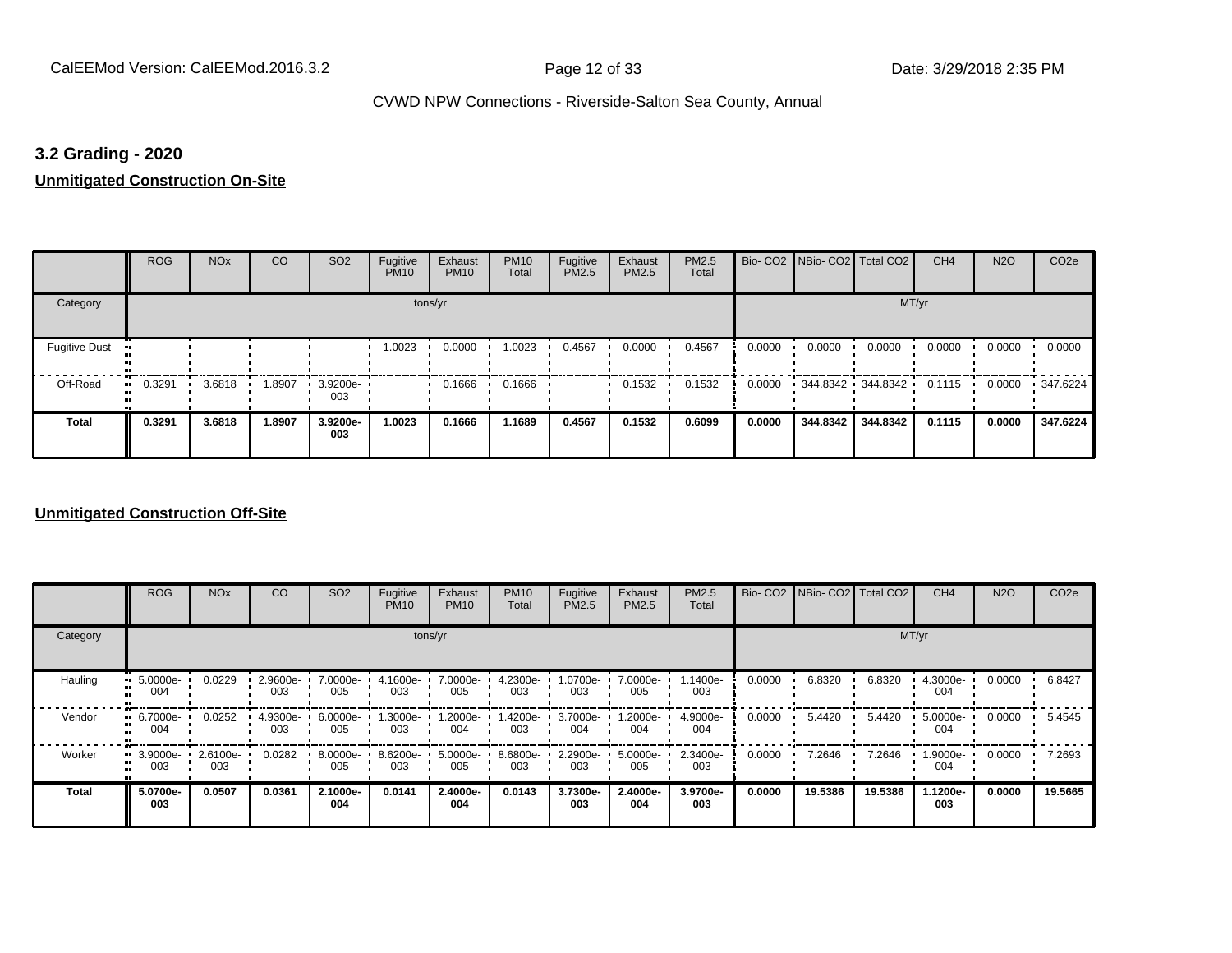## **3.2 Grading - 2020**

**Mitigated Construction On-Site**

|                      | <b>ROG</b>          | <b>NO<sub>x</sub></b> | CO     | SO <sub>2</sub> | Fugitive<br><b>PM10</b> | Exhaust<br><b>PM10</b> | <b>PM10</b><br>Total | Fugitive<br>PM2.5 | Exhaust<br>PM2.5 | PM2.5<br>Total |        | Bio- CO2   NBio- CO2   Total CO2 |          | CH <sub>4</sub> | <b>N2O</b> | CO <sub>2e</sub> |
|----------------------|---------------------|-----------------------|--------|-----------------|-------------------------|------------------------|----------------------|-------------------|------------------|----------------|--------|----------------------------------|----------|-----------------|------------|------------------|
| Category             |                     |                       |        |                 | tons/yr                 |                        |                      |                   |                  |                |        |                                  | MT/yr    |                 |            |                  |
| <b>Fugitive Dust</b> |                     |                       |        |                 | 0.3207                  | 0.0000                 | 0.3207               | 0.1461            | 0.0000           | 0.1461         | 0.0000 | 0.0000                           | 0.0000   | 0.0000          | 0.0000     | 0.0000           |
| Off-Road             | 0.3291<br>$\bullet$ | 3.6818                | .8907  | 3.9200e-<br>003 |                         | 0.1666                 | 0.1666               |                   | 0.1532           | 0.1532         | 0.0000 | $-344.8338 - 344.8338$           |          | 0.1115          | 0.0000     | $\cdot$ 347.6220 |
| <b>Total</b>         | 0.3291              | 3.6818                | 1.8907 | 3.9200e-<br>003 | 0.3207                  | 0.1666                 | 0.4873               | 0.1461            | 0.1532           | 0.2994         | 0.0000 | 344.8338                         | 344.8338 | 0.1115          | 0.0000     | 347.6220         |

|              | <b>ROG</b>                   | <b>NO<sub>x</sub></b> | CO              | SO <sub>2</sub> | Fugitive<br><b>PM10</b> | Exhaust<br><b>PM10</b> | <b>PM10</b><br>Total | Fugitive<br><b>PM2.5</b> | Exhaust<br>PM2.5 | <b>PM2.5</b><br>Total |        | Bio- CO2   NBio- CO2   Total CO2 |         | CH <sub>4</sub> | <b>N2O</b> | CO <sub>2e</sub> |
|--------------|------------------------------|-----------------------|-----------------|-----------------|-------------------------|------------------------|----------------------|--------------------------|------------------|-----------------------|--------|----------------------------------|---------|-----------------|------------|------------------|
| Category     |                              |                       |                 |                 |                         | tons/yr                |                      |                          |                  |                       |        |                                  |         | MT/yr           |            |                  |
| Hauling      | 5.0000e-<br>004              | 0.0229                | 2.9600e-<br>003 | 7.0000e-<br>005 | 4.1600e-<br>003         | 7.0000e-<br>005        | 4.2300e-<br>003      | 1.0700e-<br>003          | 7.0000e-<br>005  | 1.1400e-<br>003       | 0.0000 | 6.8320                           | 6.8320  | 4.3000e-<br>004 | 0.0000     | 6.8427           |
| Vendor       | 6.7000e-<br>œ<br>004         | 0.0252                | 4.9300e-<br>003 | 6.0000e-<br>005 | .3000e-<br>003          | 1.2000e-<br>004        | 1.4200e-<br>003      | 3.7000e-<br>004          | .2000e-<br>004   | 4.9000e-<br>004       | 0.0000 | 5.4420                           | 5.4420  | 5.0000e-<br>004 | 0.0000     | 5.4545           |
| Worker       | 3.9000e-<br>$\bullet$<br>003 | 2.6100e-<br>003       | 0.0282          | 8.0000e-<br>005 | 8.6200e-<br>003         | 5.0000e-<br>005        | 8.6800e-<br>003      | 2.2900e-<br>003          | 5.0000e-<br>005  | 2.3400e-<br>003       | 0.0000 | 7.2646                           | 7.2646  | 1.9000e-<br>004 | 0.0000     | 7.2693           |
| <b>Total</b> | 5.0700e-<br>003              | 0.0507                | 0.0361          | 2.1000e-<br>004 | 0.0141                  | 2.4000e-<br>004        | 0.0143               | 3.7300e-<br>003          | 2.4000e-<br>004  | 3.9700e-<br>003       | 0.0000 | 19.5386                          | 19.5386 | 1.1200e-<br>003 | 0.0000     | 19.5665          |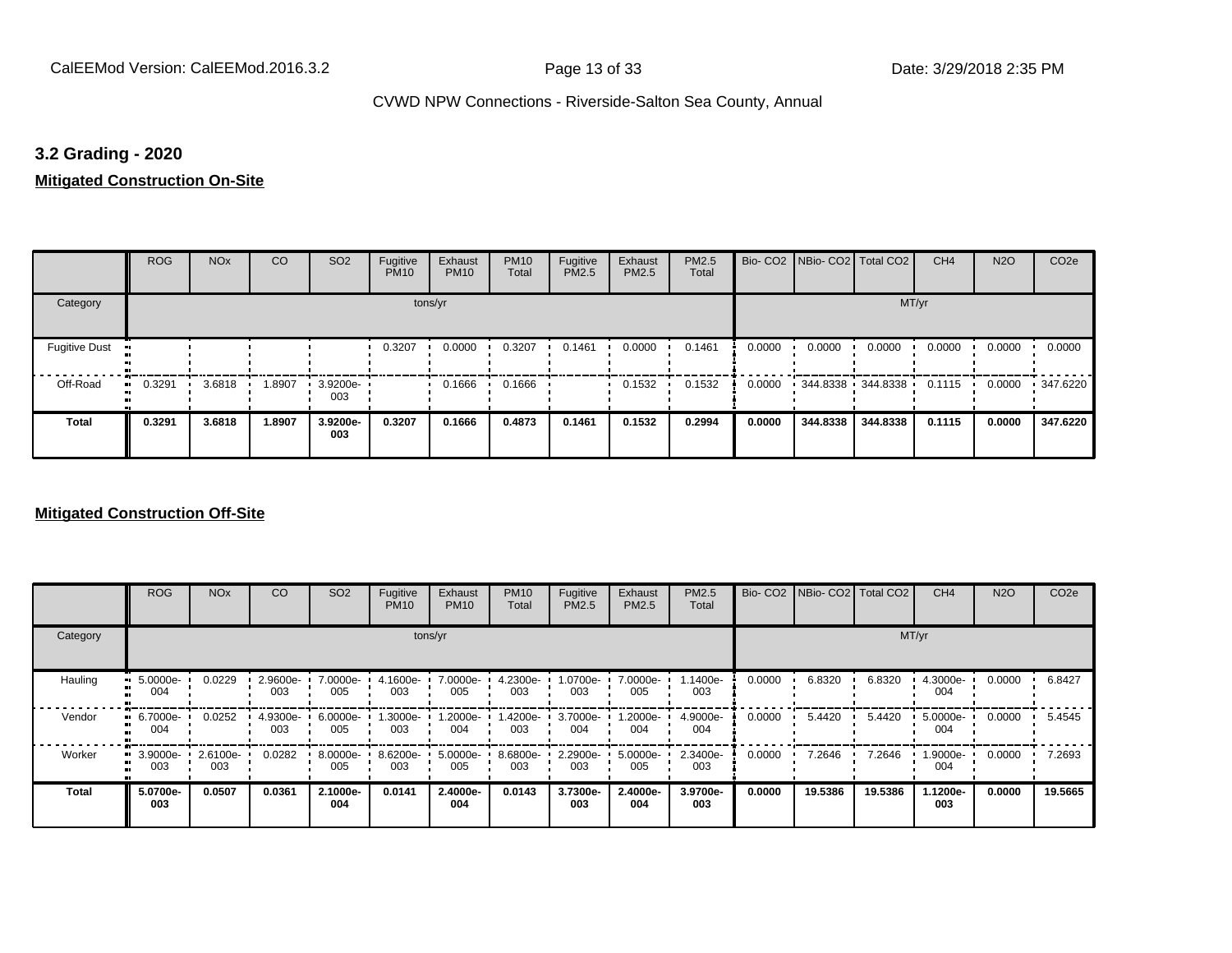## **3.2 Grading - 2021**

**Unmitigated Construction On-Site**

|                      | <b>ROG</b>          | <b>NO<sub>x</sub></b> | CO     | SO <sub>2</sub>    | Fugitive<br><b>PM10</b> | Exhaust<br><b>PM10</b> | <b>PM10</b><br>Total | Fugitive<br>PM2.5 | Exhaust<br>PM2.5 | PM2.5<br>Total |        | Bio- CO2   NBio- CO2   Total CO2 |          | CH <sub>4</sub> | <b>N2O</b> | CO <sub>2e</sub> |
|----------------------|---------------------|-----------------------|--------|--------------------|-------------------------|------------------------|----------------------|-------------------|------------------|----------------|--------|----------------------------------|----------|-----------------|------------|------------------|
| Category             |                     |                       |        |                    | tons/yr                 |                        |                      |                   |                  |                |        |                                  | MT/yr    |                 |            |                  |
| <b>Fugitive Dust</b> |                     |                       |        |                    | 0.8036                  | 0.0000                 | 0.8036               | 0.3475            | 0.0000           | 0.3475         | 0.0000 | 0.0000                           | 0.0000   | 0.0000          | 0.0000     | 0.0000           |
| Off-Road             | 0.2323<br>$\bullet$ | 2.5789                | 1.3876 | $-2.9300e-$<br>003 |                         | 0.1143                 | 0.1143               |                   | 0.1052           | 0.1052         | 0.0000 | 257.9239 257.9239                |          | 0.0834          | 0.0000     | .260.0093        |
| <b>Total</b>         | 0.2323              | 2.5789                | 1.3876 | 2.9300e-<br>003    | 0.8036                  | 0.1143                 | 0.9179               | 0.3475            | 0.1052           | 0.4526         | 0.0000 | 257.9239                         | 257.9239 | 0.0834          | 0.0000     | 260.0093         |

|              | <b>ROG</b>            | <b>NO<sub>x</sub></b> | CO              | SO <sub>2</sub> | Fugitive<br><b>PM10</b> | Exhaust<br><b>PM10</b> | <b>PM10</b><br>Total | Fugitive<br><b>PM2.5</b> | Exhaust<br>PM2.5 | PM2.5<br>Total  |        | Bio- CO2   NBio- CO2   Total CO2 |         | CH <sub>4</sub> | <b>N2O</b> | CO <sub>2e</sub> |
|--------------|-----------------------|-----------------------|-----------------|-----------------|-------------------------|------------------------|----------------------|--------------------------|------------------|-----------------|--------|----------------------------------|---------|-----------------|------------|------------------|
| Category     |                       |                       |                 |                 | tons/yr                 |                        |                      |                          |                  |                 |        |                                  | MT/yr   |                 |            |                  |
| Hauling      | 3.5000e-<br>œ<br>004  | 0.0157                | 2.1600e-<br>003 | 5.0000e-<br>005 | 4.0600e-<br>003         | 5.0000e-<br>005        | 4.1000e-<br>003      | 1.0300e-<br>003          | 4.0000e-<br>005  | 1.0800e-<br>003 | 0.0000 | 5.0574                           | 5.0574  | 3.1000e-<br>004 | 0.0000     | 5.0651           |
| Vendor       | 4.3000e-<br>œ<br>004  | 0.0171                | 3.2800e-<br>003 | 4.0000e-<br>005 | 9.7000e-<br>004         | 3.0000e-<br>005        | 1.0000e-<br>003      | 2.8000e-<br>004          | 3.0000e-<br>005  | 3.1000e-<br>004 | 0.0000 | 4.0385                           | 4.0385  | 3.5000e-<br>004 | 0.0000     | 4.0473           |
| Worker       | 2.7200e-<br>п.<br>003 | 1.7500e-<br>003       | 0.0193          | 6.0000e-<br>005 | 6.4500e-<br>003         | 4.0000e-<br>005        | 6.4900e-<br>003      | 1.7100e-<br>003          | 4.0000e-<br>005  | 1.7500e-<br>003 | 0.0000 | 5.2530                           | 5.2530  | 1.3000e-<br>004 | 0.0000     | 5.2561           |
| <b>Total</b> | 3.5000e-<br>003       | 0.0345                | 0.0247          | 1.5000e-<br>004 | 0.0115                  | 1.2000e-<br>004        | 0.0116               | 3.0200e-<br>003          | -1000e-<br>004   | 3.1400e-<br>003 | 0.0000 | 14.3489                          | 14.3489 | 7.9000e-<br>004 | 0.0000     | 14.3686          |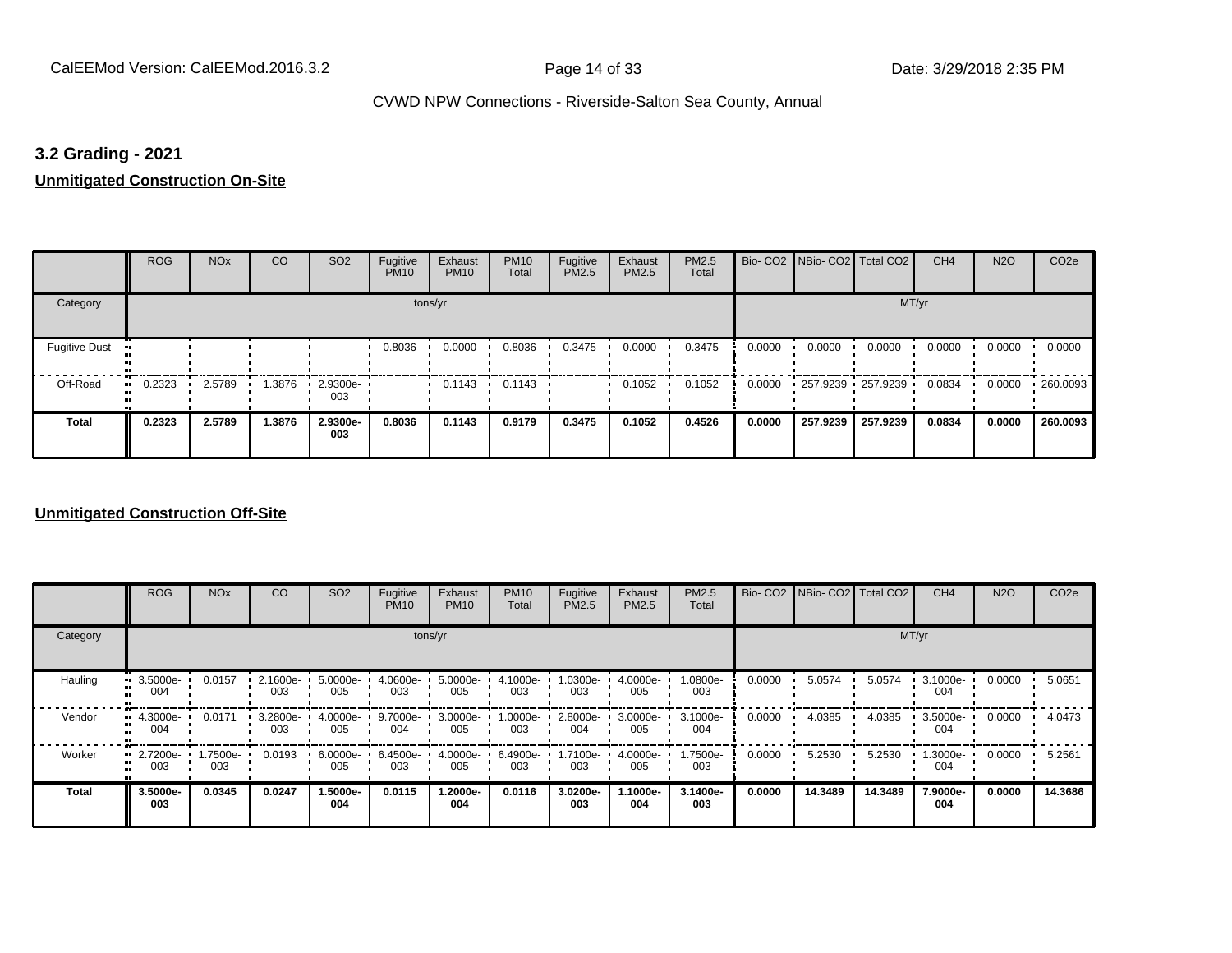## **3.2 Grading - 2021**

**Mitigated Construction On-Site**

|                       | <b>ROG</b> | <b>NO<sub>x</sub></b> | CO     | SO <sub>2</sub> | Fugitive<br><b>PM10</b> | Exhaust<br><b>PM10</b> | <b>PM10</b><br>Total | Fugitive<br>PM2.5 | Exhaust<br>PM2.5 | PM2.5<br>Total |        | Bio- CO2   NBio- CO2   Total CO2 |          | CH <sub>4</sub> | <b>N2O</b> | CO <sub>2e</sub> |
|-----------------------|------------|-----------------------|--------|-----------------|-------------------------|------------------------|----------------------|-------------------|------------------|----------------|--------|----------------------------------|----------|-----------------|------------|------------------|
| Category              |            |                       |        |                 | tons/yr                 |                        |                      |                   |                  |                |        |                                  | MT/yr    |                 |            |                  |
| <b>Fugitive Dust</b>  |            |                       |        |                 | 0.2572                  | 0.0000                 | 0.2572               | 0.1112            | 0.0000           | 0.1112         | 0.0000 | 0.0000                           | 0.0000   | 0.0000          | 0.0000     | 0.0000           |
| Off-Road<br>$\bullet$ | 0.2323     | 2.5789                | .3876  | 2.9300e-<br>003 |                         | 0.1143                 | 0.1143               |                   | 0.1052           | 0.1052         | 0.0000 | 257.9236 257.9236                |          | 0.0834          | 0.0000     | .260.0090        |
| <b>Total</b>          | 0.2323     | 2.5789                | 1.3876 | 2.9300e-<br>003 | 0.2572                  | 0.1143                 | 0.3715               | 0.1112            | 0.1052           | 0.2164         | 0.0000 | 257.9236                         | 257.9236 | 0.0834          | 0.0000     | 260.0090         |

|              | <b>ROG</b>                   | <b>NO<sub>x</sub></b> | CO              | SO <sub>2</sub> | Fugitive<br><b>PM10</b> | Exhaust<br><b>PM10</b> | <b>PM10</b><br>Total | Fugitive<br><b>PM2.5</b> | Exhaust<br>PM2.5 | PM2.5<br>Total  |        | Bio- CO2   NBio- CO2   Total CO2 |         | CH <sub>4</sub> | <b>N2O</b> | CO <sub>2e</sub> |
|--------------|------------------------------|-----------------------|-----------------|-----------------|-------------------------|------------------------|----------------------|--------------------------|------------------|-----------------|--------|----------------------------------|---------|-----------------|------------|------------------|
| Category     |                              |                       |                 |                 |                         | tons/yr                |                      |                          |                  |                 |        |                                  | MT/yr   |                 |            |                  |
| Hauling      | 3.5000e-<br>ш<br>004         | 0.0157                | 2.1600e-<br>003 | 5.0000e-<br>005 | 4.0600e-<br>003         | 5.0000e-<br>005        | 4.1000e-<br>003      | .0300e-<br>003           | 4.0000e-<br>005  | 1.0800e-<br>003 | 0.0000 | 5.0574                           | 5.0574  | 3.1000e-<br>004 | 0.0000     | 5.0651           |
| Vendor       | 4.3000e-<br>$\bullet$<br>004 | 0.0171                | 3.2800e-<br>003 | 4.0000e-<br>005 | 9.7000e-<br>004         | 3.0000e-<br>005        | 1.0000e-<br>003      | 2.8000e-<br>004          | 3.0000e-<br>005  | 3.1000e-<br>004 | 0.0000 | 4.0385                           | 4.0385  | 3.5000e-<br>004 | 0.0000     | 4.0473           |
| Worker       | 2.7200e-<br>ш<br>003         | 1.7500e-<br>003       | 0.0193          | 6.0000e-<br>005 | 6.4500e-<br>003         | 4.0000e-<br>005        | 6.4900e-<br>003      | 1.7100e-<br>003          | 4.0000e-<br>005  | 1.7500e-<br>003 | 0.0000 | 5.2530                           | 5.2530  | 1.3000e-<br>004 | 0.0000     | 5.2561           |
| <b>Total</b> | 3.5000e-<br>003              | 0.0345                | 0.0247          | -.5000e<br>004  | 0.0115                  | 1.2000e-<br>004        | 0.0116               | 3.0200e-<br>003          | -1000e-<br>004   | 3.1400e-<br>003 | 0.0000 | 14.3489                          | 14.3489 | 7.9000e-<br>004 | 0.0000     | 14.3686          |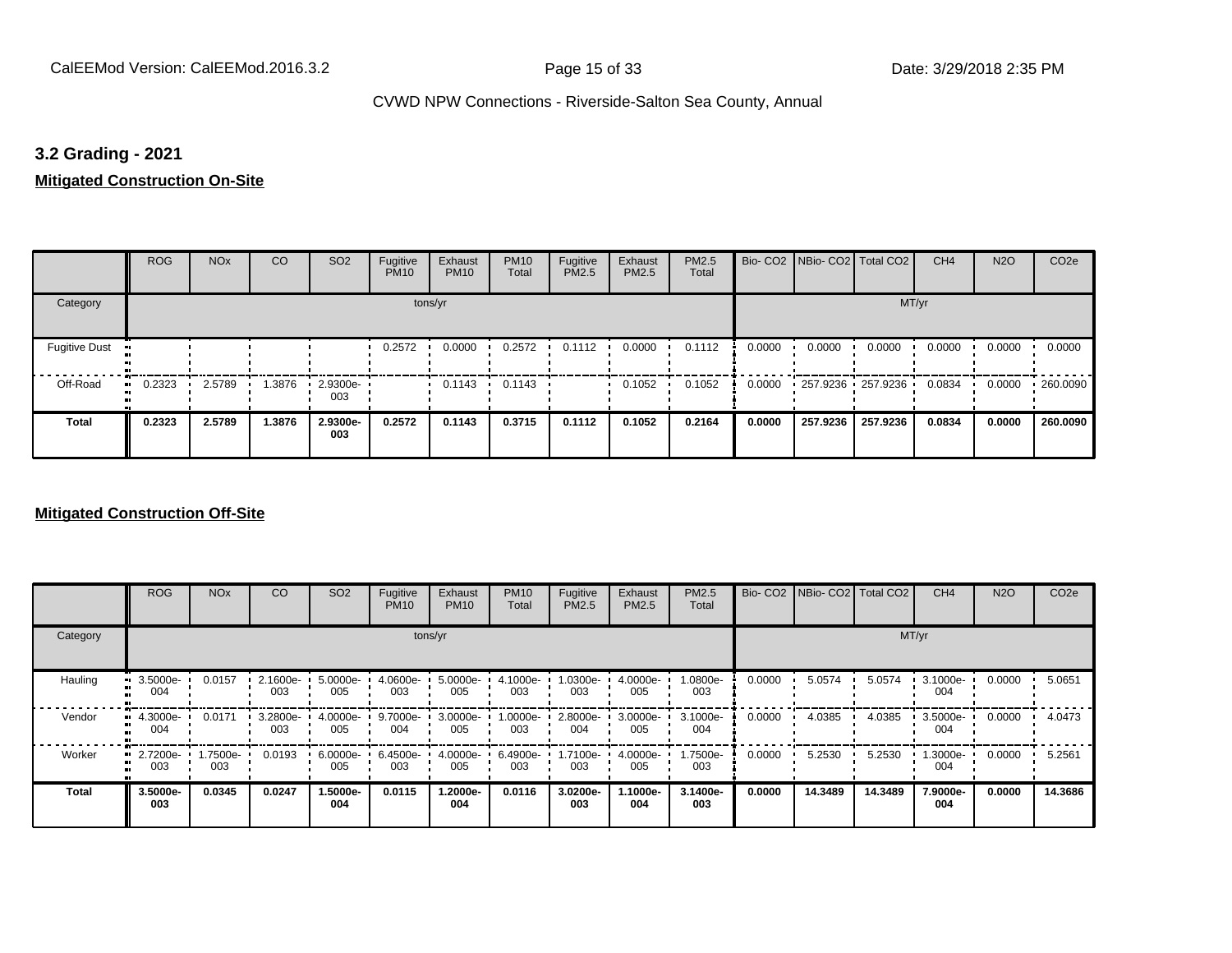## **3.3 Paving - 2018**

#### **Unmitigated Construction On-Site**

|              | <b>ROG</b>          | <b>NO<sub>x</sub></b> | CO     | SO <sub>2</sub> | Fugitive<br><b>PM10</b> | Exhaust<br><b>PM10</b> | <b>PM10</b><br>Total | Fugitive<br>PM2.5 | Exhaust<br>PM2.5 | PM2.5<br>Total |        | Bio- CO2   NBio- CO2   Total CO2 |         | CH <sub>4</sub> | <b>N2O</b> | CO <sub>2e</sub> |
|--------------|---------------------|-----------------------|--------|-----------------|-------------------------|------------------------|----------------------|-------------------|------------------|----------------|--------|----------------------------------|---------|-----------------|------------|------------------|
| Category     |                     |                       |        |                 |                         | tons/yr                |                      |                   |                  |                |        |                                  | MT/yr   |                 |            |                  |
| Off-Road     | 0.0404<br>$\bullet$ | 0.4166                | 0.3426 | 5.1000e-<br>004 |                         | 0.0246                 | 0.0246               |                   | 0.0227           | 0.0227         | 0.0000 | 46.4271                          | 46.4271 | 0.0145          | 0.0000     | 46.7885          |
| Paving       | $-8.0000e-$<br>004  |                       |        |                 |                         | 0.0000                 | 0.0000               |                   | 0.0000           | 0.0000         | 0.0000 | 0.0000                           | 0.0000  | 0.0000          | 0.0000     | 0.0000           |
| <b>Total</b> | 0.0412              | 0.4166                | 0.3426 | 5.1000e-<br>004 |                         | 0.0246                 | 0.0246               |                   | 0.0227           | 0.0227         | 0.0000 | 46.4271                          | 46.4271 | 0.0145          | 0.0000     | 46.7885          |

|              | <b>ROG</b>      | <b>NO<sub>x</sub></b> | CO             | SO <sub>2</sub>    | Fugitive<br><b>PM10</b> | Exhaust<br><b>PM10</b> | <b>PM10</b><br>Total | Fugitive<br><b>PM2.5</b> | Exhaust<br><b>PM2.5</b> | PM2.5<br>Total  | Bio-CO <sub>2</sub> | NBio-CO2 Total CO2 |        | CH <sub>4</sub> | <b>N2O</b> | CO <sub>2e</sub> |
|--------------|-----------------|-----------------------|----------------|--------------------|-------------------------|------------------------|----------------------|--------------------------|-------------------------|-----------------|---------------------|--------------------|--------|-----------------|------------|------------------|
| Category     |                 |                       |                |                    |                         | tons/yr                |                      |                          |                         |                 |                     |                    | MT/yr  |                 |            |                  |
| Hauling      | 1.9000e-<br>004 | 8.6400e-<br>003       | .0500e-<br>003 | $2.0000e -$<br>005 | 3.8900e-<br>003         | 3.0000e-<br>005        | 3.9200e-<br>003      | 9.7000e-<br>004          | 3.0000e-<br>005         | 1.0000e-<br>003 | 0.0000              | 2.2865             | 2.2865 | 1.5000e-<br>004 | 0.0000     | 2.2903           |
| Vendor       | 2.9000e-<br>004 | 9.6500e-<br>003       | .9900e-<br>003 | 2.0000e-<br>005    | 4.3000e-<br>004         | 7.0000e-<br>005        | 5.0000e-<br>004      | 1.2000e-<br>004          | 7.0000e-<br>005         | 1.9000e-<br>004 | 0.0000              | 1.8106             | 1.8106 | -9000e-<br>004  | 0.0000     | 1.8152           |
| Worker       | 1.5100e-<br>003 | 1.0900e-<br>003       | 0.0114         | 3.0000e-<br>005    | 2.8300e-<br>003         | 2.0000e-<br>005        | 2.8500e-<br>003      | 7.5000e-<br>004          | 2.0000e-<br>005         | 7.7000e-<br>004 | 0.0000              | 2.5399             | 2.5399 | 8.0000e-<br>005 | 0.0000     | 2.5418           |
| <b>Total</b> | 1.9900e-<br>003 | 0.0194                | 0.0145         | 7.0000e-<br>005    | 7.1500e-<br>003         | 1.2000e-<br>004        | 7.2700e-<br>003      | -8400e.<br>003           | -2000e.<br>004          | 1.9600e-<br>003 | 0.0000              | 6.6371             | 6.6371 | 4.1000e-<br>004 | 0.0000     | 6.6474           |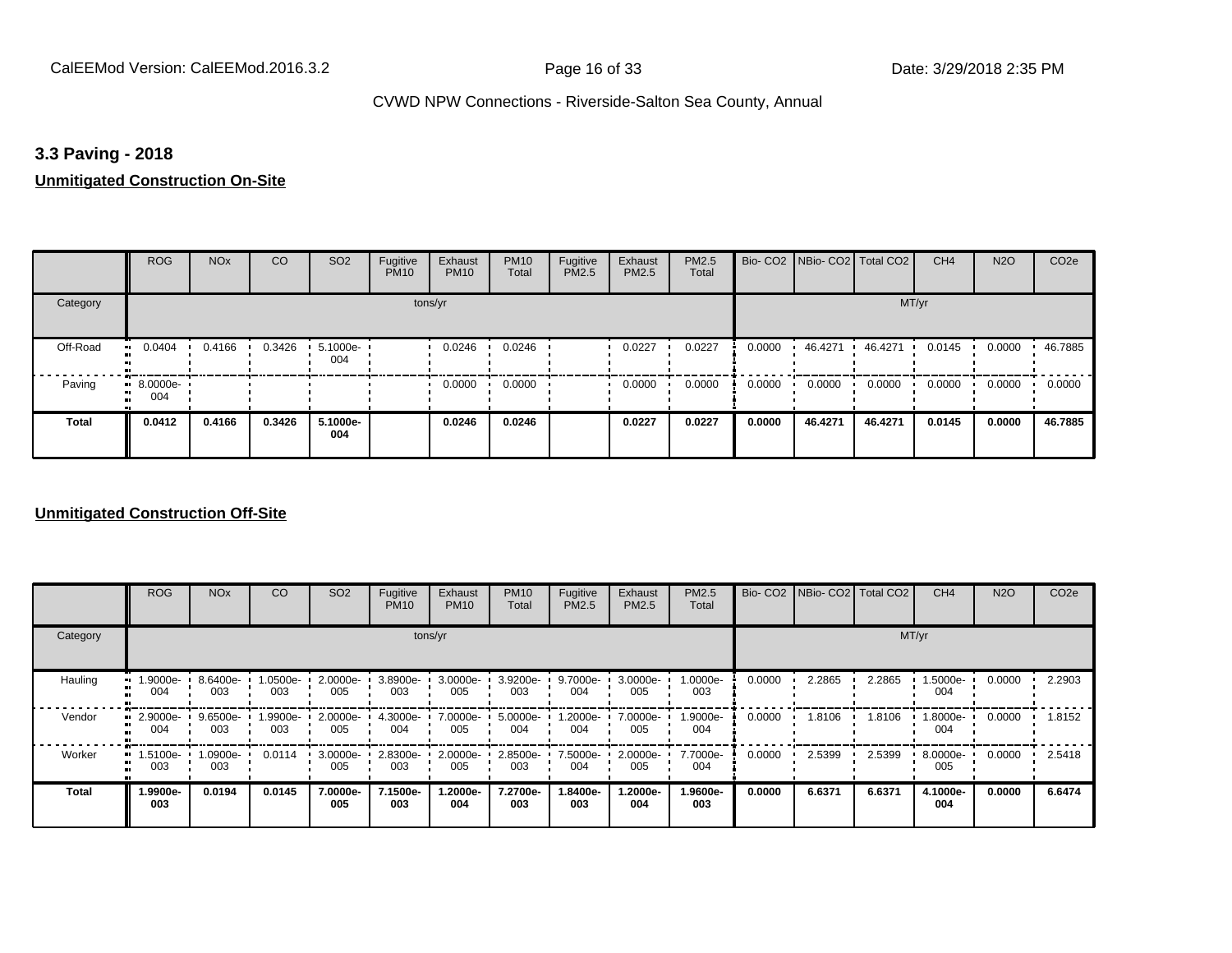## **3.3 Paving - 2018**

## **Mitigated Construction On-Site**

|          | ROG             | <b>NO<sub>x</sub></b> | CO     | SO <sub>2</sub>         | Fugitive<br><b>PM10</b> | Exhaust<br><b>PM10</b> | <b>PM10</b><br>Total | Fugitive<br>PM2.5 | Exhaust<br>PM2.5 | PM2.5<br>Total |        | Bio- CO2   NBio- CO2   Total CO2 |         | CH <sub>4</sub> | <b>N2O</b> | CO <sub>2e</sub> |
|----------|-----------------|-----------------------|--------|-------------------------|-------------------------|------------------------|----------------------|-------------------|------------------|----------------|--------|----------------------------------|---------|-----------------|------------|------------------|
| Category |                 |                       |        |                         |                         | tons/yr                |                      |                   |                  |                |        |                                  | MT/yr   |                 |            |                  |
| Off-Road | 0.0404          | 0.4166                | 0.3426 | $\cdot$ 5.1000e-<br>004 |                         | 0.0246                 | 0.0246               |                   | 0.0227           | 0.0227         | 0.0000 | 46.4271                          | 46.4271 | 0.0145          | 0.0000     | 46.7884          |
| Paving   | 8.0000e-<br>004 |                       |        |                         |                         | 0.0000                 | 0.0000               |                   | 0.0000           | 0.0000         | 0.0000 | 0.0000                           | 0.0000  | 0.0000          | 0.0000     | 0.0000           |
| Total    | 0.0412          | 0.4166                | 0.3426 | 5.1000e-<br>004         |                         | 0.0246                 | 0.0246               |                   | 0.0227           | 0.0227         | 0.0000 | 46.4271                          | 46.4271 | 0.0145          | 0.0000     | 46.7884          |

|              | <b>ROG</b>      | <b>NO<sub>x</sub></b> | CO             | SO <sub>2</sub>    | Fugitive<br><b>PM10</b> | Exhaust<br><b>PM10</b> | <b>PM10</b><br>Total | Fugitive<br><b>PM2.5</b> | Exhaust<br><b>PM2.5</b> | PM2.5<br>Total  | Bio-CO <sub>2</sub> | NBio-CO2 Total CO2 |        | CH <sub>4</sub> | <b>N2O</b> | CO <sub>2e</sub> |
|--------------|-----------------|-----------------------|----------------|--------------------|-------------------------|------------------------|----------------------|--------------------------|-------------------------|-----------------|---------------------|--------------------|--------|-----------------|------------|------------------|
| Category     |                 |                       |                |                    |                         | tons/yr                |                      |                          |                         |                 |                     |                    | MT/yr  |                 |            |                  |
| Hauling      | 1.9000e-<br>004 | 8.6400e-<br>003       | .0500e-<br>003 | $2.0000e -$<br>005 | 3.8900e-<br>003         | 3.0000e-<br>005        | 3.9200e-<br>003      | 9.7000e-<br>004          | 3.0000e-<br>005         | 1.0000e-<br>003 | 0.0000              | 2.2865             | 2.2865 | 1.5000e-<br>004 | 0.0000     | 2.2903           |
| Vendor       | 2.9000e-<br>004 | 9.6500e-<br>003       | .9900e-<br>003 | 2.0000e-<br>005    | 4.3000e-<br>004         | 7.0000e-<br>005        | 5.0000e-<br>004      | 1.2000e-<br>004          | 7.0000e-<br>005         | 1.9000e-<br>004 | 0.0000              | 1.8106             | 1.8106 | -9000e-<br>004  | 0.0000     | 1.8152           |
| Worker       | 1.5100e-<br>003 | 1.0900e-<br>003       | 0.0114         | 3.0000e-<br>005    | 2.8300e-<br>003         | 2.0000e-<br>005        | 2.8500e-<br>003      | 7.5000e-<br>004          | 2.0000e-<br>005         | 7.7000e-<br>004 | 0.0000              | 2.5399             | 2.5399 | 8.0000e-<br>005 | 0.0000     | 2.5418           |
| <b>Total</b> | 1.9900e-<br>003 | 0.0194                | 0.0145         | 7.0000e-<br>005    | 7.1500e-<br>003         | 1.2000e-<br>004        | 7.2700e-<br>003      | -8400e.<br>003           | -2000e.<br>004          | 1.9600e-<br>003 | 0.0000              | 6.6371             | 6.6371 | 4.1000e-<br>004 | 0.0000     | 6.6474           |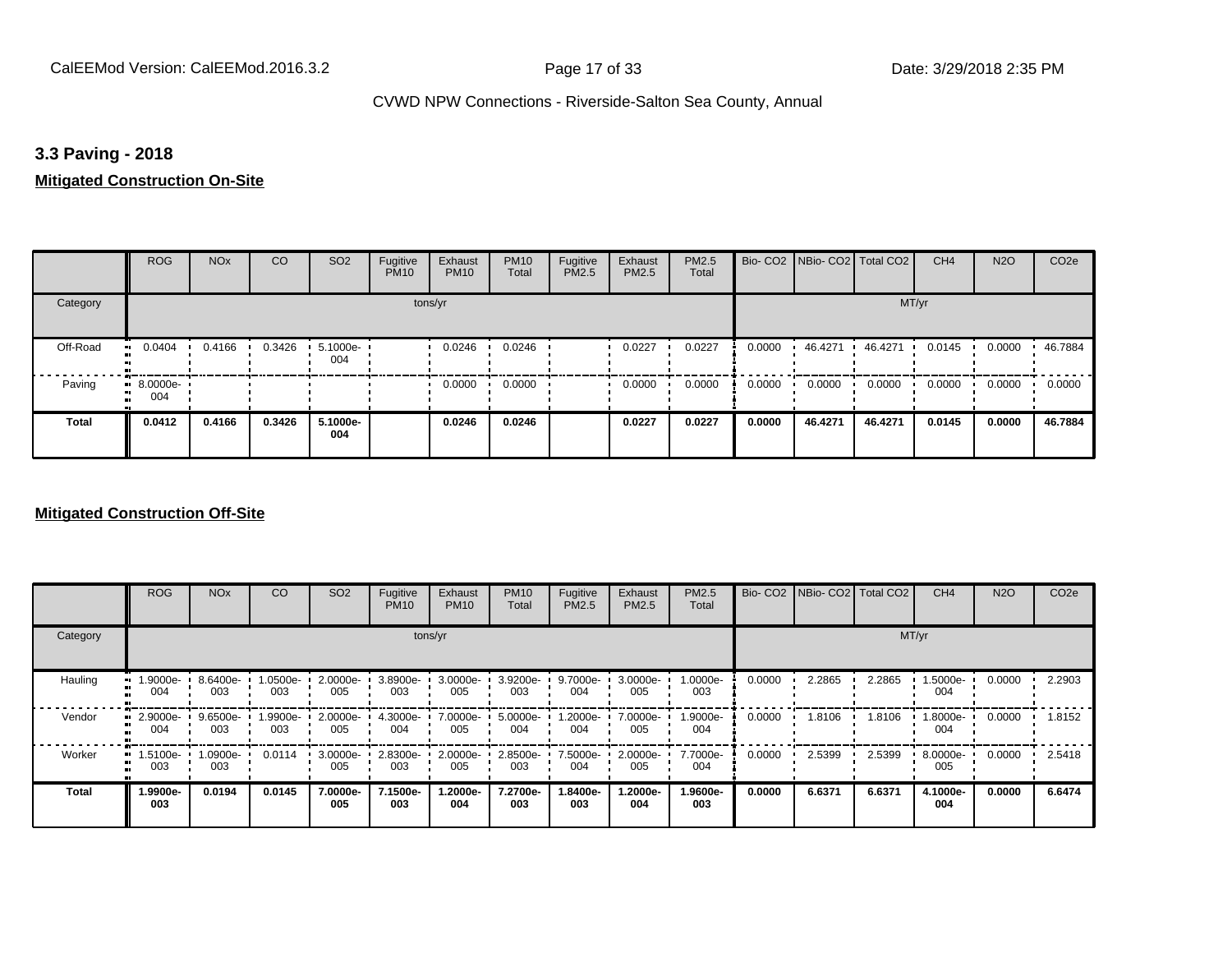## **3.3 Paving - 2019**

#### **Unmitigated Construction On-Site**

|              | <b>ROG</b>              | <b>NO<sub>x</sub></b> | CO     | SO <sub>2</sub> | Fugitive<br><b>PM10</b> | Exhaust<br><b>PM10</b> | <b>PM10</b><br>Total | Fugitive<br><b>PM2.5</b> | Exhaust<br>PM2.5 | PM2.5<br>Total |        | Bio- CO2   NBio- CO2   Total CO2 |          | CH <sub>4</sub> | <b>N2O</b> | CO <sub>2e</sub> |
|--------------|-------------------------|-----------------------|--------|-----------------|-------------------------|------------------------|----------------------|--------------------------|------------------|----------------|--------|----------------------------------|----------|-----------------|------------|------------------|
| Category     |                         |                       |        |                 | tons/yr                 |                        |                      |                          |                  |                |        |                                  | MT/yr    |                 |            |                  |
| Off-Road     | 0.1081<br>ш.            | 1.1116                | 1.0288 | -5400e-<br>003  |                         | 0.0644                 | 0.0644               |                          | 0.0592           | 0.0592         | 0.0000 | $138.6296$ 138.6296              |          | 0.0439          | 0.0000     | 139.7261         |
| Paving       | $\cdot$ 2.4400e-<br>003 |                       |        |                 |                         | 0.0000                 | 0.0000               |                          | 0.0000           | 0.0000         | 0.0000 | 0.0000                           | 0.0000   | 0.0000          | 0.0000     | 0.0000           |
| <b>Total</b> | 0.1106                  | 1.1116                | 1.0288 | 1.5400e-<br>003 |                         | 0.0644                 | 0.0644               |                          | 0.0592           | 0.0592         | 0.0000 | 138.6296                         | 138.6296 | 0.0439          | 0.0000     | 139.7261         |

|              | <b>ROG</b>           | <b>NO<sub>x</sub></b> | CO                 | SO <sub>2</sub> | Fugitive<br><b>PM10</b> | Exhaust<br><b>PM10</b> | <b>PM10</b><br>Total | Fugitive<br><b>PM2.5</b> | Exhaust<br>PM2.5 | <b>PM2.5</b><br>Total |        | Bio- CO2 NBio- CO2 Total CO2 |         | CH <sub>4</sub> | <b>N2O</b> | CO <sub>2e</sub> |
|--------------|----------------------|-----------------------|--------------------|-----------------|-------------------------|------------------------|----------------------|--------------------------|------------------|-----------------------|--------|------------------------------|---------|-----------------|------------|------------------|
| Category     |                      |                       |                    |                 |                         | tons/yr                |                      |                          |                  |                       |        |                              |         | MT/yr           |            |                  |
| Hauling      | 5.4000e-<br>004      | 0.0246                | $3.1000e -$<br>003 | 7.0000e-<br>005 | 4.1600e-<br>003         | $9.0000e-$<br>005      | 4.2400e-<br>003      | 1.0700e-<br>003          | 8.0000e-<br>005  | 1.1500e-<br>003       | 0.0000 | 6.8759                       | 6.8759  | 4.5000e-<br>004 | 0.0000     | 6.8871           |
| Vendor       | 7.9000e-<br>œ<br>004 | 0.0276                | 5.5100e-<br>003    | 6.0000e-<br>005 | .2900e-<br>003          | 1.8000e-<br>004        | 1.4700e-<br>003      | 3.7000e-<br>004          | 1.7000e-<br>004  | 5.5000e-<br>004       | 0.0000 | 5.4586                       | 5.4586  | 5.3000e-<br>004 | 0.0000     | 5.4719           |
| Worker       | 4.2000e-<br>003      | 2.9200e-<br>003       | 0.0310             | 8.0000e-<br>005 | 8.5900e-<br>003         | 6.0000e-<br>005        | 8.6400e-<br>003      | 2.2800e-<br>003          | 5.0000e-<br>005  | 2.3300e-<br>003       | 0.0000 | 7.4729                       | 7.4729  | 2.1000e-<br>004 | 0.0000     | 7.4782           |
| <b>Total</b> | 5.5300e-<br>003      | 0.0551                | 0.0396             | 2.1000e-<br>004 | 0.0140                  | 3.3000e-<br>004        | 0.0144               | 3.7200e-<br>003          | 3.0000e-<br>004  | 4.0300e-<br>003       | 0.0000 | 19.8074                      | 19.8074 | 1.1900e-<br>003 | 0.0000     | 19.8372          |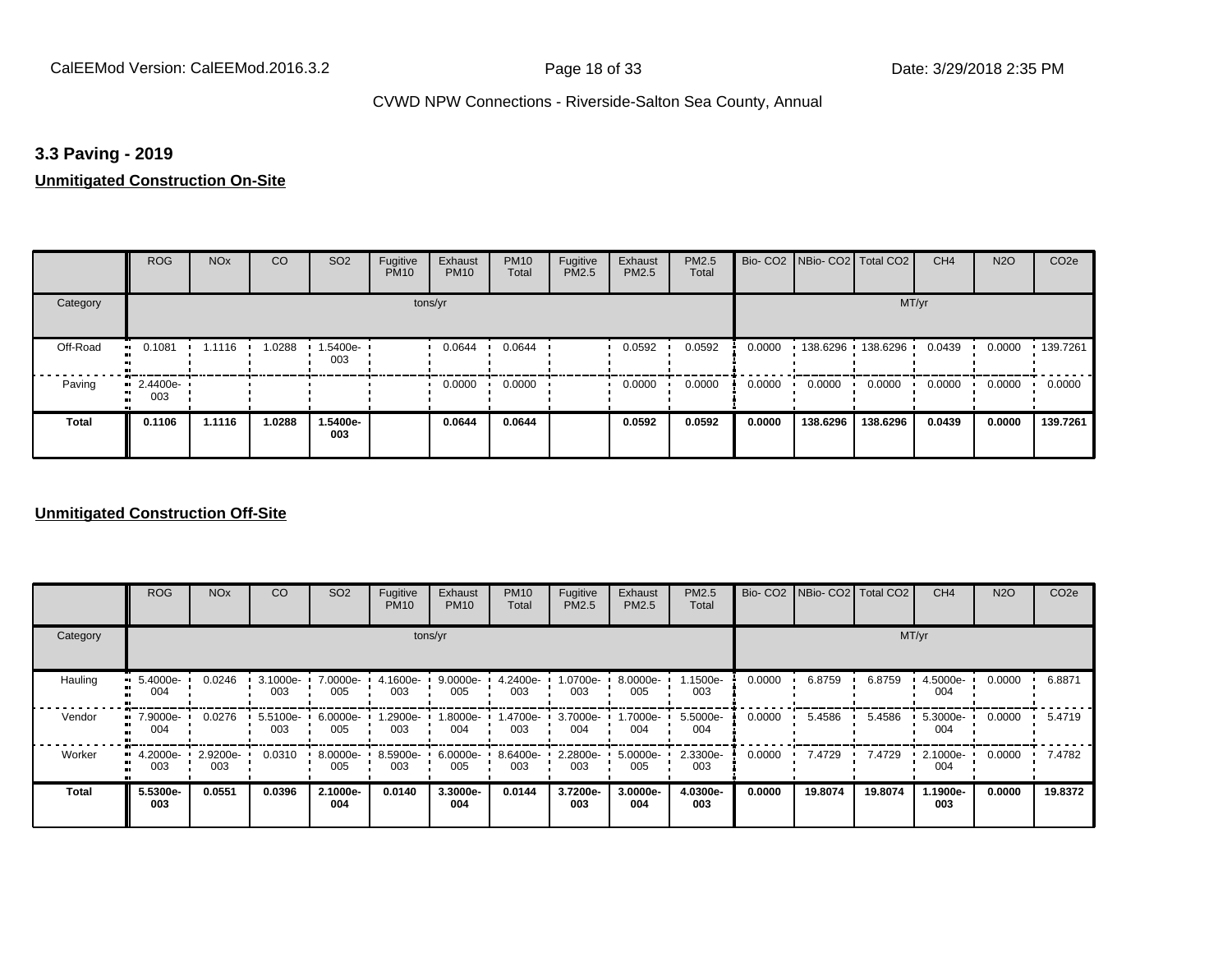## **3.3 Paving - 2019**

## **Mitigated Construction On-Site**

|              | <b>ROG</b>                     | <b>NO<sub>x</sub></b> | CO     | SO <sub>2</sub> | Fugitive<br><b>PM10</b> | Exhaust<br><b>PM10</b> | <b>PM10</b><br>Total | Fugitive<br>PM2.5 | Exhaust<br><b>PM2.5</b> | <b>PM2.5</b><br>Total |        |          | Bio- CO2   NBio- CO2   Total CO2 | CH <sub>4</sub> | <b>N2O</b> | CO <sub>2e</sub> |
|--------------|--------------------------------|-----------------------|--------|-----------------|-------------------------|------------------------|----------------------|-------------------|-------------------------|-----------------------|--------|----------|----------------------------------|-----------------|------------|------------------|
| Category     |                                |                       |        |                 | tons/yr                 |                        |                      |                   |                         |                       |        |          | MT/yr                            |                 |            |                  |
| Off-Road<br> | 0.1081                         | 1.1116                | 1.0288 | 1.5400e-<br>003 |                         | 0.0644                 | 0.0644               |                   | 0.0592                  | 0.0592                | 0.0000 | 138.6294 | 138.6294                         | 0.0439          | 0.0000     | $\cdot$ 139.7260 |
| Paving       | $\blacksquare$ 2.4400e-<br>003 |                       |        |                 |                         | 0.0000                 | 0.0000               |                   | 0.0000                  | 0.0000                | 0.0000 | 0.0000   | 0.0000                           | 0.0000          | 0.0000     | 0.0000           |
| Total        | 0.1106                         | 1.1116                | 1.0288 | 1.5400e-<br>003 |                         | 0.0644                 | 0.0644               |                   | 0.0592                  | 0.0592                | 0.0000 | 138.6294 | 138.6294                         | 0.0439          | 0.0000     | 139.7260         |

|              | <b>ROG</b>           | <b>NO<sub>x</sub></b> | CO                 | SO <sub>2</sub> | Fugitive<br><b>PM10</b> | Exhaust<br><b>PM10</b> | <b>PM10</b><br>Total | Fugitive<br><b>PM2.5</b> | Exhaust<br>PM2.5 | <b>PM2.5</b><br>Total |        | Bio- CO2   NBio- CO2   Total CO2 |         | CH <sub>4</sub> | <b>N2O</b> | CO <sub>2e</sub> |
|--------------|----------------------|-----------------------|--------------------|-----------------|-------------------------|------------------------|----------------------|--------------------------|------------------|-----------------------|--------|----------------------------------|---------|-----------------|------------|------------------|
| Category     |                      |                       |                    |                 |                         | tons/yr                |                      |                          |                  |                       |        |                                  |         | MT/yr           |            |                  |
| Hauling      | 5.4000e-<br>004      | 0.0246                | $3.1000e -$<br>003 | 7.0000e-<br>005 | 4.1600e-<br>003         | $9.0000e-$<br>005      | 4.2400e-<br>003      | 1.0700e-<br>003          | 8.0000e-<br>005  | 1.1500e-<br>003       | 0.0000 | 6.8759                           | 6.8759  | 4.5000e-<br>004 | 0.0000     | 6.8871           |
| Vendor       | 7.9000e-<br>œ<br>004 | 0.0276                | 5.5100e-<br>003    | 6.0000e-<br>005 | -2900e-<br>003          | 1.8000e-<br>004        | 1.4700e-<br>003      | 3.7000e-<br>004          | 1.7000e-<br>004  | 5.5000e-<br>004       | 0.0000 | 5.4586                           | 5.4586  | 5.3000e-<br>004 | 0.0000     | 5.4719           |
| Worker       | 4.2000e-<br>003      | 2.9200e-<br>003       | 0.0310             | 8.0000e-<br>005 | 8.5900e-<br>003         | 6.0000e-<br>005        | 8.6400e-<br>003      | 2.2800e-<br>003          | 5.0000e-<br>005  | 2.3300e-<br>003       | 0.0000 | 7.4729                           | 7.4729  | 2.1000e-<br>004 | 0.0000     | 7.4782           |
| <b>Total</b> | 5.5300e-<br>003      | 0.0551                | 0.0396             | 2.1000e-<br>004 | 0.0140                  | 3.3000e-<br>004        | 0.0144               | 3.7200e-<br>003          | 3.0000e-<br>004  | 4.0300e-<br>003       | 0.0000 | 19.8074                          | 19.8074 | 1.1900e-<br>003 | 0.0000     | 19.8372          |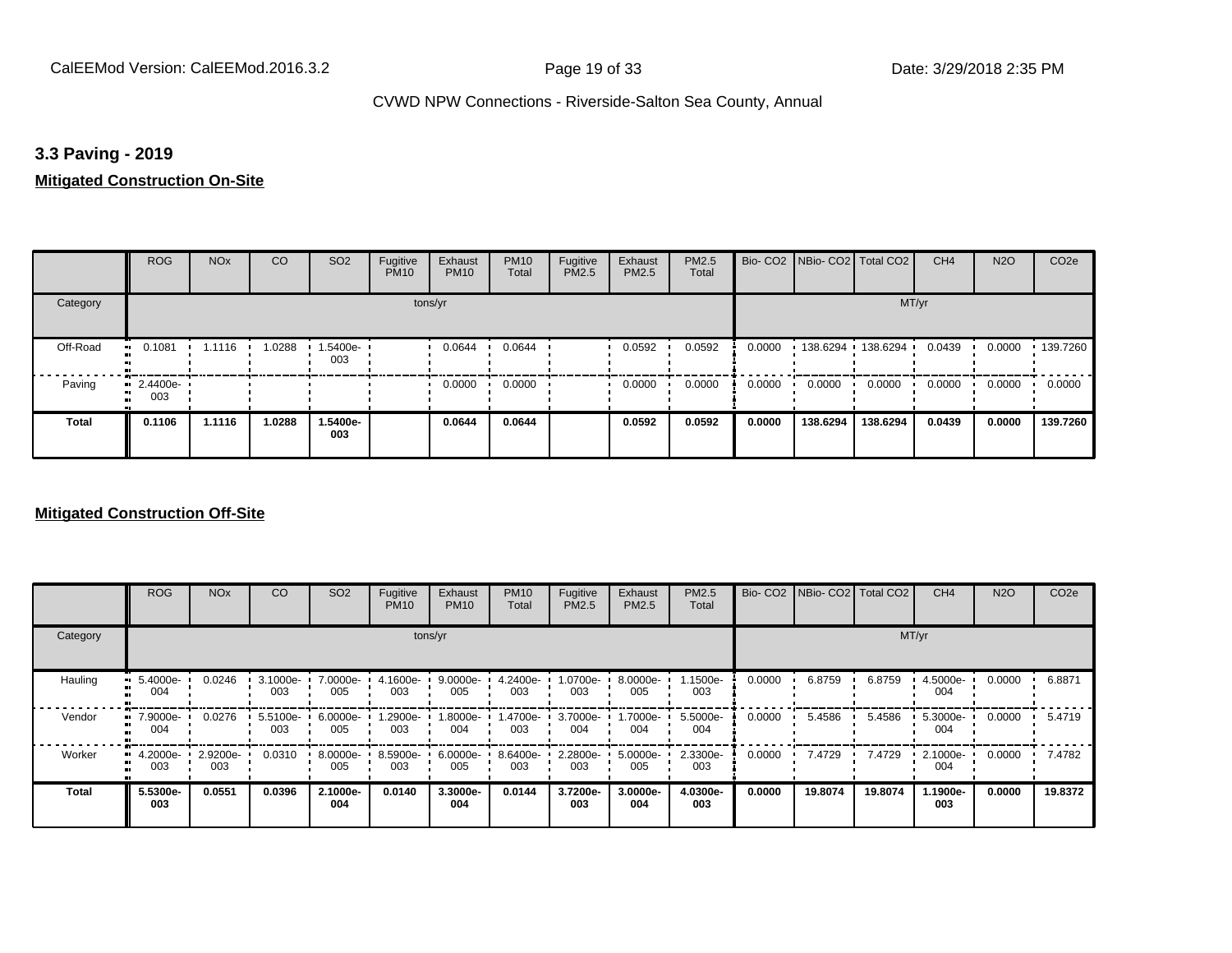## **3.3 Paving - 2020**

#### **Unmitigated Construction On-Site**

|              | <b>ROG</b>                     | <b>NO<sub>x</sub></b> | CO     | SO <sub>2</sub> | Fugitive<br><b>PM10</b> | Exhaust<br><b>PM10</b> | <b>PM10</b><br>Total | Fugitive<br>PM2.5 | Exhaust<br>PM2.5 | PM2.5<br>Total |        | Bio- CO2   NBio- CO2   Total CO2 |          | CH <sub>4</sub> | <b>N2O</b> | CO <sub>2e</sub> |
|--------------|--------------------------------|-----------------------|--------|-----------------|-------------------------|------------------------|----------------------|-------------------|------------------|----------------|--------|----------------------------------|----------|-----------------|------------|------------------|
| Category     |                                |                       |        |                 | tons/yr                 |                        |                      |                   |                  |                |        |                                  | MT/yr    |                 |            |                  |
| Off-Road     | 0.1007<br>$\bullet\bullet$     | 1.0318                | 1.0298 | 1.5500e-<br>003 |                         | 0.0587                 | 0.0587               |                   | 0.0540           | 0.0540         | 0.0000 | $136.1306$ 136.1306 ·            |          | 0.0440          | 0.0000     | $\cdot$ 137.2313 |
| Paving       | $\blacksquare$ 2.4500e-<br>003 |                       |        |                 |                         | 0.0000                 | 0.0000               |                   | 0.0000           | 0.0000         | 0.0000 | 0.0000                           | 0.0000   | 0.0000          | 0.0000     | 0.0000           |
| <b>Total</b> | 0.1032                         | 1.0318                | 1.0298 | 1.5500e-<br>003 |                         | 0.0587                 | 0.0587               |                   | 0.0540           | 0.0540         | 0.0000 | 136.1306                         | 136.1306 | 0.0440          | 0.0000     | 137.2313         |

|              | <b>ROG</b>      | <b>NO<sub>x</sub></b> | CO              | SO <sub>2</sub> | Fugitive<br><b>PM10</b> | Exhaust<br><b>PM10</b> | <b>PM10</b><br>Total | Fugitive<br><b>PM2.5</b> | Exhaust<br><b>PM2.5</b> | PM2.5<br>Total  | Bio-CO <sub>2</sub> | NBio-CO2 Total CO2 |         | CH <sub>4</sub> | <b>N2O</b> | CO <sub>2e</sub> |
|--------------|-----------------|-----------------------|-----------------|-----------------|-------------------------|------------------------|----------------------|--------------------------|-------------------------|-----------------|---------------------|--------------------|---------|-----------------|------------|------------------|
| Category     |                 |                       |                 |                 |                         | tons/yr                |                      |                          |                         |                 |                     |                    |         | MT/yr           |            |                  |
| Hauling      | 5.0000e-<br>004 | 0.0229                | 2.9600e-<br>003 | 7.0000e-<br>005 | 4.1600e-<br>003         | 7.0000e-<br>005        | 4.2300e-<br>003      | 1.0700e-<br>003          | 7.0000e-<br>005         | 1.1400e-<br>003 | 0.0000              | 6.8320             | 6.8320  | 4.3000e-<br>004 | 0.0000     | 6.8427           |
| Vendor       | 6.7000e-<br>004 | 0.0252                | 4.9300e-<br>003 | 6.0000e-<br>005 | -3000e.<br>003          | 1.2000e-<br>004        | 1.4200e-<br>003      | 3.7000e-<br>004          | -2000e.<br>004          | 4.9000e-<br>004 | 0.0000              | 5.4420             | 5.4420  | 5.0000e-<br>004 | 0.0000     | 5.4545           |
| Worker       | 3.9000e-<br>003 | 2.6100e-<br>003       | 0.0282          | 8.0000e-<br>005 | 8.6200e-<br>003         | 5.0000e-<br>005        | 8.6800e-<br>003      | 2.2900e-<br>003          | 5.0000e-<br>005         | 2.3400e-<br>003 | 0.0000              | 7.2646             | 7.2646  | 1.9000e-<br>004 | 0.0000     | 7.2693           |
| <b>Total</b> | 5.0700e-<br>003 | 0.0507                | 0.0361          | 2.1000e-<br>004 | 0.0141                  | 2.4000e-<br>004        | 0.0143               | 3.7300e-<br>003          | 2.4000e-<br>004         | 3.9700e-<br>003 | 0.0000              | 19.5386            | 19.5386 | 1.1200e-<br>003 | 0.0000     | 19.5665          |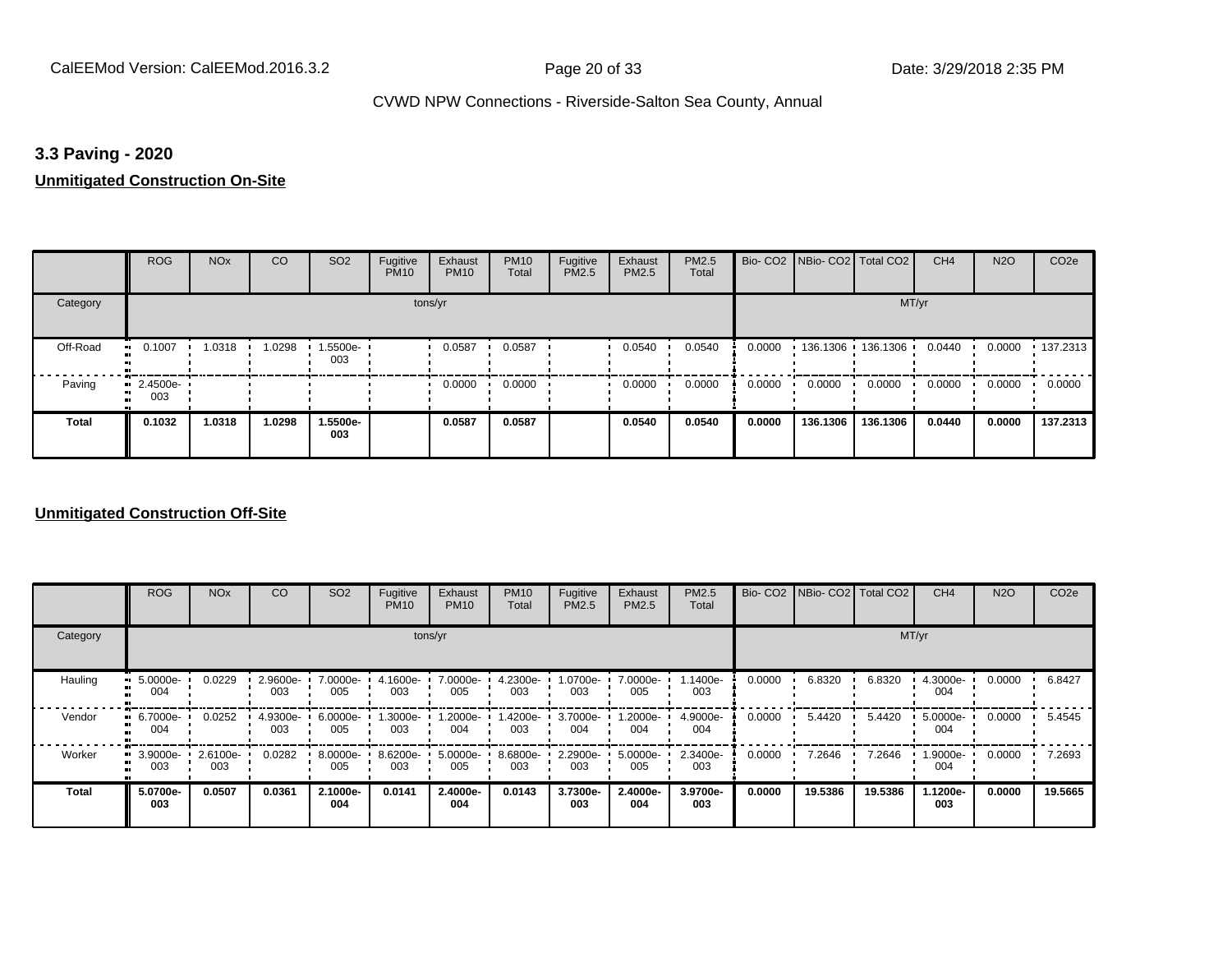## **3.3 Paving - 2020**

## **Mitigated Construction On-Site**

|          | <b>ROG</b>              | <b>NO<sub>x</sub></b> | CO    | SO <sub>2</sub> | Fugitive<br><b>PM10</b> | Exhaust<br><b>PM10</b> | <b>PM10</b><br>Total | Fugitive<br>PM2.5 | Exhaust<br><b>PM2.5</b> | PM2.5<br>Total |        | Bio- CO2 NBio- CO2 Total CO2 |                     | CH <sub>4</sub> | <b>N2O</b> | CO <sub>2e</sub> |
|----------|-------------------------|-----------------------|-------|-----------------|-------------------------|------------------------|----------------------|-------------------|-------------------------|----------------|--------|------------------------------|---------------------|-----------------|------------|------------------|
| Category |                         |                       |       |                 | tons/yr                 |                        |                      |                   |                         |                |        |                              | MT/yr               |                 |            |                  |
| Off-Road | 0.1007<br>$\bullet$     | 1.0318                | .0298 | 1.5500e-<br>003 |                         | 0.0587                 | 0.0587               |                   | 0.0540                  | 0.0540         | 0.0000 |                              | 136.1304 136.1304 1 | 0.0440          | 0.0000     | $+137.2311$      |
| Paving   | $\cdot$ 2.4500e-<br>003 |                       |       |                 |                         | 0.0000                 | 0.0000               |                   | 0.0000                  | 0.0000         | 0.0000 | 0.0000                       | 0.0000              | 0.0000          | 0.0000     | 0.0000           |
| Total    | 0.1032                  | 1.0318                | .0298 | 1.5500e-<br>003 |                         | 0.0587                 | 0.0587               |                   | 0.0540                  | 0.0540         | 0.0000 | 136.1304                     | 136.1304            | 0.0440          | 0.0000     | 137.2311         |

|              | <b>ROG</b>           | <b>NO<sub>x</sub></b> | CO                 | SO <sub>2</sub> | Fugitive<br><b>PM10</b> | Exhaust<br><b>PM10</b> | <b>PM10</b><br>Total | Fugitive<br><b>PM2.5</b> | Exhaust<br>PM2.5 | <b>PM2.5</b><br>Total |        | Bio- CO2 NBio- CO2 Total CO2 |         | CH <sub>4</sub> | <b>N2O</b> | CO <sub>2e</sub> |
|--------------|----------------------|-----------------------|--------------------|-----------------|-------------------------|------------------------|----------------------|--------------------------|------------------|-----------------------|--------|------------------------------|---------|-----------------|------------|------------------|
| Category     |                      |                       |                    |                 |                         | tons/yr                |                      |                          |                  |                       | MT/yr  |                              |         |                 |            |                  |
| Hauling      | 5.0000e-<br>004      | 0.0229                | $2.9600e -$<br>003 | 7.0000e-<br>005 | 4.1600e-<br>003         | 7.0000e-<br>005        | 4.2300e-<br>003      | 1.0700e-<br>003          | 7.0000e-<br>005  | 1.1400e-<br>003       | 0.0000 | 6.8320                       | 6.8320  | 4.3000e-<br>004 | 0.0000     | 6.8427           |
| Vendor       | 6.7000e-<br>œ<br>004 | 0.0252                | 4.9300e-<br>003    | 6.0000e-<br>005 | .3000e-<br>003          | 1.2000e-<br>004        | 1.4200e-<br>003      | 3.7000e-<br>004          | -2000e.<br>004   | 4.9000e-<br>004       | 0.0000 | 5.4420                       | 5.4420  | 5.0000e-<br>004 | 0.0000     | 5.4545           |
| Worker       | 3.9000e-<br>œ<br>003 | 2.6100e-<br>003       | 0.0282             | 8.0000e-<br>005 | 8.6200e-<br>003         | 5.0000e-<br>005        | 8.6800e-<br>003      | 2.2900e-<br>003          | 5.0000e-<br>005  | 2.3400e-<br>003       | 0.0000 | 7.2646                       | 7.2646  | 1.9000e-<br>004 | 0.0000     | 7.2693           |
| <b>Total</b> | 5.0700e-<br>003      | 0.0507                | 0.0361             | 2.1000e-<br>004 | 0.0141                  | 2.4000e-<br>004        | 0.0143               | 3.7300e-<br>003          | 2.4000e-<br>004  | 3.9700e-<br>003       | 0.0000 | 19.5386                      | 19.5386 | 1.1200e-<br>003 | 0.0000     | 19.5665          |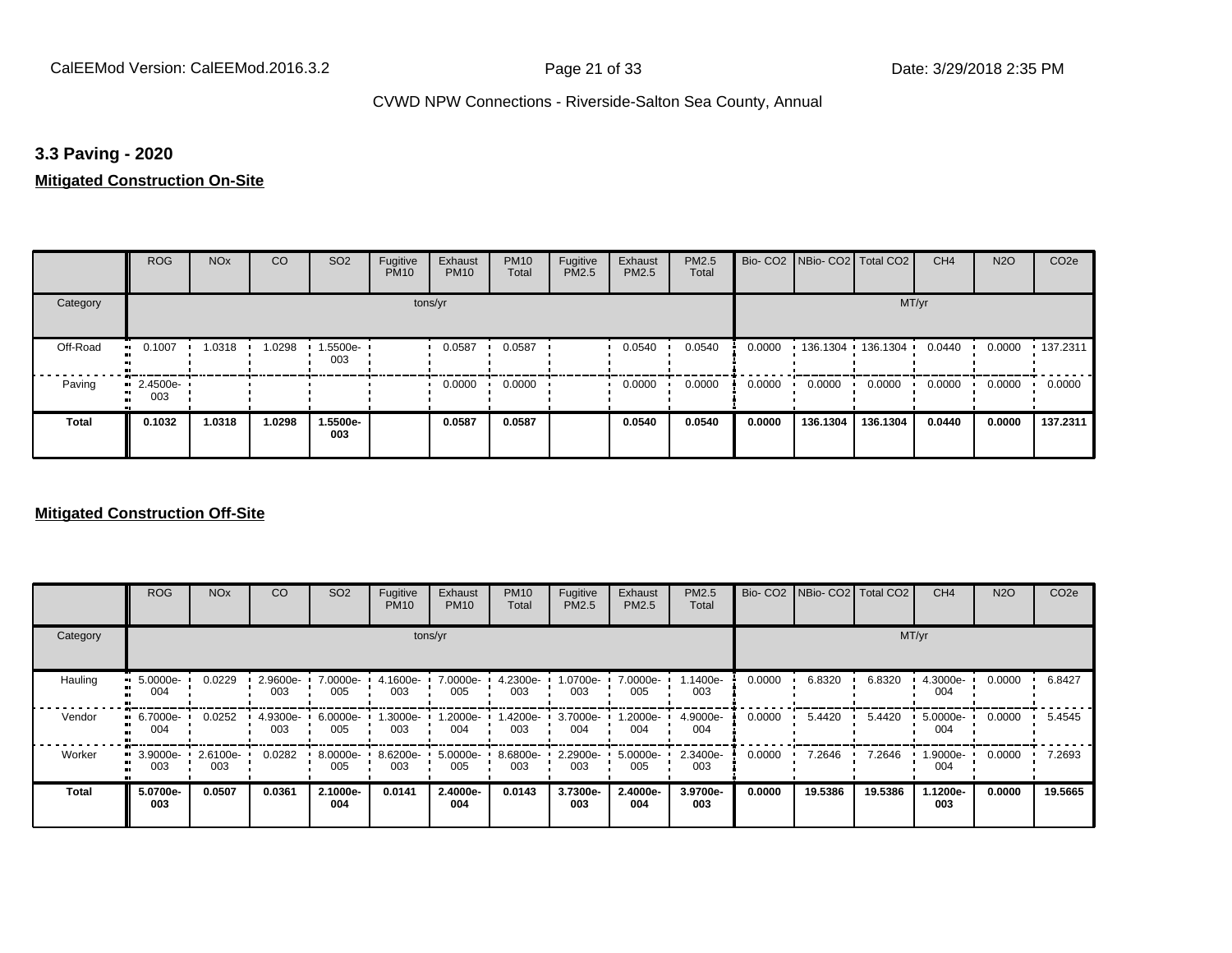## **3.3 Paving - 2021**

#### **Unmitigated Construction On-Site**

|                       | <b>ROG</b>         | <b>NO<sub>x</sub></b> | CO     | SO <sub>2</sub> | Fugitive<br><b>PM10</b> | Exhaust<br><b>PM10</b> | <b>PM10</b><br>Total | Fugitive<br>PM2.5 | Exhaust<br>PM2.5 | PM2.5<br>Total |        | Bio- CO2   NBio- CO2   Total CO2 |          | CH <sub>4</sub> | <b>N2O</b> | CO <sub>2e</sub> |
|-----------------------|--------------------|-----------------------|--------|-----------------|-------------------------|------------------------|----------------------|-------------------|------------------|----------------|--------|----------------------------------|----------|-----------------|------------|------------------|
| Category              |                    |                       |        |                 | tons/yr                 |                        |                      |                   |                  |                |        |                                  | MT/yr    |                 |            |                  |
| Off-Road<br>$\bullet$ | 0.0694             | 0.7105                | 0.7689 | 1.1600e-<br>003 |                         | 0.0393                 | 0.0393               |                   | 0.0362           | 0.0362         | 0.0000 | $101.8232$ 101.8232              |          | 0.0329          | 0.0000     | 102.6465         |
| Paving                | $-1.8300e-$<br>003 |                       |        |                 |                         | 0.0000                 | 0.0000               |                   | 0.0000           | 0.0000         | 0.0000 | 0.0000                           | 0.0000   | 0.0000          | 0.0000     | 0.0000           |
| <b>Total</b>          | 0.0712             | 0.7105                | 0.7689 | 1.1600e-<br>003 |                         | 0.0393                 | 0.0393               |                   | 0.0362           | 0.0362         | 0.0000 | 101.8232                         | 101.8232 | 0.0329          | 0.0000     | 102.6465         |

|              | <b>ROG</b>           | <b>NO<sub>x</sub></b> | CO                 | SO <sub>2</sub> | Fugitive<br><b>PM10</b> | Exhaust<br><b>PM10</b> | <b>PM10</b><br>Total | Fugitive<br><b>PM2.5</b> | Exhaust<br><b>PM2.5</b> | <b>PM2.5</b><br>Total |        | Bio- CO2 NBio- CO2 Total CO2 |         | CH <sub>4</sub> | <b>N2O</b> | CO <sub>2e</sub> |
|--------------|----------------------|-----------------------|--------------------|-----------------|-------------------------|------------------------|----------------------|--------------------------|-------------------------|-----------------------|--------|------------------------------|---------|-----------------|------------|------------------|
| Category     |                      |                       |                    |                 |                         | tons/yr                |                      |                          |                         |                       | MT/yr  |                              |         |                 |            |                  |
| Hauling      | 3.5000e-<br>004      | 0.0157                | $2.1600e -$<br>003 | 5.0000e-<br>005 | $4.0600e -$<br>003      | 5.0000e-<br>005        | 4.1000e-<br>003      | 1.0300e-<br>003          | 4.0000e-<br>005         | 1.0800e-<br>003       | 0.0000 | 5.0574                       | 5.0574  | 3.1000e-<br>004 | 0.0000     | 5.0651           |
| Vendor       | 4.3000e-<br>004      | 0.0171                | 3.2800e-<br>003    | 4.0000e-<br>005 | 9.7000e-<br>004         | 3.0000e-<br>005        | 1.0000e-<br>003      | 2.8000e-<br>004          | 3.0000e-<br>005         | 3.1000e-<br>004       | 0.0000 | 4.0385                       | 4.0385  | 3.5000e-<br>004 | 0.0000     | 4.0473           |
| Worker       | 2.7200e-<br>m<br>003 | 1.7500e-<br>003       | 0.0193             | 6.0000e-<br>005 | 6.4500e-<br>003         | 4.0000e-<br>005        | 6.4900e-<br>003      | 1.7100e-<br>003          | 4.0000e-<br>005         | 1.7500e-<br>003       | 0.0000 | 5.2530                       | 5.2530  | 1.3000e-<br>004 | 0.0000     | 5.2561           |
| <b>Total</b> | 3.5000e-<br>003      | 0.0345                | 0.0247             | 1.5000e-<br>004 | 0.0115                  | 1.2000e-<br>004        | 0.0116               | 3.0200e-<br>003          | 1.1000e-<br>004         | 3.1400e-<br>003       | 0.0000 | 14.3489                      | 14.3489 | 7.9000e-<br>004 | 0.0000     | 14.3686          |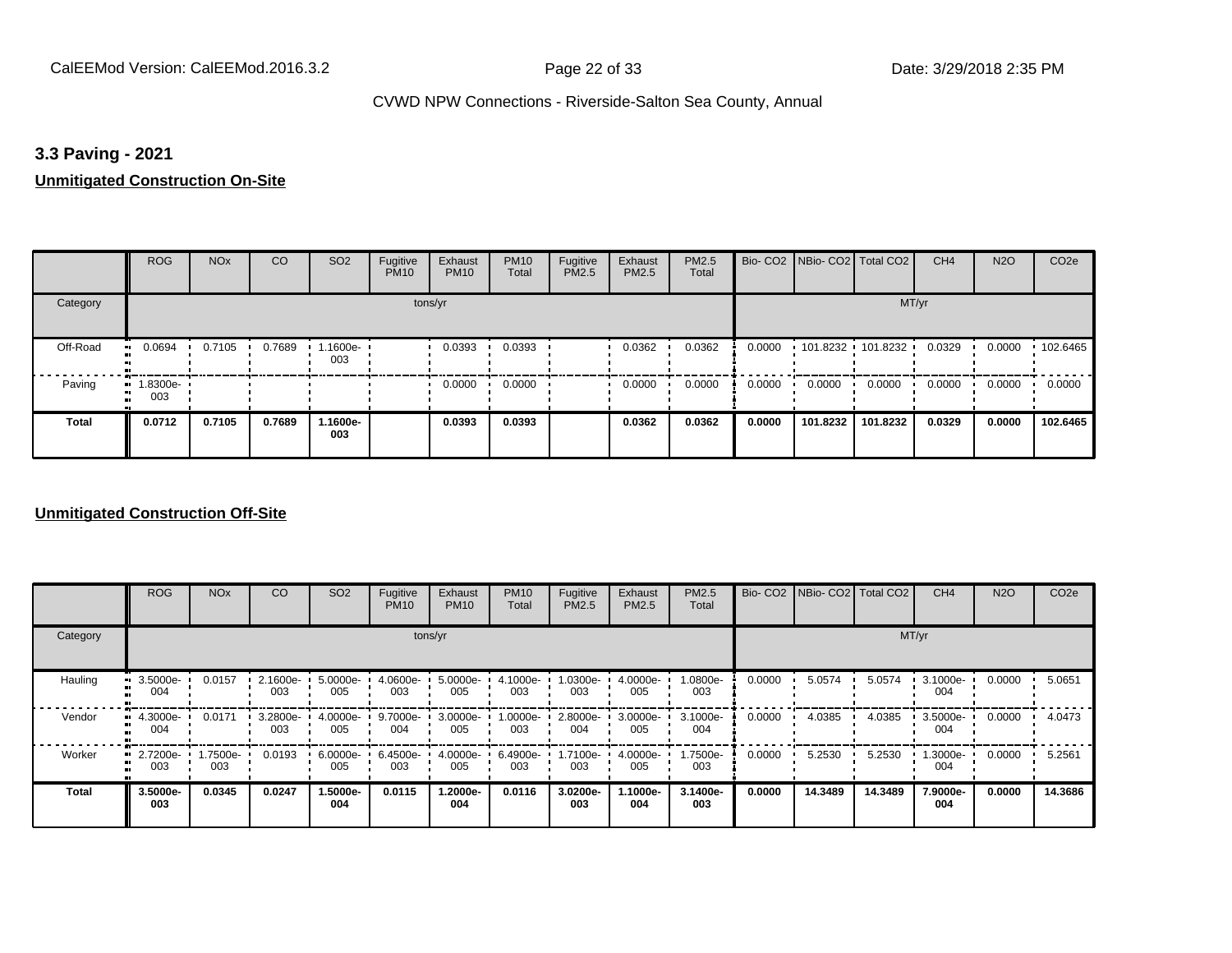## **3.3 Paving - 2021**

## **Mitigated Construction On-Site**

|          | ROG                | <b>NO<sub>x</sub></b> | CO     | SO <sub>2</sub> | Fugitive<br><b>PM10</b> | Exhaust<br><b>PM10</b> | <b>PM10</b><br>Total | Fugitive<br>PM2.5 | Exhaust<br><b>PM2.5</b> | PM2.5<br>Total |        | Bio- CO2   NBio- CO2   Total CO2 |          | CH <sub>4</sub> | <b>N2O</b> | CO <sub>2e</sub> |
|----------|--------------------|-----------------------|--------|-----------------|-------------------------|------------------------|----------------------|-------------------|-------------------------|----------------|--------|----------------------------------|----------|-----------------|------------|------------------|
| Category |                    |                       |        |                 | tons/yr                 |                        |                      |                   |                         |                |        |                                  | MT/yr    |                 |            |                  |
| Off-Road | 0.0694             | 0.7105                | 0.7689 | 1.1600e-<br>003 |                         | 0.0393                 | 0.0393               |                   | 0.0362                  | 0.0362         | 0.0000 | 101.8231 101.8231                |          | 0.0329          | 0.0000     | 102.6464         |
| Paving   | $-1.8300e-$<br>003 |                       |        |                 |                         | 0.0000                 | 0.0000               |                   | 0.0000                  | 0.0000         | 0.0000 | 0.0000                           | 0.0000   | 0.0000          | 0.0000     | 0.0000           |
| Total    | 0.0712             | 0.7105                | 0.7689 | 1.1600e-<br>003 |                         | 0.0393                 | 0.0393               |                   | 0.0362                  | 0.0362         | 0.0000 | 101.8231                         | 101.8231 | 0.0329          | 0.0000     | 102.6464         |

|              | <b>ROG</b>             | <b>NO<sub>x</sub></b> | CO              | SO <sub>2</sub> | Fugitive<br><b>PM10</b> | Exhaust<br><b>PM10</b> | <b>PM10</b><br>Total | Fugitive<br><b>PM2.5</b> | Exhaust<br>PM2.5 | <b>PM2.5</b><br>Total |        | Bio- CO2   NBio- CO2   Total CO2 |         | CH <sub>4</sub> | <b>N2O</b> | CO <sub>2e</sub> |
|--------------|------------------------|-----------------------|-----------------|-----------------|-------------------------|------------------------|----------------------|--------------------------|------------------|-----------------------|--------|----------------------------------|---------|-----------------|------------|------------------|
| Category     |                        |                       |                 |                 | tons/yr                 |                        |                      |                          |                  |                       |        |                                  | MT/yr   |                 |            |                  |
| Hauling      | 3.5000e-<br>004        | 0.0157                | 2.1600e-<br>003 | 5.0000e-<br>005 | 4.0600e-<br>003         | 5.0000e-<br>005        | 4.1000e-<br>003      | -0300e-<br>003           | 4.0000e-<br>005  | 1.0800e-<br>003       | 0.0000 | 5.0574                           | 5.0574  | 3.1000e-<br>004 | 0.0000     | 5.0651           |
| Vendor       | 4.3000e-<br>004        | 0.0171                | 3.2800e-<br>003 | 4.0000e-<br>005 | 9.7000e-<br>004         | 3.0000e-<br>005        | 1.0000e-<br>003      | 2.8000e-<br>004          | 3.0000e-<br>005  | 3.1000e-<br>004       | 0.0000 | 4.0385                           | 4.0385  | 3.5000e-<br>004 | 0.0000     | 4.0473           |
| Worker       | 2.7200e-<br>. .<br>003 | -7500e-<br>003        | 0.0193          | 6.0000e-<br>005 | 6.4500e-<br>003         | 4.0000e-<br>005        | 6.4900e-<br>003      | 1.7100e-<br>003          | 4.0000e-<br>005  | 1.7500e-<br>003       | 0.0000 | 5.2530                           | 5.2530  | 1.3000e-<br>004 | 0.0000     | 5.2561           |
| <b>Total</b> | 3.5000e-<br>003        | 0.0345                | 0.0247          | 1.5000e-<br>004 | 0.0115                  | 1.2000e-<br>004        | 0.0116               | 3.0200e-<br>003          | -.1000e<br>004   | 3.1400e-<br>003       | 0.0000 | 14.3489                          | 14.3489 | 7.9000e-<br>004 | 0.0000     | 14.3686          |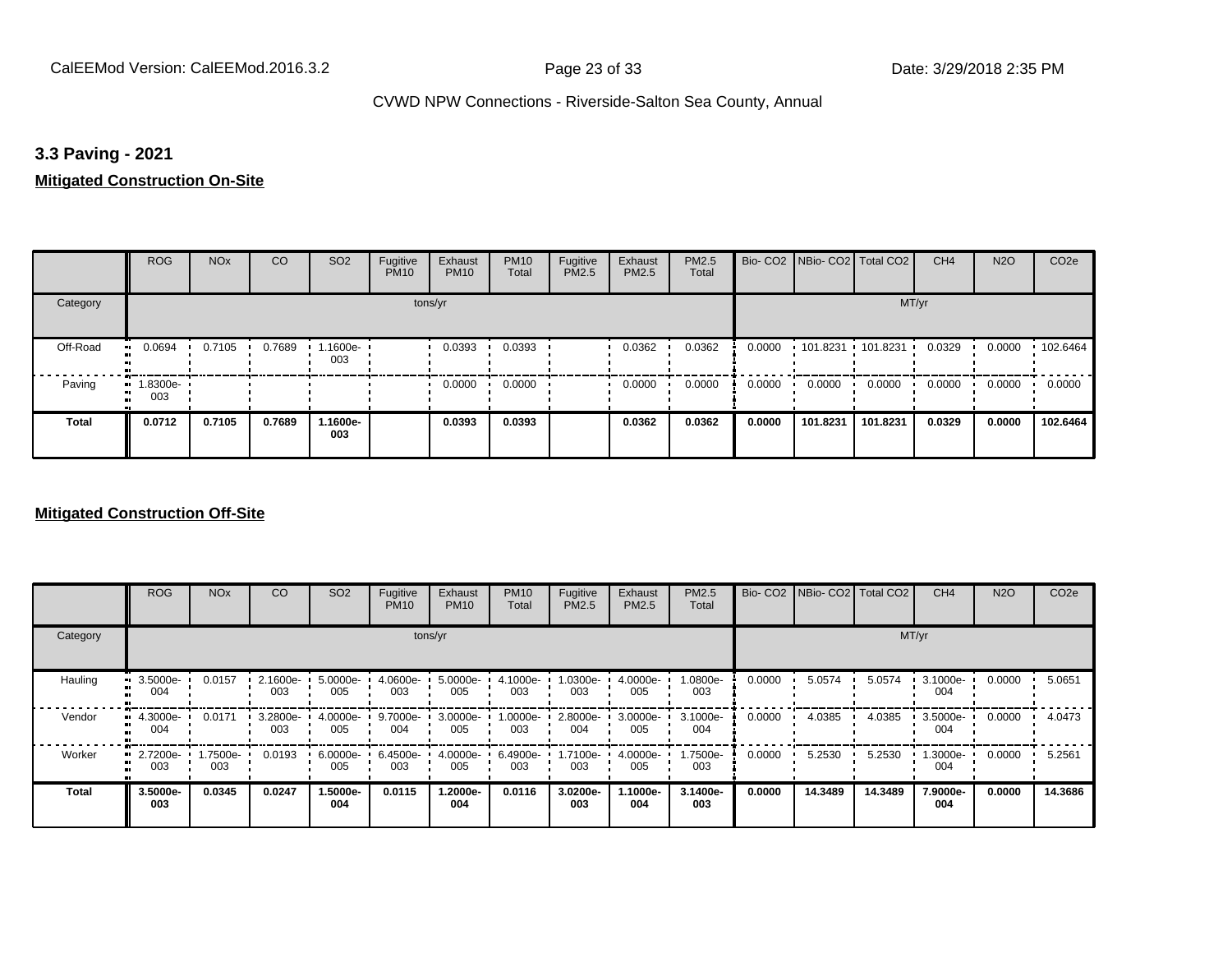## **CVWD NPW Connections**

**Riverside-Salton Sea County, Summer**

### **1.0 Project Characteristics**

#### **1.1 Land Usage**

| <b>Land Uses</b>              | Size   | Metric   | Lot Acreage | <b>Floor Surface Area</b> | Population |
|-------------------------------|--------|----------|-------------|---------------------------|------------|
| <b>Other Asphalt Surfaces</b> | 250.00 | 1000sqft | ◡.≀         | 250,000.00                |            |

#### **1.2 Other Project Characteristics**

| <b>Urbanization</b>               | Urban                      | Wind Speed (m/s)                  | 2.4   | <b>Precipitation Freg (Days)</b>        | 28    |
|-----------------------------------|----------------------------|-----------------------------------|-------|-----------------------------------------|-------|
| <b>Climate Zone</b>               | 10                         |                                   |       | <b>Operational Year</b>                 | 2020  |
| <b>Utility Company</b>            | Southern California Edison |                                   |       |                                         |       |
| <b>CO2 Intensity</b><br>(lb/MWhr) | 702.44                     | <b>CH4 Intensity</b><br>(lb/MWhr) | 0.029 | N <sub>2</sub> O Intensity<br>(lb/MWhr) | 0.006 |

#### **1.3 User Entered Comments & Non-Default Data**

Project Characteristics -

Land Use - Total sf =  $50,000$  linear feet by 5 feet width

Construction Phase - Grading phase used as a proxy for trenching, laying pipe.

Paving phase used for repaving surfaces

Off-road Equipment - Revised to reflect pipeline trenching typical equipment and hours/day. (6 hrs/day)

Off-road Equipment - Assumed to be used 6 hrs per day.

Trips and VMT - Assumed 4 one-way trips per day total for vendor deliveries of materials. Hauling trips calculated based on soil import/export calcs.

Grading -

Construction Off-road Equipment Mitigation - Assumed compliance with SCAQMD Rule 403.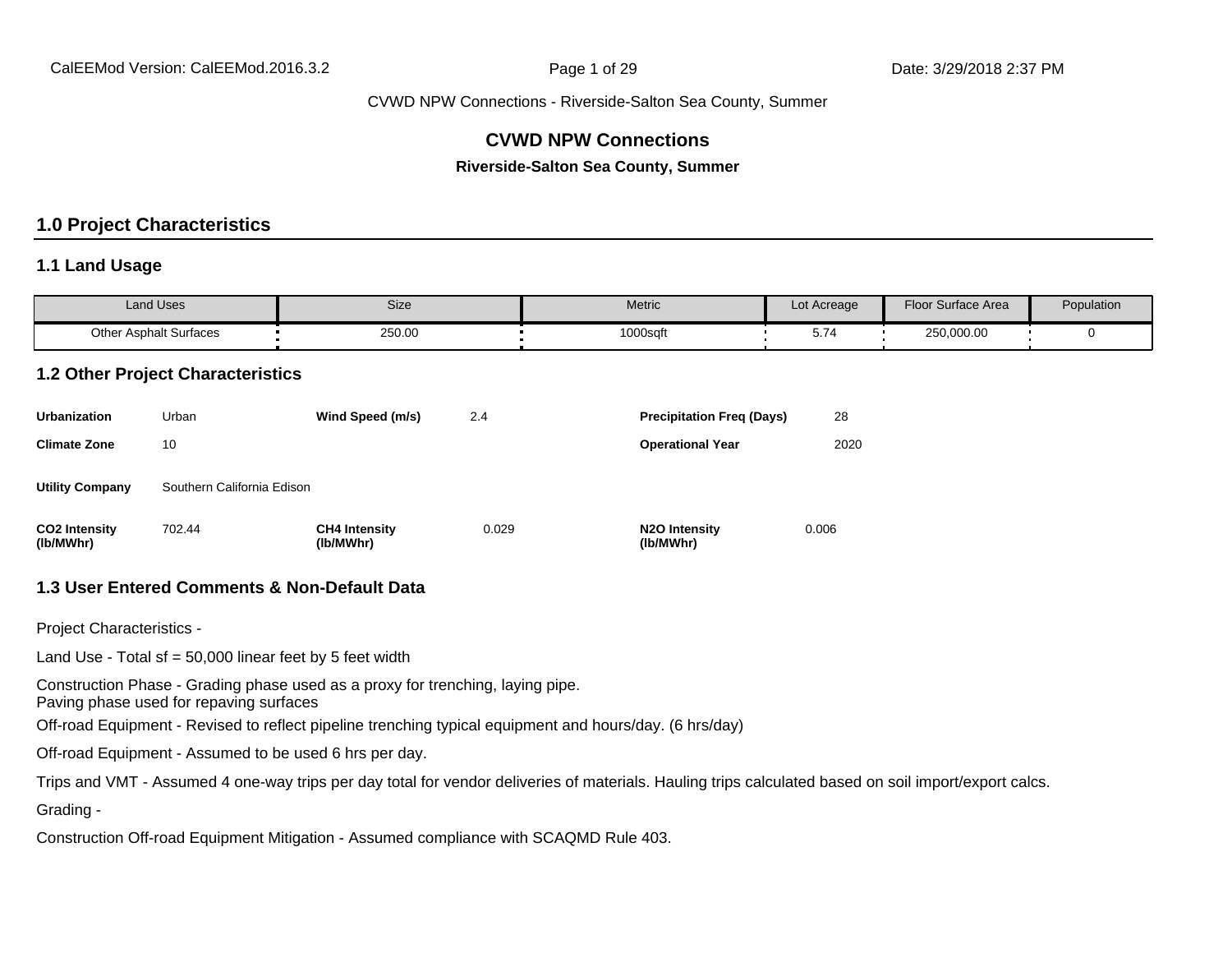| <b>Table Name</b>      | Column Name                                | Default Value | <b>New Value</b>                |
|------------------------|--------------------------------------------|---------------|---------------------------------|
| tblConstDustMitigation | WaterExposedAreaPM10PercentReducti -<br>on | 61            | 68                              |
| tblConstDustMitigation | WaterExposedAreaPM25PercentReducti ·<br>on | 61            | 68                              |
| tblConstructionPhase   | NumDays                                    | 20.00         | 805.00                          |
| tblConstructionPhase   | NumDays                                    | 20.00         | 805.00                          |
| tblConstructionPhase   | PhaseEndDate                               | 1/24/2018     | 10/1/2021                       |
| tblConstructionPhase   | PhaseEndDate                               | 2/21/2018     | 10/1/2021                       |
| tblConstructionPhase   | PhaseStartDate                             | 12/28/2017    | 9/3/2018                        |
| tblConstructionPhase   | PhaseStartDate                             | 1/25/2018     | 9/3/2018                        |
| tblOffRoadEquipment    | HorsePower                                 | 78.00         | 187.00                          |
| tblOffRoadEquipment    | <b>HorsePower</b>                          | 9.00          | 80.00                           |
| tblOffRoadEquipment    | LoadFactor                                 | 0.50          | 0.41                            |
| tblOffRoadEquipment    | LoadFactor                                 | 0.56          | 0.38                            |
| tblOffRoadEquipment    | OffRoadEquipmentType                       | Graders       | Trenchers                       |
| tblOffRoadEquipment    | OffRoadEquipmentType                       | Rollers       | <b>Cement and Mortar Mixers</b> |
| tblOffRoadEquipment    | OffRoadEquipmentUnitAmount                 | 2.00          | 1.00                            |
| tblOffRoadEquipment    | OffRoadEquipmentUnitAmount                 | 2.00          | 1.00                            |
| tblOffRoadEquipment    | OffRoadEquipmentUnitAmount                 | 3.00          | 2.00                            |
| tblOffRoadEquipment    | UsageHours                                 | 8.00          | 6.00                            |
| tblOffRoadEquipment    | UsageHours                                 | 8.00          | 6.00                            |
| tblOffRoadEquipment    | UsageHours                                 | 8.00          | 6.00                            |
| tblTripsAndVMT         | HaulingTripNumber                          | 0.00          | 579.00                          |
| tblTripsAndVMT         | HaulingTripNumber                          | 0.00          | 579.00                          |
| tblTripsAndVMT         | VendorTripNumber                           | 0.00          | 2.00                            |
| tblTripsAndVMT         | VendorTripNumber                           | 0.00          | 2.00                            |
| tblTripsAndVMT         | WorkerTripNumber                           | 15.00         | 8.00                            |
| tblTripsAndVMT         | WorkerTripNumber                           | 13.00         | 8.00                            |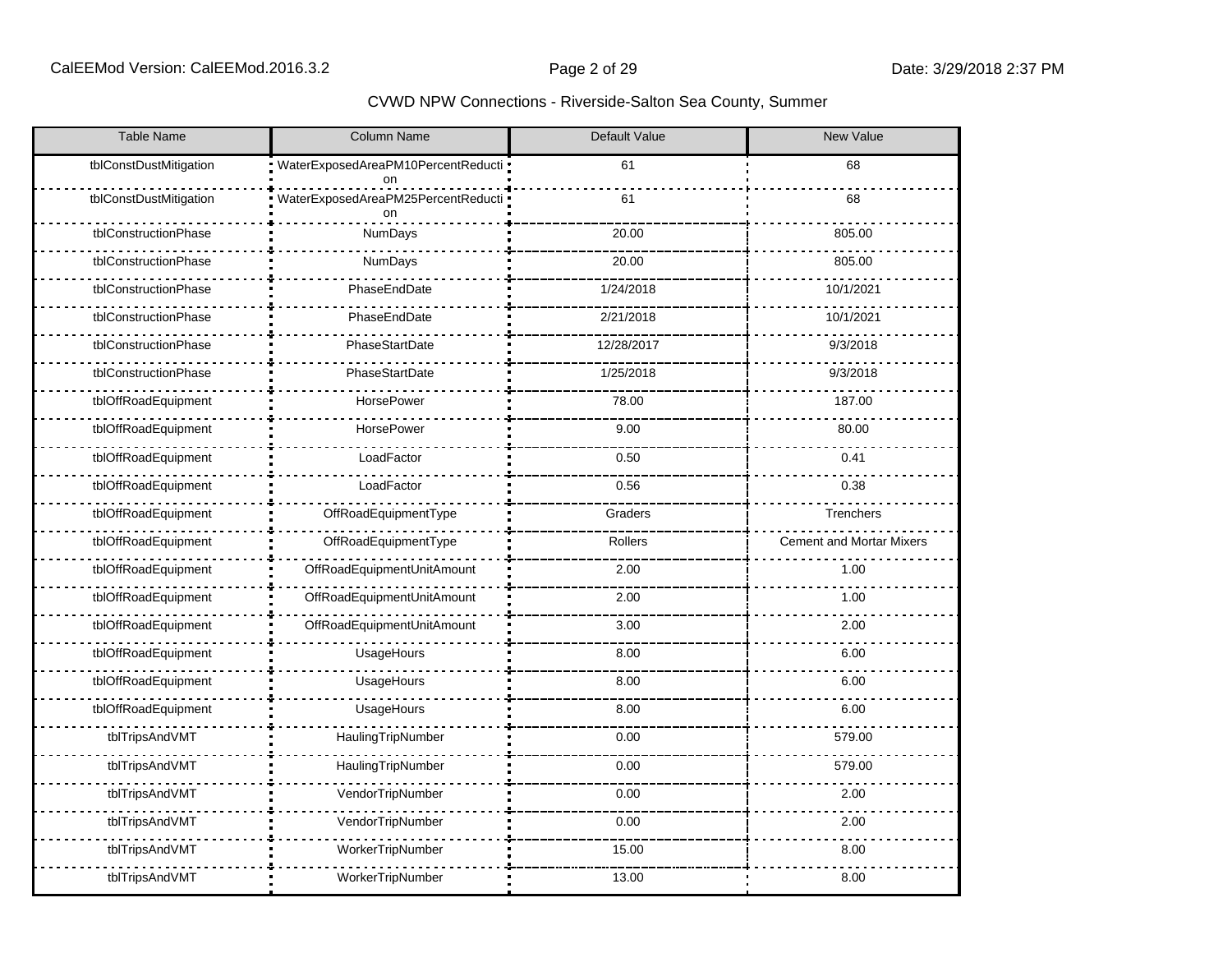## **2.0 Emissions Summary**

## **2.1 Overall Construction (Maximum Daily Emission)**

#### **Unmitigated Construction**

|                | <b>ROG</b>       | <b>NO<sub>x</sub></b> | CO.             | SO <sub>2</sub> | Fugitive<br><b>PM10</b> | Exhaust<br><b>PM10</b> | <b>PM10</b><br>Total | Fugitive<br><b>PM2.5</b> | Exhaust<br>PM2.5 | <b>PM2.5</b><br>Total |        |           | Bio- CO2   NBio- CO2   Total CO2 | CH <sub>4</sub> | <b>N2O</b> | CO <sub>2e</sub>     |
|----------------|------------------|-----------------------|-----------------|-----------------|-------------------------|------------------------|----------------------|--------------------------|------------------|-----------------------|--------|-----------|----------------------------------|-----------------|------------|----------------------|
| Year           |                  |                       |                 |                 |                         | lb/day                 |                      |                          |                  |                       | lb/day |           |                                  |                 |            |                      |
| 2018           | 3.8575           | 42.6687               | 23.6590         | 0.0452          | 6.8905                  | 2.0653                 | 8.9558               | 3.4547                   | 1.9003           | 5.3550                | 0.0000 |           | $4,562.033$ $4,562.033$          | 1.3307          | 0.0000     | 4,595.300            |
| 2019           | 3.5817           | 39.3053               | 23.2314         | 0.0452          | 6.7711                  | 1.8677                 | 8.6388               | 3.4254                   | 1.7184           | 5.1438                | 0.0000 |           | $-4,485.925$ $-4,485.925$        | 1.3289          | 0.0000     | - 4,519.146          |
| 2020           | 3.3842           |                       | 36.7412 22.9045 | 0.0451          | 6.7708                  | 1.7233                 | 8.4941               | 3.4253                   | 1.5856           | 5.0109                | 0.0000 |           | - 4,389.449 - 4,389.449          | 1.3273          | 0.0000     | - 4,422.632          |
| 2021           | $3.1752$ $\cdot$ | 34.2584               | 22.5646         | 0.0450          | 6.7905                  | 1.5700                 | 8.3606               | 3.4302                   | 1.4445           | 4.8747                | 0.0000 |           | $-4,382.392 - 4,382.392$         | 1.3261          |            | $0.0000 + 4.415.544$ |
| <b>Maximum</b> | 3.8575           | 42.6687               | 23.6590         | 0.0452          | 6.8905                  | 2.0653                 | 8.9558               | 3.4547                   | 1.9003           | 5.3550                | 0.0000 | 4,562.033 | 4,562.033                        | 1.3307          | 0.0000     | 4,595.300            |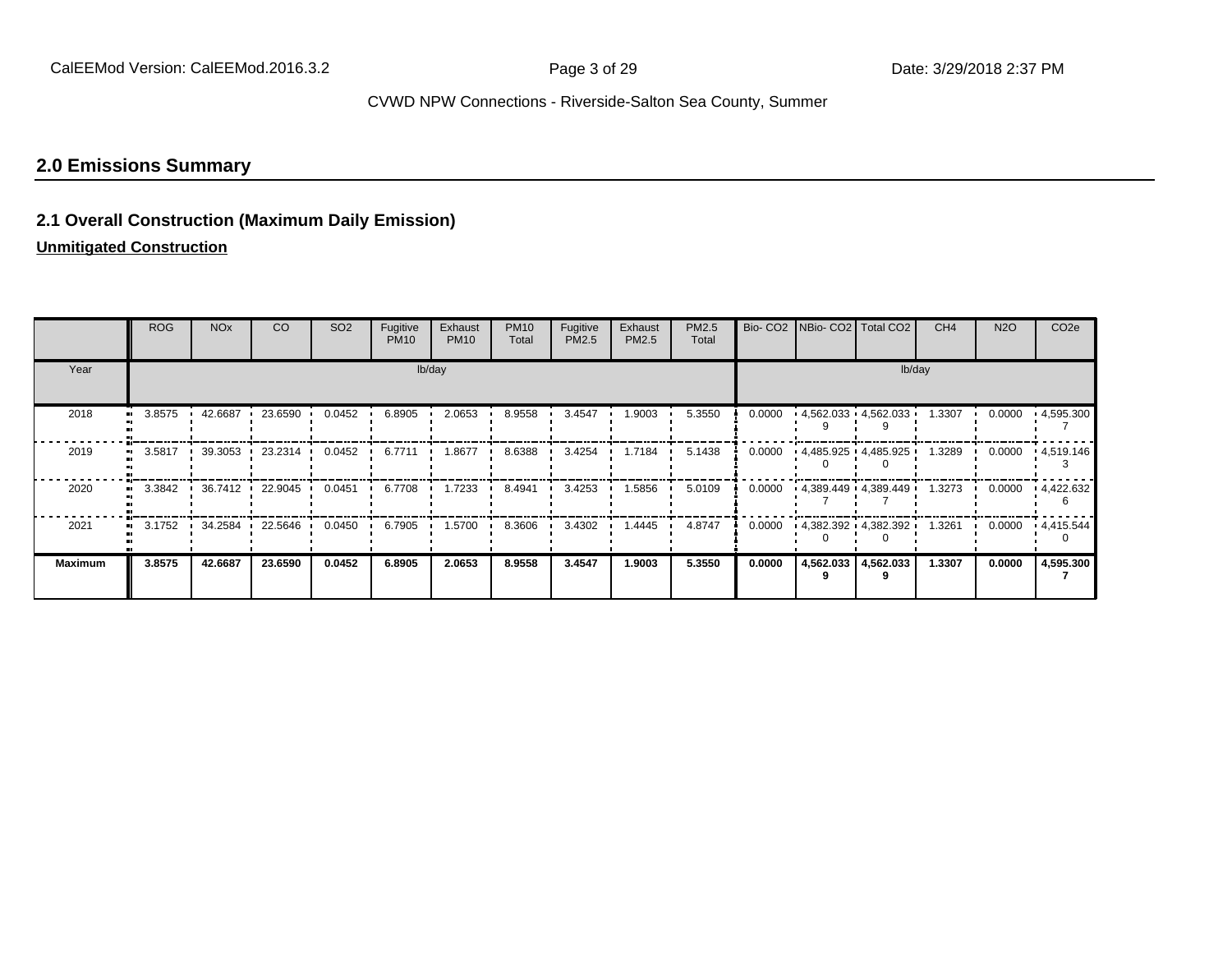## **2.1 Overall Construction (Maximum Daily Emission)**

**Mitigated Construction**

**Percent Reduction**

|                | <b>ROG</b> | <b>NO<sub>x</sub></b> | CO                       | SO <sub>2</sub> | Fugitive<br><b>PM10</b>        | Exhaust<br><b>PM10</b>        | <b>PM10</b><br>Total        | Fugitive<br>PM2.5        | Exhaust<br>PM2.5               | PM2.5<br>Total               |                                 |           | Bio- CO2   NBio- CO2   Total CO2 | CH <sub>4</sub> | <b>N2O</b> | CO <sub>2e</sub>  |
|----------------|------------|-----------------------|--------------------------|-----------------|--------------------------------|-------------------------------|-----------------------------|--------------------------|--------------------------------|------------------------------|---------------------------------|-----------|----------------------------------|-----------------|------------|-------------------|
| Year           |            |                       |                          |                 |                                | lb/day                        |                             |                          |                                |                              |                                 |           |                                  | lb/day          |            |                   |
| 2018           | 3.8575<br> | 42.6687               | 23.6590                  | 0.0452          | 2.4349                         | 2.0653                        | 4.5002                      | 1.1648                   | 1.9003                         | 3.0651                       | 0.0000                          |           | $4,562.033$ $4,562.033$          | 1.3307          | 0.0000     | $\cdot$ 4,595.300 |
| 2019           | 3.5817     | .39.3053              | 23.2314                  | 0.0452          | 2.3155                         | 1.8677                        | 4.1832                      | 1.1355                   | 1.7184                         | 2.8539                       | 0.0000                          |           | $-4,485.925$ $-4,485.925$        | 1.3289          | 0.0000     | .4,519.146        |
| 2020           |            |                       | 3.3842 1 36.7412 22.9045 | 0.0451          | 2.3153                         | 1.7233                        | 4.0386                      | 1.1355                   | 1.5856                         | 2.7210                       | 0.0000                          |           | - 4,389.449 - 4,389.449          | 1.3273          | 0.0000     | 4,422.632         |
| 2021           |            | 3.1752 1 34.2584      | 22.5646                  | 0.0450          | 2.3349                         | 1.5700                        | 3.9050                      | 1.1403                   | 1.4445                         | 2.5848                       | 0.0000                          |           | $-4,382.392 - 4,382.392$         | 1.3261          | 0.0000     | $\cdot$ 4,415.544 |
| <b>Maximum</b> | 3.8575     | 42.6687               | 23.6590                  | 0.0452          | 2.4349                         | 2.0653                        | 4.5002                      | 1.1648                   | 1.9003                         | 3.0651                       | 0.0000                          | 4,562.033 | 4,562.033                        | 1.3307          | 0.0000     | 4,595.300         |
|                | <b>ROG</b> | <b>NOx</b>            | co                       | <b>SO2</b>      | <b>Fugitive</b><br><b>PM10</b> | <b>Exhaust</b><br><b>PM10</b> | <b>PM10</b><br><b>Total</b> | Fugitive<br><b>PM2.5</b> | <b>Exhaust</b><br><b>PM2.5</b> | <b>PM2.5</b><br><b>Total</b> | Bio- CO2   NBio-CO2   Total CO2 |           |                                  | CH4             | <b>N20</b> | CO <sub>2e</sub>  |

**0.00 0.00 0.00 0.00 65.47 0.00 51.74 66.69 0.00 44.93 0.00 0.00 0.00 0.00 0.00 0.00**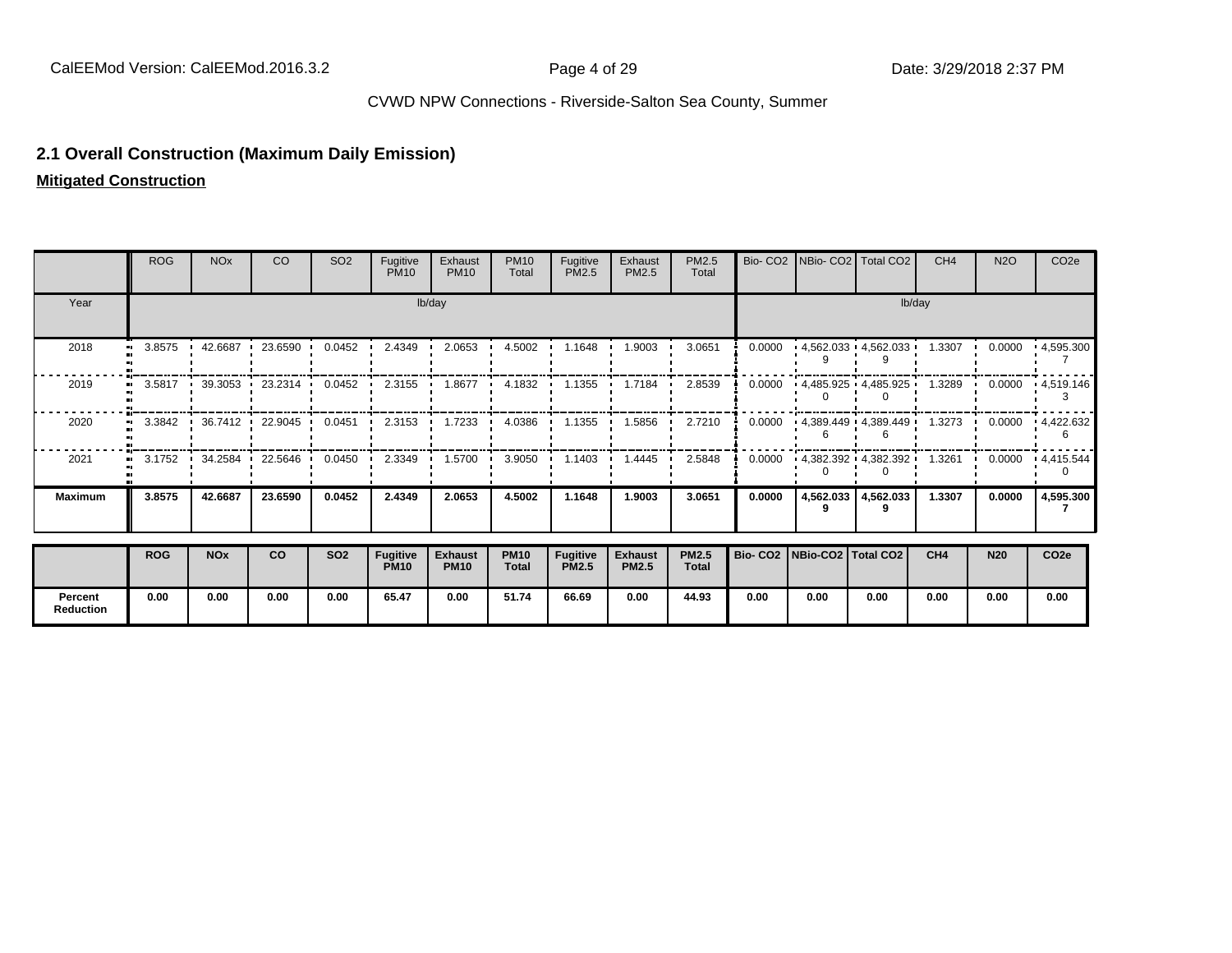## **3.0 Construction Detail**

#### **Construction Phase**

| Phase<br><b>Number</b> | <b>Phase Name</b> | Phase Type | <b>Start Date</b> | <b>End Date</b> | Week | Num Days Num Days | <b>Phase Description</b> |
|------------------------|-------------------|------------|-------------------|-----------------|------|-------------------|--------------------------|
|                        | •Grading          | •Grading   | 9/3/2018          | !10/1/2021      |      | 805               |                          |
|                        | • Paving          | ∙ Paving   | 9/3/2018          | .10/1/2021      |      | 805               |                          |

**Acres of Grading (Site Preparation Phase): 0**

**Acres of Grading (Grading Phase): 402.5**

**Acres of Paving: 5.74**

**Residential Indoor: 0; Residential Outdoor: 0; Non-Residential Indoor: 0; Non-Residential Outdoor: 0; Striped Parking Area: 0 (Architectural Coating – sqft)**

#### **OffRoad Equipment**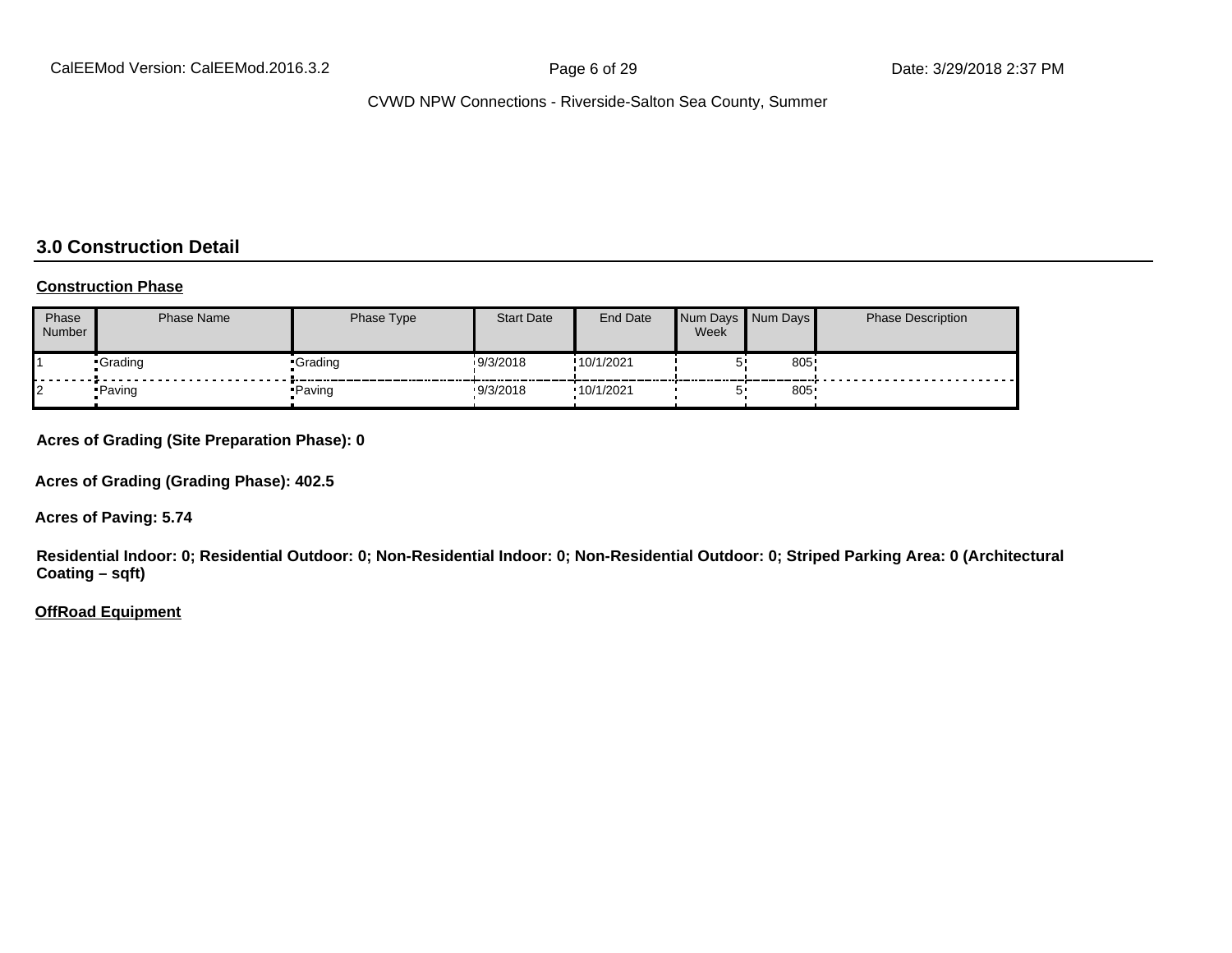| <b>Phase Name</b> | Offroad Equipment Type      | Amount | <b>Usage Hours</b> | <b>Horse Power</b> | Load Factor |
|-------------------|-----------------------------|--------|--------------------|--------------------|-------------|
| Grading           | •Trenchers                  |        | $6.00 \cdot$       | 187'               | 0.41        |
| Grading           | <b>Excavators</b>           |        | 8.00 <sub>1</sub>  | 158!               | 0.38        |
| Grading           | •Tractors/Loaders/Backhoes  |        | 6.00 <sub>1</sub>  | 97'                | 0.37        |
| Grading           | •Graders                    |        | 8.00 <sub>1</sub>  | 187'               | 0.41        |
| Paving            | •Rollers                    |        | 8.00 <sub>1</sub>  | $80$ !             | 0.38        |
| Paving            | •Pavers                     |        | 6.00 <sup>1</sup>  | 130!               | 0.42        |
| Paving            | Paving Equipment            |        | 6.00 <sub>1</sub>  | 132!               | 0.36        |
| Paving            | •Cement and Mortar Mixers   |        | 6.00 <sup>1</sup>  | 80'                | 0.38        |
| Grading           | <b>-Rubber Tired Dozers</b> |        | $8.00 \cdot$       | 247                | 0.40        |

## **Trips and VMT**

| <b>Phase Name</b> | <b>Offroad Equipment</b><br>Count | <b>Worker Trip</b><br><b>Number</b> | Vendor Trip<br><b>Number</b> | Hauling Trip<br>Number | <b>Worker Trip</b><br>Length | <b>Vendor Trip</b><br>Length | <b>Hauling Trip</b><br>Length | <b>Worker Vehicle</b><br>Class | Vendor         | <b>Hauling</b><br>Vehicle Class Vehicle Class |
|-------------------|-----------------------------------|-------------------------------------|------------------------------|------------------------|------------------------------|------------------------------|-------------------------------|--------------------------------|----------------|-----------------------------------------------|
| Grading           |                                   | $8.00 -$                            | 2.00                         | $579.00 \cdot$         | 11.00i                       | 5.40!                        |                               | 20.00 LD Mix                   | <b>HDT Mix</b> | !HHDT                                         |
| Paving            |                                   | 0.001                               | $2.00 -$                     | 579.00                 | $11.00 \cdot$                | $5.40 \cdot$                 |                               | 20.00 LD Mix                   | <b>HDT Mix</b> | <b>HHDT</b>                                   |

## **3.1 Mitigation Measures Construction**

Water Exposed Area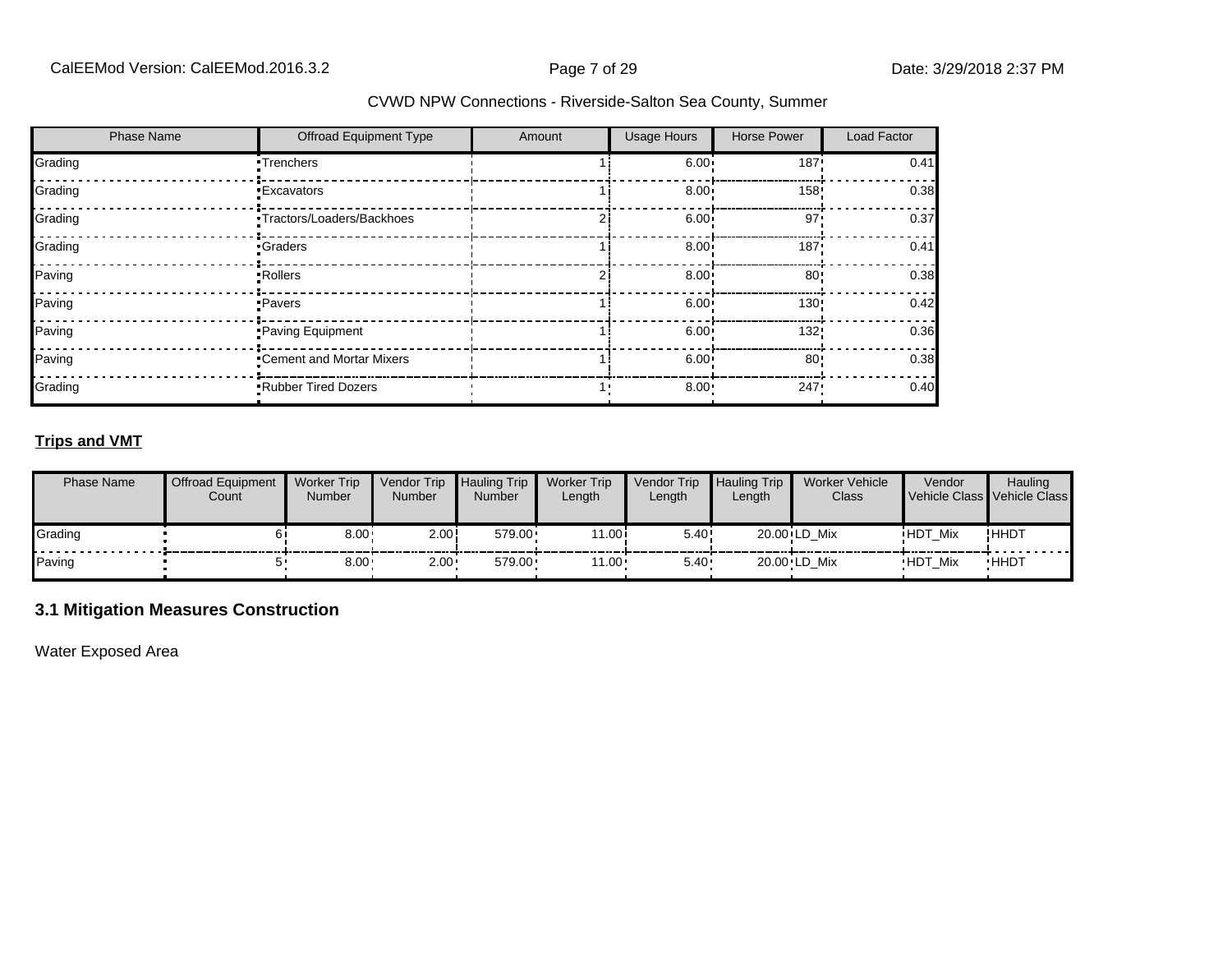## **3.2 Grading - 2018**

#### **Unmitigated Construction On-Site**

|                                   | <b>ROG</b> | <b>NO<sub>x</sub></b> | CO      | SO <sub>2</sub> | Fugitive<br><b>PM10</b> | Exhaust<br><b>PM10</b> | <b>PM10</b><br>Total | Fugitive<br>PM2.5 | Exhaust<br>PM2.5 | PM2.5<br>Total | Bio- CO2 NBio- CO2 Total CO2 |                     | CH <sub>4</sub> | <b>N2O</b> | CO <sub>2e</sub> |
|-----------------------------------|------------|-----------------------|---------|-----------------|-------------------------|------------------------|----------------------|-------------------|------------------|----------------|------------------------------|---------------------|-----------------|------------|------------------|
| Category                          |            |                       |         |                 |                         | lb/day                 |                      |                   |                  |                |                              | lb/day              |                 |            |                  |
| <b>Fugitive Dust</b><br>$\bullet$ |            |                       |         |                 | 6.5523                  | 0.0000                 | 6.5523               | 3.3675            | 0.0000           | 3.3675         |                              | 0.0000              |                 |            | 0.0000           |
| Off-Road<br>$\bullet$             | 2.7990     | 32.0985               | 14.9467 | 0.0300          |                         | .4867                  | 1.4867               |                   | 1.3678           | 1.3678         | $3,017.388$ 3.017.388        |                     | 0.9394          |            | .3040.872        |
| <b>Total</b>                      | 2.7990     | 32.0985               | 14.9467 | 0.0300          | 6.5523                  | 1.4867                 | 8.0391               | 3.3675            | 1.3678           | 4.7353         |                              | 3,017.388 3,017.388 | 0.9394          |            | 3,040.872        |

|              | <b>ROG</b>                   | <b>NO<sub>x</sub></b> | CO     | SO <sub>2</sub>    | Fugitive<br><b>PM10</b> | Exhaust<br><b>PM10</b> | <b>PM10</b><br>Total | Fugitive<br><b>PM2.5</b> | Exhaust<br>PM2.5 | PM2.5<br>Total  | Bio- CO2   NBio- CO2   Total CO2 |          | CH <sub>4</sub> | <b>N2O</b> | CO <sub>2e</sub> |
|--------------|------------------------------|-----------------------|--------|--------------------|-------------------------|------------------------|----------------------|--------------------------|------------------|-----------------|----------------------------------|----------|-----------------|------------|------------------|
| Category     |                              |                       |        |                    |                         | lb/day                 |                      |                          |                  |                 |                                  |          | lb/day          |            |                  |
| Hauling      | 4.2400e-<br>ш<br>003         | 0.1958                | 0.0227 | $5.6000e -$<br>004 | 0.0921                  | 7.3000e-<br>004        | 0.0928               | 0.0230                   | 7.0000e-<br>004  | 0.0237          | 59.2292 ·                        | 59.2292  | 3.7400e-<br>003 |            | 59.3227          |
| Vendor       | 6.5700e-<br>$\bullet$<br>003 | 0.2220                | 0.0429 | 4.5000e-<br>004    | 0.0100                  | 1.6200e-<br>003        | 0.0117               | 2.8900e-<br>003          | 1.5500e-<br>003  | 4.4400e-<br>003 | 47.2890                          | 47.2890  | 4.4700e-<br>003 |            | 47.4007          |
| Worker       | 0.0397<br>$\bullet$          | 0.0237                | 0.3066 | 7.1000e-<br>004    | 0.0669                  | 4.3000e-<br>004        | 0.0674               | 0.0178                   | 4.0000e-<br>004  | 0.0182          | 70.7216                          | 70.7216  | 2.1900e-<br>003 |            | 70.7764          |
| <b>Total</b> | 0.0505                       | 0.4415                | 0.3722 | 1.7200e-<br>003    | 0.1691                  | 2.7800e-<br>003        | 0.1718               | 0.0436                   | 2.6500e-<br>003  | 0.0463          | 177.2397                         | 177.2397 | 0.0104          |            | 177.4997         |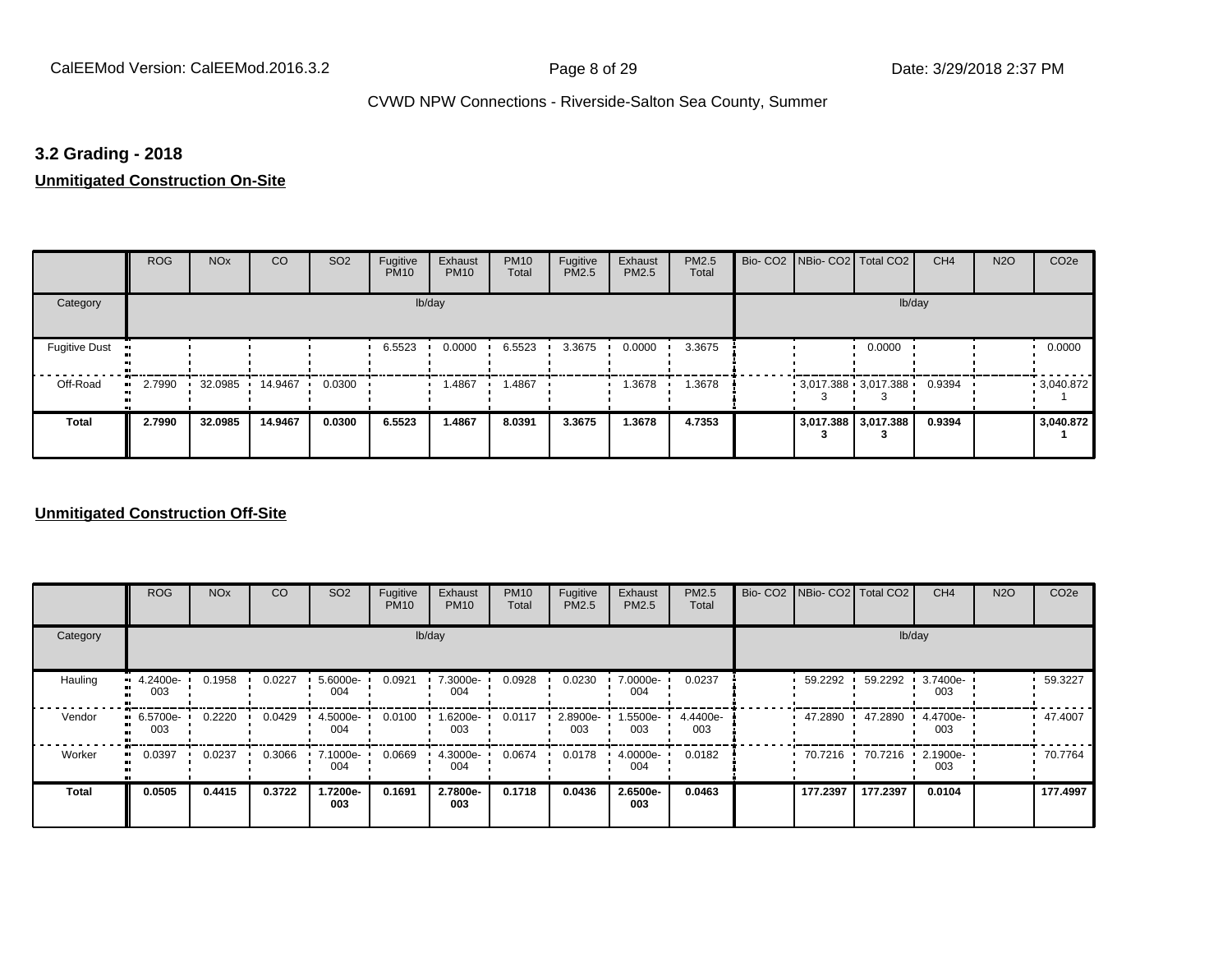## **3.2 Grading - 2018**

## **Mitigated Construction On-Site**

|                                   | <b>ROG</b> | <b>NO<sub>x</sub></b> | CO      | SO <sub>2</sub> | Fugitive<br><b>PM10</b> | Exhaust<br><b>PM10</b> | <b>PM10</b><br>Total | Fugitive<br>PM2.5 | Exhaust<br>PM2.5 | PM2.5<br>Total |        | Bio- CO2   NBio- CO2   Total CO2 |                     | CH <sub>4</sub> | <b>N2O</b> | CO <sub>2e</sub> |
|-----------------------------------|------------|-----------------------|---------|-----------------|-------------------------|------------------------|----------------------|-------------------|------------------|----------------|--------|----------------------------------|---------------------|-----------------|------------|------------------|
| Category                          |            |                       |         |                 |                         | lb/day                 |                      |                   |                  |                |        |                                  | lb/day              |                 |            |                  |
| <b>Fugitive Dust</b><br>$\bullet$ |            |                       |         |                 | 2.0968                  | 0.0000                 | 2.0968               | 1.0776            | 0.0000           | 1.0776         |        |                                  | 0.0000              |                 |            | 0.0000           |
| Off-Road<br>ш.                    | 2.7990     | 32.0985               | 14.9467 | 0.0300          |                         | .4867                  | .4867                |                   | .3678            | 1.3678         | 0.0000 | $3,017.388$ 3,017.388            |                     | 0.9394          |            | 9,040.872        |
| <b>Total</b>                      | 2.7990     | 32.0985               | 14.9467 | 0.0300          | 2.0968                  | 1.4867                 | 3.5835               | 1.0776            | 1.3678           | 2.4454         | 0.0000 | -5                               | 3,017.388 3,017.388 | 0.9394          |            | 3,040.872        |

|              | <b>ROG</b>                   | <b>NO<sub>x</sub></b> | CO     | SO <sub>2</sub> | Fugitive<br><b>PM10</b> | Exhaust<br><b>PM10</b> | <b>PM10</b><br>Total | Fugitive<br><b>PM2.5</b> | Exhaust<br>PM2.5 | <b>PM2.5</b><br>Total | Bio- CO2   NBio- CO2   Total CO2 |          | CH <sub>4</sub> | <b>N2O</b> | CO <sub>2e</sub> |
|--------------|------------------------------|-----------------------|--------|-----------------|-------------------------|------------------------|----------------------|--------------------------|------------------|-----------------------|----------------------------------|----------|-----------------|------------|------------------|
| Category     |                              |                       |        |                 |                         | lb/day                 |                      |                          |                  |                       |                                  | lb/day   |                 |            |                  |
| Hauling      | $\cdot$ 4.2400e-<br>003      | 0.1958                | 0.0227 | 5.6000e-<br>004 | 0.0921                  | 7.3000e-<br>004        | 0.0928               | 0.0230                   | 7.0000e-<br>004  | 0.0237                | 59.2292                          | 59.2292  | 3.7400e-<br>003 |            | 59.3227          |
| Vendor       | 6.5700e-<br>$\bullet$<br>003 | 0.2220                | 0.0429 | 4.5000e-<br>004 | 0.0100                  | 1.6200e-<br>003        | 0.0117               | 2.8900e-<br>003          | -5500e.<br>003   | 4.4400e-<br>003       | 47.2890                          | 47.2890  | 4.4700e-<br>003 |            | 47.4007          |
| Worker       | 0.0397<br>$\bullet$          | 0.0237                | 0.3066 | 7.1000e-<br>004 | 0.0669                  | 4.3000e-<br>004        | 0.0674               | 0.0178                   | 4.0000e-<br>004  | 0.0182                | 70.7216 ·                        | 70.7216  | 2.1900e-<br>003 |            | 70.7764          |
| <b>Total</b> | 0.0505                       | 0.4415                | 0.3722 | -.7200e<br>003  | 0.1691                  | 2.7800e-<br>003        | 0.1718               | 0.0436                   | 2.6500e-<br>003  | 0.0463                | 177.2397                         | 177.2397 | 0.0104          |            | 177.4997         |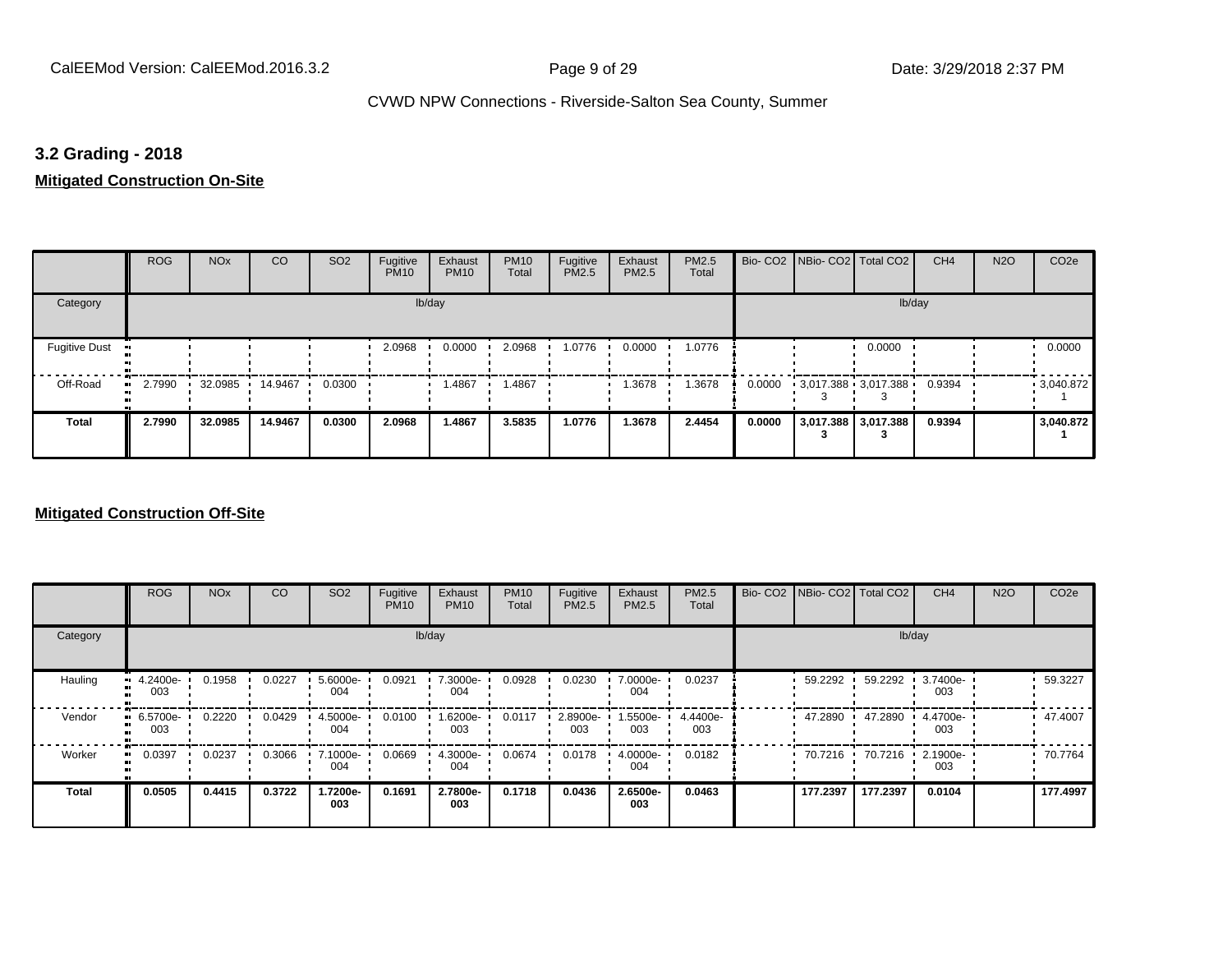## **3.2 Grading - 2019**

# **Unmitigated Construction On-Site**

|                                   | <b>ROG</b>          | <b>NO<sub>x</sub></b> | CO      | SO <sub>2</sub> | Fugitive<br><b>PM10</b> | Exhaust<br><b>PM10</b> | <b>PM10</b><br>Total | Fugitive<br>PM2.5 | Exhaust<br>PM2.5 | PM2.5<br>Total | Bio- CO2 NBio- CO2 Total CO2 |                              | CH <sub>4</sub> | <b>N2O</b> | CO <sub>2e</sub> |
|-----------------------------------|---------------------|-----------------------|---------|-----------------|-------------------------|------------------------|----------------------|-------------------|------------------|----------------|------------------------------|------------------------------|-----------------|------------|------------------|
| Category                          |                     |                       |         |                 |                         | lb/day                 |                      |                   |                  |                |                              | lb/day                       |                 |            |                  |
| <b>Fugitive Dust</b><br>$\bullet$ |                     |                       |         |                 | 6.5523                  | 0.0000                 | 6.5523               | 3.3675            | 0.0000           | 3.3675         |                              | 0.0000                       |                 |            | 0.0000           |
| Off-Road                          | 2.6418<br>$\bullet$ | 29.9600               | 14.6752 | 0.0300          |                         | 3694،،                 | 1.3694               |                   | .2598            | 1.2598         | $2,966.470$ $2,966.470$      |                              | 0.9386          |            | 2,989.934        |
| <b>Total</b>                      | 2.6418              | 29.9600               | 14.6752 | 0.0300          | 6.5523                  | 1.3694                 | 7.9217               | 3.3675            | 1.2598           | 4.6273         | q                            | 2,966.470   2,966.470  <br>9 | 0.9386          |            | 2,989.934        |

|                     | <b>ROG</b>                        | <b>NO<sub>x</sub></b> | CO     | SO <sub>2</sub> | Fugitive<br><b>PM10</b> | Exhaust<br><b>PM10</b> | <b>PM10</b><br>Total | Fugitive<br><b>PM2.5</b> | Exhaust<br>PM2.5 | PM2.5<br>Total  |           | Bio- CO2   NBio- CO2   Total CO2 | CH <sub>4</sub> | <b>N2O</b> | CO <sub>2e</sub> |
|---------------------|-----------------------------------|-----------------------|--------|-----------------|-------------------------|------------------------|----------------------|--------------------------|------------------|-----------------|-----------|----------------------------------|-----------------|------------|------------------|
| Category            |                                   |                       |        |                 |                         | lb/day                 |                      |                          |                  |                 |           |                                  | lb/day          |            |                  |
| Hauling             | 4.0400e-<br>$\blacksquare$<br>003 | 0.1837                | 0.0221 | 5.5000e-<br>004 | 0.0324                  | 6.6000e-<br>004        | 0.0331               | 8.3100e-<br>003          | 6.4000e-<br>004  | 8.9500e-<br>003 | 58.6906   | 58.6906                          | 3.6500e-<br>003 |            | 58.7818          |
| Vendor              | 5.9500e-<br>003                   | 0.2091                | 0.0389 | 4.5000e-<br>004 | 0.0100                  | 1.3700e-<br>003        | 0.0114               | 2.8900e-<br>003          | 1.3100e-<br>003  | 4.2000e-<br>003 | 46.9780   | 46.9780                          | 4.3000e-<br>003 |            | 47.0855          |
| Worker<br>$\bullet$ | 0.0363                            | 0.0210                | 0.2753 | 6.9000e-<br>004 | 0.0669                  | 4.3000e-<br>004        | 0.0674               | 0.0178                   | 3.9000e-<br>004  | 0.0182          | 68.5682 · | 68.5682                          | 1.9600e-<br>003 |            | 68.6171          |
| <b>Total</b>        | 0.0463                            | 0.4138                | 0.3364 | -.6900e<br>003  | 0.1094                  | 2.4600e-<br>003        | 0.1118               | 0.0290                   | 2.3400e-<br>003  | 0.0313          | 174.2368  | 174.2368                         | 9.9100e-<br>003 |            | 174.4843         |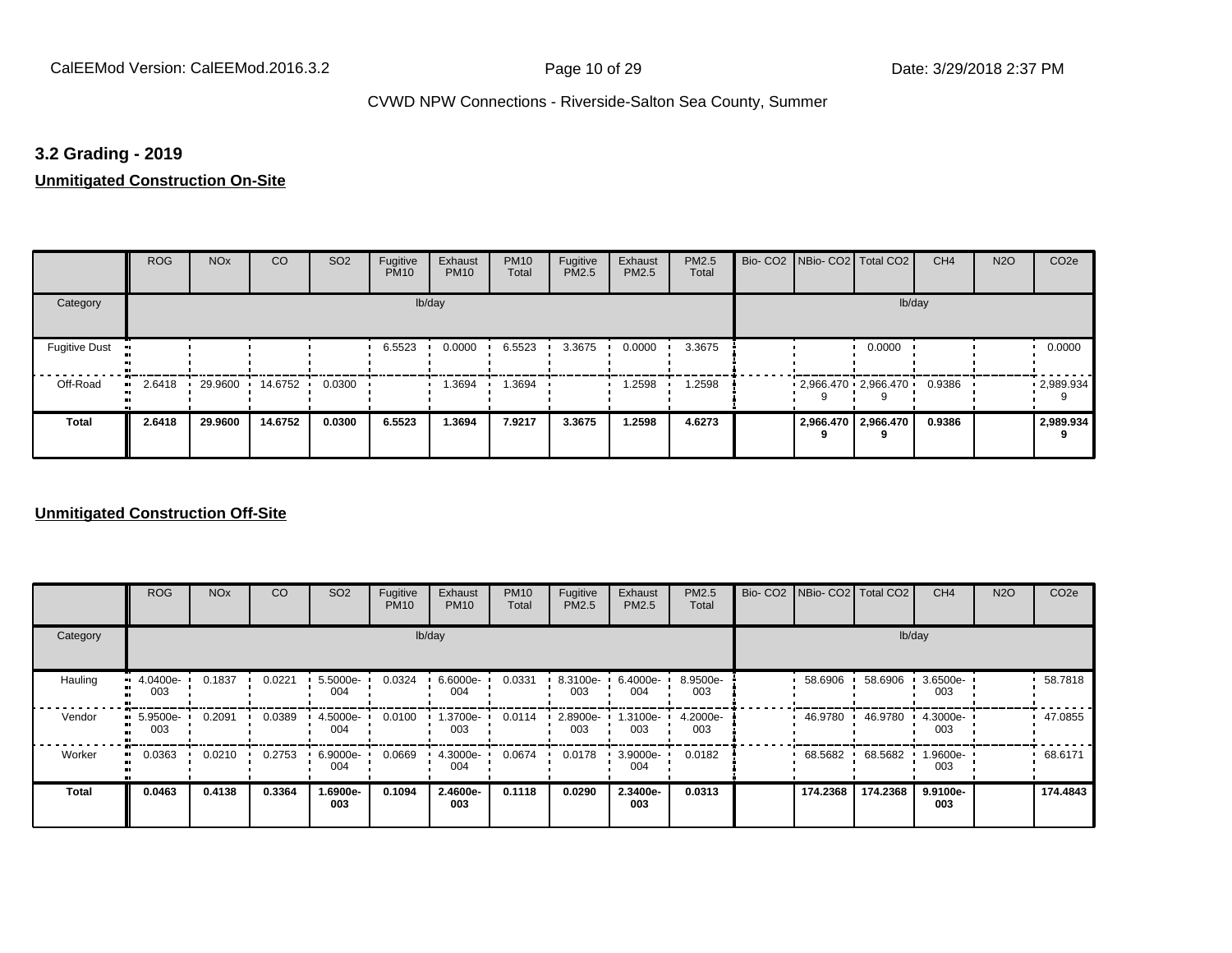## **3.2 Grading - 2019**

## **Mitigated Construction On-Site**

|                                        | <b>ROG</b> | <b>NO<sub>x</sub></b> | CO      | SO <sub>2</sub> | Fugitive<br><b>PM10</b> | Exhaust<br><b>PM10</b> | <b>PM10</b><br>Total | Fugitive<br>PM2.5 | Exhaust<br>PM2.5 | PM2.5<br>Total |        | Bio- CO2   NBio- CO2   Total CO2 |                       | CH <sub>4</sub> | <b>N2O</b> | CO <sub>2e</sub>  |
|----------------------------------------|------------|-----------------------|---------|-----------------|-------------------------|------------------------|----------------------|-------------------|------------------|----------------|--------|----------------------------------|-----------------------|-----------------|------------|-------------------|
| Category                               |            |                       |         |                 |                         | lb/day                 |                      |                   |                  |                |        |                                  | lb/day                |                 |            |                   |
| <b>Fugitive Dust</b><br>$\blacksquare$ |            |                       |         |                 | 2.0968                  | 0.0000                 | 2.0968               | 1.0776            | 0.0000           | 1.0776         |        |                                  | 0.0000                |                 |            | 0.0000            |
| Off-Road<br>ш.                         | 2.6418     | 29.9600               | 14.6752 | 0.0300          |                         | 1.3694                 | .3694                |                   | .2598            | 1.2598         | 0.0000 | 2,966.470 2,966.470              |                       | 0.9386          |            | $\cdot$ 2,989.934 |
| <b>Total</b>                           | 2.6418     | 29.9600               | 14.6752 | 0.0300          | 2.0968                  | 1.3694                 | 3.4661               | 1.0776            | 1.2598           | 2.3374         | 0.0000 | 9                                | 2,966.470   2,966.470 | 0.9386          |            | 2,989.934         |

|              | <b>ROG</b>                   | <b>NO<sub>x</sub></b> | CO     | SO <sub>2</sub> | Fugitive<br><b>PM10</b> | Exhaust<br><b>PM10</b> | <b>PM10</b><br>Total | Fugitive<br><b>PM2.5</b> | Exhaust<br>PM2.5 | PM2.5<br>Total  | Bio- CO2   NBio- CO2   Total CO2 |          | CH <sub>4</sub> | <b>N2O</b> | CO <sub>2e</sub> |
|--------------|------------------------------|-----------------------|--------|-----------------|-------------------------|------------------------|----------------------|--------------------------|------------------|-----------------|----------------------------------|----------|-----------------|------------|------------------|
| Category     |                              |                       |        |                 |                         | lb/day                 |                      |                          |                  |                 |                                  |          | lb/day          |            |                  |
| Hauling      | $-4.0400e-$<br>003           | 0.1837                | 0.0221 | 5.5000e-<br>004 | 0.0324                  | 6.6000e-<br>004        | 0.0331               | 8.3100e-<br>003          | 6.4000e-<br>004  | 8.9500e-<br>003 | 58.6906                          | 58.6906  | 3.6500e-<br>003 |            | 58.7818          |
| Vendor       | 5.9500e-<br>$\bullet$<br>003 | 0.2091                | 0.0389 | 4.5000e-<br>004 | 0.0100                  | 1.3700e-<br>003        | 0.0114               | 2.8900e-<br>003          | .3100e-<br>003   | 4.2000e-<br>003 | 46.9780                          | 46.9780  | 4.3000e-<br>003 |            | 47.0855          |
| Worker       | 0.0363<br>$\bullet$          | 0.0210                | 0.2753 | 6.9000e-<br>004 | 0.0669                  | 4.3000e-<br>004        | 0.0674               | 0.0178                   | 3.9000e-<br>004  | 0.0182          | 68.5682                          | 68.5682  | 1.9600e-<br>003 |            | 68.6171          |
| <b>Total</b> | 0.0463                       | 0.4138                | 0.3364 | 1.6900e-<br>003 | 0.1094                  | 2.4600e-<br>003        | 0.1118               | 0.0290                   | 2.3400e-<br>003  | 0.0313          | 174.2368                         | 174.2368 | 9.9100e-<br>003 |            | 174.4843         |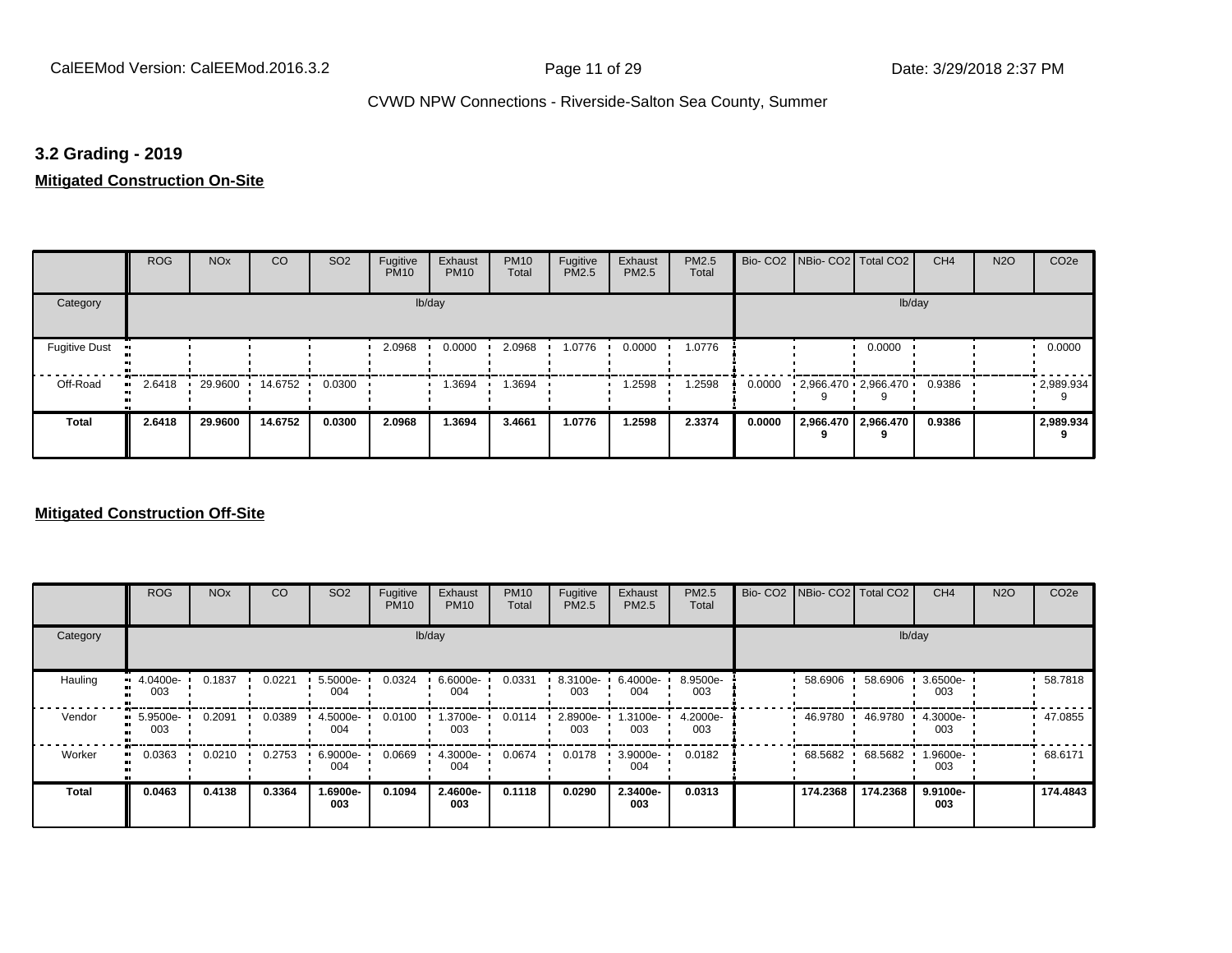## **3.2 Grading - 2020**

**Unmitigated Construction On-Site**

|                                        | <b>ROG</b>   | <b>NO<sub>x</sub></b> | <b>CO</b> | SO <sub>2</sub> | Fugitive<br><b>PM10</b> | Exhaust<br><b>PM10</b> | <b>PM10</b><br>Total | Fugitive<br><b>PM2.5</b> | Exhaust<br>PM2.5 | PM2.5<br>Total |  | Bio- CO2   NBio- CO2   Total CO2       | CH <sub>4</sub> | <b>N2O</b> | CO <sub>2e</sub> |
|----------------------------------------|--------------|-----------------------|-----------|-----------------|-------------------------|------------------------|----------------------|--------------------------|------------------|----------------|--|----------------------------------------|-----------------|------------|------------------|
| Category                               |              |                       |           |                 |                         | lb/day                 |                      |                          |                  |                |  | lb/day                                 |                 |            |                  |
| <b>Fugitive Dust</b><br>$\blacksquare$ |              |                       |           |                 | 6.5523                  | 0.0000                 | 6.5523               | 3.3675                   | 0.0000           | 3.3675         |  | 0.0000                                 |                 |            | 0.0000           |
| Off-Road                               | 2.5121<br>ш. | 28.1054               | 14.4326 · | 0.0300          |                         | 1.2714                 | 1.2714               |                          | 1.1697           | .1697          |  | $2,901.638$ $2,901.638$ $\blacksquare$ | 0.9385          |            | .2,925.099       |
| <b>Total</b>                           | 2.5121       | 28.1054               | 14.4326   | 0.0300          | 6.5523                  | 1.2714                 | 7.8237               | 3.3675                   | 1.1697           | 4.5372         |  | 2,901.638   2,901.638                  | 0.9385          |            | 2,925.099        |

|              | <b>ROG</b>                        | <b>NO<sub>x</sub></b> | CO     | SO <sub>2</sub> | Fugitive<br><b>PM10</b> | Exhaust<br><b>PM10</b> | <b>PM10</b><br>Total | Fugitive<br><b>PM2.5</b> | Exhaust<br>PM2.5 | PM2.5<br>Total  | Bio- CO2   NBio- CO2   Total CO2 |          | CH <sub>4</sub> | <b>N2O</b> | CO <sub>2e</sub> |
|--------------|-----------------------------------|-----------------------|--------|-----------------|-------------------------|------------------------|----------------------|--------------------------|------------------|-----------------|----------------------------------|----------|-----------------|------------|------------------|
| Category     |                                   |                       |        |                 |                         | lb/day                 |                      |                          |                  |                 |                                  |          | lb/day          |            |                  |
| Hauling      | 3.7000e-<br>$\blacksquare$<br>003 | 0.1703                | 0.0210 | 5.5000e-<br>004 | 0.0323                  | 5.4000e-<br>004        | 0.0328               | 8.2900e-<br>003          | 5.2000e-<br>004  | 8.8100e-<br>003 | 58.0990                          | 58.0990  | 3.4600e-<br>003 |            | 58.1856          |
| Vendor       | 5.0300e-<br>003                   | 0.1909                | 0.0346 | 4.4000e-<br>004 | 0.0100                  | 9.3000e-<br>004        | 0.0110               | 2.8900e-<br>003          | 8.9000e-<br>004  | 3.7800e-<br>003 | 46.6611                          | 46.6611  | 4.0000e-<br>003 |            | 46.7612          |
| Worker       | 0.0335<br>$\bullet$               | 0.0187                | 0.2498 | 6.7000e-<br>004 | 0.0669                  | 4.2000e-<br>004        | 0.0674               | 0.0178                   | 3.8000e-<br>004  | 0.0181          | 66.4039                          | 66.4039  | 1.7300e-<br>003 |            | 66.4472          |
| <b>Total</b> | 0.0423                            | 0.3799                | 0.3053 | -.6600e<br>003  | 0.1093                  | 1.8900e-<br>003        | 0.1111               | 0.0289                   | -.7900e<br>003   | 0.0307          | 171.1640                         | 171.1640 | 9.1900e-<br>003 |            | 171.3940         |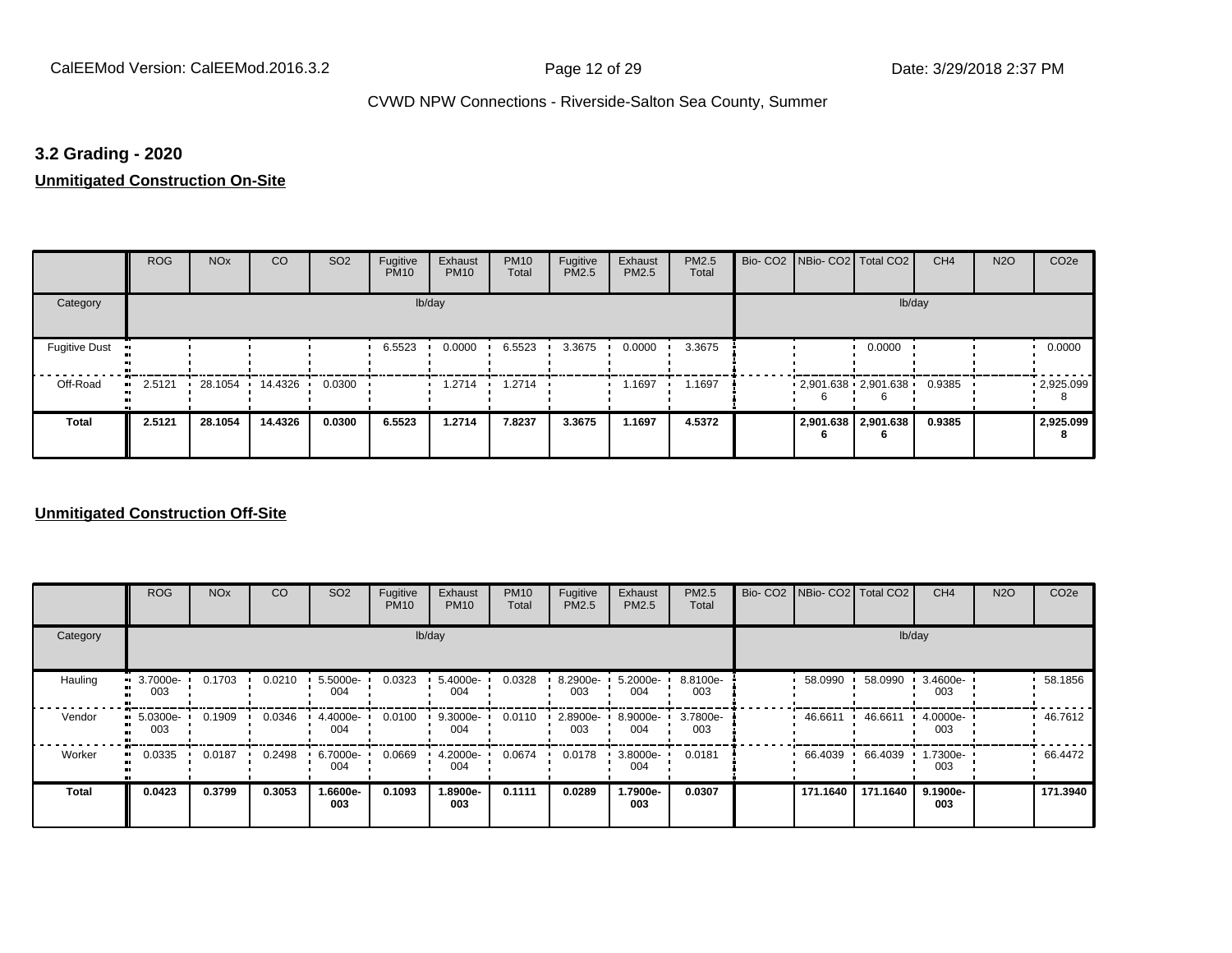## **3.2 Grading - 2020**

**Mitigated Construction On-Site**

|                      | <b>ROG</b>   | <b>NO<sub>x</sub></b> | CO      | SO <sub>2</sub> | Fugitive<br><b>PM10</b> | Exhaust<br><b>PM10</b> | <b>PM10</b><br>Total | Fugitive<br>PM2.5 | Exhaust<br>PM2.5 | PM2.5<br>Total |        | Bio- CO2   NBio- CO2   Total CO2 |                     | CH <sub>4</sub> | <b>N2O</b> | CO <sub>2e</sub> |
|----------------------|--------------|-----------------------|---------|-----------------|-------------------------|------------------------|----------------------|-------------------|------------------|----------------|--------|----------------------------------|---------------------|-----------------|------------|------------------|
| Category             |              |                       |         |                 |                         | lb/day                 |                      |                   |                  |                |        |                                  | lb/day              |                 |            |                  |
| <b>Fugitive Dust</b> |              |                       |         |                 | 2.0968                  | 0.0000                 | 2.0968               | 1.0776            | 0.0000           | 1.0776         |        |                                  | 0.0000              |                 |            | 0.0000           |
| Off-Road             | 2.5121<br>ш. | 28.1054               | 14.4326 | 0.0300          |                         | 1.2714                 | 1.2714               |                   | 1.1697           | 1.1697         | 0.0000 | $2,901.638$ $2,901.638$ $\cdot$  |                     | 0.9385          |            | .2925.099        |
| <b>Total</b>         | 2.5121       | 28.1054               | 14.4326 | 0.0300          | 2.0968                  | 1.2714                 | 3.3681               | 1.0776            | 1.1697           | 2.2473         | 0.0000 |                                  | 2,901.638 2,901.638 | 0.9385          |            | 2,925.099        |

|              | <b>ROG</b>                        | <b>NO<sub>x</sub></b> | CO     | SO <sub>2</sub> | Fugitive<br><b>PM10</b> | Exhaust<br><b>PM10</b> | <b>PM10</b><br>Total | Fugitive<br><b>PM2.5</b> | Exhaust<br>PM2.5 | PM2.5<br>Total  | Bio- CO2   NBio- CO2   Total CO2 |          | CH <sub>4</sub> | <b>N2O</b> | CO <sub>2e</sub> |
|--------------|-----------------------------------|-----------------------|--------|-----------------|-------------------------|------------------------|----------------------|--------------------------|------------------|-----------------|----------------------------------|----------|-----------------|------------|------------------|
| Category     |                                   |                       |        |                 |                         | lb/day                 |                      |                          |                  |                 |                                  |          | lb/day          |            |                  |
| Hauling      | 3.7000e-<br>$\blacksquare$<br>003 | 0.1703                | 0.0210 | 5.5000e-<br>004 | 0.0323                  | 5.4000e-<br>004        | 0.0328               | 8.2900e-<br>003          | 5.2000e-<br>004  | 8.8100e-<br>003 | 58.0990                          | 58.0990  | 3.4600e-<br>003 |            | 58.1856          |
| Vendor       | 5.0300e-<br>$\bullet$<br>003      | 0.1909                | 0.0346 | 4.4000e-<br>004 | 0.0100                  | 9.3000e-<br>004        | 0.0110               | 2.8900e-<br>003          | 8.9000e-<br>004  | 3.7800e-<br>003 | 46.6611 ·                        | 46.6611  | 4.0000e-<br>003 |            | 46.7612          |
| Worker       | 0.0335<br>$\bullet$               | 0.0187                | 0.2498 | 6.7000e-<br>004 | 0.0669                  | 4.2000e-<br>004        | 0.0674               | 0.0178                   | 3.8000e-<br>004  | 0.0181          | 66.4039                          | 66.4039  | 1.7300e-<br>003 |            | 66.4472          |
| <b>Total</b> | 0.0423                            | 0.3799                | 0.3053 | -.6600e<br>003  | 0.1093                  | 1.8900e-<br>003        | 0.1111               | 0.0289                   | -.7900e<br>003   | 0.0307          | 171.1640                         | 171.1640 | 9.1900e-<br>003 |            | 171.3940         |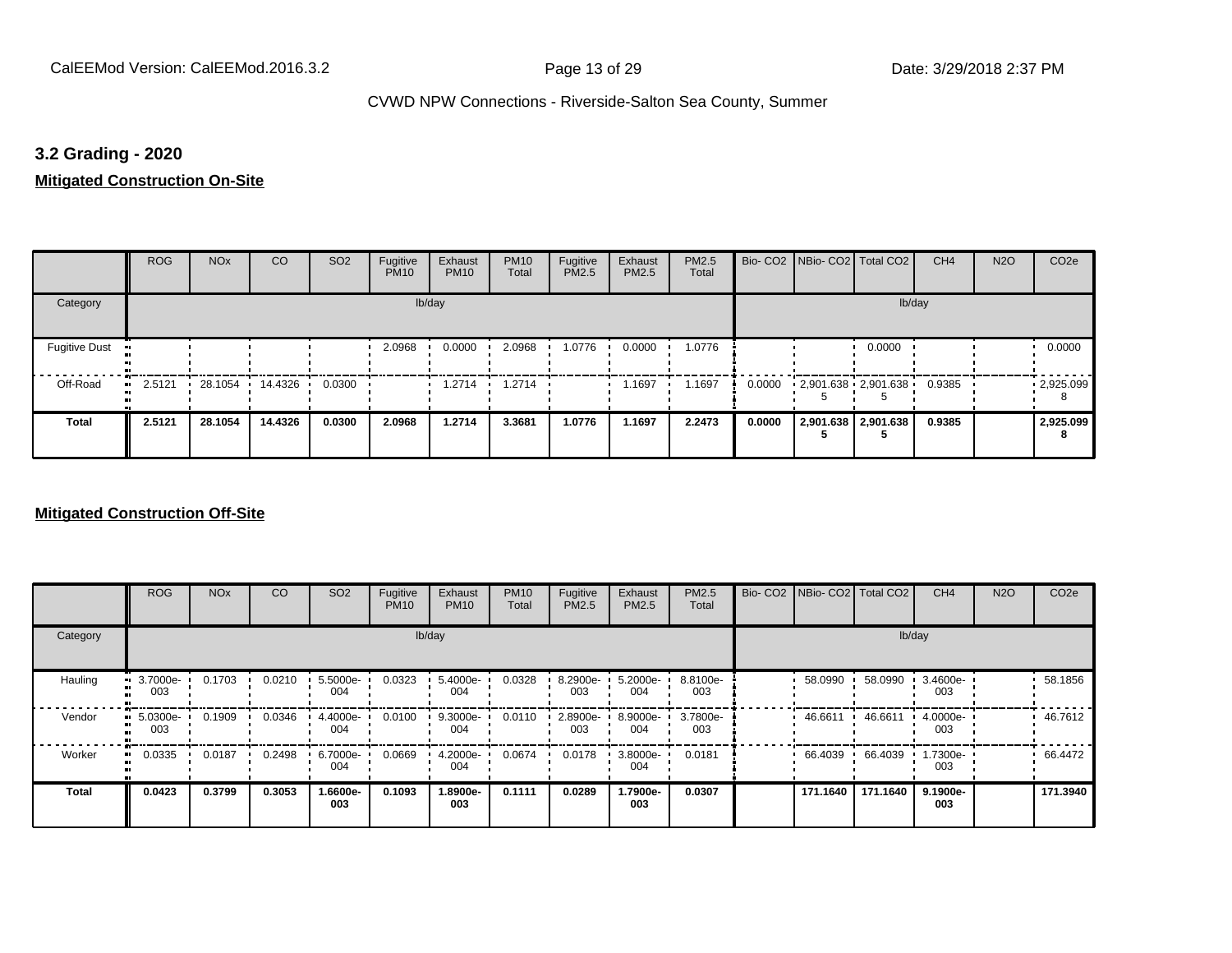## **3.2 Grading - 2021**

**Unmitigated Construction On-Site**

|                                  | <b>ROG</b>          | <b>NO<sub>x</sub></b> | CO      | SO <sub>2</sub> | Fugitive<br><b>PM10</b> | Exhaust<br><b>PM10</b> | <b>PM10</b><br>Total | Fugitive<br><b>PM2.5</b> | Exhaust<br>PM2.5 | PM2.5<br>Total | Bio- CO2   NBio- CO2   Total CO2         |                     | CH <sub>4</sub> | <b>N2O</b> | CO <sub>2e</sub> |
|----------------------------------|---------------------|-----------------------|---------|-----------------|-------------------------|------------------------|----------------------|--------------------------|------------------|----------------|------------------------------------------|---------------------|-----------------|------------|------------------|
| Category                         |                     |                       |         |                 |                         | lb/day                 |                      |                          |                  |                |                                          | lb/day              |                 |            |                  |
| <b>Fugitive Dust</b><br><b>D</b> |                     |                       |         |                 | 6.5523                  | 0.0000                 | 6.5523               | 3.3675                   | 0.0000           | 3.3675         |                                          | 0.0000              |                 |            | 0.0000           |
| Off-Road                         | 2.3708<br>$\bullet$ | 26.3151 14.1590       |         | 0.0299          |                         | 1.1665                 | 1.1665               |                          | 1.0732           | 1.0732         | $2,901.147 \cdot 2,901.147 \cdot 0.9383$ |                     |                 |            | .2,924.604       |
| <b>Total</b>                     | 2.3708              | 26.3151               | 14.1590 | 0.0299          | 6.5523                  | 1.1665                 | 7.7189               | 3.3675                   | 1.0732           | 4.4407         |                                          | 2,901.147 2,901.147 | 0.9383          |            | 2,924.604        |

|              | <b>ROG</b>                        | <b>NO<sub>x</sub></b> | CO     | SO <sub>2</sub> | Fugitive<br><b>PM10</b> | Exhaust<br><b>PM10</b> | <b>PM10</b><br>Total | Fugitive<br><b>PM2.5</b> | Exhaust<br>PM2.5 | PM2.5<br>Total  | Bio- CO2   NBio- CO2   Total CO2 |          | CH <sub>4</sub> | <b>N2O</b> | CO <sub>2e</sub> |
|--------------|-----------------------------------|-----------------------|--------|-----------------|-------------------------|------------------------|----------------------|--------------------------|------------------|-----------------|----------------------------------|----------|-----------------|------------|------------------|
| Category     |                                   |                       |        |                 |                         | lb/day                 |                      |                          |                  |                 |                                  |          | lb/day          |            |                  |
| Hauling      | 3.5000e-<br>$\blacksquare$<br>003 | 0.1563                | 0.0206 | 5.4000e-<br>004 | 0.0421                  | 4.8000e-<br>004        | 0.0426               | 0.0107                   | 4.6000e-<br>004  | 0.0112          | 57.4926                          | 57.4926  | 3.3400e-<br>003 |            | 57.5760          |
| Vendor<br>œ  | 4.2800e-<br>003                   | 0.1736                | 0.0306 | 4.4000e-<br>004 | 0.0100                  | 2.8000e-<br>004        | 0.0103               | 2.8900e-<br>003          | 2.7000e-<br>004  | 3.1600e-<br>003 | 46.2885                          | 46.2885  | 3.7900e-<br>003 |            | 46.3832          |
| Worker       | 0.0312<br>$\bullet$               | 0.0167                | 0.2289 | 6.4000e-<br>004 | 0.0669                  | 4.1000e-<br>004        | 0.0673               | 0.0178                   | 3.7000e-<br>004  | 0.0181          | 64.1839                          | 64.1839  | 1.5600e-<br>003 |            | 64.2229          |
| <b>Total</b> | 0.0390                            | 0.3467                | 0.2800 | -.6200e<br>003  | 0.1191                  | 1.1700e-<br>003        | 0.1203               | 0.0313                   | 1.1000e-<br>003  | 0.0325          | 167.9649                         | 167.9649 | 8.6900e-<br>003 |            | 168.1821         |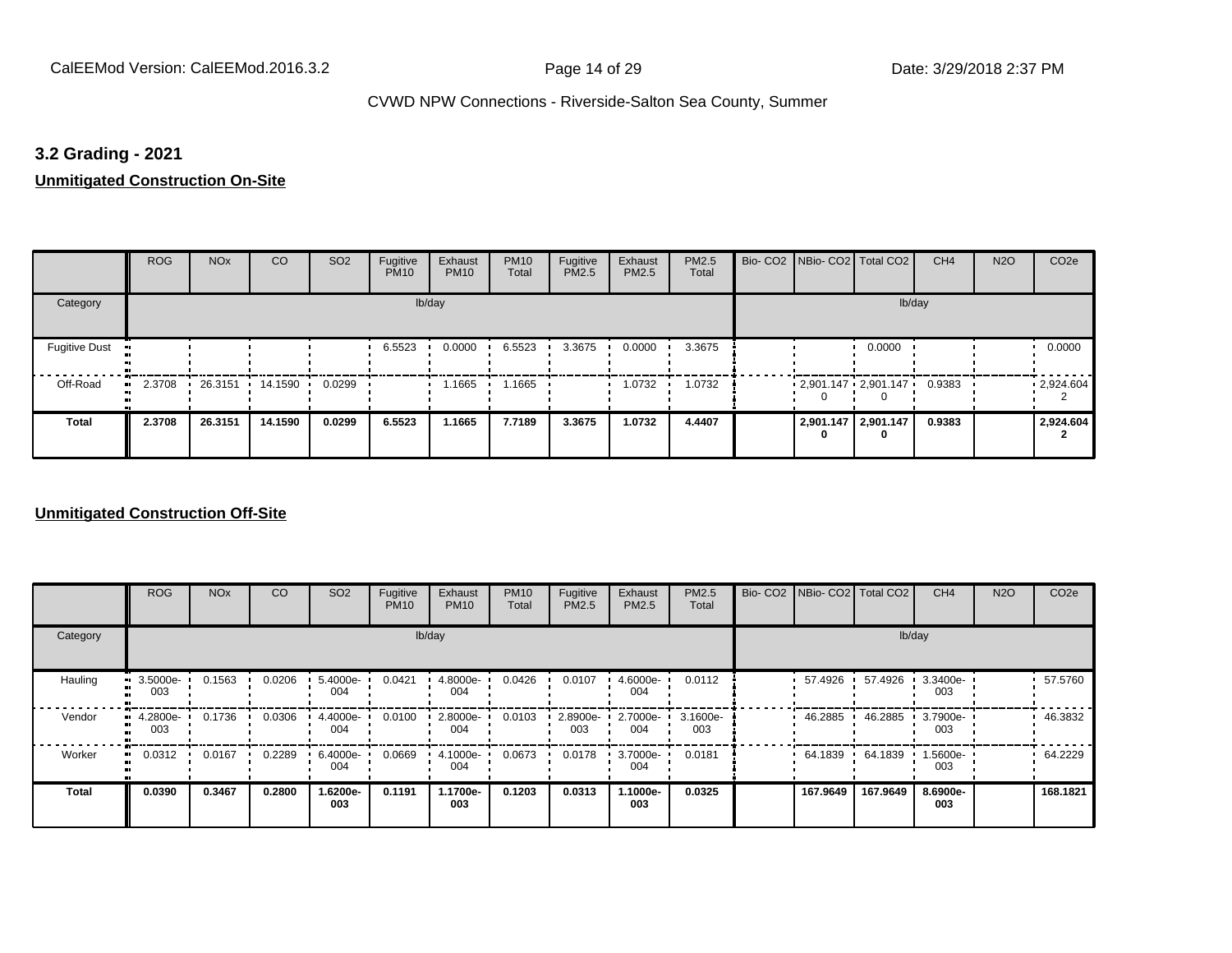## **3.2 Grading - 2021**

**Mitigated Construction On-Site**

|                       | <b>ROG</b> | <b>NO<sub>x</sub></b> | CO      | SO <sub>2</sub> | Fugitive<br><b>PM10</b> | Exhaust<br><b>PM10</b> | <b>PM10</b><br>Total | Fugitive<br>PM2.5 | Exhaust<br>PM2.5 | PM2.5<br>Total |        | Bio- CO2   NBio- CO2   Total CO2 |                          | CH <sub>4</sub> | <b>N2O</b> | CO <sub>2e</sub> |
|-----------------------|------------|-----------------------|---------|-----------------|-------------------------|------------------------|----------------------|-------------------|------------------|----------------|--------|----------------------------------|--------------------------|-----------------|------------|------------------|
| Category              |            |                       |         |                 |                         | lb/day                 |                      |                   |                  |                |        |                                  | lb/day                   |                 |            |                  |
| <b>Fugitive Dust</b>  |            |                       |         |                 | 2.0968                  | 0.0000                 | 2.0968               | 1.0776            | 0.0000           | 1.0776         |        |                                  | 0.0000                   |                 |            | 0.0000           |
| Off-Road<br>$\bullet$ | 2.3708     | 26.3151 ·             | 14.1590 | 0.0299          |                         | 1.1665                 | .1665                |                   | 1.0732           | 1.0732         | 0.0000 | $2,901.147$ $2,901.147$          |                          | 0.9383          |            | .2,924.604       |
| <b>Total</b>          | 2.3708     | 26.3151               | 14.1590 | 0.0299          | 2.0968                  | 1.1665                 | 3.2633               | 1.0776            | 1.0732           | 2.1508         | 0.0000 |                                  | 2,901.147 2,901.147<br>0 | 0.9383          |            | 2,924.604        |

|                           | <b>ROG</b>                   | <b>NO<sub>x</sub></b> | CO     | SO <sub>2</sub> | Fugitive<br><b>PM10</b> | Exhaust<br><b>PM10</b> | <b>PM10</b><br>Total | Fugitive<br><b>PM2.5</b> | Exhaust<br>PM2.5 | PM2.5<br>Total  | Bio- CO2   NBio- CO2   Total CO2 |          | CH <sub>4</sub> | <b>N2O</b> | CO <sub>2e</sub> |
|---------------------------|------------------------------|-----------------------|--------|-----------------|-------------------------|------------------------|----------------------|--------------------------|------------------|-----------------|----------------------------------|----------|-----------------|------------|------------------|
| Category                  |                              |                       |        |                 |                         | lb/day                 |                      |                          |                  |                 |                                  |          | lb/day          |            |                  |
| Hauling<br>$\blacksquare$ | 3.5000e-<br>003              | 0.1563                | 0.0206 | 5.4000e-<br>004 | 0.0421                  | 4.8000e-<br>004        | 0.0426               | 0.0107                   | 4.6000e-<br>004  | 0.0112          | 57.4926                          | 57.4926  | 3.3400e-<br>003 |            | 57.5760          |
| Vendor                    | 4.2800e-<br>$\bullet$<br>003 | 0.1736                | 0.0306 | 4.4000e-<br>004 | 0.0100                  | 2.8000e-<br>004        | 0.0103               | 2.8900e-<br>003          | 2.7000e-<br>004  | 3.1600e-<br>003 | 46.2885                          | 46.2885  | 3.7900e-<br>003 |            | 46.3832          |
| Worker                    | 0.0312<br>$\bullet$          | 0.0167                | 0.2289 | 6.4000e-<br>004 | 0.0669                  | 4.1000e-<br>004        | 0.0673               | 0.0178                   | 3.7000e-<br>004  | 0.0181          | 64.1839                          | 64.1839  | 1.5600e-<br>003 |            | 64.2229          |
| <b>Total</b>              | 0.0390                       | 0.3467                | 0.2800 | -6200e.<br>003  | 0.1191                  | 1.1700e-<br>003        | 0.1203               | 0.0313                   | 1.1000e-<br>003  | 0.0325          | 167.9649                         | 167.9649 | 8.6900e-<br>003 |            | 168.1821         |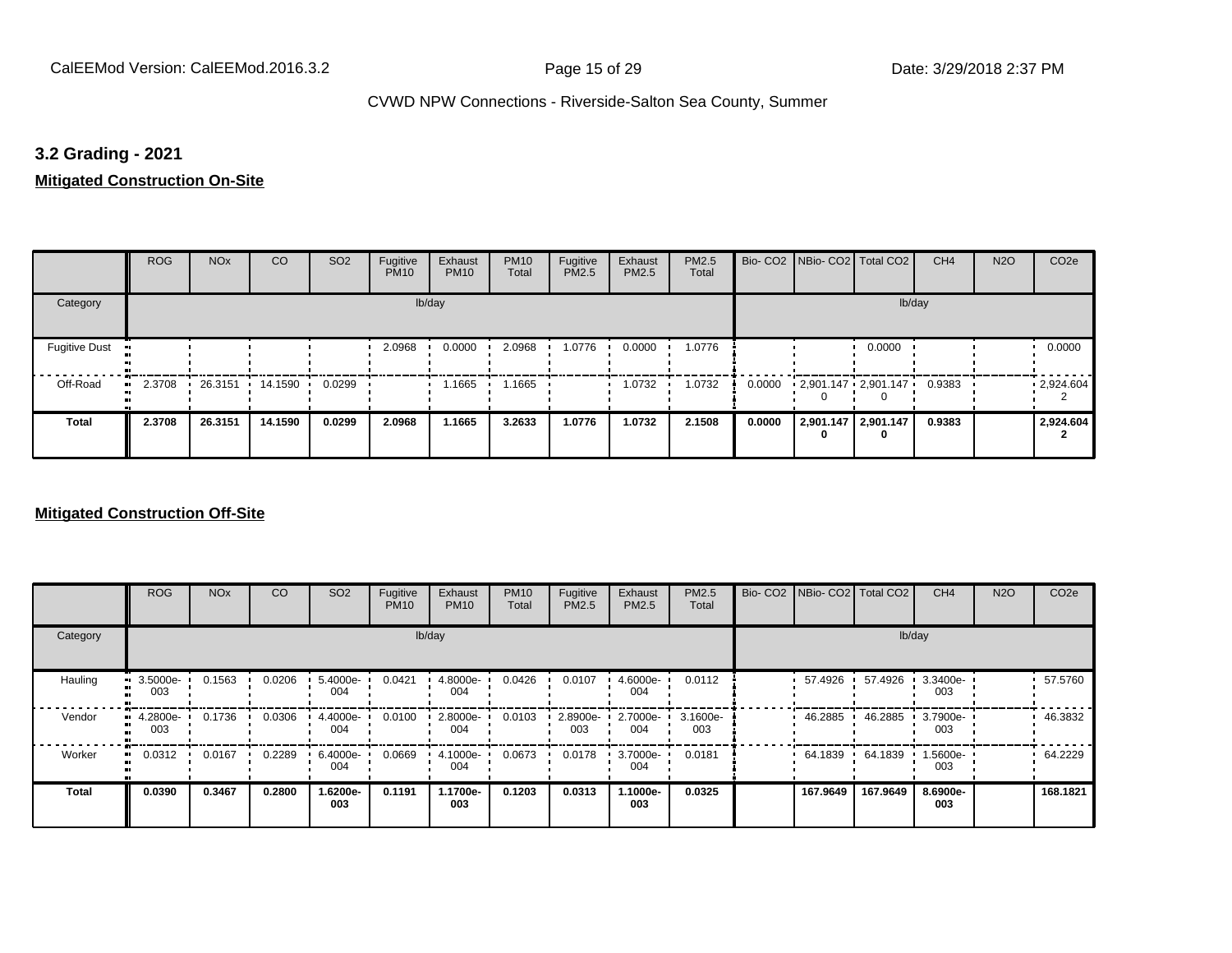## **3.3 Paving - 2018**

#### **Unmitigated Construction On-Site**

|              | <b>ROG</b>          | <b>NO<sub>x</sub></b> | CO     | SO <sub>2</sub> | Fugitive<br><b>PM10</b> | Exhaust<br><b>PM10</b> | <b>PM10</b><br>Total | Fugitive<br>PM2.5 | Exhaust<br>PM2.5 | PM2.5<br>Total |           | Bio- CO2   NBio- CO2   Total CO2 | CH <sub>4</sub> | <b>N2O</b> | CO <sub>2e</sub>  |
|--------------|---------------------|-----------------------|--------|-----------------|-------------------------|------------------------|----------------------|-------------------|------------------|----------------|-----------|----------------------------------|-----------------|------------|-------------------|
| Category     |                     |                       |        |                 |                         | lb/day                 |                      |                   |                  |                |           | lb/day                           |                 |            |                   |
| Off-Road     | 0.9388<br>$\bullet$ | 9.6871                | 7.9680 | 0.0118          |                         | 0.5730                 | 0.5730               |                   | 0.5272           | 0.5272         |           | $1,190.166$ 1,190.166            | 0.3705          |            | $\cdot$ 1,199.429 |
| Paving       | 0.0187<br>ш.        |                       |        |                 |                         | 0.0000                 | 0.0000               |                   | 0.0000           | 0.0000         |           | 0.0000                           |                 |            | 0.0000            |
| <b>Total</b> | 0.9575              | 9.6871                | 7.9680 | 0.0118          |                         | 0.5730                 | 0.5730               |                   | 0.5272           | 0.5272         | 1,190.166 | 1,190.166                        | 0.3705          |            | 1,199.429         |

|              | <b>ROG</b>                   | <b>NO<sub>x</sub></b> | CO     | SO <sub>2</sub>    | Fugitive<br><b>PM10</b> | Exhaust<br><b>PM10</b> | <b>PM10</b><br>Total | Fugitive<br><b>PM2.5</b> | Exhaust<br>PM2.5 | PM2.5<br>Total  |           | Bio- CO2   NBio- CO2   Total CO2 | CH <sub>4</sub> | <b>N2O</b> | CO <sub>2e</sub> |
|--------------|------------------------------|-----------------------|--------|--------------------|-------------------------|------------------------|----------------------|--------------------------|------------------|-----------------|-----------|----------------------------------|-----------------|------------|------------------|
| Category     |                              |                       |        |                    |                         | lb/day                 |                      |                          |                  |                 |           |                                  | lb/day          |            |                  |
| Hauling      | 4.2400e-<br>ш<br>003         | 0.1958                | 0.0227 | $5.6000e -$<br>004 | 0.0921                  | 7.3000e-<br>004        | 0.0928               | 0.0230                   | 7.0000e-<br>004  | 0.0237          | 59.2292 · | 59.2292                          | 3.7400e-<br>003 |            | 59.3227          |
| Vendor       | 6.5700e-<br>$\bullet$<br>003 | 0.2220                | 0.0429 | 4.5000e-<br>004    | 0.0100                  | 1.6200e-<br>003        | 0.0117               | 2.8900e-<br>003          | 1.5500e-<br>003  | 4.4400e-<br>003 | 47.2890   | 47.2890                          | 4.4700e-<br>003 |            | 47.4007          |
| Worker       | 0.0397<br>$\bullet$          | 0.0237                | 0.3066 | 7.1000e-<br>004    | 0.0669                  | 4.3000e-<br>004        | 0.0674               | 0.0178                   | 4.0000e-<br>004  | 0.0182          | 70.7216   | 70.7216                          | 2.1900e-<br>003 |            | 70.7764          |
| <b>Total</b> | 0.0505                       | 0.4415                | 0.3722 | 1.7200e-<br>003    | 0.1691                  | 2.7800e-<br>003        | 0.1718               | 0.0436                   | 2.6500e-<br>003  | 0.0463          | 177.2397  | 177.2397                         | 0.0104          |            | 177.4997         |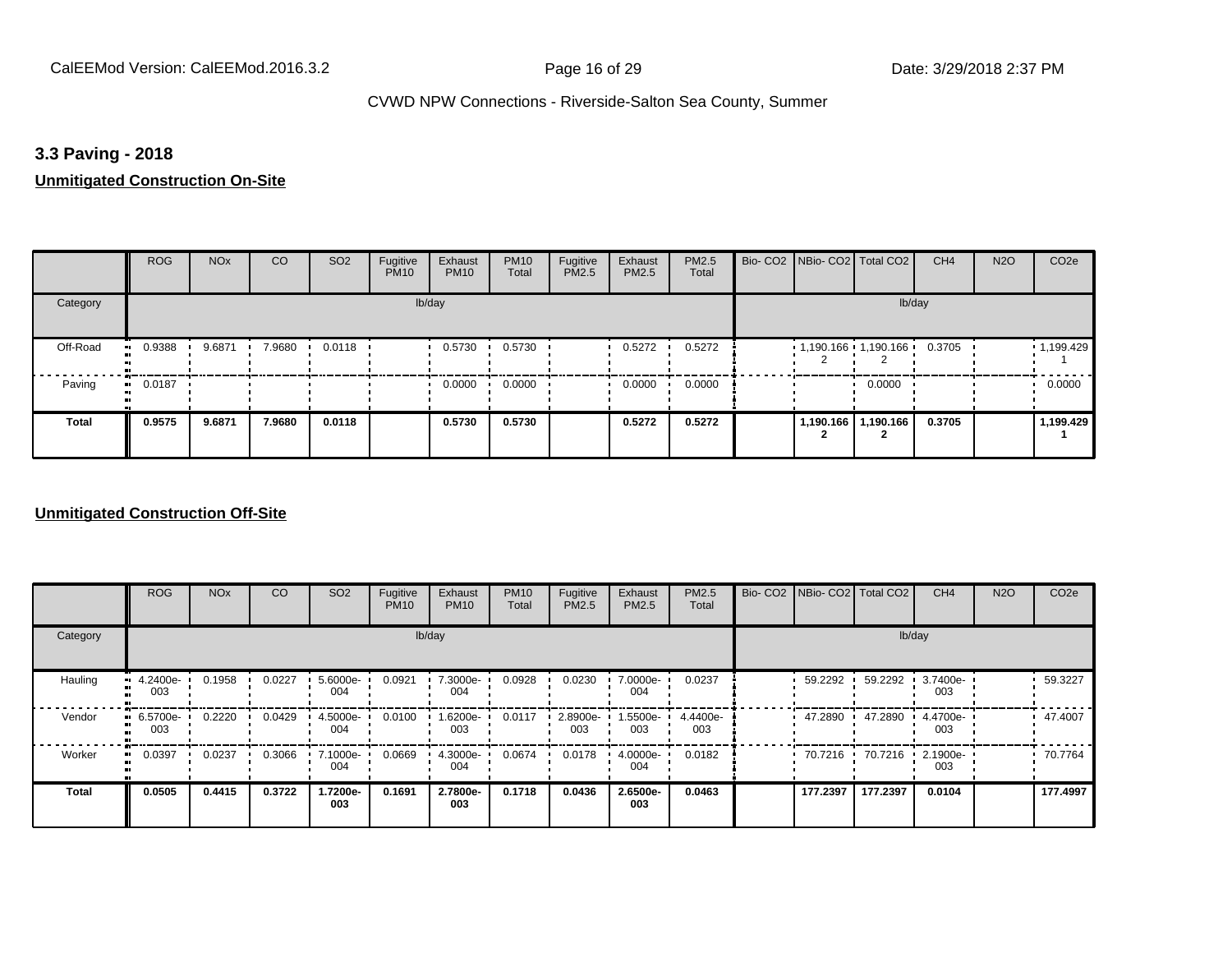## **3.3 Paving - 2018**

## **Mitigated Construction On-Site**

|                | <b>ROG</b>   | <b>NO<sub>x</sub></b> | <b>CO</b> | SO <sub>2</sub> | Fugitive<br><b>PM10</b> | Exhaust<br><b>PM10</b> | <b>PM10</b><br>Total | Fugitive<br>PM2.5 | Exhaust<br>PM2.5 | PM2.5<br>Total |        | Bio- CO2   NBio- CO2   Total CO2 |                       | CH <sub>4</sub> | <b>N2O</b> | CO <sub>2e</sub> |
|----------------|--------------|-----------------------|-----------|-----------------|-------------------------|------------------------|----------------------|-------------------|------------------|----------------|--------|----------------------------------|-----------------------|-----------------|------------|------------------|
| Category       |              |                       |           |                 |                         | lb/day                 |                      |                   |                  |                |        |                                  | lb/day                |                 |            |                  |
| Off-Road<br>ш. | 0.9388       | 9.6871                | 7.9680    | 0.0118          |                         | 0.5730                 | 0.5730               |                   | 0.5272           | 0.5272         | 0.0000 | $1,190.166$ $1,190.166$          |                       | 0.3705          |            | 1,199.429        |
| Paving         | 0.0187<br>ш. |                       |           |                 |                         | 0.0000                 | 0.0000               |                   | 0.0000           | 0.0000         |        |                                  | 0.0000                |                 |            | 0.0000           |
| <b>Total</b>   | 0.9575       | 9.6871                | 7.9680    | 0.0118          |                         | 0.5730                 | 0.5730               |                   | 0.5272           | 0.5272         | 0.0000 |                                  | 1,190.166   1,190.166 | 0.3705          |            | 1,199.429        |

|              | <b>ROG</b>                   | <b>NO<sub>x</sub></b> | CO     | SO <sub>2</sub> | Fugitive<br><b>PM10</b> | Exhaust<br><b>PM10</b> | <b>PM10</b><br>Total | Fugitive<br><b>PM2.5</b> | Exhaust<br>PM2.5 | PM2.5<br>Total  | Bio- CO2   NBio- CO2   Total CO2 |          | CH <sub>4</sub> | <b>N2O</b> | CO <sub>2e</sub> |
|--------------|------------------------------|-----------------------|--------|-----------------|-------------------------|------------------------|----------------------|--------------------------|------------------|-----------------|----------------------------------|----------|-----------------|------------|------------------|
| Category     |                              |                       |        |                 |                         | lb/day                 |                      |                          |                  |                 |                                  | lb/day   |                 |            |                  |
| Hauling      | $\cdot$ 4.2400e-<br>003      | 0.1958                | 0.0227 | 5.6000e-<br>004 | 0.0921                  | 7.3000e-<br>004        | 0.0928               | 0.0230                   | 7.0000e-<br>004  | 0.0237          | 59.2292                          | 59.2292  | 3.7400e-<br>003 |            | 59.3227          |
| Vendor       | 6.5700e-<br>$\bullet$<br>003 | 0.2220                | 0.0429 | 4.5000e-<br>004 | 0.0100                  | 1.6200e-<br>003        | 0.0117               | 2.8900e-<br>003          | .5500e-<br>003   | 4.4400e-<br>003 | 47.2890                          | 47.2890  | 4.4700e-<br>003 |            | 47.4007          |
| Worker       | 0.0397<br>$\bullet$          | 0.0237                | 0.3066 | 7.1000e-<br>004 | 0.0669                  | 4.3000e-<br>004        | 0.0674               | 0.0178                   | 4.0000e-<br>004  | 0.0182          | 70.7216 ·                        | 70.7216  | 2.1900e-<br>003 |            | 70.7764          |
| <b>Total</b> | 0.0505                       | 0.4415                | 0.3722 | -.7200e<br>003  | 0.1691                  | 2.7800e-<br>003        | 0.1718               | 0.0436                   | 2.6500e-<br>003  | 0.0463          | 177.2397                         | 177.2397 | 0.0104          |            | 177.4997         |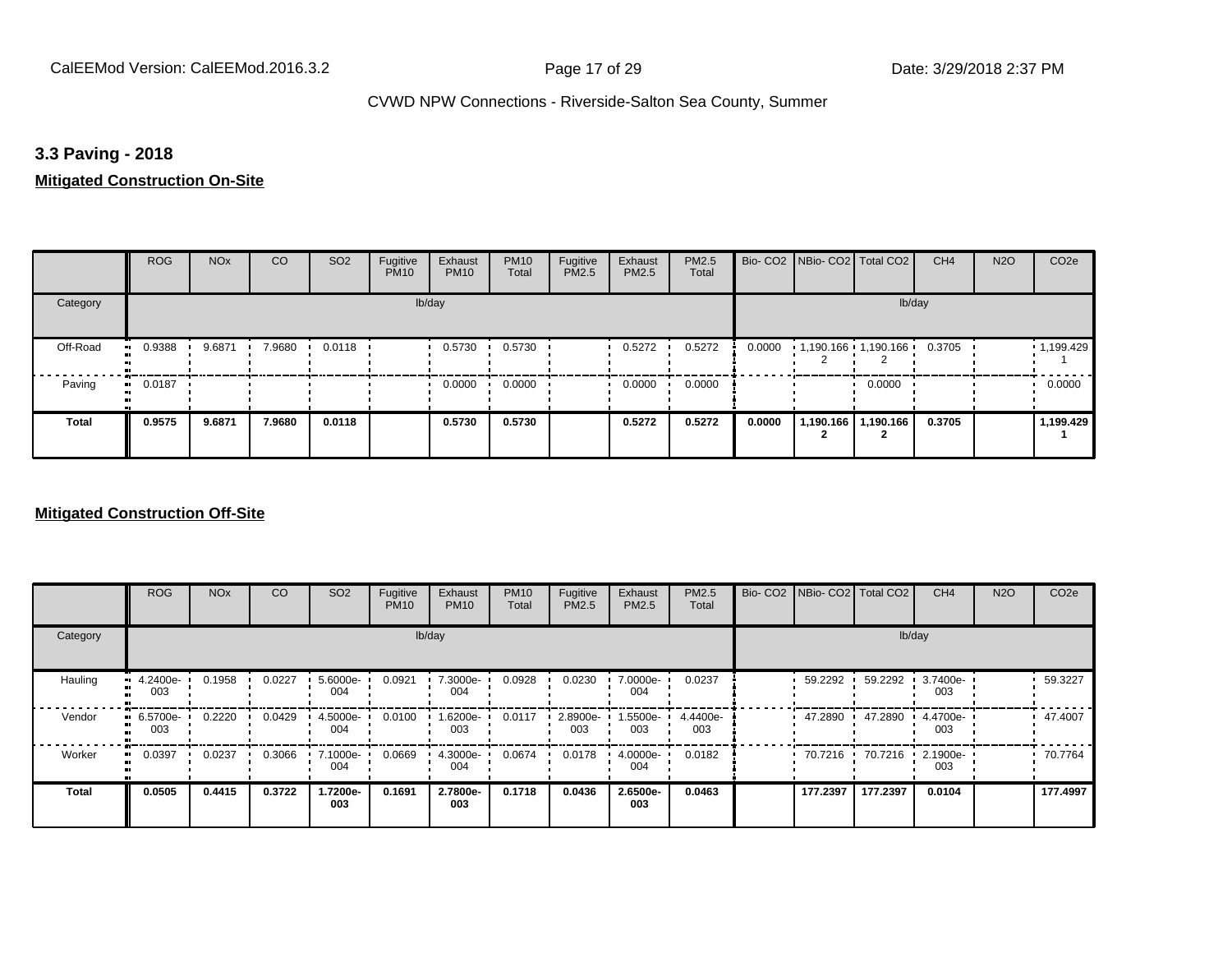## **3.3 Paving - 2019**

#### **Unmitigated Construction On-Site**

|              | <b>ROG</b>          | <b>NO<sub>x</sub></b> | CO     | SO <sub>2</sub> | Fugitive<br><b>PM10</b> | Exhaust<br><b>PM10</b> | <b>PM10</b><br>Total | Fugitive<br>PM2.5 | Exhaust<br>PM2.5 | PM2.5<br>Total |                | Bio- CO2   NBio- CO2   Total CO2 | CH <sub>4</sub> | <b>N2O</b> | CO <sub>2e</sub> |
|--------------|---------------------|-----------------------|--------|-----------------|-------------------------|------------------------|----------------------|-------------------|------------------|----------------|----------------|----------------------------------|-----------------|------------|------------------|
| Category     |                     |                       |        |                 |                         | lb/day                 |                      |                   |                  |                |                | lb/day                           |                 |            |                  |
| Off-Road     | 0.8286<br>$\bullet$ | 8.5176                | 7.8834 | 0.0118          |                         | 0.4934                 | 0.4934               |                   | 0.4539           | 0.4539         |                | $1,170.980$ 1,170.980            | 0.3705          |            | 1,180.242<br>8   |
| Paving       | 0.0187<br>ш.        |                       |        |                 |                         | 0.0000                 | 0.0000               |                   | 0.0000           | 0.0000         |                | 0.0000                           |                 |            | 0.0000           |
| <b>Total</b> | 0.8473              | 8.5176                | 7.8834 | 0.0118          |                         | 0.4934                 | 0.4934               |                   | 0.4539           | 0.4539         | 1,170.980<br>6 | 1,170.980<br>6                   | 0.3705          |            | 1,180.242<br>8   |

|                     | <b>ROG</b>                        | <b>NO<sub>x</sub></b> | CO     | SO <sub>2</sub> | Fugitive<br><b>PM10</b> | Exhaust<br><b>PM10</b> | <b>PM10</b><br>Total | Fugitive<br><b>PM2.5</b> | Exhaust<br>PM2.5 | PM2.5<br>Total  |           | Bio- CO2   NBio- CO2   Total CO2 | CH <sub>4</sub> | <b>N2O</b> | CO <sub>2e</sub> |
|---------------------|-----------------------------------|-----------------------|--------|-----------------|-------------------------|------------------------|----------------------|--------------------------|------------------|-----------------|-----------|----------------------------------|-----------------|------------|------------------|
| Category            |                                   |                       |        |                 |                         | lb/day                 |                      |                          |                  |                 |           |                                  | lb/day          |            |                  |
| Hauling             | 4.0400e-<br>$\blacksquare$<br>003 | 0.1837                | 0.0221 | 5.5000e-<br>004 | 0.0324                  | 6.6000e-<br>004        | 0.0331               | 8.3100e-<br>003          | 6.4000e-<br>004  | 8.9500e-<br>003 | 58.6906   | 58.6906                          | 3.6500e-<br>003 |            | 58.7818          |
| Vendor              | 5.9500e-<br>003                   | 0.2091                | 0.0389 | 4.5000e-<br>004 | 0.0100                  | 1.3700e-<br>003        | 0.0114               | 2.8900e-<br>003          | 1.3100e-<br>003  | 4.2000e-<br>003 | 46.9780   | 46.9780                          | 4.3000e-<br>003 |            | 47.0855          |
| Worker<br>$\bullet$ | 0.0363                            | 0.0210                | 0.2753 | 6.9000e-<br>004 | 0.0669                  | 4.3000e-<br>004        | 0.0674               | 0.0178                   | 3.9000e-<br>004  | 0.0182          | 68.5682 · | 68.5682                          | 1.9600e-<br>003 |            | 68.6171          |
| <b>Total</b>        | 0.0463                            | 0.4138                | 0.3364 | -.6900e<br>003  | 0.1094                  | 2.4600e-<br>003        | 0.1118               | 0.0290                   | 2.3400e-<br>003  | 0.0313          | 174.2368  | 174.2368                         | 9.9100e-<br>003 |            | 174.4843         |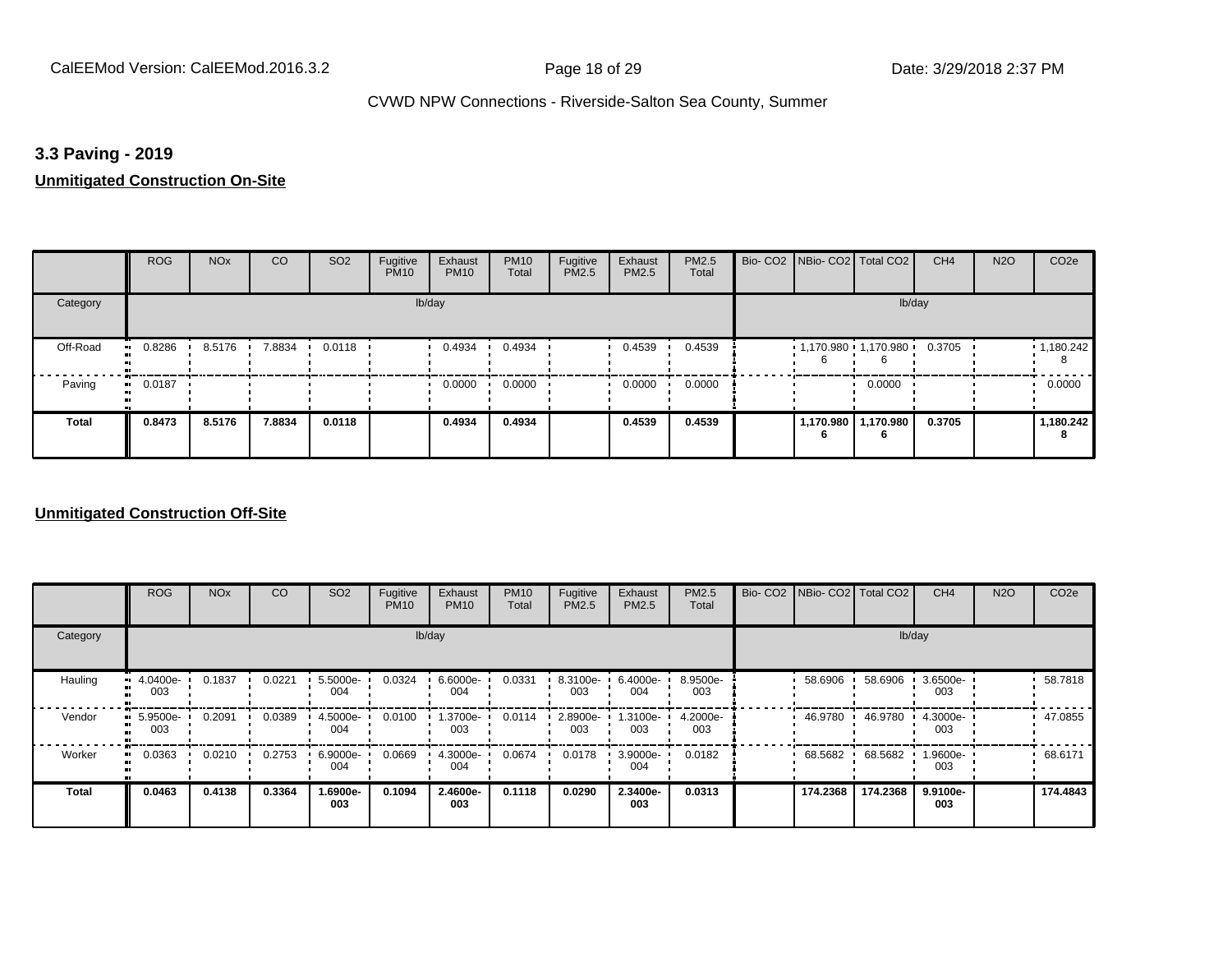## **3.3 Paving - 2019**

## **Mitigated Construction On-Site**

|                       | <b>ROG</b> | <b>NO<sub>x</sub></b> | CO     | SO <sub>2</sub> | Fugitive<br><b>PM10</b> | Exhaust<br><b>PM10</b> | <b>PM10</b><br>Total | Fugitive<br>PM2.5 | Exhaust<br>PM2.5 | PM2.5<br>Total |        | Bio- CO2 NBio- CO2 Total CO2 |                              | CH <sub>4</sub> | <b>N2O</b> | CO <sub>2e</sub>       |
|-----------------------|------------|-----------------------|--------|-----------------|-------------------------|------------------------|----------------------|-------------------|------------------|----------------|--------|------------------------------|------------------------------|-----------------|------------|------------------------|
| Category              |            |                       |        |                 |                         | lb/day                 |                      |                   |                  |                |        |                              | lb/day                       |                 |            |                        |
| Off-Road<br>$\bullet$ | 0.8286     | 8.5176                | 7.8834 | 0.0118          |                         | 0.4934                 | 0.4934               |                   | 0.4539           | 0.4539         | 0.0000 | $1,170.980$ $1,170.980$      |                              | 0.3705          |            | $\cdot$ 1,180.242<br>8 |
| Paving<br>ш.          | 0.0187     |                       |        |                 |                         | 0.0000                 | 0.0000               |                   | 0.0000           | 0.0000         |        |                              | 0.0000                       |                 |            | 0.0000                 |
| Total                 | 0.8473     | 8.5176                | 7.8834 | 0.0118          |                         | 0.4934                 | 0.4934               |                   | 0.4539           | 0.4539         | 0.0000 | 6                            | 1,170.980   1,170.980  <br>6 | 0.3705          |            | 1,180.242<br>8         |

|                     | <b>ROG</b>                        | <b>NO<sub>x</sub></b> | CO     | SO <sub>2</sub> | Fugitive<br><b>PM10</b> | Exhaust<br><b>PM10</b> | <b>PM10</b><br>Total | Fugitive<br><b>PM2.5</b> | Exhaust<br>PM2.5 | PM2.5<br>Total  |           | Bio- CO2   NBio- CO2   Total CO2 | CH <sub>4</sub> | <b>N2O</b> | CO <sub>2e</sub> |
|---------------------|-----------------------------------|-----------------------|--------|-----------------|-------------------------|------------------------|----------------------|--------------------------|------------------|-----------------|-----------|----------------------------------|-----------------|------------|------------------|
| Category            |                                   |                       |        |                 |                         | lb/day                 |                      |                          |                  |                 |           |                                  | lb/day          |            |                  |
| Hauling             | 4.0400e-<br>$\blacksquare$<br>003 | 0.1837                | 0.0221 | 5.5000e-<br>004 | 0.0324                  | 6.6000e-<br>004        | 0.0331               | 8.3100e-<br>003          | 6.4000e-<br>004  | 8.9500e-<br>003 | 58.6906   | 58.6906                          | 3.6500e-<br>003 |            | 58.7818          |
| Vendor              | 5.9500e-<br>003                   | 0.2091                | 0.0389 | 4.5000e-<br>004 | 0.0100                  | 1.3700e-<br>003        | 0.0114               | 2.8900e-<br>003          | 1.3100e-<br>003  | 4.2000e-<br>003 | 46.9780   | 46.9780                          | 4.3000e-<br>003 |            | 47.0855          |
| Worker<br>$\bullet$ | 0.0363                            | 0.0210                | 0.2753 | 6.9000e-<br>004 | 0.0669                  | 4.3000e-<br>004        | 0.0674               | 0.0178                   | 3.9000e-<br>004  | 0.0182          | 68.5682 · | 68.5682                          | 1.9600e-<br>003 |            | 68.6171          |
| <b>Total</b>        | 0.0463                            | 0.4138                | 0.3364 | -.6900e<br>003  | 0.1094                  | 2.4600e-<br>003        | 0.1118               | 0.0290                   | 2.3400e-<br>003  | 0.0313          | 174.2368  | 174.2368                         | 9.9100e-<br>003 |            | 174.4843         |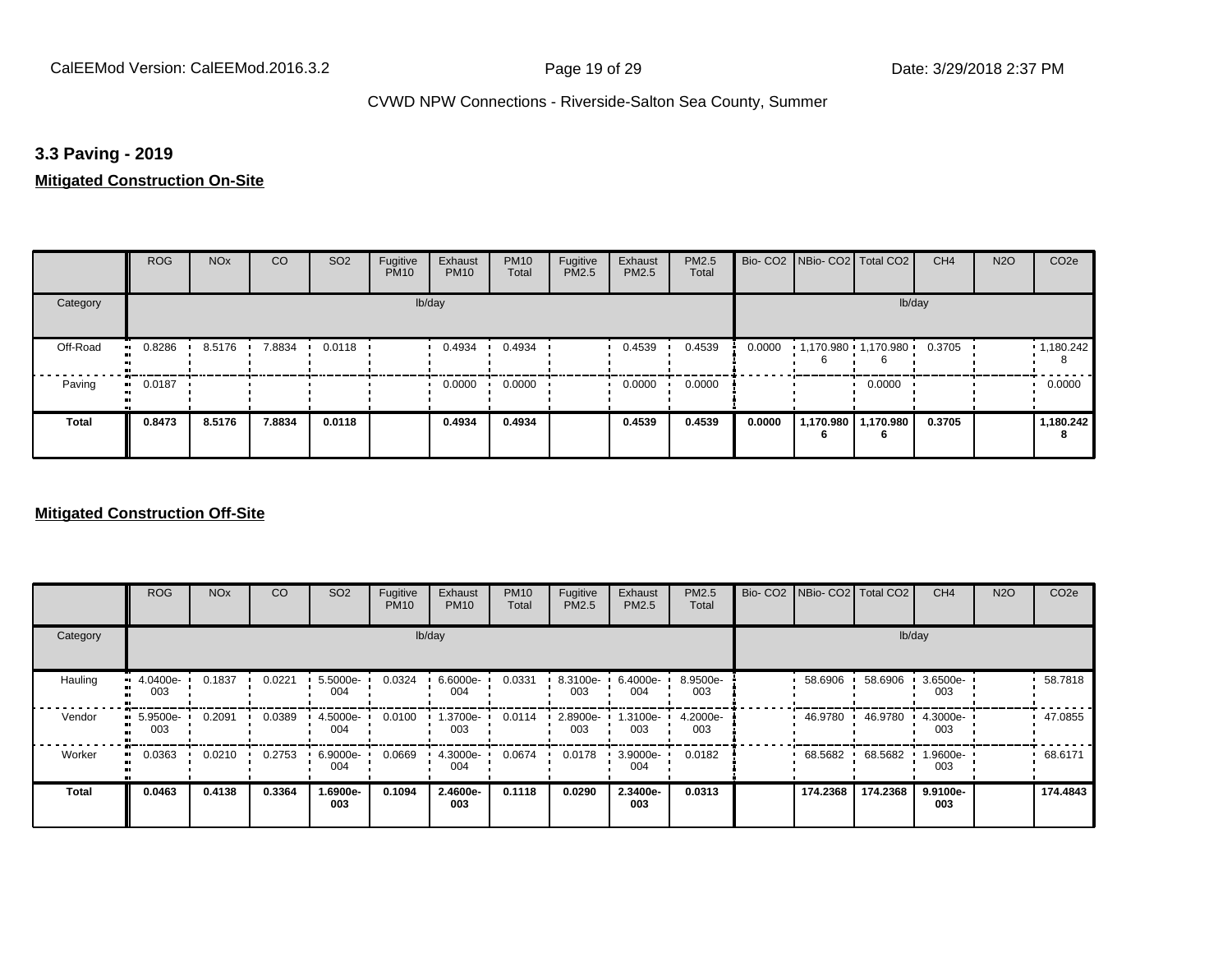## **3.3 Paving - 2020**

#### **Unmitigated Construction On-Site**

|              | <b>ROG</b>          | <b>NO<sub>x</sub></b> | CO     | SO <sub>2</sub> | Fugitive<br><b>PM10</b> | Exhaust<br><b>PM10</b> | <b>PM10</b><br>Total | Fugitive<br>PM2.5 | Exhaust<br>PM2.5 | PM2.5<br>Total | Bio- CO2   NBio- CO2   Total CO2 |                     | CH <sub>4</sub> | <b>N2O</b> | CO <sub>2e</sub> |
|--------------|---------------------|-----------------------|--------|-----------------|-------------------------|------------------------|----------------------|-------------------|------------------|----------------|----------------------------------|---------------------|-----------------|------------|------------------|
| Category     |                     |                       |        |                 |                         | lb/day                 |                      |                   |                  |                |                                  | lb/day              |                 |            |                  |
| Off-Road     | 0.7689<br>$\bullet$ | 7.8760                | 7.8613 | 0.0118          |                         | 0.4481                 | 0.4481               |                   | 0.4123           | 0.4123         | $1,145.483$ $1,145.483$ $1$      |                     | 0.3705          |            | 1,154.744        |
| Paving       | 0.0187<br>$\bullet$ |                       |        |                 |                         | 0.0000                 | 0.0000               |                   | 0.0000           | 0.0000         |                                  | 0.0000              |                 |            | 0.0000           |
| <b>Total</b> | 0.7876              | 7.8760                | 7.8613 | 0.0118          |                         | 0.4481                 | 0.4481               |                   | 0.4123           | 0.4123         |                                  | 1,145.483 1,145.483 | 0.3705          |            | 1,154.744<br>9   |

|                     | <b>ROG</b>           | <b>NO<sub>x</sub></b> | CO     | SO <sub>2</sub> | Fugitive<br><b>PM10</b> | Exhaust<br><b>PM10</b> | <b>PM10</b><br>Total | Fugitive<br><b>PM2.5</b> | Exhaust<br>PM2.5 | PM2.5<br>Total  | Bio- CO2   NBio- CO2   Total CO2 |          | CH <sub>4</sub> | <b>N2O</b> | CO <sub>2e</sub> |
|---------------------|----------------------|-----------------------|--------|-----------------|-------------------------|------------------------|----------------------|--------------------------|------------------|-----------------|----------------------------------|----------|-----------------|------------|------------------|
| Category            |                      |                       |        |                 |                         | lb/day                 |                      |                          |                  |                 |                                  |          | lb/day          |            |                  |
| Hauling             | 3.7000e-<br>ш<br>003 | 0.1703                | 0.0210 | 5.5000e-<br>004 | 0.0323                  | 5.4000e-<br>004        | 0.0328               | 8.2900e-<br>003          | 5.2000e-<br>004  | 8.8100e-<br>003 | 58.0990                          | 58.0990  | 3.4600e-<br>003 |            | 58.1856          |
| Vendor              | 5.0300e-<br>003      | 0.1909                | 0.0346 | 4.4000e-<br>004 | 0.0100                  | 9.3000e-<br>004        | 0.0110               | 2.8900e-<br>003          | 8.9000e-<br>004  | 3.7800e-<br>003 | 46.6611 ·                        | 46.6611  | 4.0000e-<br>003 |            | 46.7612          |
| Worker<br>$\bullet$ | 0.0335               | 0.0187                | 0.2498 | 6.7000e-<br>004 | 0.0669                  | 4.2000e-<br>004        | 0.0674               | 0.0178                   | 3.8000e-<br>004  | 0.0181          | 66.4039                          | 66.4039  | 1.7300e-<br>003 |            | 66.4472          |
| <b>Total</b>        | 0.0423               | 0.3799                | 0.3053 | 1.6600e-<br>003 | 0.1093                  | 1.8900e-<br>003        | 0.1111               | 0.0289                   | -.7900e<br>003   | 0.0307          | 171.1640                         | 171.1640 | 9.1900e-<br>003 |            | 171.3940         |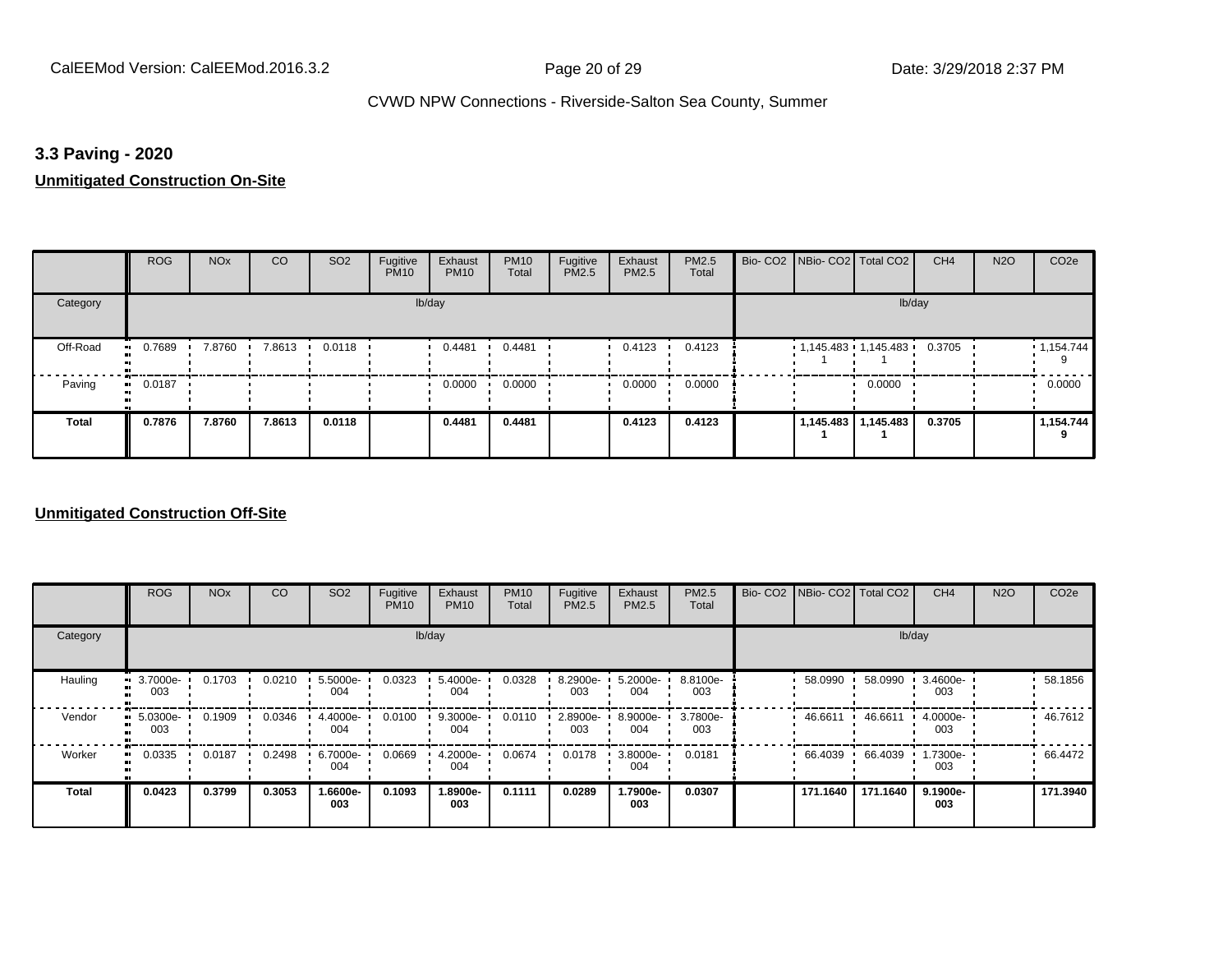## **3.3 Paving - 2020**

## **Mitigated Construction On-Site**

|              | <b>ROG</b>   | <b>NO<sub>x</sub></b> | <b>CO</b> | SO <sub>2</sub> | Fugitive<br><b>PM10</b> | Exhaust<br><b>PM10</b> | <b>PM10</b><br>Total | Fugitive<br>PM2.5 | Exhaust<br>PM2.5 | PM2.5<br>Total |        | Bio- CO2 NBio- CO2 Total CO2 |                       | CH <sub>4</sub> | <b>N2O</b> | CO <sub>2e</sub> |
|--------------|--------------|-----------------------|-----------|-----------------|-------------------------|------------------------|----------------------|-------------------|------------------|----------------|--------|------------------------------|-----------------------|-----------------|------------|------------------|
| Category     |              |                       |           |                 |                         | lb/day                 |                      |                   |                  |                |        |                              | lb/day                |                 |            |                  |
| Off-Road     | 0.7689<br>ш. | 7.8760                | 7.8613    | 0.0118          |                         | 0.4481                 | 0.4481               |                   | 0.4123           | 0.4123         | 0.0000 | 1,145.483 1,145.483          |                       | 0.3705          |            | 1,154.744        |
| Paving       | 0.0187<br>ш. |                       |           |                 |                         | 0.0000                 | 0.0000               |                   | 0.0000           | 0.0000         |        |                              | 0.0000                |                 |            | 0.0000           |
| <b>Total</b> | 0.7876       | 7.8760                | 7.8613    | 0.0118          |                         | 0.4481                 | 0.4481               |                   | 0.4123           | 0.4123         | 0.0000 |                              | 1,145.483   1,145.483 | 0.3705          |            | 1,154.744<br>9   |

|              | <b>ROG</b>          | <b>NO<sub>x</sub></b> | CO     | SO <sub>2</sub> | Fugitive<br><b>PM10</b> | Exhaust<br><b>PM10</b> | <b>PM10</b><br>Total | Fugitive<br><b>PM2.5</b> | Exhaust<br>PM2.5 | PM2.5<br>Total  | Bio- CO2   NBio- CO2   Total CO2 |          | CH <sub>4</sub> | <b>N2O</b> | CO <sub>2e</sub> |
|--------------|---------------------|-----------------------|--------|-----------------|-------------------------|------------------------|----------------------|--------------------------|------------------|-----------------|----------------------------------|----------|-----------------|------------|------------------|
| Category     |                     |                       |        |                 |                         | lb/day                 |                      |                          |                  |                 |                                  |          | lb/day          |            |                  |
| Hauling      | 3.7000e-<br>003     | 0.1703                | 0.0210 | 5.5000e-<br>004 | 0.0323                  | 5.4000e-<br>004        | 0.0328               | 8.2900e-<br>003          | 5.2000e-<br>004  | 8.8100e-<br>003 | 58.0990                          | 58.0990  | 3.4600e-<br>003 |            | 58.1856          |
| Vendor       | 5.0300e-<br>003     | 0.1909                | 0.0346 | 4.4000e-<br>004 | 0.0100                  | 9.3000e-<br>004        | 0.0110               | 2.8900e-<br>003          | 8.9000e-<br>004  | 3.7800e-<br>003 | 46.6611                          | 46.6611  | 4.0000e-<br>003 |            | 46.7612          |
| Worker       | 0.0335<br>$\bullet$ | 0.0187                | 0.2498 | 6.7000e-<br>004 | 0.0669                  | 4.2000e-<br>004        | 0.0674               | 0.0178                   | 3.8000e-<br>004  | 0.0181          | 66.4039                          | 66.4039  | 1.7300e-<br>003 |            | 66.4472          |
| <b>Total</b> | 0.0423              | 0.3799                | 0.3053 | -.6600e<br>003  | 0.1093                  | 1.8900e-<br>003        | 0.1111               | 0.0289                   | -.7900e<br>003   | 0.0307          | 171.1640                         | 171.1640 | 9.1900e-<br>003 |            | 171.3940         |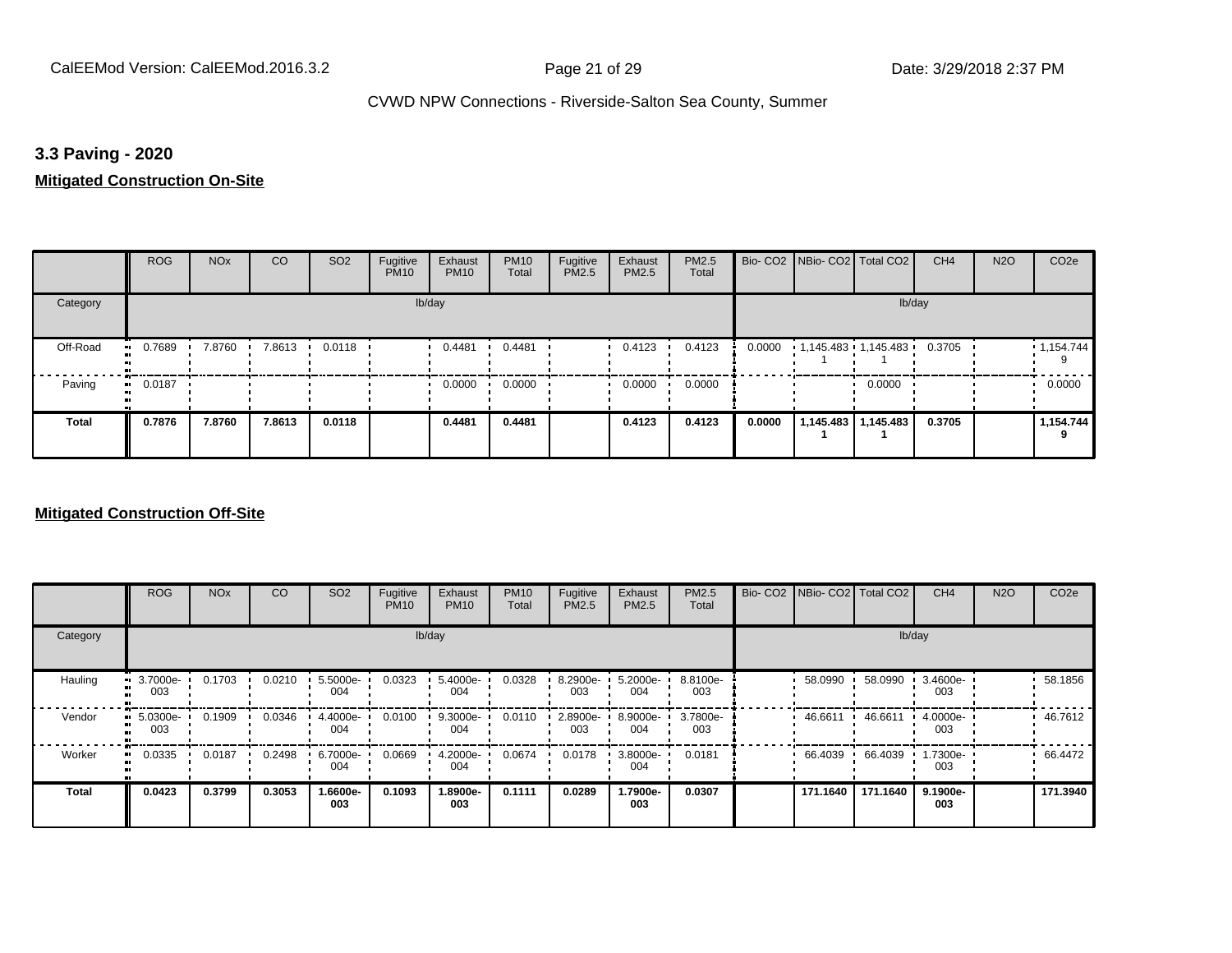## **3.3 Paving - 2021**

#### **Unmitigated Construction On-Site**

|              | <b>ROG</b>          | <b>NO<sub>x</sub></b> | CO     | SO <sub>2</sub> | Fugitive<br><b>PM10</b> | Exhaust<br><b>PM10</b> | <b>PM10</b><br>Total | Fugitive<br>PM2.5 | Exhaust<br>PM2.5 | PM2.5<br>Total | Bio- CO2   NBio- CO2   Total CO2 |                       | CH <sub>4</sub> | <b>N2O</b> | CO <sub>2e</sub> |
|--------------|---------------------|-----------------------|--------|-----------------|-------------------------|------------------------|----------------------|-------------------|------------------|----------------|----------------------------------|-----------------------|-----------------|------------|------------------|
| Category     |                     |                       |        |                 |                         | lb/day                 |                      |                   |                  |                |                                  | lb/day                |                 |            |                  |
| Off-Road     | 0.7077<br>$\bullet$ | 7.2500                | 7.8455 | 0.0118          |                         | 0.4012                 | 0.4012               |                   | 0.3691           | 0.3691         | $1,145.315$ $1,145.315$ $1$      |                       | 0.3704          |            | 1,154.575<br>6   |
| Paving       | 0.0187<br>$\bullet$ |                       |        |                 |                         | 0.0000                 | 0.0000               |                   | 0.0000           | 0.0000         |                                  | 0.0000                |                 |            | 0.0000           |
| <b>Total</b> | 0.7264              | 7.2500                | 7.8455 | 0.0118          |                         | 0.4012                 | 0.4012               |                   | 0.3691           | 0.3691         |                                  | 1,145.315   1,145.315 | 0.3704          |            | 1,154.575<br>6   |

|              | <b>ROG</b>                        | <b>NO<sub>x</sub></b> | CO     | SO <sub>2</sub> | Fugitive<br><b>PM10</b> | Exhaust<br><b>PM10</b> | <b>PM10</b><br>Total | Fugitive<br><b>PM2.5</b> | Exhaust<br>PM2.5 | PM2.5<br>Total  | Bio- CO2   NBio- CO2   Total CO2 |          | CH <sub>4</sub> | <b>N2O</b> | CO <sub>2e</sub> |
|--------------|-----------------------------------|-----------------------|--------|-----------------|-------------------------|------------------------|----------------------|--------------------------|------------------|-----------------|----------------------------------|----------|-----------------|------------|------------------|
| Category     |                                   |                       |        |                 |                         | lb/day                 |                      |                          |                  |                 |                                  |          | lb/day          |            |                  |
| Hauling      | 3.5000e-<br>$\blacksquare$<br>003 | 0.1563                | 0.0206 | 5.4000e-<br>004 | 0.0421                  | 4.8000e-<br>004        | 0.0426               | 0.0107                   | 4.6000e-<br>004  | 0.0112          | 57.4926                          | 57.4926  | 3.3400e-<br>003 |            | 57.5760          |
| Vendor<br>œ  | 4.2800e-<br>003                   | 0.1736                | 0.0306 | 4.4000e-<br>004 | 0.0100                  | 2.8000e-<br>004        | 0.0103               | 2.8900e-<br>003          | 2.7000e-<br>004  | 3.1600e-<br>003 | 46.2885                          | 46.2885  | 3.7900e-<br>003 |            | 46.3832          |
| Worker       | 0.0312<br>$\bullet$               | 0.0167                | 0.2289 | 6.4000e-<br>004 | 0.0669                  | 4.1000e-<br>004        | 0.0673               | 0.0178                   | 3.7000e-<br>004  | 0.0181          | 64.1839                          | 64.1839  | 1.5600e-<br>003 |            | 64.2229          |
| <b>Total</b> | 0.0390                            | 0.3467                | 0.2800 | -.6200e<br>003  | 0.1191                  | 1.1700e-<br>003        | 0.1203               | 0.0313                   | 1.1000e-<br>003  | 0.0325          | 167.9649                         | 167.9649 | 8.6900e-<br>003 |            | 168.1821         |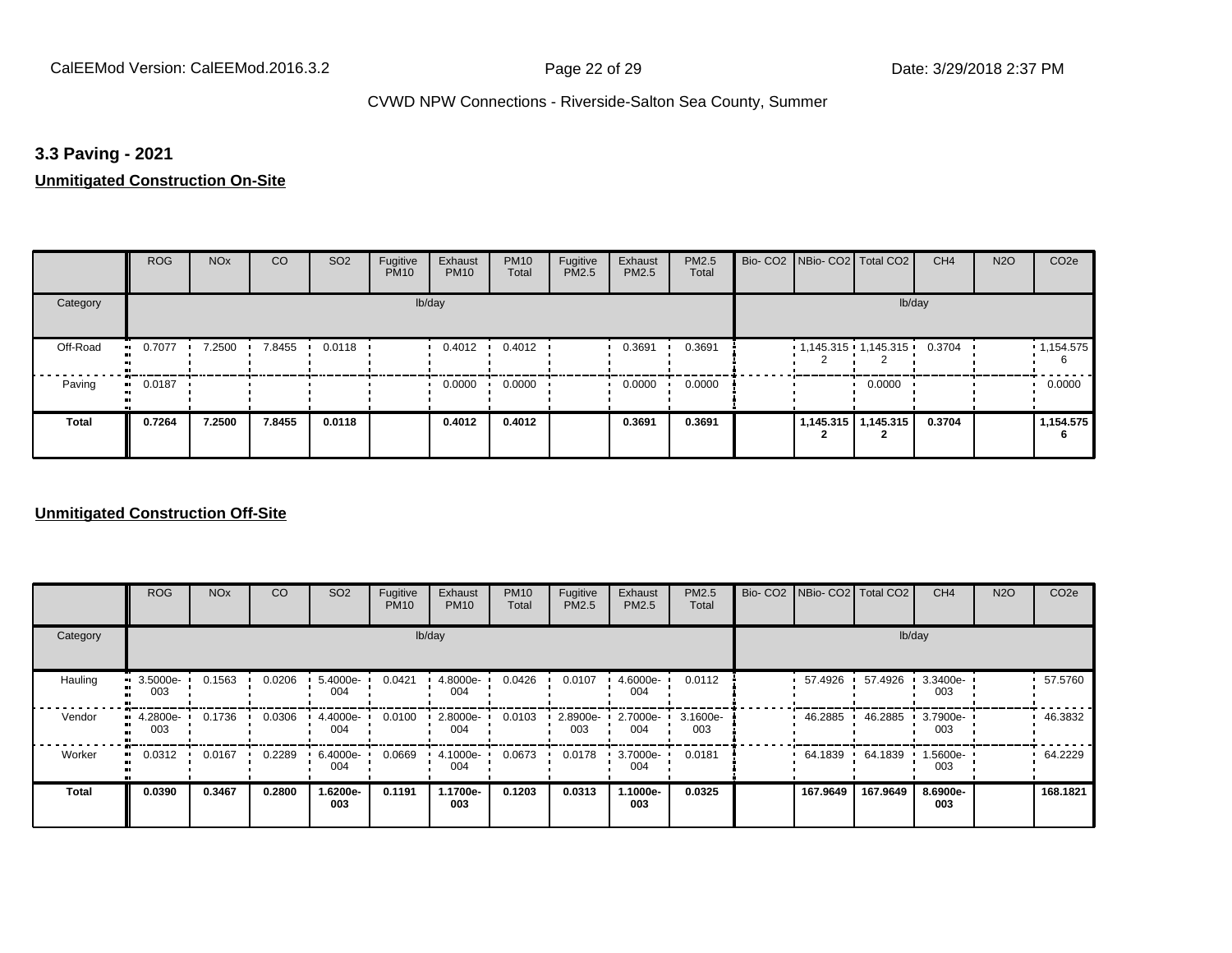## **3.3 Paving - 2021**

## **Mitigated Construction On-Site**

|              | <b>ROG</b>   | <b>NO<sub>x</sub></b> | <b>CO</b> | SO <sub>2</sub> | Fugitive<br><b>PM10</b> | Exhaust<br><b>PM10</b> | <b>PM10</b><br>Total | Fugitive<br>PM2.5 | Exhaust<br>PM2.5 | <b>PM2.5</b><br>Total |        | Bio- CO2   NBio- CO2   Total CO2 |                       | CH <sub>4</sub> | <b>N2O</b> | CO <sub>2e</sub> |
|--------------|--------------|-----------------------|-----------|-----------------|-------------------------|------------------------|----------------------|-------------------|------------------|-----------------------|--------|----------------------------------|-----------------------|-----------------|------------|------------------|
| Category     |              |                       |           |                 |                         | lb/day                 |                      |                   |                  |                       |        |                                  | lb/day                |                 |            |                  |
| Off-Road     | 0.7077<br>ш. | 7.2500                | 7.8455    | 0.0118          |                         | 0.4012                 | 0.4012               |                   | 0.3691           | 0.3691                | 0.0000 | $1,145.315$ $1,145.315$          |                       | 0.3704          |            | 1,154.575<br>6   |
| Paving       | 0.0187<br>ш. |                       |           |                 |                         | 0.0000                 | 0.0000               |                   | 0.0000           | 0.0000                |        |                                  | 0.0000                |                 |            | 0.0000           |
| <b>Total</b> | 0.7264       | 7.2500                | 7.8455    | 0.0118          |                         | 0.4012                 | 0.4012               |                   | 0.3691           | 0.3691                | 0.0000 |                                  | 1,145.315   1,145.315 | 0.3704          |            | 1,154.575<br>6   |

|              | <b>ROG</b>                        | <b>NO<sub>x</sub></b> | CO     | SO <sub>2</sub> | Fugitive<br><b>PM10</b> | Exhaust<br><b>PM10</b> | <b>PM10</b><br>Total | Fugitive<br><b>PM2.5</b> | Exhaust<br>PM2.5 | PM2.5<br>Total  | Bio- CO2   NBio- CO2   Total CO2 |          | CH <sub>4</sub> | <b>N2O</b> | CO <sub>2e</sub> |
|--------------|-----------------------------------|-----------------------|--------|-----------------|-------------------------|------------------------|----------------------|--------------------------|------------------|-----------------|----------------------------------|----------|-----------------|------------|------------------|
| Category     |                                   |                       |        |                 |                         | lb/day                 |                      |                          |                  |                 |                                  |          | lb/day          |            |                  |
| Hauling      | 3.5000e-<br>$\blacksquare$<br>003 | 0.1563                | 0.0206 | 5.4000e-<br>004 | 0.0421                  | 4.8000e-<br>004        | 0.0426               | 0.0107                   | 4.6000e-<br>004  | 0.0112          | 57.4926                          | 57.4926  | 3.3400e-<br>003 |            | 57.5760          |
| Vendor<br>œ  | 4.2800e-<br>003                   | 0.1736                | 0.0306 | 4.4000e-<br>004 | 0.0100                  | 2.8000e-<br>004        | 0.0103               | 2.8900e-<br>003          | 2.7000e-<br>004  | 3.1600e-<br>003 | 46.2885                          | 46.2885  | 3.7900e-<br>003 |            | 46.3832          |
| Worker       | 0.0312<br>$\bullet$               | 0.0167                | 0.2289 | 6.4000e-<br>004 | 0.0669                  | 4.1000e-<br>004        | 0.0673               | 0.0178                   | 3.7000e-<br>004  | 0.0181          | 64.1839                          | 64.1839  | 1.5600e-<br>003 |            | 64.2229          |
| <b>Total</b> | 0.0390                            | 0.3467                | 0.2800 | -.6200e<br>003  | 0.1191                  | 1.1700e-<br>003        | 0.1203               | 0.0313                   | 1.1000e-<br>003  | 0.0325          | 167.9649                         | 167.9649 | 8.6900e-<br>003 |            | 168.1821         |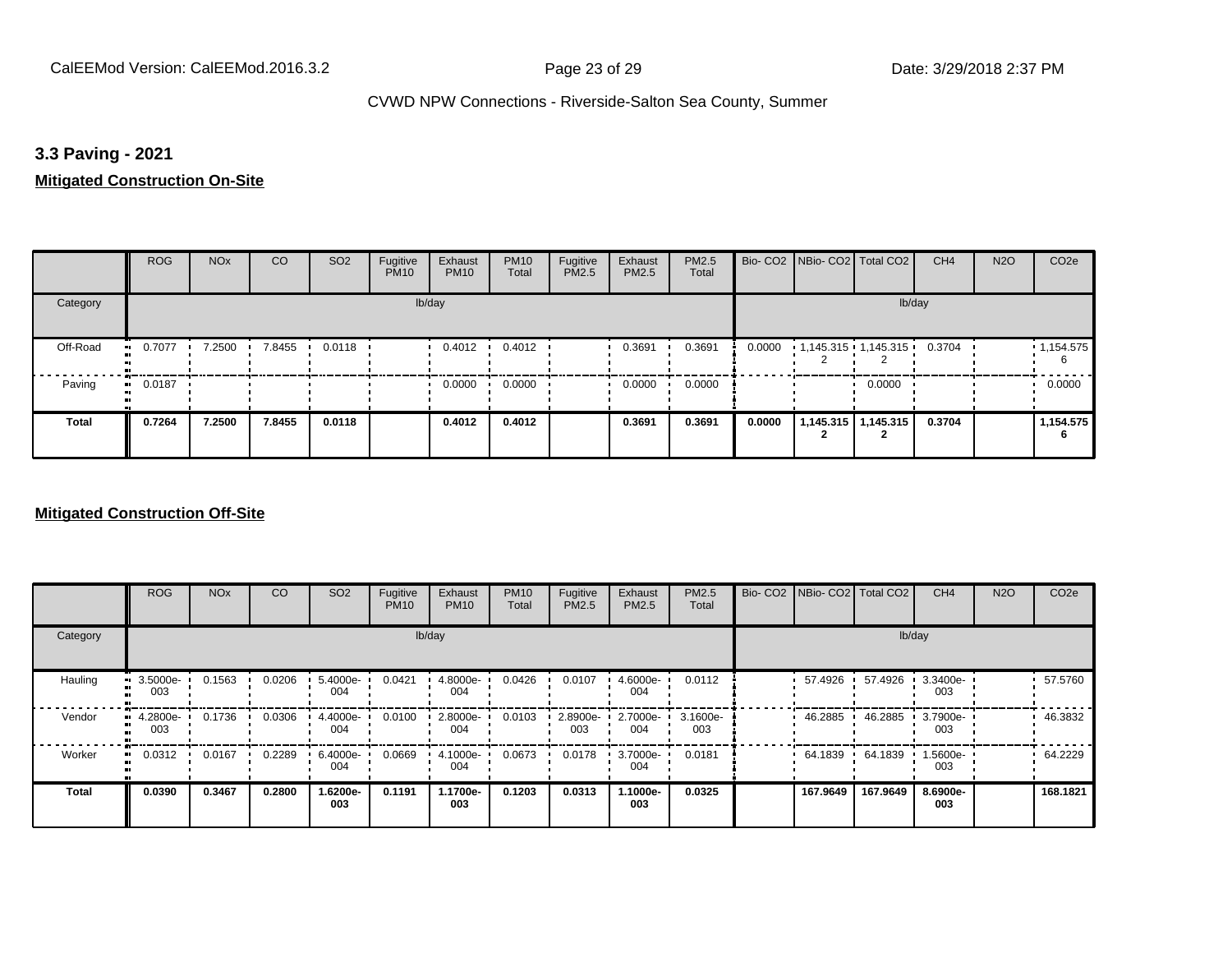## **CVWD NPW Connections**

**Riverside-Salton Sea County, Winter**

### **1.0 Project Characteristics**

#### **1.1 Land Usage**

| <b>Land Uses</b>              | Size   | Metric   | Lot Acreage | <b>Floor Surface Area</b> | Population |
|-------------------------------|--------|----------|-------------|---------------------------|------------|
| <b>Other Asphalt Surfaces</b> | 250.00 | 1000sqft | ◡.≀         | 250,000.00                |            |

#### **1.2 Other Project Characteristics**

| <b>Urbanization</b>               | Urban                      | Wind Speed (m/s)                  | 2.4   | <b>Precipitation Freg (Days)</b>        | 28    |
|-----------------------------------|----------------------------|-----------------------------------|-------|-----------------------------------------|-------|
| <b>Climate Zone</b>               | 10                         |                                   |       | <b>Operational Year</b>                 | 2020  |
| <b>Utility Company</b>            | Southern California Edison |                                   |       |                                         |       |
| <b>CO2 Intensity</b><br>(lb/MWhr) | 702.44                     | <b>CH4 Intensity</b><br>(lb/MWhr) | 0.029 | N <sub>2</sub> O Intensity<br>(lb/MWhr) | 0.006 |

#### **1.3 User Entered Comments & Non-Default Data**

Project Characteristics -

Land Use - Total sf =  $50,000$  linear feet by 5 feet width

Construction Phase - Grading phase used as a proxy for trenching, laying pipe.

Paving phase used for repaving surfaces

Off-road Equipment - Revised to reflect pipeline trenching typical equipment and hours/day. (6 hrs/day)

Off-road Equipment - Assumed to be used 6 hrs per day.

Trips and VMT - Assumed 4 one-way trips per day total for vendor deliveries of materials. Hauling trips calculated based on soil import/export calcs.

Grading -

Construction Off-road Equipment Mitigation - Assumed compliance with SCAQMD Rule 403.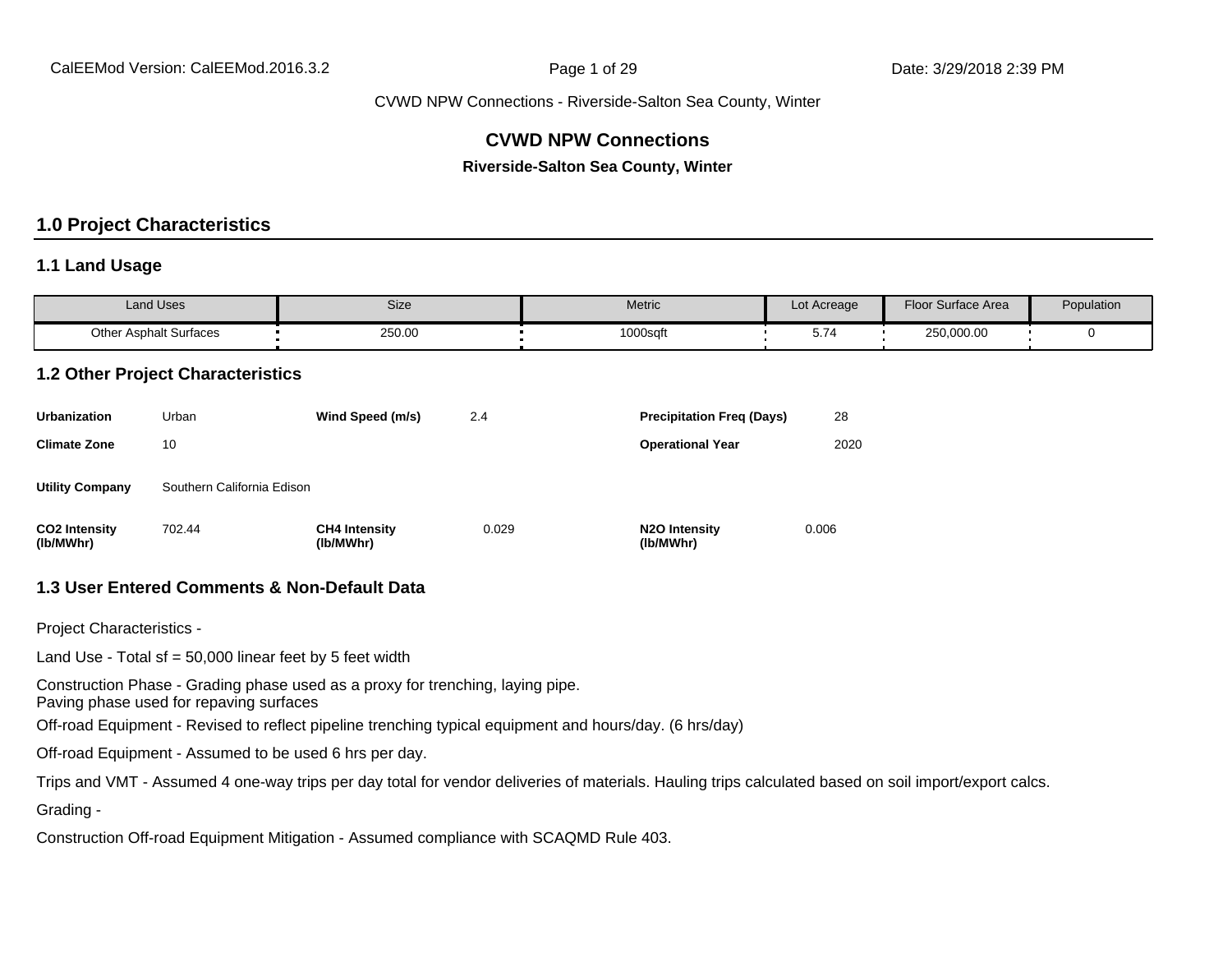| <b>Table Name</b>      | <b>Column Name</b>                         | Default Value | <b>New Value</b>                |
|------------------------|--------------------------------------------|---------------|---------------------------------|
| tblConstDustMitigation | WaterExposedAreaPM10PercentReducti :<br>on | 61            | 68                              |
| tblConstDustMitigation | WaterExposedAreaPM25PercentReducti ·<br>on | 61            | 68                              |
| tblConstructionPhase   | <b>NumDays</b>                             | 20.00         | 805.00                          |
| tblConstructionPhase   | <b>NumDays</b>                             | 20.00         | 805.00                          |
| tblConstructionPhase   | PhaseEndDate                               | 1/24/2018     | 10/1/2021                       |
| tblConstructionPhase   | PhaseEndDate                               | 2/21/2018     | 10/1/2021                       |
| tblConstructionPhase   | PhaseStartDate                             | 12/28/2017    | 9/3/2018                        |
| tblConstructionPhase   | PhaseStartDate                             | 1/25/2018     | 9/3/2018                        |
| tblOffRoadEquipment    | <b>HorsePower</b>                          | 78.00         | 187.00                          |
| tblOffRoadEquipment    | <b>HorsePower</b>                          | 9.00          | 80.00                           |
| tblOffRoadEquipment    | LoadFactor                                 | 0.50          | 0.41                            |
| tblOffRoadEquipment    | LoadFactor                                 | 0.56          | 0.38                            |
| tblOffRoadEquipment    | OffRoadEquipmentType                       | Graders       | Trenchers                       |
| tblOffRoadEquipment    | OffRoadEquipmentType                       | Rollers       | <b>Cement and Mortar Mixers</b> |
| tblOffRoadEquipment    | OffRoadEquipmentUnitAmount                 | 2.00          | 1.00                            |
| tblOffRoadEquipment    | OffRoadEquipmentUnitAmount                 | 2.00          | 1.00                            |
| tblOffRoadEquipment    | OffRoadEquipmentUnitAmount                 | 3.00          | 2.00                            |
| tblOffRoadEquipment    | UsageHours                                 | 8.00          | 6.00                            |
| tblOffRoadEquipment    | UsageHours                                 | 8.00          | 6.00                            |
| tblOffRoadEquipment    | UsageHours                                 | 8.00          | 6.00                            |
| tblTripsAndVMT         | HaulingTripNumber                          | 0.00          | 579.00                          |
| tblTripsAndVMT         | HaulingTripNumber                          | 0.00          | 579.00                          |
| tblTripsAndVMT         | VendorTripNumber                           | 0.00          | 2.00                            |
| tblTripsAndVMT         | VendorTripNumber                           | 0.00          | 2.00                            |
| tblTripsAndVMT         | WorkerTripNumber                           | 15.00         | 8.00                            |
| tblTripsAndVMT         | WorkerTripNumber                           | 13.00         | 8.00                            |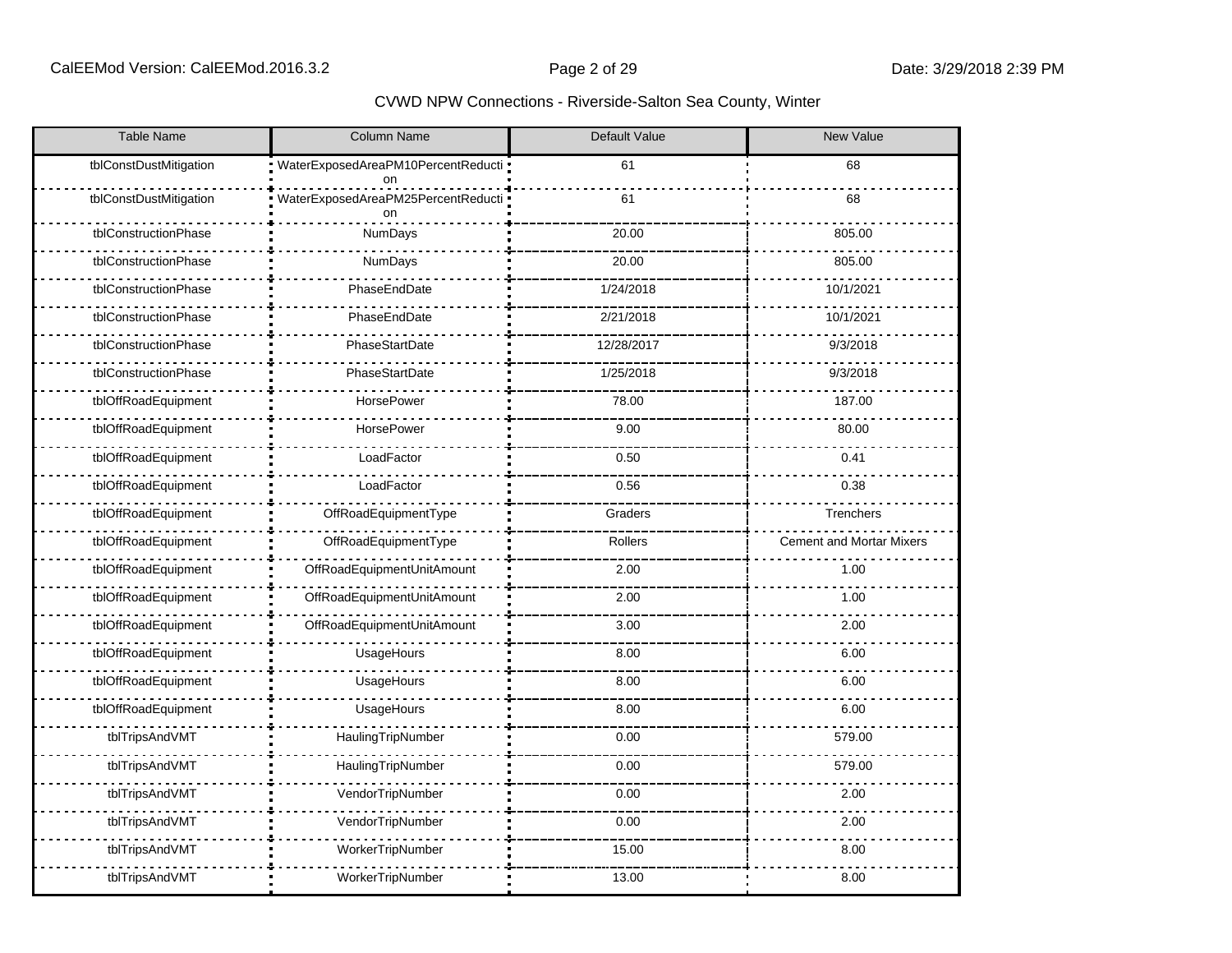## **2.0 Emissions Summary**

## **2.1 Overall Construction (Maximum Daily Emission)**

## **Unmitigated Construction**

|                | <b>ROG</b> | <b>NO<sub>x</sub></b> | CO.             | SO <sub>2</sub> | Fugitive<br><b>PM10</b> | Exhaust<br><b>PM10</b> | <b>PM10</b><br>Total | Fugitive<br><b>PM2.5</b> | Exhaust<br>PM2.5 | <b>PM2.5</b><br>Total |        |           | Bio- CO2   NBio- CO2   Total CO2 | CH <sub>4</sub> | <b>N2O</b> | CO <sub>2e</sub>     |
|----------------|------------|-----------------------|-----------------|-----------------|-------------------------|------------------------|----------------------|--------------------------|------------------|-----------------------|--------|-----------|----------------------------------|-----------------|------------|----------------------|
| Year           |            |                       |                 |                 |                         | lb/day                 |                      |                          |                  |                       |        |           |                                  | lb/day          |            |                      |
| 2018           | 3.8549     |                       | 42.6722 23.5736 | 0.0450          | 6.8905                  | 2.0654                 | 8.9559               | 3.4547                   | 1.9004           | 5.3551                | 0.0000 |           | $-4,540.487 - 4,540.487$         | 1.3318          | 0.0000     | • 4,573.784          |
| 2019           | 3.5795     |                       | 39.3075 23.1548 | 0.0450          | 6.7711                  | 1.8678 ·               | 8.6388               | 3.4254                   | 1.7185           | 5.1439                | 0.0000 |           | - 4,464.827 - 4,464.827          | $1.3300 -$      | 0.0000     | ▪ 4,498.079          |
| 2020           | 3.3822     | 36.7417               | 22.8347         | 0.0449          | 6.7708                  | $1.7234$ $\cdot$       | 8.4942               | 3.4253                   | 1.5856           | 5.0109                | 0.0000 |           | $-4,368.800 - 4,368.800$         | 1.3285          | 0.0000     | - 4,402.012          |
| 2021           |            | 3.1735 1 34.2573      | 22.5002 ·       | 0.0448          | 6.7905                  | 1.5701                 | 8.3606               | 3.4302                   | 1.4445           | 4.8747                | 0.0000 |           | $-4,362.245 - 4,362.245$         | 1.3272          |            | $0.0000 + 4.395.425$ |
| <b>Maximum</b> | 3.8549     | 42.6722               | 23.5736         | 0.0450          | 6.8905                  | 2.0654                 | 8.9559               | 3.4547                   | 1.9004           | 5.3551                | 0.0000 | 4,540.487 | 4,540.487                        | 1.3318          | 0.0000     | 4,573.784            |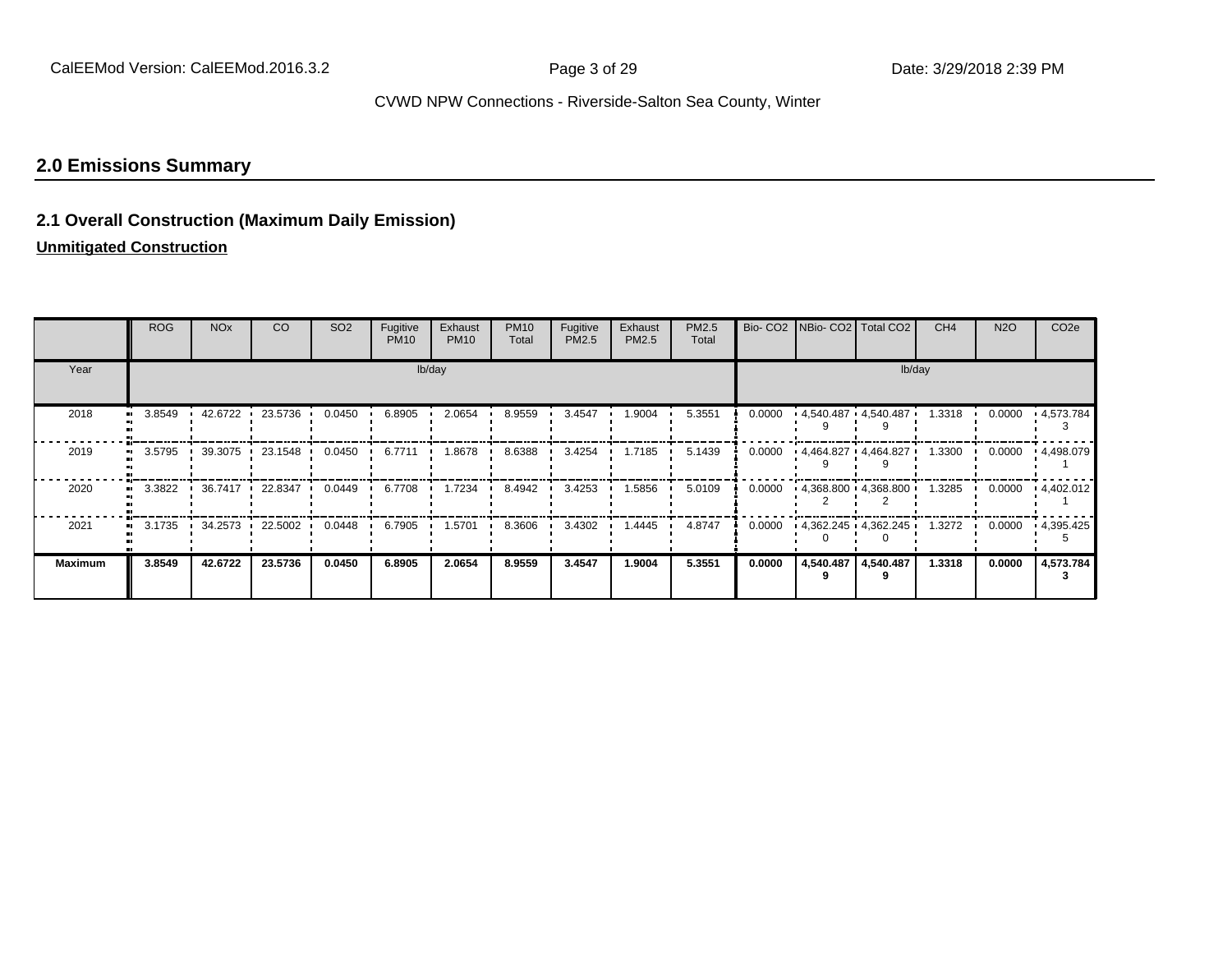## **2.1 Overall Construction (Maximum Daily Emission)**

**Mitigated Construction**

**Percent Reduction**

|                | <b>ROG</b> | <b>NO<sub>x</sub></b>   | CO                       | SO <sub>2</sub> | Fugitive<br><b>PM10</b>        | Exhaust<br><b>PM10</b>        | <b>PM10</b><br>Total        | Fugitive<br>PM2.5               | Exhaust<br>PM2.5               | PM2.5<br>Total        |                                 |           | Bio- CO2   NBio- CO2   Total CO2 | CH <sub>4</sub> | <b>N2O</b> | CO <sub>2e</sub>          |
|----------------|------------|-------------------------|--------------------------|-----------------|--------------------------------|-------------------------------|-----------------------------|---------------------------------|--------------------------------|-----------------------|---------------------------------|-----------|----------------------------------|-----------------|------------|---------------------------|
| Year           |            |                         |                          |                 |                                | lb/day                        |                             |                                 |                                |                       |                                 |           |                                  | lb/day          |            |                           |
| 2018           | 3.8549     | 42.6722                 | 23.5736                  | 0.0450          | 2.4349                         | 2.0654                        | 4.5003                      | 1.1648                          | 1.9004                         | 3.0652                | 0.0000                          |           | $4,540.487$ $4,540.487$          | 1.3318          | 0.0000     | 4,573.784                 |
| 2019           | 3.5795     | $\cdot$ 39.3075 $\cdot$ | 23.1548                  | 0.0450          | 2.3155                         | 1.8678                        | 4.1833                      | 1.1355                          | 1.7185                         | 2.8540                | 0.0000                          |           | - 4,464.827 - 4,464.827          | 1.3300          | 0.0000     | .4,498.079                |
| 2020           |            |                         | 3.3822 1 36.7417 22.8347 | 0.0449          | 2.3153                         | 1.7234                        | 4.0386                      | 1.1355                          | 1.5856                         | 2.7210                | 0.0000                          |           | $-4,368.800 - 4,368.800$         |                 |            | $1.3285$ 0.0000 4.402.012 |
| 2021           |            | $3.1735$ $34.2573$ $1$  | 22.5002 ·                | 0.0448          | 2.3349                         | 1.5701                        | 3.9050                      | 1.1403                          | 1.4445                         | 2.5848                | 0.0000                          |           | $-4,362.245$ $-4,362.245$        | 1.3272          | 0.0000     | .4,395.425                |
| <b>Maximum</b> | 3.8549     | 42.6722                 | 23.5736                  | 0.0450          | 2.4349                         | 2.0654                        | 4.5003                      | 1.1648                          | 1.9004                         | 3.0652                | 0.0000                          | 4,540.487 | 4,540.487                        | 1.3318          | 0.0000     | 4,573.784                 |
|                | <b>ROG</b> | <b>NOx</b>              | co                       | <b>SO2</b>      | <b>Fugitive</b><br><b>PM10</b> | <b>Exhaust</b><br><b>PM10</b> | <b>PM10</b><br><b>Total</b> | <b>Fugitive</b><br><b>PM2.5</b> | <b>Exhaust</b><br><b>PM2.5</b> | <b>PM2.5</b><br>Total | Bio- CO2   NBio-CO2   Total CO2 |           |                                  | CH4             | <b>N20</b> | CO <sub>2e</sub>          |

**0.00 0.00 0.00 0.00 65.47 0.00 51.73 66.69 0.00 44.93 0.00 0.00 0.00 0.00 0.00 0.00**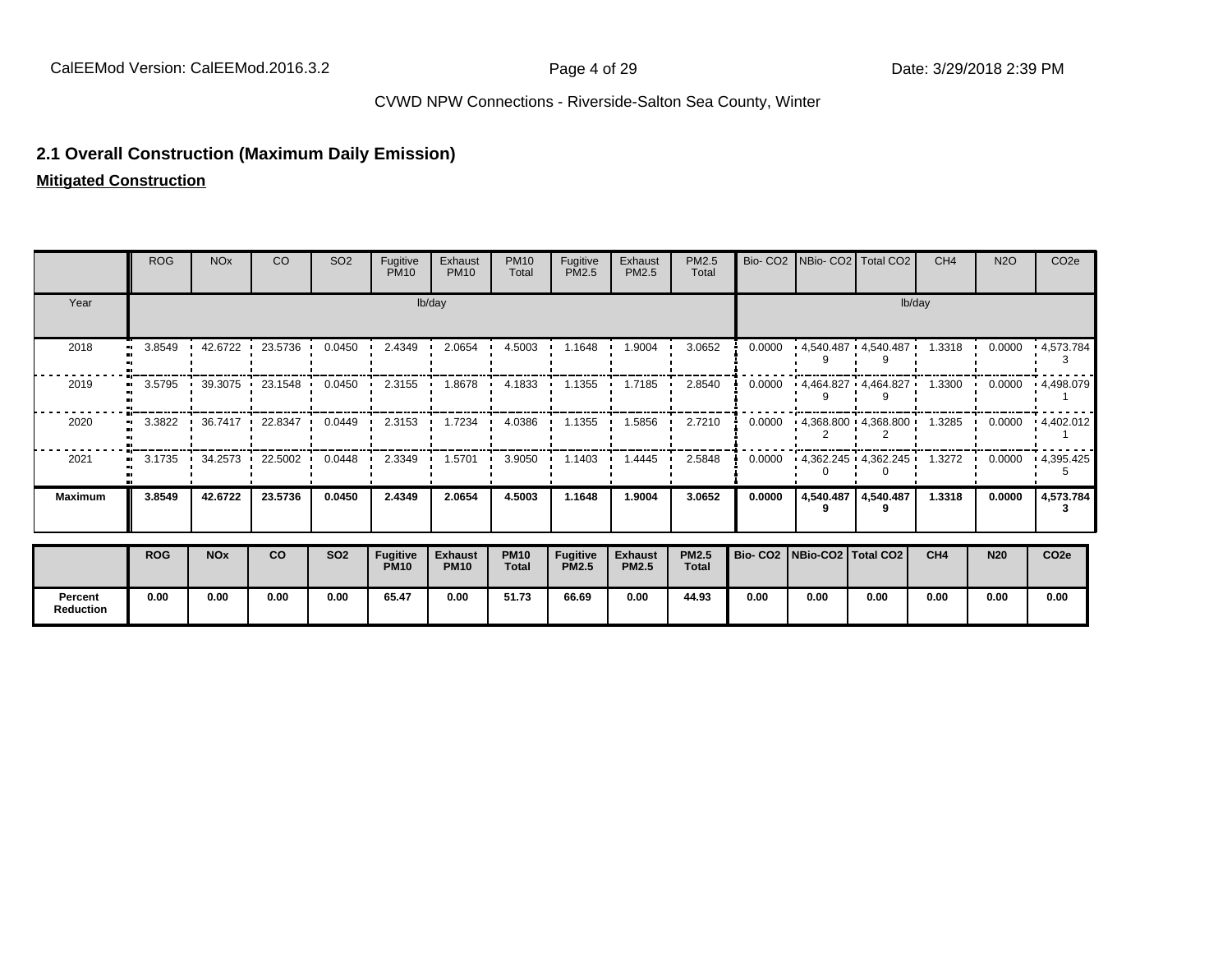## **3.0 Construction Detail**

#### **Construction Phase**

| Phase<br>Number | <b>Phase Name</b> | Phase Type | <b>Start Date</b> | End Date   | Week | Num Days Num Days | <b>Phase Description</b> |
|-----------------|-------------------|------------|-------------------|------------|------|-------------------|--------------------------|
|                 | •Grading          | •Grading   | 19/3/2018         | !10/1/2021 |      | 805               |                          |
|                 | • Paving          | • Paving   | 9/3/2018          | 10/1/2021  |      | 805               |                          |

#### **Acres of Grading (Site Preparation Phase): 0**

**Acres of Grading (Grading Phase): 402.5**

**Acres of Paving: 5.74**

**Residential Indoor: 0; Residential Outdoor: 0; Non-Residential Indoor: 0; Non-Residential Outdoor: 0; Striped Parking Area: 0 (Architectural Coating – sqft)**

#### **OffRoad Equipment**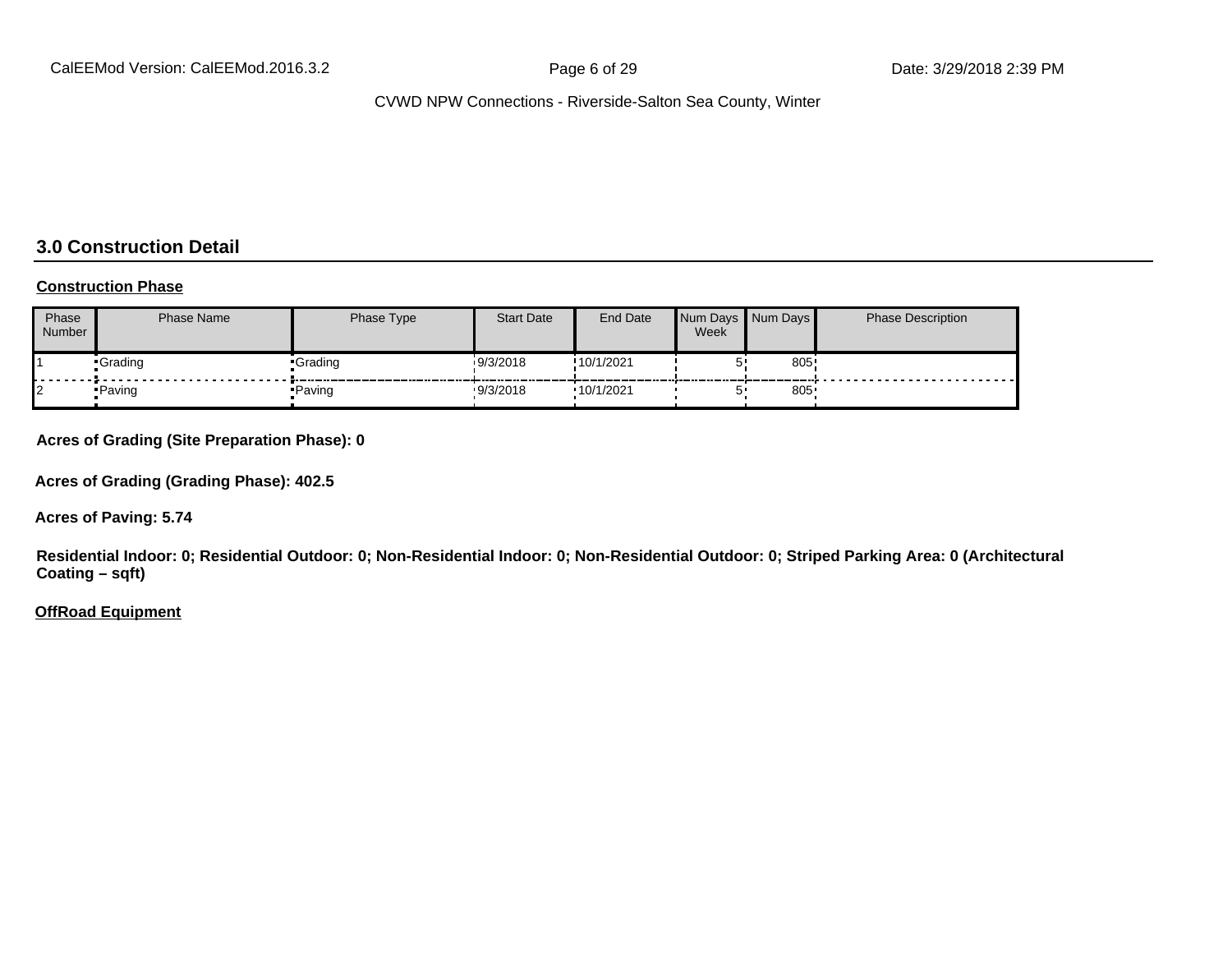| <b>Phase Name</b> | Offroad Equipment Type     | Amount | <b>Usage Hours</b> | <b>Horse Power</b> | Load Factor |
|-------------------|----------------------------|--------|--------------------|--------------------|-------------|
| Grading           | •Trenchers                 |        | 6.00               | 187'               | 0.41        |
| Grading           | <b>Excavators</b>          |        | 8.00 <sub>1</sub>  | 158!               | 0.38        |
| Grading           | •Tractors/Loaders/Backhoes |        | 6.00               | 97'                | 0.37        |
| Grading           | •Graders                   |        | 8.00 <sub>1</sub>  | 187'               | 0.41        |
| Paving            | • Rollers                  |        | 8.00               | 80'                | 0.38        |
| Paving            | •Pavers                    |        | 6.00 <sub>1</sub>  | 130'               | 0.42        |
| Paving            | Paving Equipment           |        | 6.00 <sup>1</sup>  | 132!               | 0.36        |
| Paving            | •Cement and Mortar Mixers  |        | 6.00 <sub>1</sub>  | 80 <sup>1</sup>    | 0.38        |
| Grading           | <b>Rubber Tired Dozers</b> |        | 8.00               | 247                | 0.40        |

## **Trips and VMT**

| <b>Phase Name</b> | <b>Offroad Equipment</b><br>Count | <b>Worker Trip</b><br><b>Number</b> | Vendor Trip<br><b>Number</b> | <b>Hauling Trip</b><br><b>Number</b> | <b>Worker Trip</b><br>Length | Vendor Trip<br>Length | <b>Hauling Trip</b><br>$L$ ength | <b>Worker Vehicle</b><br>Class | Vendor         | <b>Hauling</b><br>Vehicle Class Vehicle Class |
|-------------------|-----------------------------------|-------------------------------------|------------------------------|--------------------------------------|------------------------------|-----------------------|----------------------------------|--------------------------------|----------------|-----------------------------------------------|
| Grading           |                                   | $8.00 -$                            | 2.00!                        | 579.00                               | 11.00i                       | 5.40!                 |                                  | 20.00 LD Mix                   | <b>HDT Mix</b> | <b>!HHDT</b>                                  |
| Paving            |                                   | 8.00 <sub>1</sub>                   | $2.00 -$                     | 579.00                               | $11.00 -$                    | 5.40                  |                                  | 20.00 LD Mix                   | HDT Mix        | <b>HHDT</b>                                   |

## **3.1 Mitigation Measures Construction**

Water Exposed Area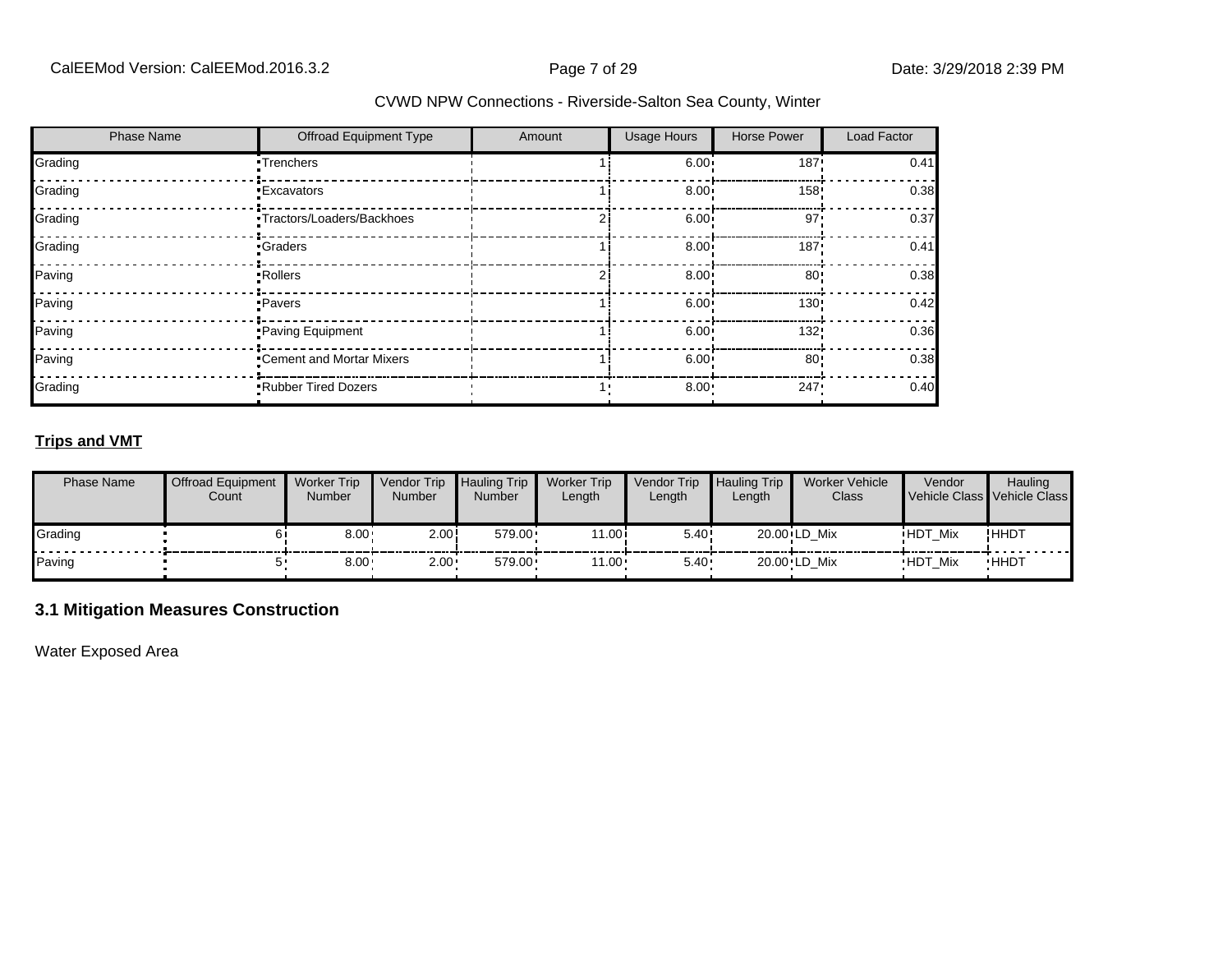## **3.2 Grading - 2018**

**Unmitigated Construction On-Site**

|                                        | <b>ROG</b>          | <b>NO<sub>x</sub></b> | CO      | SO <sub>2</sub> | Fugitive<br><b>PM10</b> | Exhaust<br><b>PM10</b> | <b>PM10</b><br>Total | Fugitive<br><b>PM2.5</b> | Exhaust<br>PM2.5 | PM2.5<br>Total | Bio- CO2   NBio- CO2   Total CO2 |                     | CH <sub>4</sub> | <b>N2O</b> | CO <sub>2e</sub> |
|----------------------------------------|---------------------|-----------------------|---------|-----------------|-------------------------|------------------------|----------------------|--------------------------|------------------|----------------|----------------------------------|---------------------|-----------------|------------|------------------|
| Category                               |                     |                       |         |                 |                         | lb/day                 |                      |                          |                  |                |                                  | lb/day              |                 |            |                  |
| <b>Fugitive Dust</b><br>$\blacksquare$ |                     |                       |         |                 | 6.5523                  | 0.0000                 | 6.5523               | 3.3675                   | 0.0000           | 3.3675         |                                  | 0.0000              |                 |            | 0.0000           |
| Off-Road                               | 2.7990<br>$\bullet$ | 32.0985               | 14.9467 | 0.0300          |                         | 1.4867                 | 1.4867               |                          | 1.3678           | 1.3678         | $3,017.388$ 3,017.388            |                     | 0.9394          |            | .3040.872        |
| <b>Total</b>                           | 2.7990              | 32.0985               | 14.9467 | 0.0300          | 6.5523                  | 1.4867                 | 8.0391               | 3.3675                   | 1.3678           | 4.7353         |                                  | 3,017.388 3,017.388 | 0.9394          |            | 3,040.872        |

|              | <b>ROG</b>                        | <b>NO<sub>x</sub></b> | CO     | SO <sub>2</sub> | Fugitive<br><b>PM10</b> | Exhaust<br><b>PM10</b> | <b>PM10</b><br>Total | Fugitive<br><b>PM2.5</b> | Exhaust<br>PM2.5 | PM2.5<br>Total  | Bio- CO2   NBio- CO2   Total CO2 |          | CH <sub>4</sub> | <b>N2O</b> | CO <sub>2e</sub> |
|--------------|-----------------------------------|-----------------------|--------|-----------------|-------------------------|------------------------|----------------------|--------------------------|------------------|-----------------|----------------------------------|----------|-----------------|------------|------------------|
| Category     |                                   |                       |        |                 |                         | lb/day                 |                      |                          |                  |                 |                                  | lb/day   |                 |            |                  |
| Hauling      | 4.4600e-<br>$\blacksquare$<br>003 | 0.1979                | 0.0268 | 5.5000e-<br>004 | 0.0921                  | 7.5000e-<br>004        | 0.0928               | 0.0230                   | 7.2000e-<br>004  | 0.0237          | 57.7689                          | 57.7689  | 4.0900e-<br>003 |            | 57.8712          |
| Vendor       | 6.9100e-<br>$\bullet$<br>003      | 0.2207                | 0.0501 | 4.3000e-<br>004 | 0.0100                  | 1.6400e-<br>003        | 0.0117               | 2.8900e-<br>003          | .5700e-<br>003   | 4.4600e-<br>003 | 45.2095                          | 45.2095  | 4.9700e-<br>003 |            | 45.3337          |
| Worker       | 0.0379<br>$\bullet$               | 0.0246                | 0.2526 | 6.4000e-<br>004 | 0.0669                  | 4.3000e-<br>004        | 0.0674               | 0.0178                   | 4.0000e-<br>004  | 0.0182          | 63.4884                          | 63.4884  | 1.9300e-<br>003 |            | 63.5366          |
| <b>Total</b> | 0.0492                            | 0.4433                | 0.3295 | 1.6200e-<br>003 | 0.1691                  | 2.8200e-<br>003        | 0.1719               | 0.0436                   | 2.6900e-<br>003  | 0.0463          | 166.4667                         | 166.4667 | 0.0110          |            | 166.7415         |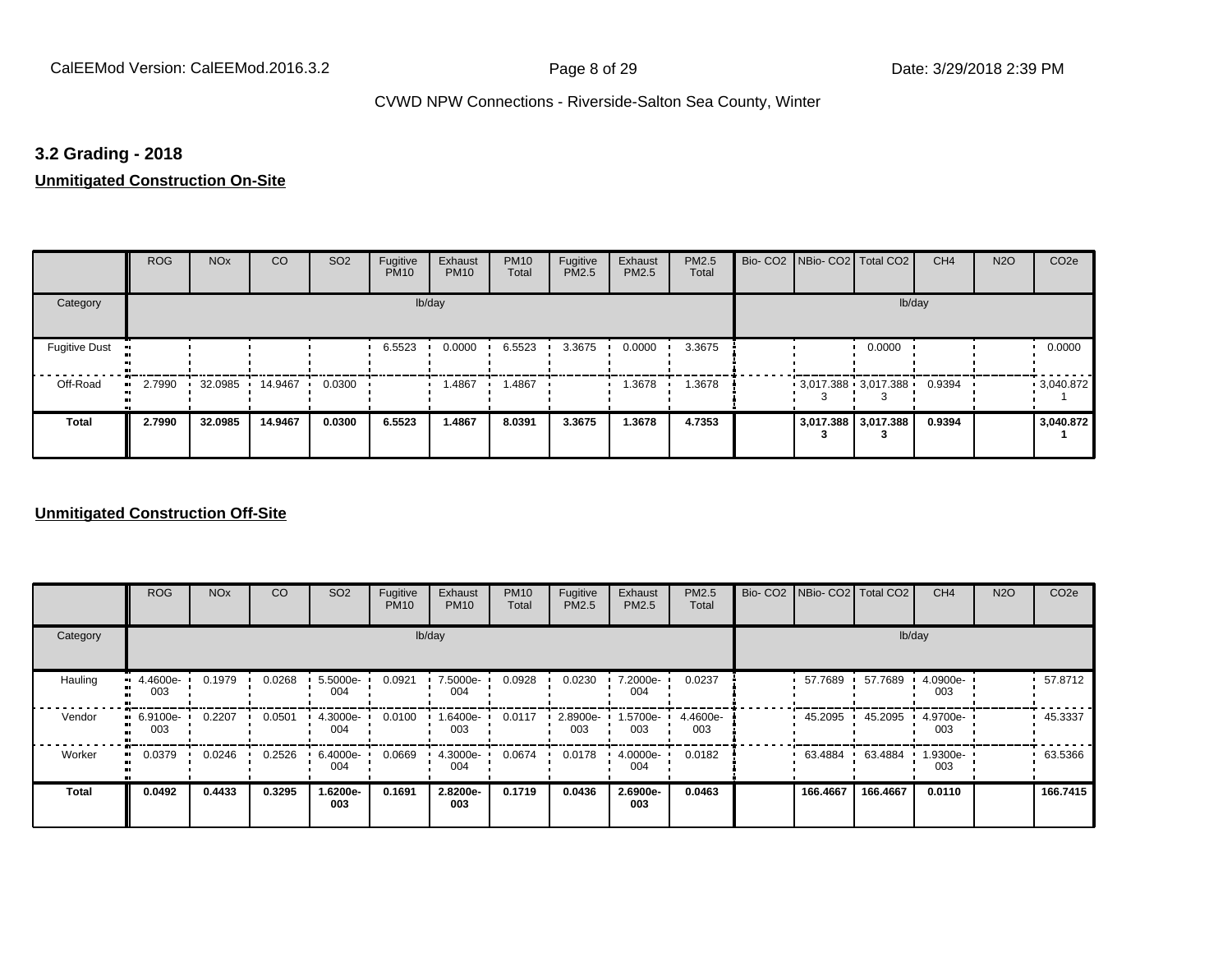## **3.2 Grading - 2018**

## **Mitigated Construction On-Site**

|                                   | <b>ROG</b> | <b>NO<sub>x</sub></b> | CO      | SO <sub>2</sub> | Fugitive<br><b>PM10</b> | Exhaust<br><b>PM10</b> | <b>PM10</b><br>Total | Fugitive<br>PM2.5 | Exhaust<br>PM2.5 | PM2.5<br>Total |        | Bio- CO2   NBio- CO2   Total CO2 |                     | CH <sub>4</sub> | <b>N2O</b> | CO <sub>2e</sub> |
|-----------------------------------|------------|-----------------------|---------|-----------------|-------------------------|------------------------|----------------------|-------------------|------------------|----------------|--------|----------------------------------|---------------------|-----------------|------------|------------------|
| Category                          |            |                       |         |                 |                         | lb/day                 |                      |                   |                  |                |        |                                  | lb/day              |                 |            |                  |
| <b>Fugitive Dust</b><br>$\bullet$ |            |                       |         |                 | 2.0968                  | 0.0000                 | 2.0968               | 1.0776            | 0.0000           | 1.0776         |        |                                  | 0.0000              |                 |            | 0.0000           |
| Off-Road<br>ш.                    | 2.7990     | 32.0985               | 14.9467 | 0.0300          |                         | .4867                  | .4867                |                   | .3678            | 1.3678         | 0.0000 | $3,017.388$ 3,017.388            |                     | 0.9394          |            | 9,040.872        |
| <b>Total</b>                      | 2.7990     | 32.0985               | 14.9467 | 0.0300          | 2.0968                  | 1.4867                 | 3.5835               | 1.0776            | 1.3678           | 2.4454         | 0.0000 | -5                               | 3,017.388 3,017.388 | 0.9394          |            | 3,040.872        |

|          | <b>ROG</b>      | <b>NO<sub>x</sub></b> | CO     | SO <sub>2</sub>    | Fugitive<br><b>PM10</b> | Exhaust<br><b>PM10</b> | <b>PM10</b><br>Total | Fugitive<br><b>PM2.5</b> | Exhaust<br>PM2.5 | PM2.5<br>Total  | Bio- CO2   NBio- CO2   Total CO2 |          | CH <sub>4</sub> | <b>N2O</b> | CO <sub>2e</sub> |
|----------|-----------------|-----------------------|--------|--------------------|-------------------------|------------------------|----------------------|--------------------------|------------------|-----------------|----------------------------------|----------|-----------------|------------|------------------|
| Category |                 |                       |        |                    |                         | lb/day                 |                      |                          |                  |                 |                                  |          | lb/day          |            |                  |
| Hauling  | 4.4600e-<br>003 | 0.1979                | 0.0268 | $5.5000e -$<br>004 | 0.0921                  | 7.5000e-<br>004        | 0.0928               | 0.0230                   | 7.2000e-<br>004  | 0.0237          | 57.7689                          | 57.7689  | 4.0900e-<br>003 |            | 57.8712          |
| Vendor   | 6.9100e-<br>003 | 0.2207                | 0.0501 | 4.3000e-<br>004    | 0.0100                  | 1.6400e-<br>003        | 0.0117               | 2.8900e-<br>003          | 1.5700e-<br>003  | 4.4600e-<br>003 | 45.2095                          | 45.2095  | 4.9700e-<br>003 |            | 45.3337          |
| Worker   | 0.0379          | 0.0246                | 0.2526 | 6.4000e-<br>004    | 0.0669                  | 4.3000e-<br>004        | 0.0674               | 0.0178                   | 4.0000e-<br>004  | 0.0182          | 63.4884                          | 63.4884  | 1.9300e-<br>003 |            | 63.5366          |
| Total    | 0.0492          | 0.4433                | 0.3295 | 1.6200e-<br>003    | 0.1691                  | 2.8200e-<br>003        | 0.1719               | 0.0436                   | 2.6900e-<br>003  | 0.0463          | 166,4667                         | 166.4667 | 0.0110          |            | 166.7415         |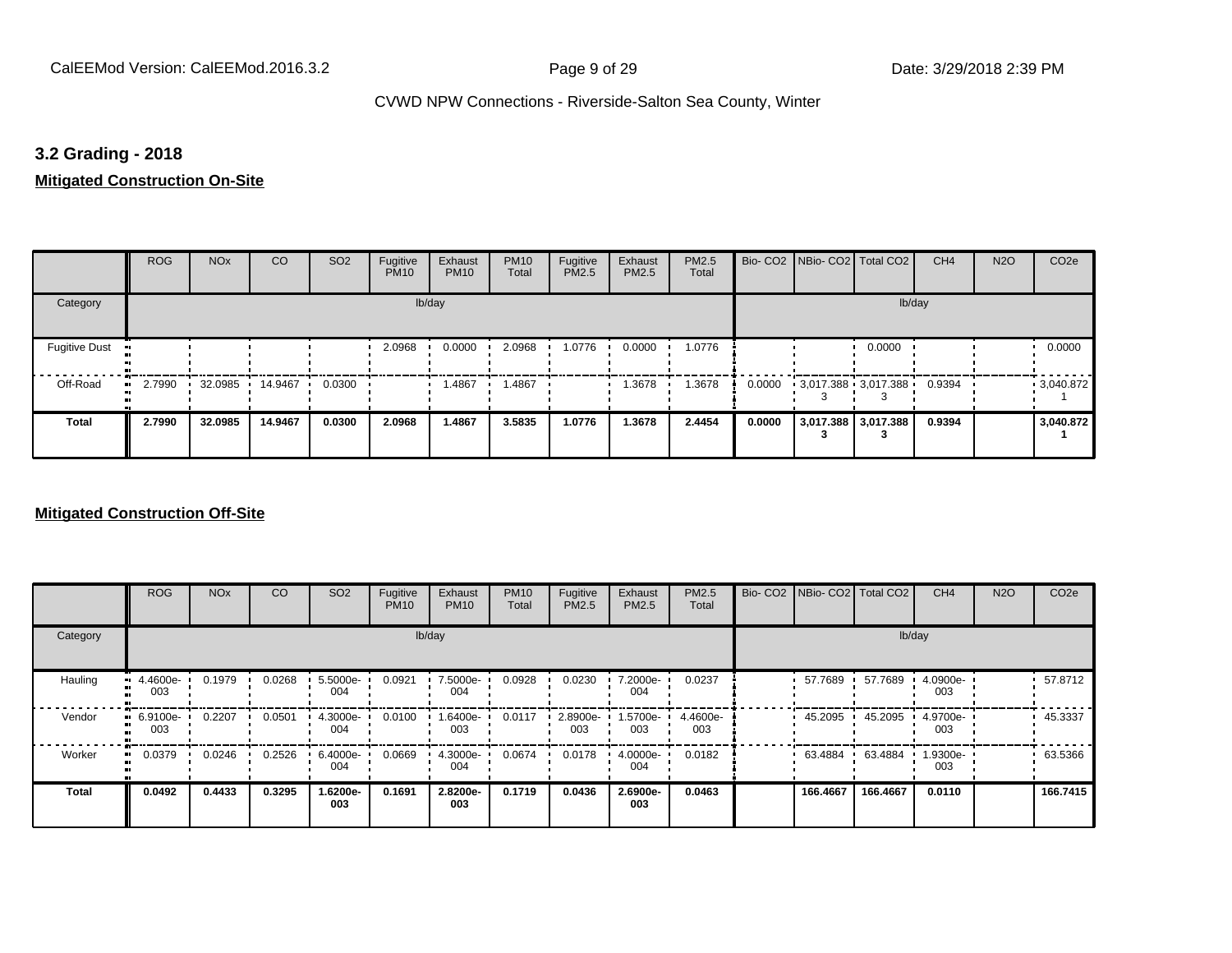## **3.2 Grading - 2019**

**Unmitigated Construction On-Site**

|                                        | <b>ROG</b>   | <b>NO<sub>x</sub></b> | CO      | SO <sub>2</sub> | Fugitive<br><b>PM10</b> | Exhaust<br><b>PM10</b> | <b>PM10</b><br>Total | Fugitive<br><b>PM2.5</b> | Exhaust<br>PM2.5 | PM2.5<br>Total | Bio- CO2   NBio- CO2   Total CO2 |                       | CH <sub>4</sub> | <b>N2O</b> | CO <sub>2e</sub> |
|----------------------------------------|--------------|-----------------------|---------|-----------------|-------------------------|------------------------|----------------------|--------------------------|------------------|----------------|----------------------------------|-----------------------|-----------------|------------|------------------|
| Category                               |              |                       |         |                 |                         | lb/day                 |                      |                          |                  |                |                                  | lb/day                |                 |            |                  |
| <b>Fugitive Dust</b><br>$\blacksquare$ |              |                       |         |                 | 6.5523                  | 0.0000                 | 6.5523               | 3.3675                   | 0.0000           | 3.3675         |                                  | 0.0000                |                 |            | 0.0000           |
| Off-Road                               | 2.6418<br>ш. | 29.9600               | 14.6752 | 0.0300          |                         | 1.3694                 | .3694                |                          | .2598            | 1.2598         | $2,966.470$ $2,966.470$          |                       | 0.9386          |            | .2,989.934       |
| <b>Total</b>                           | 2.6418       | 29.9600               | 14.6752 | 0.0300          | 6.5523                  | 1.3694                 | 7.9217               | 3.3675                   | 1.2598           | 4.6273         |                                  | 2,966.470   2,966.470 | 0.9386          |            | 2,989.934        |

|              | <b>ROG</b>                   | <b>NO<sub>x</sub></b> | CO     | SO <sub>2</sub> | Fugitive<br><b>PM10</b> | Exhaust<br><b>PM10</b> | <b>PM10</b><br>Total | Fugitive<br><b>PM2.5</b> | Exhaust<br>PM2.5 | PM2.5<br>Total  | Bio- CO2   NBio- CO2   Total CO2 |          | CH <sub>4</sub> | <b>N2O</b> | CO <sub>2e</sub> |
|--------------|------------------------------|-----------------------|--------|-----------------|-------------------------|------------------------|----------------------|--------------------------|------------------|-----------------|----------------------------------|----------|-----------------|------------|------------------|
| Category     |                              |                       |        |                 |                         | lb/day                 |                      |                          |                  |                 |                                  |          | lb/day          |            |                  |
| Hauling      | 4.2500e-<br>ш<br>003         | 0.1856                | 0.0260 | 5.4000e-<br>004 | 0.0324                  | 6.8000e-<br>004        | 0.0331               | 8.3100e-<br>003          | 6.5000e-<br>004  | 8.9600e-<br>003 | 57.2351                          | 57.2351  | 3.9900e-<br>003 |            | 57.3350          |
| Vendor       | 6.2800e-<br>$\bullet$<br>003 | 0.2077                | 0.0459 | 4.3000e-<br>004 | 0.0100                  | -.3900e<br>003         | 0.0114               | 2.8900e-<br>003          | 1.3300e-<br>003  | 4.2200e-<br>003 | 44.9052                          | 44.9052  | 4.7900e-<br>003 |            | 45.0250          |
| Worker       | 0.0347<br>$\bullet$          | 0.0217                | 0.2262 | 6.2000e-<br>004 | 0.0669                  | 4.3000e-<br>004        | 0.0674               | 0.0178                   | 3.9000e-<br>004  | 0.0182          | 61.5479                          | 61.5479  | 1.7100e-<br>003 |            | 61.5907          |
| <b>Total</b> | 0.0452                       | 0.4149                | 0.2981 | 1.5900e-<br>003 | 0.1094                  | 2.5000e-<br>003        | 0.1119               | 0.0290                   | 2.3700e-<br>003  | 0.0313          | 163.6882                         | 163.6882 | 0.0105          |            | 163.9507         |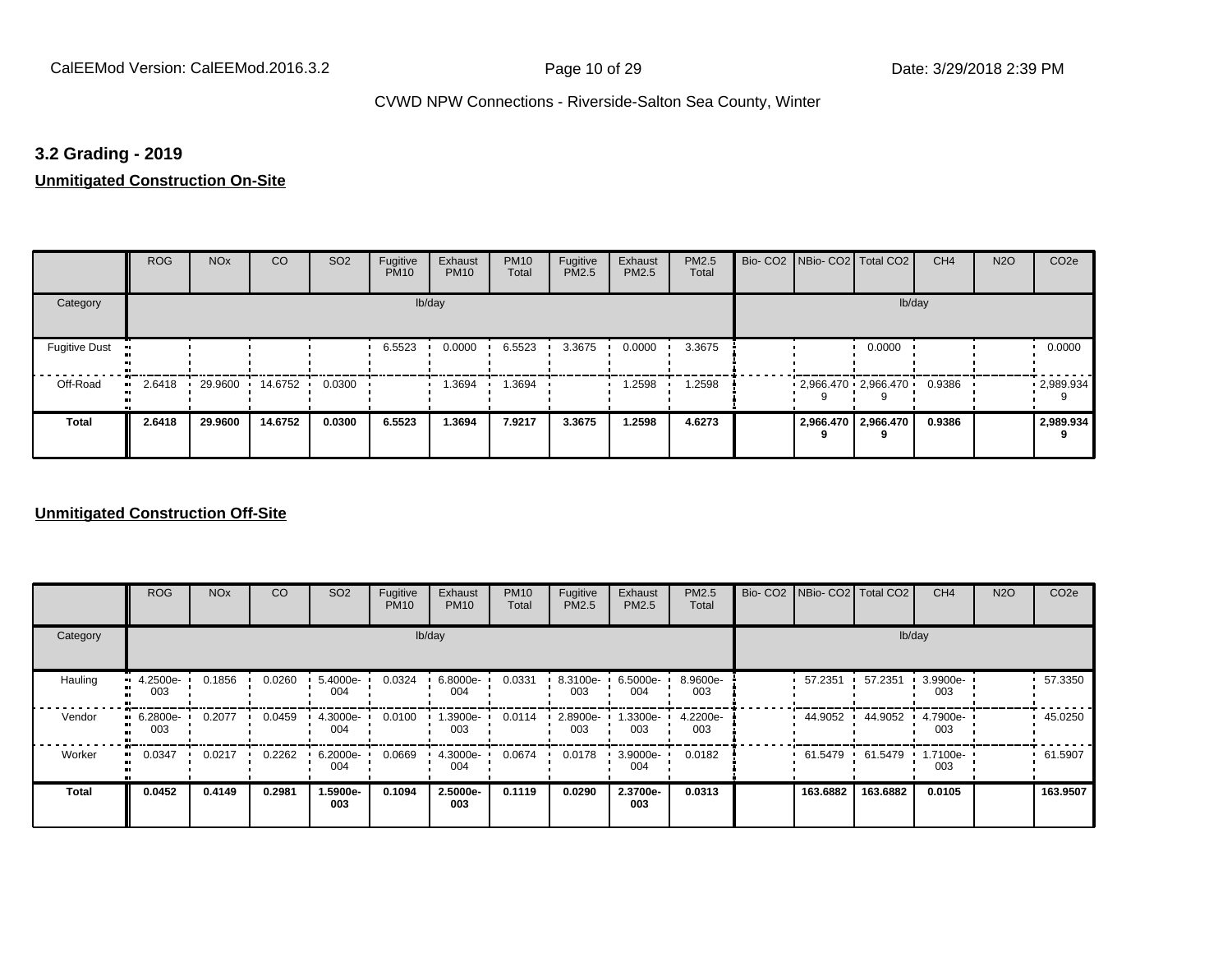## **3.2 Grading - 2019**

## **Mitigated Construction On-Site**

|                                   | <b>ROG</b> | <b>NO<sub>x</sub></b> | CO      | SO <sub>2</sub> | Fugitive<br><b>PM10</b> | Exhaust<br><b>PM10</b> | <b>PM10</b><br>Total | Fugitive<br>PM2.5 | Exhaust<br>PM2.5 | PM2.5<br>Total |        | Bio- CO2   NBio- CO2   Total CO2 |                     | CH <sub>4</sub> | <b>N2O</b> | CO <sub>2e</sub> |
|-----------------------------------|------------|-----------------------|---------|-----------------|-------------------------|------------------------|----------------------|-------------------|------------------|----------------|--------|----------------------------------|---------------------|-----------------|------------|------------------|
| Category                          |            |                       |         |                 |                         | lb/day                 |                      |                   |                  |                |        |                                  | lb/day              |                 |            |                  |
| <b>Fugitive Dust</b><br>$\bullet$ |            |                       |         |                 | 2.0968                  | 0.0000                 | 2.0968               | 1.0776            | 0.0000           | 1.0776         |        |                                  | 0.0000              |                 |            | 0.0000           |
| Off-Road<br>$\bullet$             | 2.6418     | 29.9600               | 14.6752 | 0.0300          |                         | .3694                  | .3694                |                   | .2598            | 1.2598         | 0.0000 | $2,966.470$ $2,966.470$          |                     | 0.9386          |            | 2,989.934        |
| <b>Total</b>                      | 2.6418     | 29.9600               | 14.6752 | 0.0300          | 2.0968                  | 1.3694                 | 3.4661               | 1.0776            | 1.2598           | 2.3374         | 0.0000 | 9                                | 2,966.470 2,966.470 | 0.9386          |            | 2,989.934        |

|          | <b>ROG</b>      | <b>NO<sub>x</sub></b> | CO     | SO <sub>2</sub> | Fugitive<br><b>PM10</b> | Exhaust<br><b>PM10</b> | <b>PM10</b><br>Total | Fugitive<br><b>PM2.5</b> | Exhaust<br>PM2.5   | PM2.5<br>Total  | Bio- CO2   NBio- CO2   Total CO2 |          | CH <sub>4</sub> | <b>N2O</b> | CO <sub>2e</sub> |
|----------|-----------------|-----------------------|--------|-----------------|-------------------------|------------------------|----------------------|--------------------------|--------------------|-----------------|----------------------------------|----------|-----------------|------------|------------------|
| Category |                 |                       |        |                 |                         | lb/day                 |                      |                          |                    |                 |                                  |          | lb/day          |            |                  |
| Hauling  | 4.2500e-<br>003 | 0.1856                | 0.0260 | 5.4000e-<br>004 | 0.0324                  | 6.8000e-<br>004        | 0.0331               | 8.3100e-<br>003          | $6.5000e -$<br>004 | 8.9600e-<br>003 | 57.2351                          | 57.2351  | 3.9900e-<br>003 |            | 57.3350          |
| Vendor   | 6.2800e-<br>003 | 0.2077                | 0.0459 | 4.3000e-<br>004 | 0.0100                  | 1.3900e-<br>003        | 0.0114               | 2.8900e-<br>003          | 1.3300e-<br>003    | 4.2200e-<br>003 | 44.9052                          | 44.9052  | 4.7900e-<br>003 |            | 45.0250          |
| Worker   | 0.0347          | 0.0217                | 0.2262 | 6.2000e-<br>004 | 0.0669                  | 4.3000e-<br>004        | 0.0674               | 0.0178                   | 3.9000e-<br>004    | 0.0182          | 61.5479                          | 61.5479  | 1.7100e-<br>003 |            | 61.5907          |
| Total    | 0.0452          | 0.4149                | 0.2981 | 1.5900e-<br>003 | 0.1094                  | 2.5000e-<br>003        | 0.1119               | 0.0290                   | 2.3700e-<br>003    | 0.0313          | 163.6882                         | 163.6882 | 0.0105          |            | 163.9507         |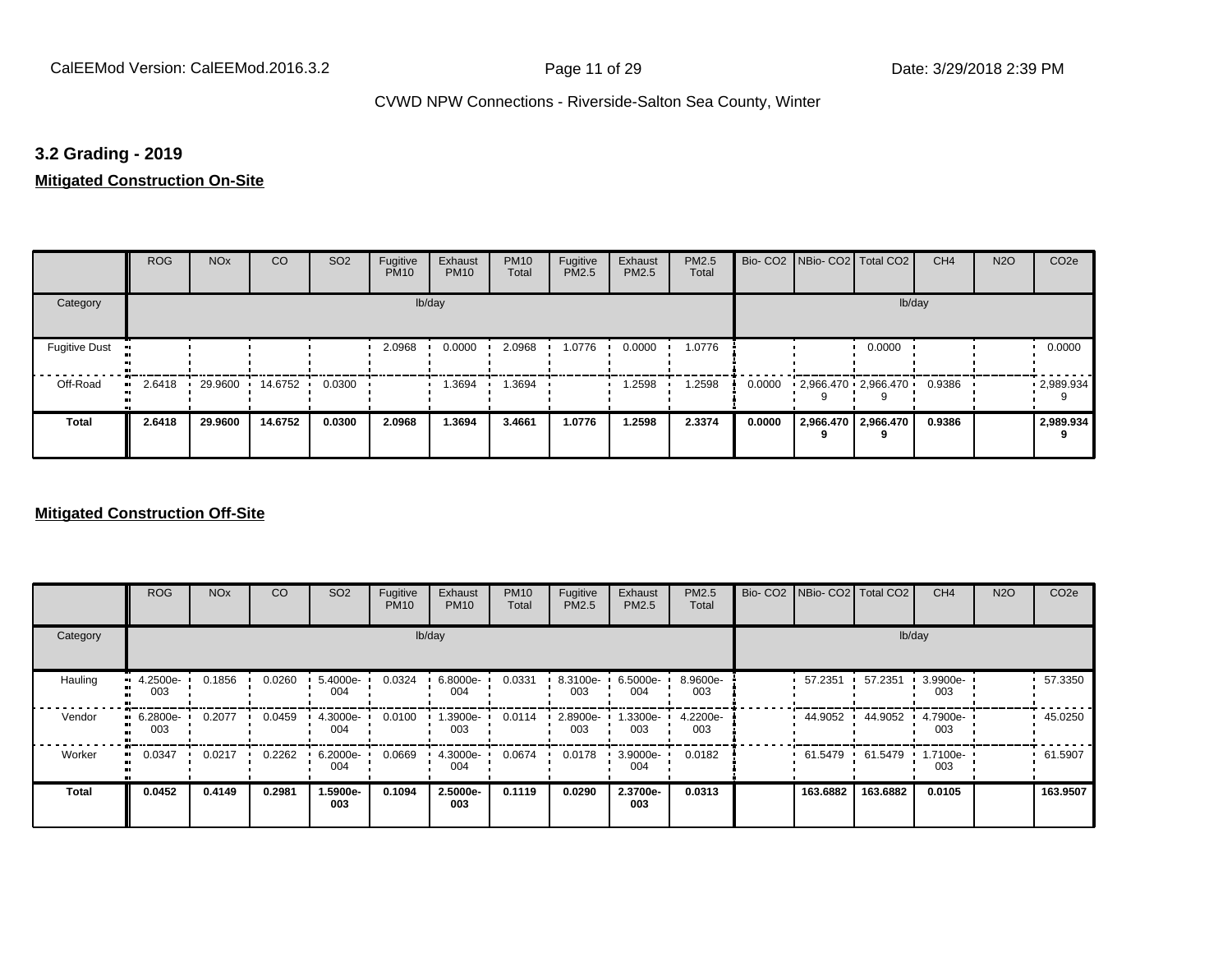## **3.2 Grading - 2020**

**Unmitigated Construction On-Site**

|                      | <b>ROG</b>   | <b>NO<sub>x</sub></b> | CO      | SO <sub>2</sub> | Fugitive<br><b>PM10</b> | Exhaust<br><b>PM10</b> | <b>PM10</b><br>Total | Fugitive<br>PM2.5 | Exhaust<br>PM2.5 | PM2.5<br>Total | Bio- CO2   NBio- CO2   Total CO2       |                     | CH <sub>4</sub> | <b>N2O</b> | CO <sub>2e</sub> |
|----------------------|--------------|-----------------------|---------|-----------------|-------------------------|------------------------|----------------------|-------------------|------------------|----------------|----------------------------------------|---------------------|-----------------|------------|------------------|
| Category             |              |                       |         |                 |                         | lb/day                 |                      |                   |                  |                |                                        | lb/day              |                 |            |                  |
| <b>Fugitive Dust</b> |              |                       |         |                 | 6.5523                  | 0.0000                 | 6.5523               | 3.3675            | 0.0000           | 3.3675         |                                        | 0.0000              |                 |            | 0.0000           |
| Off-Road             | 2.5121<br>ш. | 28.1054 ·             | 14.4326 | 0.0300          |                         | 1.2714                 | 1.2714               |                   | 1.1697           | 1.1697         | $2,901.638$ $2,901.638$ $\blacksquare$ |                     | 0.9385          |            | .2925.099        |
| <b>Total</b>         | 2.5121       | 28.1054               | 14.4326 | 0.0300          | 6.5523                  | 1.2714                 | 7.8237               | 3.3675            | 1.1697           | 4.5372         |                                        | 2,901.638 2,901.638 | 0.9385          |            | 2,925.099        |

|              | <b>ROG</b>                   | <b>NO<sub>x</sub></b> | CO     | SO <sub>2</sub> | Fugitive<br><b>PM10</b> | Exhaust<br><b>PM10</b> | <b>PM10</b><br>Total | Fugitive<br><b>PM2.5</b> | Exhaust<br>PM2.5   | PM2.5<br>Total  | Bio- CO2   NBio- CO2   Total CO2 |          | CH <sub>4</sub> | <b>N2O</b> | CO <sub>2e</sub> |
|--------------|------------------------------|-----------------------|--------|-----------------|-------------------------|------------------------|----------------------|--------------------------|--------------------|-----------------|----------------------------------|----------|-----------------|------------|------------------|
| Category     |                              |                       |        |                 |                         | lb/day                 |                      |                          |                    |                 |                                  |          | lb/day          |            |                  |
| Hauling      | 3.8900e-<br>ш<br>003         | 0.1718                | 0.0246 | 5.3000e-<br>004 | 0.0323                  | 5.5000e-<br>004        | 0.0328               | 8.2900e-<br>003          | 5.3000e-<br>004    | 8.8100e-<br>003 | 56.6455                          | 56.6455  | 3.7900e-<br>003 |            | 56.7402          |
| Vendor       | 5.3300e-<br>$\bullet$<br>003 | 0.1891                | 0.0410 | 4.2000e-<br>004 | 0.0100                  | 9.4000e-<br>004        | 0.0110               | 2.8900e-<br>003          | $9.0000e -$<br>004 | 3.7900e-<br>003 | 44.5915                          | 44.5915  | 4.4700e-<br>003 |            | 44.7032          |
| Worker       | 0.0321<br>$\bullet$          | 0.0193                | 0.2048 | 6.0000e-<br>004 | 0.0669                  | 4.2000e-<br>004        | 0.0674               | 0.0178                   | 3.8000e-<br>004    | 0.0181          | 59.6023                          | 59.6023  | 1.5200e-<br>003 |            | 59.6403          |
| <b>Total</b> | 0.0413                       | 0.3802                | 0.2704 | 1.5500e-<br>003 | 0.1093                  | 1.9100e-<br>003        | 0.1112               | 0.0289                   | -.8100e<br>003     | 0.0307          | 160.8393                         | 160.8393 | 9.7800e-<br>003 |            | 161.0837         |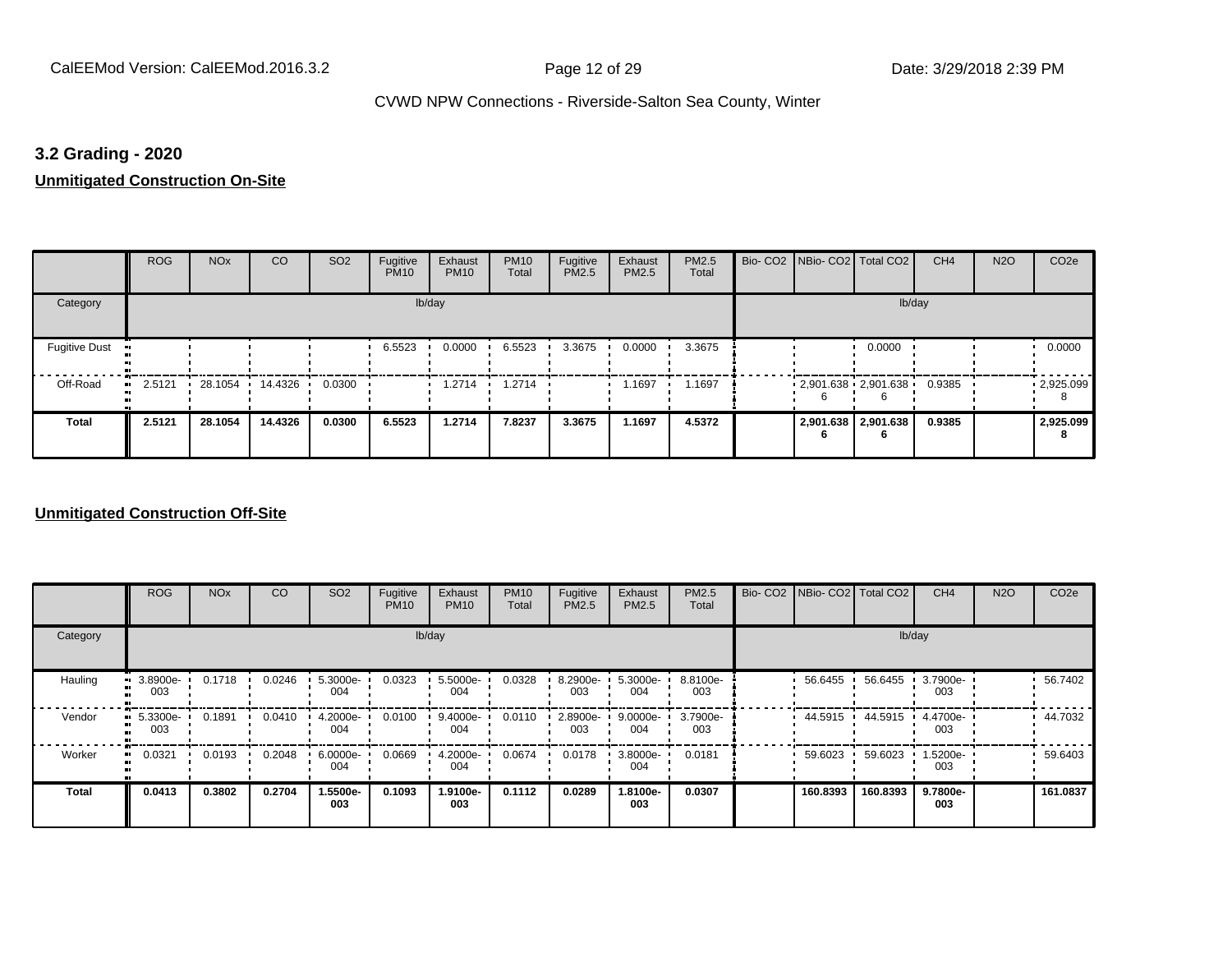## **3.2 Grading - 2020**

**Mitigated Construction On-Site**

|                       | <b>ROG</b> | <b>NO<sub>x</sub></b> | CO      | SO <sub>2</sub> | Fugitive<br><b>PM10</b> | Exhaust<br><b>PM10</b> | <b>PM10</b><br>Total | Fugitive<br>PM2.5 | Exhaust<br>PM2.5 | PM2.5<br>Total |        | Bio- CO2   NBio- CO2   Total CO2 |                     | CH <sub>4</sub> | <b>N2O</b> | CO <sub>2e</sub>  |
|-----------------------|------------|-----------------------|---------|-----------------|-------------------------|------------------------|----------------------|-------------------|------------------|----------------|--------|----------------------------------|---------------------|-----------------|------------|-------------------|
| Category              |            |                       |         |                 |                         | lb/day                 |                      |                   |                  |                |        |                                  | lb/day              |                 |            |                   |
| <b>Fugitive Dust</b>  |            |                       |         |                 | 2.0968                  | 0.0000                 | 2.0968               | 1.0776            | 0.0000           | 1.0776         |        |                                  | 0.0000              |                 |            | 0.0000            |
| Off-Road<br>$\bullet$ | 2.5121     | 28.1054 ·             | 14.4326 | 0.0300          |                         | 1.2714                 | 1.2714               |                   | 1.1697           | 1.1697         | 0.0000 | 2,901.638 2,901.638              |                     | 0.9385          |            | $\cdot$ 2,925.099 |
| <b>Total</b>          | 2.5121     | 28.1054               | 14.4326 | 0.0300          | 2.0968                  | 1.2714                 | 3.3681               | 1.0776            | 1.1697           | 2.2473         | 0.0000 |                                  | 2,901.638 2,901.638 | 0.9385          |            | 2,925.099         |

|              | <b>ROG</b>                   | <b>NO<sub>x</sub></b> | CO     | SO <sub>2</sub> | Fugitive<br><b>PM10</b> | Exhaust<br><b>PM10</b> | <b>PM10</b><br>Total | Fugitive<br><b>PM2.5</b> | Exhaust<br>PM2.5   | PM2.5<br>Total  |          | Bio- CO2   NBio- CO2   Total CO2 | CH <sub>4</sub> | <b>N2O</b> | CO <sub>2e</sub> |
|--------------|------------------------------|-----------------------|--------|-----------------|-------------------------|------------------------|----------------------|--------------------------|--------------------|-----------------|----------|----------------------------------|-----------------|------------|------------------|
| Category     |                              |                       |        |                 |                         | lb/day                 |                      |                          |                    |                 |          |                                  | lb/day          |            |                  |
| Hauling      | 3.8900e-<br>ш<br>003         | 0.1718                | 0.0246 | 5.3000e-<br>004 | 0.0323                  | 5.5000e-<br>004        | 0.0328               | 8.2900e-<br>003          | 5.3000e-<br>004    | 8.8100e-<br>003 | 56.6455  | 56.6455                          | 3.7900e-<br>003 |            | 56.7402          |
| Vendor       | 5.3300e-<br>$\bullet$<br>003 | 0.1891                | 0.0410 | 4.2000e-<br>004 | 0.0100                  | 9.4000e-<br>004        | 0.0110               | 2.8900e-<br>003          | $9.0000e -$<br>004 | 3.7900e-<br>003 | 44.5915  | 44.5915                          | 4.4700e-<br>003 |            | 44.7032          |
| Worker       | 0.0321<br>$\bullet$          | 0.0193                | 0.2048 | 6.0000e-<br>004 | 0.0669                  | 4.2000e-<br>004        | 0.0674               | 0.0178                   | 3.8000e-<br>004    | 0.0181          | 59.6023  | 59.6023                          | 1.5200e-<br>003 |            | 59.6403          |
| <b>Total</b> | 0.0413                       | 0.3802                | 0.2704 | 1.5500e-<br>003 | 0.1093                  | 1.9100e-<br>003        | 0.1112               | 0.0289                   | -.8100e<br>003     | 0.0307          | 160.8393 | 160.8393                         | 9.7800e-<br>003 |            | 161.0837         |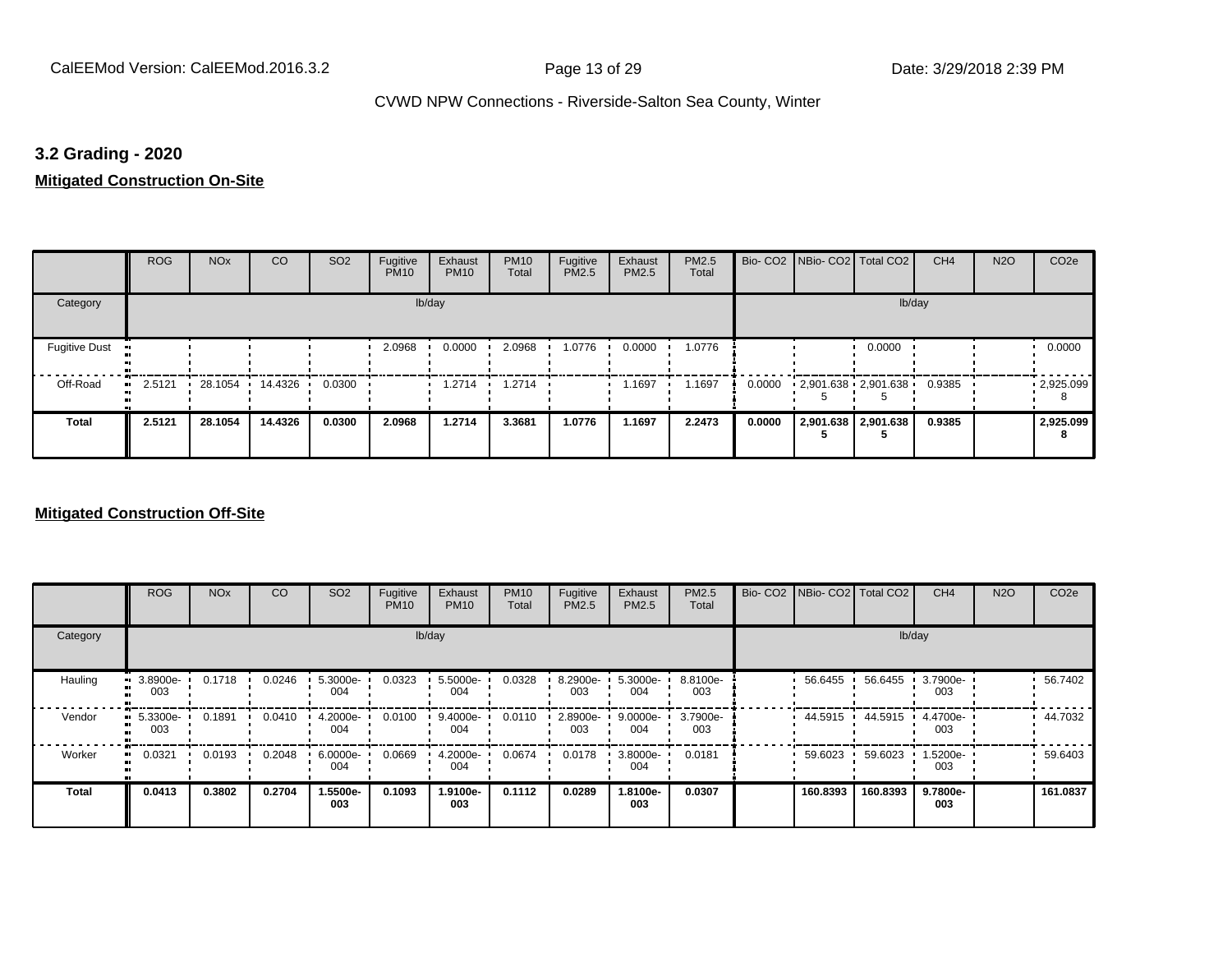## **3.2 Grading - 2021**

**Unmitigated Construction On-Site**

|                                  | <b>ROG</b>          | <b>NO<sub>x</sub></b> | CO      | SO <sub>2</sub> | Fugitive<br><b>PM10</b> | Exhaust<br><b>PM10</b> | <b>PM10</b><br>Total | Fugitive<br><b>PM2.5</b> | Exhaust<br>PM2.5 | PM2.5<br>Total | Bio- CO2   NBio- CO2   Total CO2         |                     | CH <sub>4</sub> | <b>N2O</b> | CO <sub>2e</sub> |
|----------------------------------|---------------------|-----------------------|---------|-----------------|-------------------------|------------------------|----------------------|--------------------------|------------------|----------------|------------------------------------------|---------------------|-----------------|------------|------------------|
| Category                         |                     |                       |         |                 |                         | lb/day                 |                      |                          |                  |                |                                          | lb/day              |                 |            |                  |
| <b>Fugitive Dust</b><br><b>D</b> |                     |                       |         |                 | 6.5523                  | 0.0000                 | 6.5523               | 3.3675                   | 0.0000           | 3.3675         |                                          | 0.0000              |                 |            | 0.0000           |
| Off-Road                         | 2.3708<br>$\bullet$ | 26.3151 14.1590       |         | 0.0299          |                         | 1.1665                 | 1.1665               |                          | 1.0732           | 1.0732         | $2,901.147 \cdot 2,901.147 \cdot 0.9383$ |                     |                 |            | .2,924.604       |
| <b>Total</b>                     | 2.3708              | 26.3151               | 14.1590 | 0.0299          | 6.5523                  | 1.1665                 | 7.7189               | 3.3675                   | 1.0732           | 4.4407         |                                          | 2,901.147 2,901.147 | 0.9383          |            | 2,924.604        |

|                           | <b>ROG</b>                     | <b>NO<sub>x</sub></b> | CO     | SO <sub>2</sub> | Fugitive<br><b>PM10</b> | Exhaust<br><b>PM10</b> | <b>PM10</b><br>Total | Fugitive<br><b>PM2.5</b> | Exhaust<br>PM2.5 | PM2.5<br>Total  | Bio- CO2   NBio- CO2   Total CO2 |          | CH <sub>4</sub> | <b>N2O</b> | CO <sub>2e</sub> |
|---------------------------|--------------------------------|-----------------------|--------|-----------------|-------------------------|------------------------|----------------------|--------------------------|------------------|-----------------|----------------------------------|----------|-----------------|------------|------------------|
| Category                  |                                |                       |        |                 |                         | lb/day                 |                      |                          |                  |                 |                                  | lb/day   |                 |            |                  |
| Hauling<br>$\blacksquare$ | 3.6800e-<br>003                | 0.1574                | 0.0240 | 5.3000e-<br>004 | 0.0421                  | 4.8000e-<br>004        | 0.0426               | 0.0107                   | 4.6000e-<br>004  | 0.0112          | 56.0481                          | 56.0481  | 3.6500e-<br>003 |            | 56.1394          |
| Vendor                    | $\blacksquare$ 4.5700e-<br>003 | 0.1714                | 0.0367 | 4.2000e-<br>004 | 0.0100                  | 2.9000e-<br>004        | 0.0103               | 2.8900e-<br>003          | 2.8000e-<br>004  | 3.1700e-<br>003 | 44.2329                          | 44.2329  | 4.2400e-<br>003 |            | 44.3388          |
| Worker                    | 0.0299<br>$\bullet$            | 0.0173                | 0.1872 | 5.8000e-<br>004 | 0.0669                  | 4.1000e-<br>004        | 0.0673               | 0.0178                   | 3.7000e-<br>004  | 0.0181          | 57.6105                          | 57.6105  | 1.3700e-<br>003 |            | 57.6446          |
| <b>Total</b>              | 0.0381                         | 0.3461                | 0.2478 | 1.5300e-<br>003 | 0.1191                  | 1.1800e-<br>003        | 0.1203               | 0.0313                   | 1.1100e-<br>003  | 0.0325          | 157.8914                         | 157.8914 | 9.2600e-<br>003 |            | 158.1228         |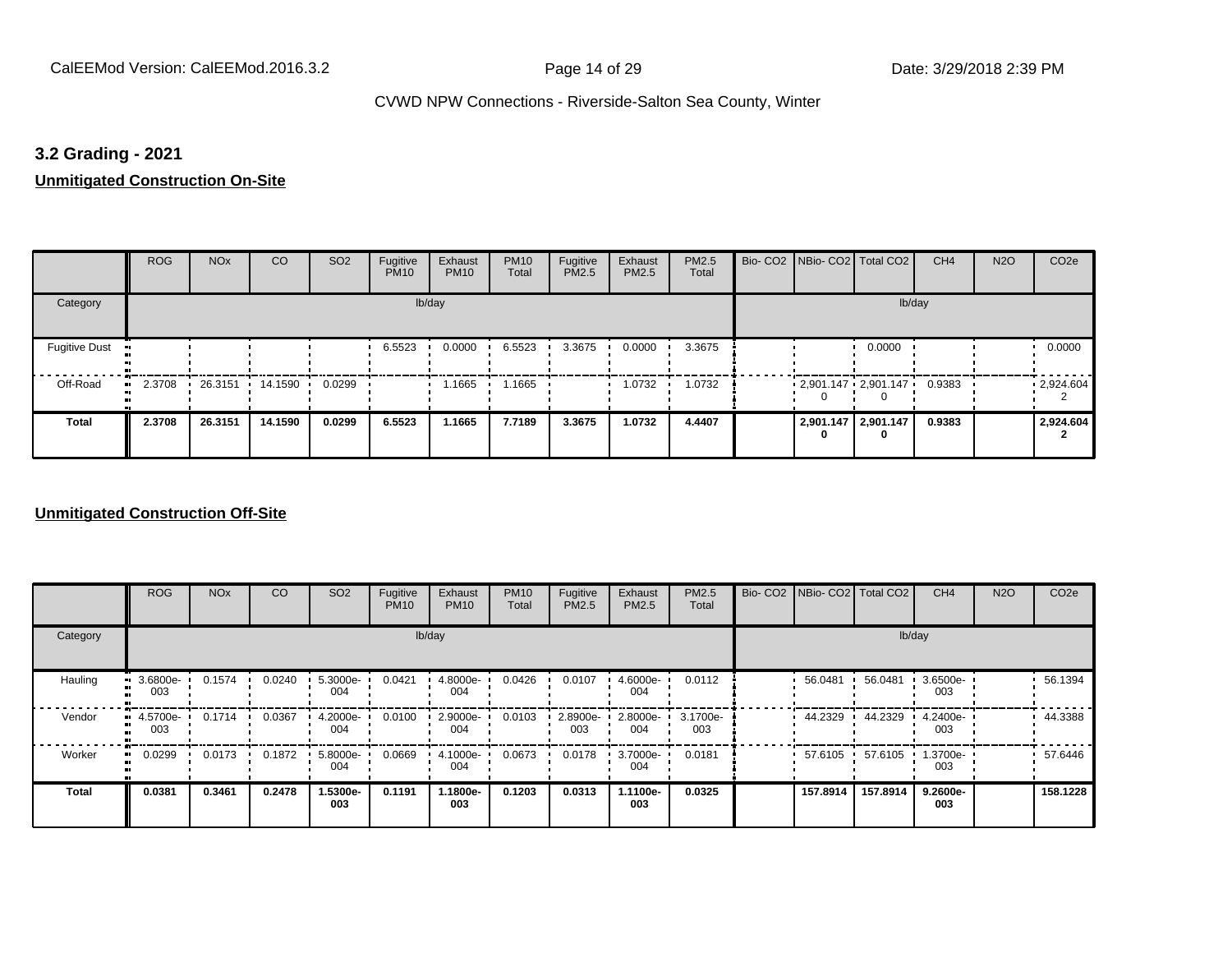## **3.2 Grading - 2021**

**Mitigated Construction On-Site**

|                       | <b>ROG</b> | <b>NO<sub>x</sub></b> | CO      | SO <sub>2</sub> | Fugitive<br><b>PM10</b> | Exhaust<br><b>PM10</b> | <b>PM10</b><br>Total | Fugitive<br>PM2.5 | Exhaust<br>PM2.5 | PM2.5<br>Total |        | Bio- CO2   NBio- CO2   Total CO2 |                          | CH <sub>4</sub> | <b>N2O</b> | CO <sub>2e</sub> |
|-----------------------|------------|-----------------------|---------|-----------------|-------------------------|------------------------|----------------------|-------------------|------------------|----------------|--------|----------------------------------|--------------------------|-----------------|------------|------------------|
| Category              |            |                       |         |                 |                         | lb/day                 |                      |                   |                  |                |        |                                  | lb/day                   |                 |            |                  |
| <b>Fugitive Dust</b>  |            |                       |         |                 | 2.0968                  | 0.0000                 | 2.0968               | 1.0776            | 0.0000           | 1.0776         |        |                                  | 0.0000                   |                 |            | 0.0000           |
| Off-Road<br>$\bullet$ | 2.3708     | 26.3151               | 14.1590 | 0.0299          |                         | 1.1665                 | 1.1665               |                   | 1.0732           | 1.0732         | 0.0000 | $2,901.147$ $2,901.147$          |                          | 0.9383          |            | .2,924.604       |
| <b>Total</b>          | 2.3708     | 26.3151               | 14.1590 | 0.0299          | 2.0968                  | 1.1665                 | 3.2633               | 1.0776            | 1.0732           | 2.1508         | 0.0000 |                                  | 2,901.147 2,901.147<br>0 | 0.9383          |            | 2,924.604        |

|                           | <b>ROG</b>                     | <b>NO<sub>x</sub></b> | CO     | SO <sub>2</sub> | Fugitive<br><b>PM10</b> | Exhaust<br><b>PM10</b> | <b>PM10</b><br>Total | Fugitive<br><b>PM2.5</b> | Exhaust<br>PM2.5 | PM2.5<br>Total  | Bio- CO2   NBio- CO2   Total CO2 |          | CH <sub>4</sub> | <b>N2O</b> | CO <sub>2e</sub> |
|---------------------------|--------------------------------|-----------------------|--------|-----------------|-------------------------|------------------------|----------------------|--------------------------|------------------|-----------------|----------------------------------|----------|-----------------|------------|------------------|
| Category                  |                                |                       |        |                 |                         | lb/day                 |                      |                          |                  |                 |                                  | lb/day   |                 |            |                  |
| Hauling<br>$\blacksquare$ | 3.6800e-<br>003                | 0.1574                | 0.0240 | 5.3000e-<br>004 | 0.0421                  | 4.8000e-<br>004        | 0.0426               | 0.0107                   | 4.6000e-<br>004  | 0.0112          | 56.0481                          | 56.0481  | 3.6500e-<br>003 |            | 56.1394          |
| Vendor                    | $\blacksquare$ 4.5700e-<br>003 | 0.1714                | 0.0367 | 4.2000e-<br>004 | 0.0100                  | 2.9000e-<br>004        | 0.0103               | 2.8900e-<br>003          | 2.8000e-<br>004  | 3.1700e-<br>003 | 44.2329                          | 44.2329  | 4.2400e-<br>003 |            | 44.3388          |
| Worker                    | 0.0299<br>$\bullet$            | 0.0173                | 0.1872 | 5.8000e-<br>004 | 0.0669                  | 4.1000e-<br>004        | 0.0673               | 0.0178                   | 3.7000e-<br>004  | 0.0181          | 57.6105                          | 57.6105  | 1.3700e-<br>003 |            | 57.6446          |
| <b>Total</b>              | 0.0381                         | 0.3461                | 0.2478 | 1.5300e-<br>003 | 0.1191                  | 1.1800e-<br>003        | 0.1203               | 0.0313                   | 1.1100e-<br>003  | 0.0325          | 157.8914                         | 157.8914 | 9.2600e-<br>003 |            | 158.1228         |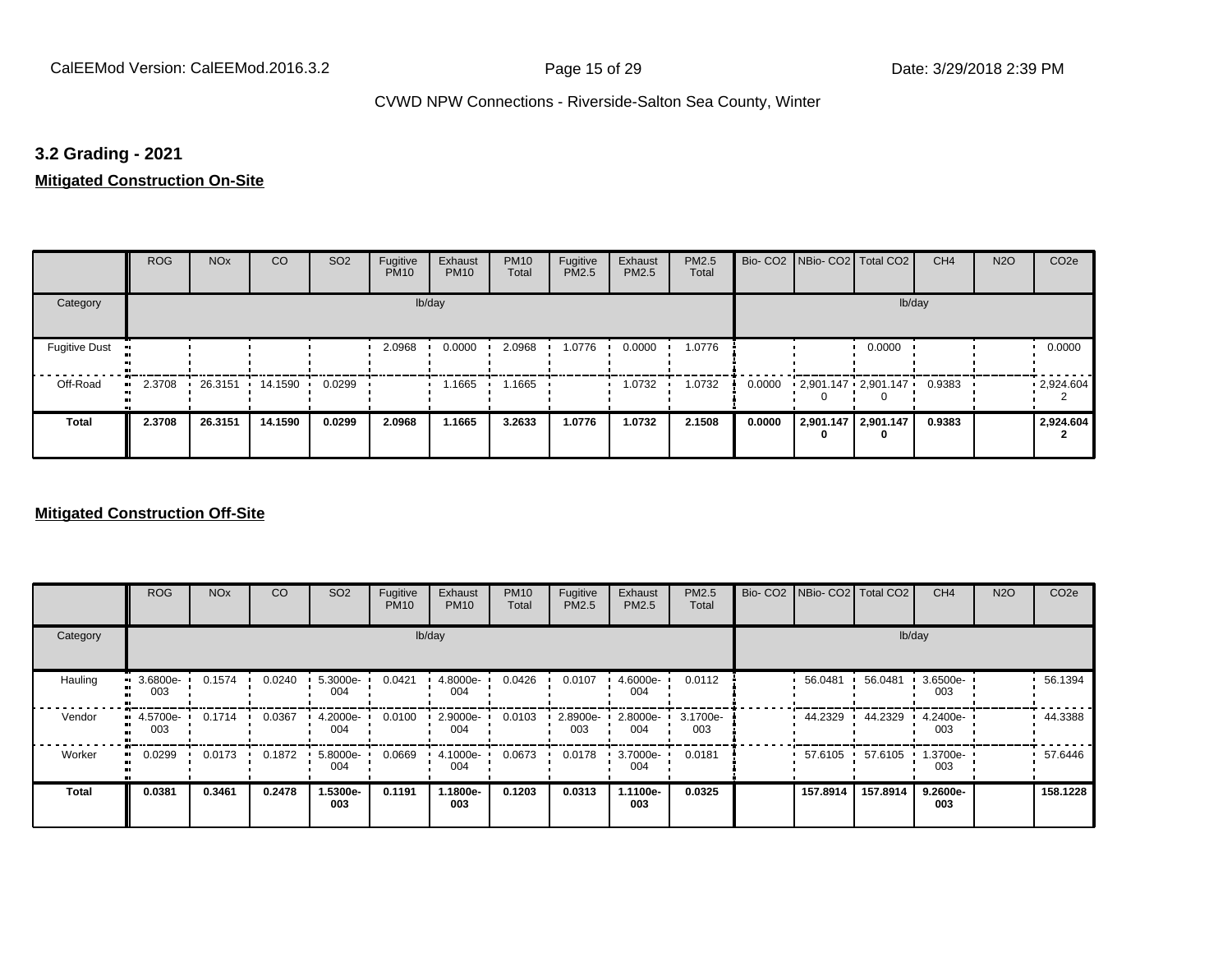## **3.3 Paving - 2018**

#### **Unmitigated Construction On-Site**

|          | <b>ROG</b>          | <b>NO<sub>x</sub></b> | CO     | SO <sub>2</sub> | Fugitive<br><b>PM10</b> | Exhaust<br><b>PM10</b> | <b>PM10</b><br>Total | Fugitive<br>PM2.5 | Exhaust<br>PM2.5 | PM2.5<br>Total | Bio- CO2   NBio- CO2   Total CO2 |           | CH <sub>4</sub> | <b>N2O</b> | CO <sub>2e</sub>  |
|----------|---------------------|-----------------------|--------|-----------------|-------------------------|------------------------|----------------------|-------------------|------------------|----------------|----------------------------------|-----------|-----------------|------------|-------------------|
| Category |                     |                       |        |                 |                         | lb/day                 |                      |                   |                  |                |                                  | lb/day    |                 |            |                   |
| Off-Road | 0.9388<br>$\bullet$ | 9.6871                | 7.9680 | 0.0118          |                         | 0.5730                 | 0.5730               |                   | 0.5272           | 0.5272         | $1,190.166$ 1,190.166            |           | 0.3705          |            | $\cdot$ 1,199.429 |
| Paving   | 0.0187<br>$\bullet$ |                       |        |                 |                         | 0.0000                 | 0.0000               |                   | 0.0000           | 0.0000         |                                  | 0.0000    |                 |            | 0.0000            |
| Total    | 0.9575              | 9.6871                | 7.9680 | 0.0118          |                         | 0.5730                 | 0.5730               |                   | 0.5272           | 0.5272         | 1,190.166                        | 1,190.166 | 0.3705          |            | 1,199.429         |

|              | <b>ROG</b>           | <b>NO<sub>x</sub></b> | CO     | SO <sub>2</sub>    | Fugitive<br><b>PM10</b> | Exhaust<br><b>PM10</b> | <b>PM10</b><br>Total | Fugitive<br><b>PM2.5</b> | Exhaust<br>PM2.5 | PM2.5<br>Total  | Bio- CO2   NBio- CO2   Total CO2 |          | CH <sub>4</sub> | <b>N2O</b> | CO <sub>2e</sub> |
|--------------|----------------------|-----------------------|--------|--------------------|-------------------------|------------------------|----------------------|--------------------------|------------------|-----------------|----------------------------------|----------|-----------------|------------|------------------|
| Category     |                      |                       |        |                    |                         | lb/day                 |                      |                          |                  |                 |                                  |          | lb/day          |            |                  |
| Hauling      | 4.4600e-<br>œ<br>003 | 0.1979                | 0.0268 | $5.5000e -$<br>004 | 0.0921                  | 7.5000e-<br>004        | 0.0928               | 0.0230                   | 7.2000e-<br>004  | 0.0237          | 57.7689                          | 57.7689  | 4.0900e-<br>003 |            | 57.8712          |
| Vendor       | 6.9100e-<br>003      | 0.2207                | 0.0501 | 4.3000e-<br>004    | 0.0100                  | 1.6400e-<br>003        | 0.0117               | 2.8900e-<br>003          | 1.5700e-<br>003  | 4.4600e-<br>003 | 45.2095                          | 45.2095  | 4.9700e-<br>003 |            | 45.3337          |
| Worker       | 0.0379<br>$\bullet$  | 0.0246                | 0.2526 | 6.4000e-<br>004    | 0.0669                  | 4.3000e-<br>004        | 0.0674               | 0.0178                   | 4.0000e-<br>004  | 0.0182          | 63.4884                          | 63.4884  | 1.9300e-<br>003 |            | 63.5366          |
| <b>Total</b> | 0.0492               | 0.4433                | 0.3295 | 1.6200e-<br>003    | 0.1691                  | 2.8200e-<br>003        | 0.1719               | 0.0436                   | 2.6900e-<br>003  | 0.0463          | 166,4667                         | 166.4667 | 0.0110          |            | 166.7415         |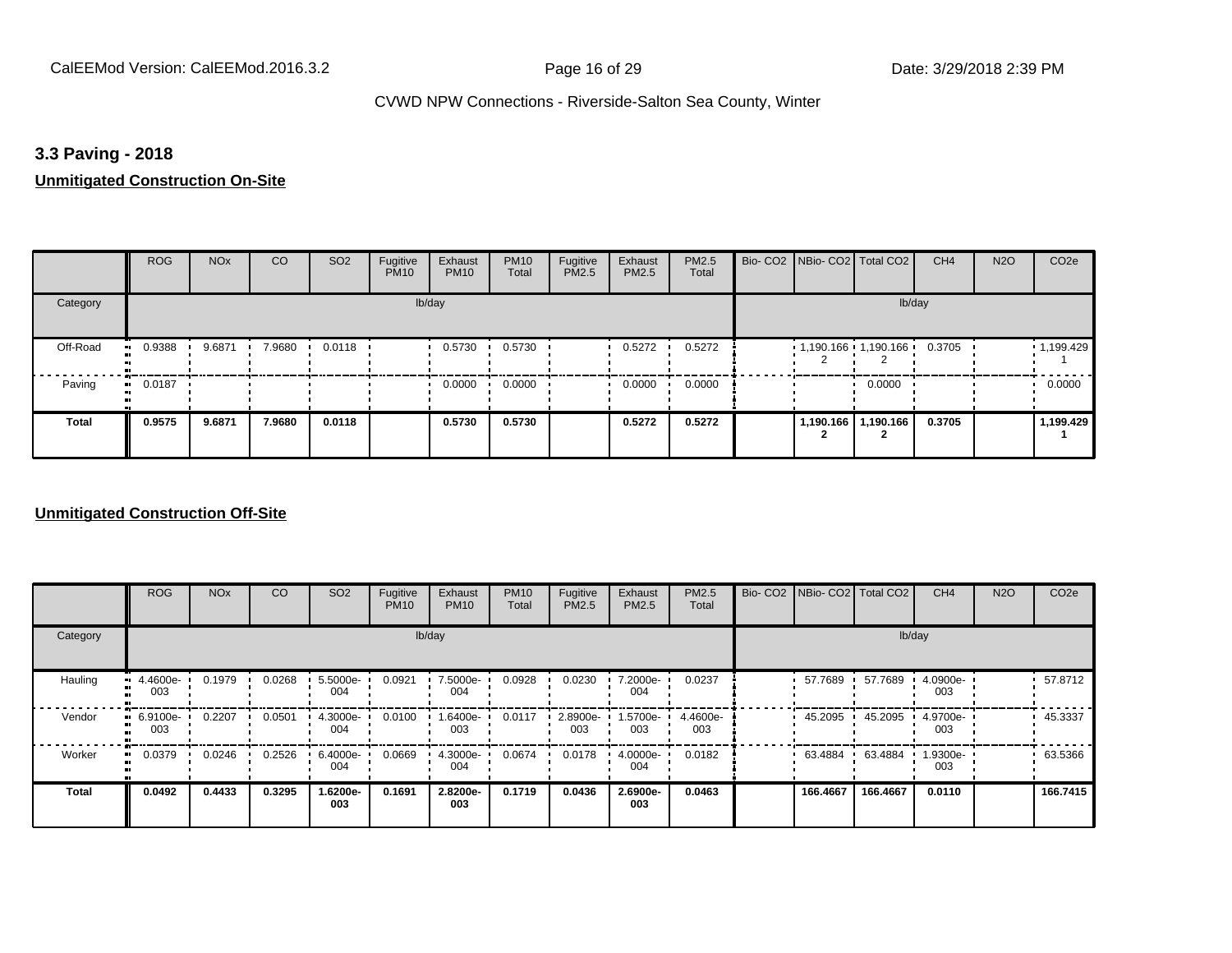## **3.3 Paving - 2018**

## **Mitigated Construction On-Site**

|          | <b>ROG</b>   | <b>NO<sub>x</sub></b> | CO     | SO <sub>2</sub> | Fugitive<br><b>PM10</b> | Exhaust<br><b>PM10</b> | <b>PM10</b><br>Total | Fugitive<br>PM2.5 | Exhaust<br>PM2.5 | PM2.5<br>Total |        | Bio- CO2 NBio- CO2 Total CO2 |                       | CH <sub>4</sub> | <b>N2O</b> | CO <sub>2e</sub> |
|----------|--------------|-----------------------|--------|-----------------|-------------------------|------------------------|----------------------|-------------------|------------------|----------------|--------|------------------------------|-----------------------|-----------------|------------|------------------|
| Category |              |                       |        |                 |                         | lb/day                 |                      |                   |                  |                |        |                              | lb/day                |                 |            |                  |
| Off-Road | 0.9388       | 9.6871                | 7.9680 | 0.0118          |                         | 0.5730                 | 0.5730               |                   | 0.5272           | 0.5272         | 0.0000 | 1,190.166 1,190.166          |                       | 0.3705          |            | 1,199.429        |
| Paving   | 0.0187<br>ш. |                       |        |                 |                         | 0.0000                 | 0.0000               |                   | 0.0000           | 0.0000         |        |                              | 0.0000                |                 |            | 0.0000           |
| Total    | 0.9575       | 9.6871                | 7.9680 | 0.0118          |                         | 0.5730                 | 0.5730               |                   | 0.5272           | 0.5272         | 0.0000 |                              | 1,190.166   1,190.166 | 0.3705          |            | 1,199.429        |

|              | <b>ROG</b>           | <b>NO<sub>x</sub></b> | CO     | SO <sub>2</sub> | Fugitive<br><b>PM10</b> | Exhaust<br><b>PM10</b> | <b>PM10</b><br>Total | Fugitive<br><b>PM2.5</b> | Exhaust<br>PM2.5 | PM2.5<br>Total  | Bio- CO2   NBio- CO2   Total CO2 |          | CH <sub>4</sub> | <b>N2O</b> | CO <sub>2e</sub> |
|--------------|----------------------|-----------------------|--------|-----------------|-------------------------|------------------------|----------------------|--------------------------|------------------|-----------------|----------------------------------|----------|-----------------|------------|------------------|
| Category     |                      |                       |        |                 |                         | lb/day                 |                      |                          |                  |                 |                                  |          | lb/day          |            |                  |
| Hauling      | 4.4600e-<br>003      | 0.1979                | 0.0268 | 5.5000e-<br>004 | 0.0921                  | 7.5000e-<br>004        | 0.0928               | 0.0230                   | 7.2000e-<br>004  | 0.0237          | 57.7689                          | 57.7689  | 4.0900e-<br>003 |            | 57.8712          |
| Vendor       | 6.9100e-<br>œ<br>003 | 0.2207                | 0.0501 | 4.3000e-<br>004 | 0.0100                  | 1.6400e-<br>003        | 0.0117               | 2.8900e-<br>003          | 1.5700e-<br>003  | 4.4600e-<br>003 | 45.2095                          | 45.2095  | 4.9700e-<br>003 |            | 45.3337          |
| Worker       | 0.0379<br>$\bullet$  | 0.0246                | 0.2526 | 6.4000e-<br>004 | 0.0669                  | 4.3000e-<br>004        | 0.0674               | 0.0178                   | 4.0000e-<br>004  | 0.0182          | 63.4884                          | 63.4884  | 1.9300e-<br>003 |            | 63.5366          |
| <b>Total</b> | 0.0492               | 0.4433                | 0.3295 | -.6200e<br>003  | 0.1691                  | 2.8200e-<br>003        | 0.1719               | 0.0436                   | 2.6900e-<br>003  | 0.0463          | 166,4667                         | 166.4667 | 0.0110          |            | 166.7415         |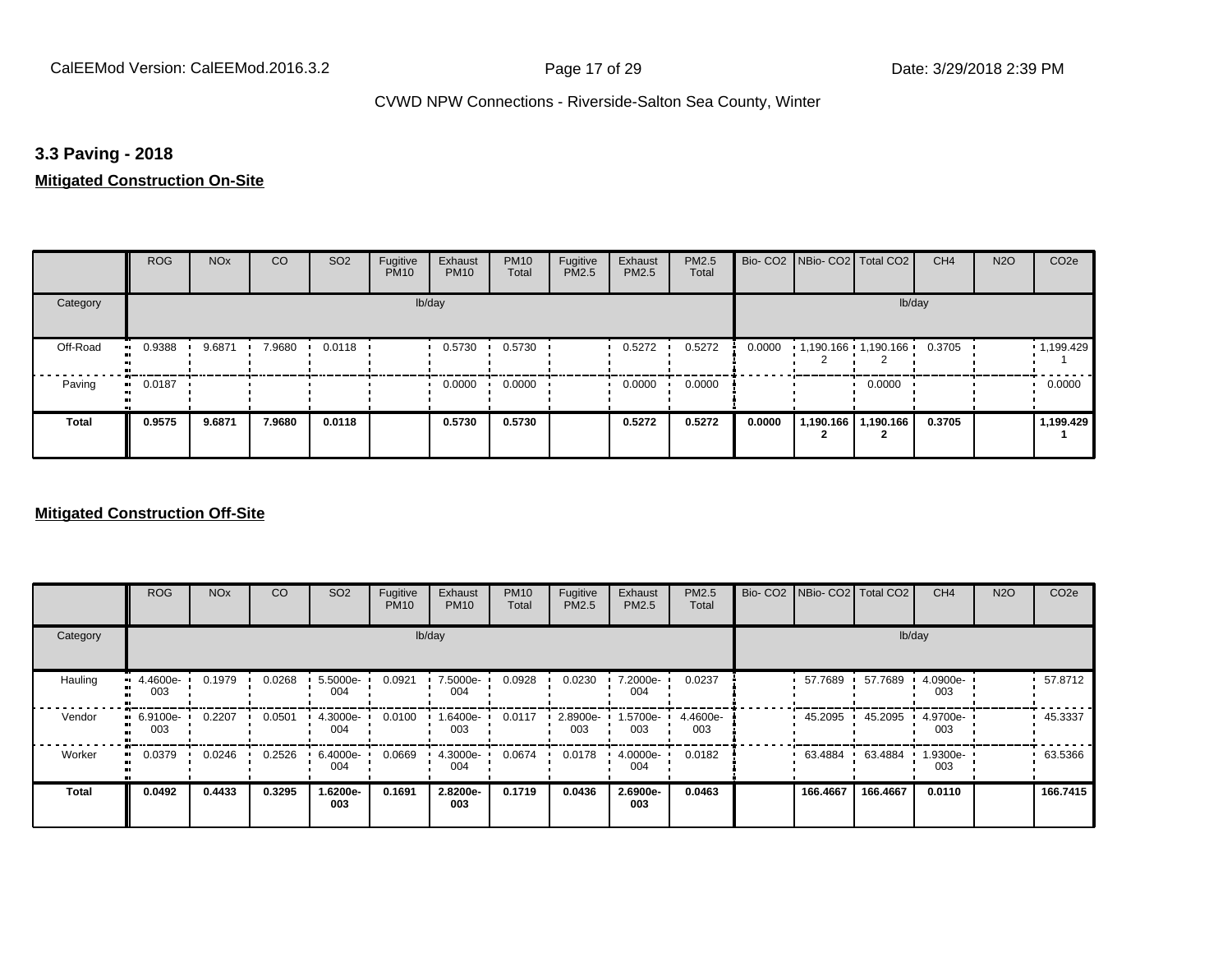## **3.3 Paving - 2019**

**Unmitigated Construction On-Site**

|              | <b>ROG</b>                 | <b>NO<sub>x</sub></b> | CO     | SO <sub>2</sub> | Fugitive<br><b>PM10</b> | Exhaust<br><b>PM10</b> | <b>PM10</b><br>Total | Fugitive<br><b>PM2.5</b> | Exhaust<br>PM2.5 | PM2.5<br>Total | Bio- CO2   NBio- CO2   Total CO2       |                       | CH <sub>4</sub> | <b>N2O</b> | CO <sub>2e</sub> |
|--------------|----------------------------|-----------------------|--------|-----------------|-------------------------|------------------------|----------------------|--------------------------|------------------|----------------|----------------------------------------|-----------------------|-----------------|------------|------------------|
| Category     |                            |                       |        |                 |                         | lb/day                 |                      |                          |                  |                |                                        | lb/day                |                 |            |                  |
| Off-Road     | 0.8286<br>$\bullet\bullet$ | 8.5176                | 7.8834 | 0.0118          |                         | 0.4934                 | 0.4934               |                          | 0.4539           | 0.4539         | $1,170.980$ $1,170.980$ $\blacksquare$ |                       | 0.3705          |            | 1,180.242        |
| Paving       | 0.0187<br>$\bullet\bullet$ |                       |        |                 |                         | 0.0000                 | 0.0000               |                          | 0.0000           | 0.0000         |                                        | 0.0000                |                 |            | 0.0000           |
| <b>Total</b> | 0.8473                     | 8.5176                | 7.8834 | 0.0118          |                         | 0.4934                 | 0.4934               |                          | 0.4539           | 0.4539         |                                        | 1,170.980   1,170.980 | 0.3705          |            | 1,180.242        |

|          | <b>ROG</b>      | <b>NO<sub>x</sub></b> | CO     | SO <sub>2</sub> | Fugitive<br><b>PM10</b> | Exhaust<br><b>PM10</b> | <b>PM10</b><br>Total | Fugitive<br><b>PM2.5</b> | Exhaust<br>PM2.5 | <b>PM2.5</b><br>Total | Bio- CO2   NBio- CO2   Total CO2 |          | CH <sub>4</sub> | <b>N2O</b> | CO <sub>2e</sub> |
|----------|-----------------|-----------------------|--------|-----------------|-------------------------|------------------------|----------------------|--------------------------|------------------|-----------------------|----------------------------------|----------|-----------------|------------|------------------|
| Category |                 |                       |        |                 |                         | lb/day                 |                      |                          |                  |                       |                                  |          | lb/day          |            |                  |
| Hauling  | 4.2500e-<br>003 | 0.1856                | 0.0260 | 5.4000e-<br>004 | 0.0324                  | 6.8000e-<br>004        | 0.0331               | 8.3100e-<br>003          | 6.5000e-<br>004  | 8.9600e-<br>003       | 57.2351                          | 57.2351  | 3.9900e-<br>003 |            | 57.3350          |
| Vendor   | 6.2800e-<br>003 | 0.2077                | 0.0459 | 4.3000e-<br>004 | 0.0100                  | 1.3900e-<br>003        | 0.0114               | 2.8900e-<br>003          | 1.3300e-<br>003  | 4.2200e-<br>003       | 44.9052                          | 44.9052  | 4.7900e-<br>003 |            | 45.0250          |
| Worker   | 0.0347          | 0.0217                | 0.2262 | 6.2000e-<br>004 | 0.0669                  | 4.3000e-<br>004        | 0.0674               | 0.0178                   | 3.9000e-<br>004  | 0.0182                | 61.5479                          | 61.5479  | 1.7100e-<br>003 |            | 61.5907          |
| Total    | 0.0452          | 0.4149                | 0.2981 | 1.5900e-<br>003 | 0.1094                  | 2.5000e-<br>003        | 0.1119               | 0.0290                   | 2.3700e-<br>003  | 0.0313                | 163.6882                         | 163.6882 | 0.0105          |            | 163.9507         |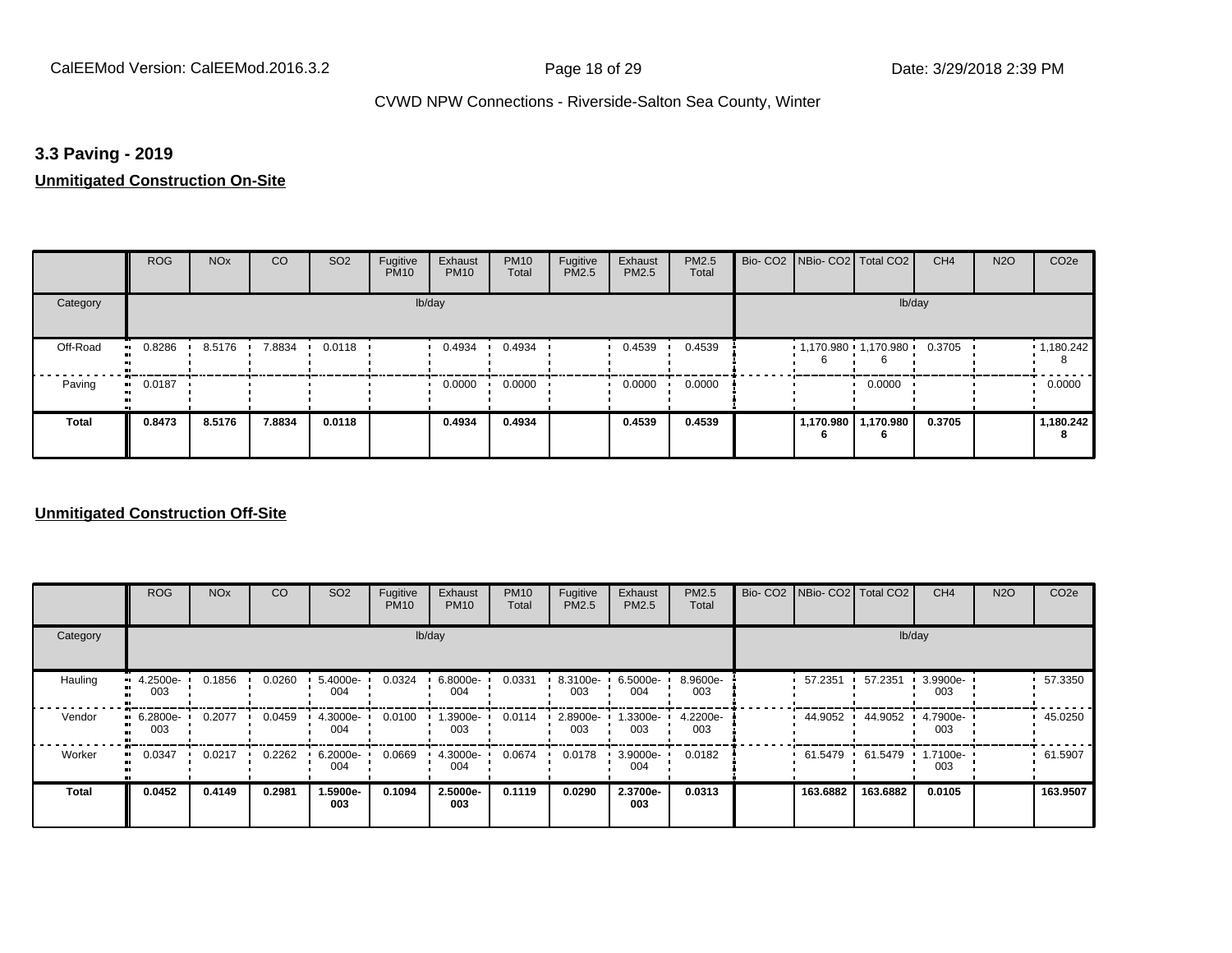## **3.3 Paving - 2019**

## **Mitigated Construction On-Site**

|                       | <b>ROG</b>   | <b>NO<sub>x</sub></b> | CO     | SO <sub>2</sub> | Fugitive<br><b>PM10</b> | Exhaust<br><b>PM10</b> | <b>PM10</b><br>Total | Fugitive<br>PM2.5 | Exhaust<br>PM2.5 | <b>PM2.5</b><br>Total |        | Bio- CO2 NBio- CO2 Total CO2        |                           | CH <sub>4</sub> | <b>N2O</b> | CO <sub>2e</sub> |
|-----------------------|--------------|-----------------------|--------|-----------------|-------------------------|------------------------|----------------------|-------------------|------------------|-----------------------|--------|-------------------------------------|---------------------------|-----------------|------------|------------------|
| Category              |              |                       |        |                 |                         | lb/day                 |                      |                   |                  |                       |        |                                     | lb/day                    |                 |            |                  |
| Off-Road<br>$\bullet$ | 0.8286       | 8.5176                | 7.8834 | 0.0118          |                         | 0.4934                 | 0.4934               |                   | 0.4539           | 0.4539                |        | $0.0000$ 1,170.980 1,170.980 1<br>b |                           | 0.3705          |            | 1,180.242<br>8   |
| Paving                | 0.0187<br>ш. |                       |        |                 |                         | 0.0000                 | 0.0000               |                   | 0.0000           | 0.0000                |        |                                     | 0.0000                    |                 |            | 0.0000           |
| Total                 | 0.8473       | 8.5176                | 7.8834 | 0.0118          |                         | 0.4934                 | 0.4934               |                   | 0.4539           | 0.4539                | 0.0000 | 6                                   | 1,170.980 1,170.980<br>6. | 0.3705          |            | 1,180.242<br>8   |

|          | <b>ROG</b>      | <b>NO<sub>x</sub></b> | CO     | SO <sub>2</sub> | Fugitive<br><b>PM10</b> | Exhaust<br><b>PM10</b> | <b>PM10</b><br>Total | Fugitive<br><b>PM2.5</b> | Exhaust<br>PM2.5   | <b>PM2.5</b><br>Total | Bio- CO2   NBio- CO2   Total CO2 |          | CH <sub>4</sub> | <b>N2O</b> | CO <sub>2e</sub> |
|----------|-----------------|-----------------------|--------|-----------------|-------------------------|------------------------|----------------------|--------------------------|--------------------|-----------------------|----------------------------------|----------|-----------------|------------|------------------|
| Category |                 |                       |        |                 |                         | lb/day                 |                      |                          |                    |                       |                                  |          | lb/day          |            |                  |
| Hauling  | 4.2500e-<br>003 | 0.1856                | 0.0260 | 5.4000e-<br>004 | 0.0324                  | 6.8000e-<br>004        | 0.0331               | 8.3100e-<br>003          | $6.5000e -$<br>004 | 8.9600e-<br>003       | 57.2351                          | 57.2351  | 3.9900e-<br>003 |            | 57.3350          |
| Vendor   | 6.2800e-<br>003 | 0.2077                | 0.0459 | 4.3000e-<br>004 | 0.0100                  | 1.3900e-<br>003        | 0.0114               | 2.8900e-<br>003          | 1.3300e-<br>003    | 4.2200e-<br>003       | 44.9052                          | 44.9052  | 4.7900e-<br>003 |            | 45.0250          |
| Worker   | 0.0347          | 0.0217                | 0.2262 | 6.2000e-<br>004 | 0.0669                  | 4.3000e-<br>004        | 0.0674               | 0.0178                   | 3.9000e-<br>004    | 0.0182                | 61.5479                          | 61.5479  | 1.7100e-<br>003 |            | 61.5907          |
| Total    | 0.0452          | 0.4149                | 0.2981 | 1.5900e-<br>003 | 0.1094                  | 2.5000e-<br>003        | 0.1119               | 0.0290                   | 2.3700e-<br>003    | 0.0313                | 163.6882                         | 163.6882 | 0.0105          |            | 163.9507         |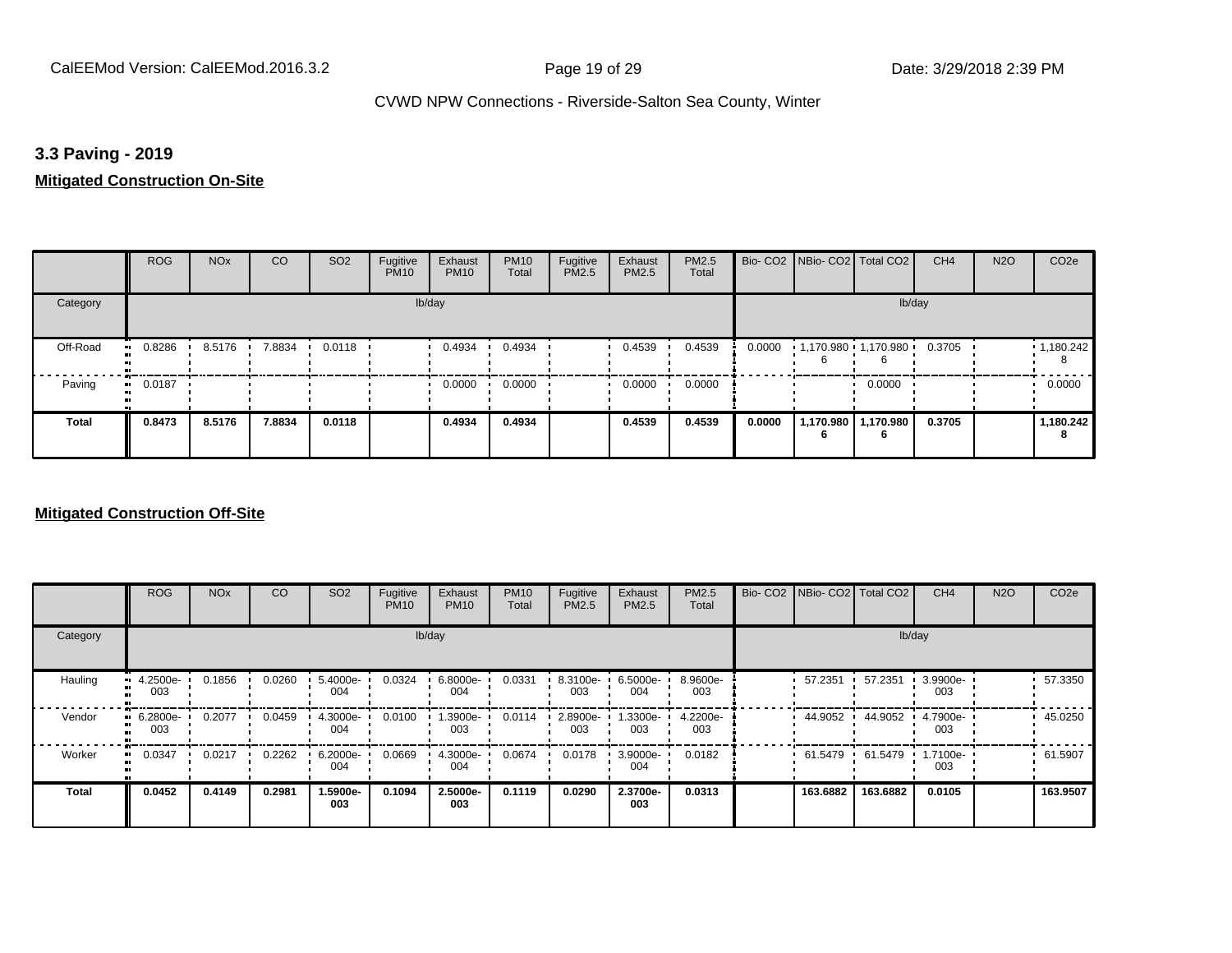## **3.3 Paving - 2020**

**Unmitigated Construction On-Site**

|              | <b>ROG</b>                 | <b>NO<sub>x</sub></b> | CO     | SO <sub>2</sub> | Fugitive<br><b>PM10</b> | Exhaust<br><b>PM10</b> | <b>PM10</b><br>Total | Fugitive<br><b>PM2.5</b> | Exhaust<br>PM2.5 | PM2.5<br>Total | Bio- CO2   NBio- CO2   Total CO2 |                       | CH <sub>4</sub> | <b>N2O</b> | CO <sub>2e</sub> |
|--------------|----------------------------|-----------------------|--------|-----------------|-------------------------|------------------------|----------------------|--------------------------|------------------|----------------|----------------------------------|-----------------------|-----------------|------------|------------------|
| Category     |                            |                       |        |                 |                         | lb/day                 |                      |                          |                  |                |                                  | lb/day                |                 |            |                  |
| Off-Road     | 0.7689<br>$\bullet$        | 7.8760                | 7.8613 | 0.0118          |                         | 0.4481                 | 0.4481               |                          | 0.4123           | 0.4123         | $1,145.483$ $1,145.483$ 0.3705   |                       |                 |            | 1,154.744        |
| Paving       | 0.0187<br>$\bullet\bullet$ |                       |        |                 |                         | 0.0000                 | 0.0000               |                          | 0.0000           | 0.0000         |                                  | 0.0000                |                 |            | 0.0000           |
| <b>Total</b> | 0.7876                     | 7.8760                | 7.8613 | 0.0118          |                         | 0.4481                 | 0.4481               |                          | 0.4123           | 0.4123         |                                  | 1,145.483   1,145.483 | 0.3705          |            | 1,154.744        |

|              | <b>ROG</b>                   | <b>NO<sub>x</sub></b> | CO     | SO <sub>2</sub> | Fugitive<br><b>PM10</b> | Exhaust<br><b>PM10</b> | <b>PM10</b><br>Total | Fugitive<br><b>PM2.5</b> | Exhaust<br>PM2.5 | PM2.5<br>Total  |          | Bio- CO2   NBio- CO2   Total CO2 | CH <sub>4</sub> | <b>N2O</b> | CO <sub>2e</sub> |
|--------------|------------------------------|-----------------------|--------|-----------------|-------------------------|------------------------|----------------------|--------------------------|------------------|-----------------|----------|----------------------------------|-----------------|------------|------------------|
| Category     |                              |                       |        |                 |                         | lb/day                 |                      |                          |                  |                 |          |                                  | lb/day          |            |                  |
| Hauling      | 3.8900e-<br>ш<br>003         | 0.1718                | 0.0246 | 5.3000e-<br>004 | 0.0323                  | 5.5000e-<br>004        | 0.0328               | 8.2900e-<br>003          | 5.3000e-<br>004  | 8.8100e-<br>003 | 56.6455  | 56.6455                          | 3.7900e-<br>003 |            | 56.7402          |
| Vendor       | 5.3300e-<br>$\bullet$<br>003 | 0.1891                | 0.0410 | 4.2000e-<br>004 | 0.0100                  | 9.4000e-<br>004        | 0.0110               | 2.8900e-<br>003          | 9.0000e-<br>004  | 3.7900e-<br>003 | 44.5915  | 44.5915                          | 4.4700e-<br>003 |            | 44.7032          |
| Worker       | 0.0321<br>$\bullet$          | 0.0193                | 0.2048 | 6.0000e-<br>004 | 0.0669                  | 4.2000e-<br>004        | 0.0674               | 0.0178                   | 3.8000e-<br>004  | 0.0181          | 59.6023  | 59.6023                          | 1.5200e-<br>003 |            | 59.6403          |
| <b>Total</b> | 0.0413                       | 0.3802                | 0.2704 | 1.5500e-<br>003 | 0.1093                  | 1.9100e-<br>003        | 0.1112               | 0.0289                   | -.8100e<br>003   | 0.0307          | 160.8393 | 160.8393                         | 9.7800e-<br>003 |            | 161.0837         |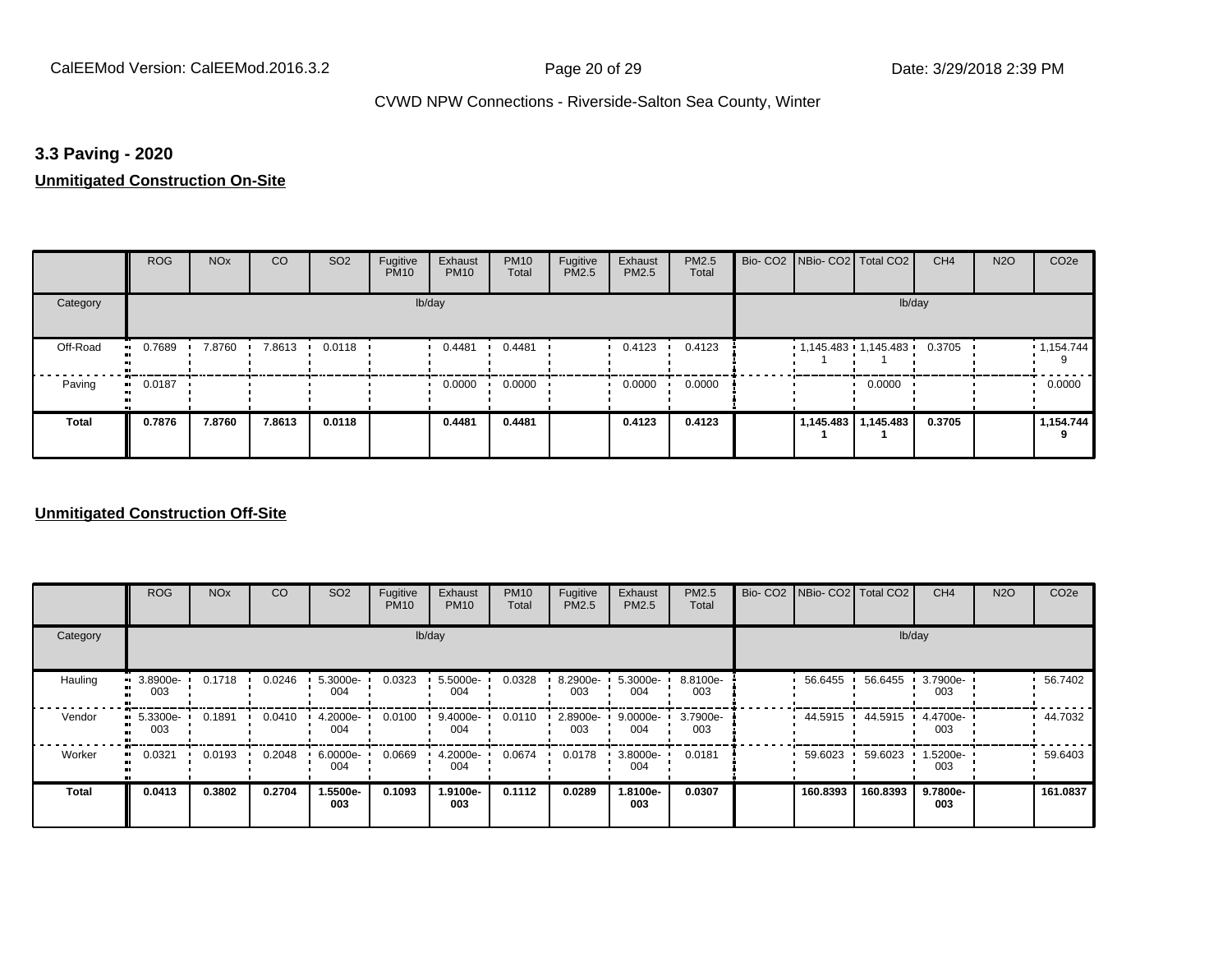## **3.3 Paving - 2020**

## **Mitigated Construction On-Site**

|          | <b>ROG</b>   | <b>NO<sub>x</sub></b> | CO     | SO <sub>2</sub> | Fugitive<br><b>PM10</b> | Exhaust<br><b>PM10</b> | <b>PM10</b><br>Total | Fugitive<br>PM2.5 | Exhaust<br>PM2.5 | <b>PM2.5</b><br>Total |        | Bio- CO2   NBio- CO2   Total CO2 |        | CH <sub>4</sub> | <b>N2O</b> | CO <sub>2e</sub> |
|----------|--------------|-----------------------|--------|-----------------|-------------------------|------------------------|----------------------|-------------------|------------------|-----------------------|--------|----------------------------------|--------|-----------------|------------|------------------|
| Category |              |                       |        |                 | lb/day                  |                        |                      |                   |                  |                       |        |                                  | lb/day |                 |            |                  |
| Off-Road | 0.7689       | 7.8760                | 7.8613 | 0.0118          |                         | 0.4481                 | 0.4481               |                   | 0.4123           | 0.4123                | 0.0000 | 1,145.483 1,145.483 0.3705       |        |                 |            | 1,154.744        |
| Paving   | 0.0187<br>ш. |                       |        |                 |                         | 0.0000                 | 0.0000               |                   | 0.0000           | 0.0000                |        |                                  | 0.0000 |                 |            | 0.0000           |
| Total    | 0.7876       | 7.8760                | 7.8613 | 0.0118          |                         | 0.4481                 | 0.4481               |                   | 0.4123           | 0.4123                | 0.0000 | 1,145.483   1,145.483            |        | 0.3705          |            | 1,154.744        |

|          | <b>ROG</b>      | <b>NO<sub>x</sub></b> | CO     | SO <sub>2</sub> | Fugitive<br><b>PM10</b> | Exhaust<br><b>PM10</b> | <b>PM10</b><br>Total | Fugitive<br><b>PM2.5</b> | Exhaust<br>PM2.5 | <b>PM2.5</b><br>Total | Bio- CO2   NBio- CO2   Total CO2 |          | CH <sub>4</sub> | <b>N2O</b> | CO <sub>2e</sub> |
|----------|-----------------|-----------------------|--------|-----------------|-------------------------|------------------------|----------------------|--------------------------|------------------|-----------------------|----------------------------------|----------|-----------------|------------|------------------|
| Category |                 |                       |        |                 |                         | lb/day                 |                      |                          |                  |                       |                                  |          | lb/day          |            |                  |
| Hauling  | 3.8900e-<br>003 | 0.1718                | 0.0246 | 5.3000e-<br>004 | 0.0323                  | 5.5000e-<br>004        | 0.0328               | 8.2900e-<br>003          | 5.3000e-<br>004  | 8.8100e-<br>003       | 56.6455                          | 56.6455  | 3.7900e-<br>003 |            | 56.7402          |
| Vendor   | 5.3300e-<br>003 | 0.1891                | 0.0410 | 4.2000e-<br>004 | 0.0100                  | 9.4000e-<br>004        | 0.0110               | 2.8900e-<br>003          | 9.0000e-<br>004  | 3.7900e-<br>003       | 44.5915                          | 44.5915  | 4.4700e-<br>003 |            | 44.7032          |
| Worker   | 0.0321          | 0.0193                | 0.2048 | 6.0000e-<br>004 | 0.0669                  | 4.2000e-<br>004        | 0.0674               | 0.0178                   | 3.8000e-<br>004  | 0.0181                | 59.6023                          | 59.6023  | 1.5200e-<br>003 |            | 59.6403          |
| Total    | 0.0413          | 0.3802                | 0.2704 | 1.5500e-<br>003 | 0.1093                  | 1.9100e-<br>003        | 0.1112               | 0.0289                   | 1.8100e-<br>003  | 0.0307                | 160.8393                         | 160.8393 | 9.7800e-<br>003 |            | 161.0837         |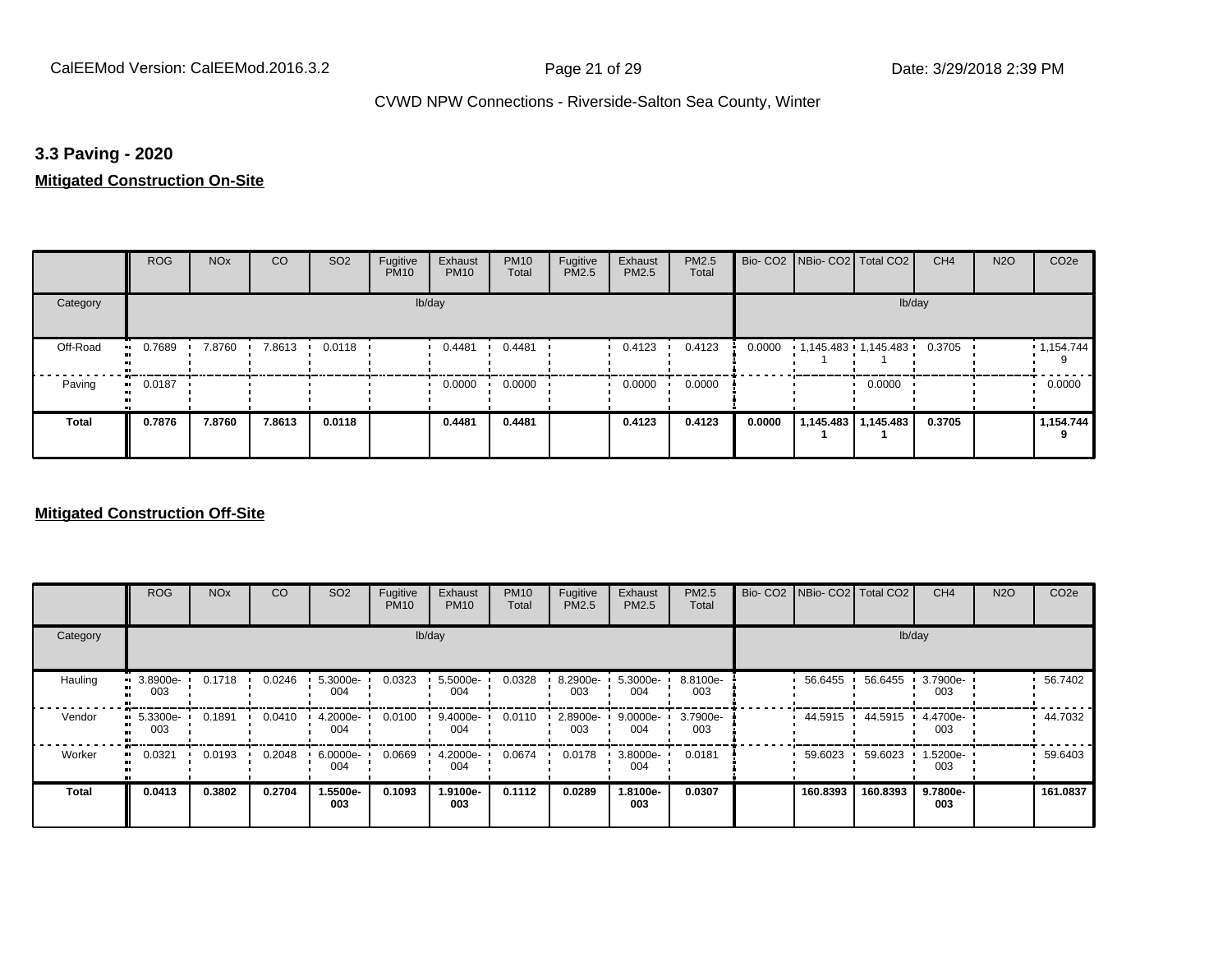## **3.3 Paving - 2021**

#### **Unmitigated Construction On-Site**

|              | <b>ROG</b>                 | <b>NO<sub>x</sub></b> | CO     | SO <sub>2</sub> | Fugitive<br><b>PM10</b> | Exhaust<br><b>PM10</b> | <b>PM10</b><br>Total | Fugitive<br>PM2.5 | Exhaust<br>PM2.5 | PM2.5<br>Total |  | Bio- CO2   NBio- CO2   Total CO2 | CH <sub>4</sub> | <b>N2O</b> | CO <sub>2e</sub> |
|--------------|----------------------------|-----------------------|--------|-----------------|-------------------------|------------------------|----------------------|-------------------|------------------|----------------|--|----------------------------------|-----------------|------------|------------------|
| Category     |                            |                       |        |                 |                         | lb/day                 |                      |                   |                  |                |  | lb/day                           |                 |            |                  |
| Off-Road     | 0.7077<br>$\bullet$        | 7.2500                | 7.8455 | 0.0118          |                         | 0.4012                 | 0.4012               |                   | 0.3691           | 0.3691         |  | $1,145.315$ $1,145.315$ $1$      | 0.3704          |            | 1,154.575<br>6   |
| Paving       | 0.0187<br>$\bullet\bullet$ |                       |        |                 |                         | 0.0000                 | 0.0000               |                   | 0.0000           | 0.0000         |  | 0.0000                           |                 |            | 0.0000           |
| <b>Total</b> | 0.7264                     | 7.2500                | 7.8455 | 0.0118          |                         | 0.4012                 | 0.4012               |                   | 0.3691           | 0.3691         |  | 1,145.315   1,145.315            | 0.3704          |            | 1,154.575<br>6   |

|                     | <b>ROG</b>      | <b>NO<sub>x</sub></b> | CO     | SO <sub>2</sub> | Fugitive<br><b>PM10</b> | Exhaust<br><b>PM10</b> | <b>PM10</b><br>Total | Fugitive<br><b>PM2.5</b> | Exhaust<br>PM2.5 | PM2.5<br>Total  | Bio- CO2   NBio- CO2   Total CO2 |          | CH <sub>4</sub> | <b>N2O</b> | CO <sub>2e</sub> |
|---------------------|-----------------|-----------------------|--------|-----------------|-------------------------|------------------------|----------------------|--------------------------|------------------|-----------------|----------------------------------|----------|-----------------|------------|------------------|
| Category            |                 |                       |        |                 |                         | lb/day                 |                      |                          |                  |                 |                                  |          | lb/day          |            |                  |
| Hauling<br>œ        | 3.6800e-<br>003 | 0.1574                | 0.0240 | 5.3000e-<br>004 | 0.0421                  | 4.8000e-<br>004        | 0.0426               | 0.0107                   | 4.6000e-<br>004  | 0.0112          | 56.0481                          | 56.0481  | 3.6500e-<br>003 |            | 56.1394          |
| Vendor              | 4.5700e-<br>003 | 0.1714                | 0.0367 | 4.2000e-<br>004 | 0.0100                  | 2.9000e-<br>004        | 0.0103               | 2.8900e-<br>003          | 2.8000e-<br>004  | 3.1700e-<br>003 | 44.2329                          | 44.2329  | 4.2400e-<br>003 |            | 44.3388          |
| Worker<br>$\bullet$ | 0.0299          | 0.0173                | 0.1872 | 5.8000e-<br>004 | 0.0669                  | 4.1000e-<br>004        | 0.0673               | 0.0178                   | 3.7000e-<br>004  | 0.0181          | 57.6105                          | 57.6105  | 1.3700e-<br>003 |            | 57.6446          |
| <b>Total</b>        | 0.0381          | 0.3461                | 0.2478 | 1.5300e-<br>003 | 0.1191                  | 1.1800e-<br>003        | 0.1203               | 0.0313                   | 1.1100e-<br>003  | 0.0325          | 157.8914                         | 157.8914 | 9.2600e-<br>003 |            | 158.1228         |